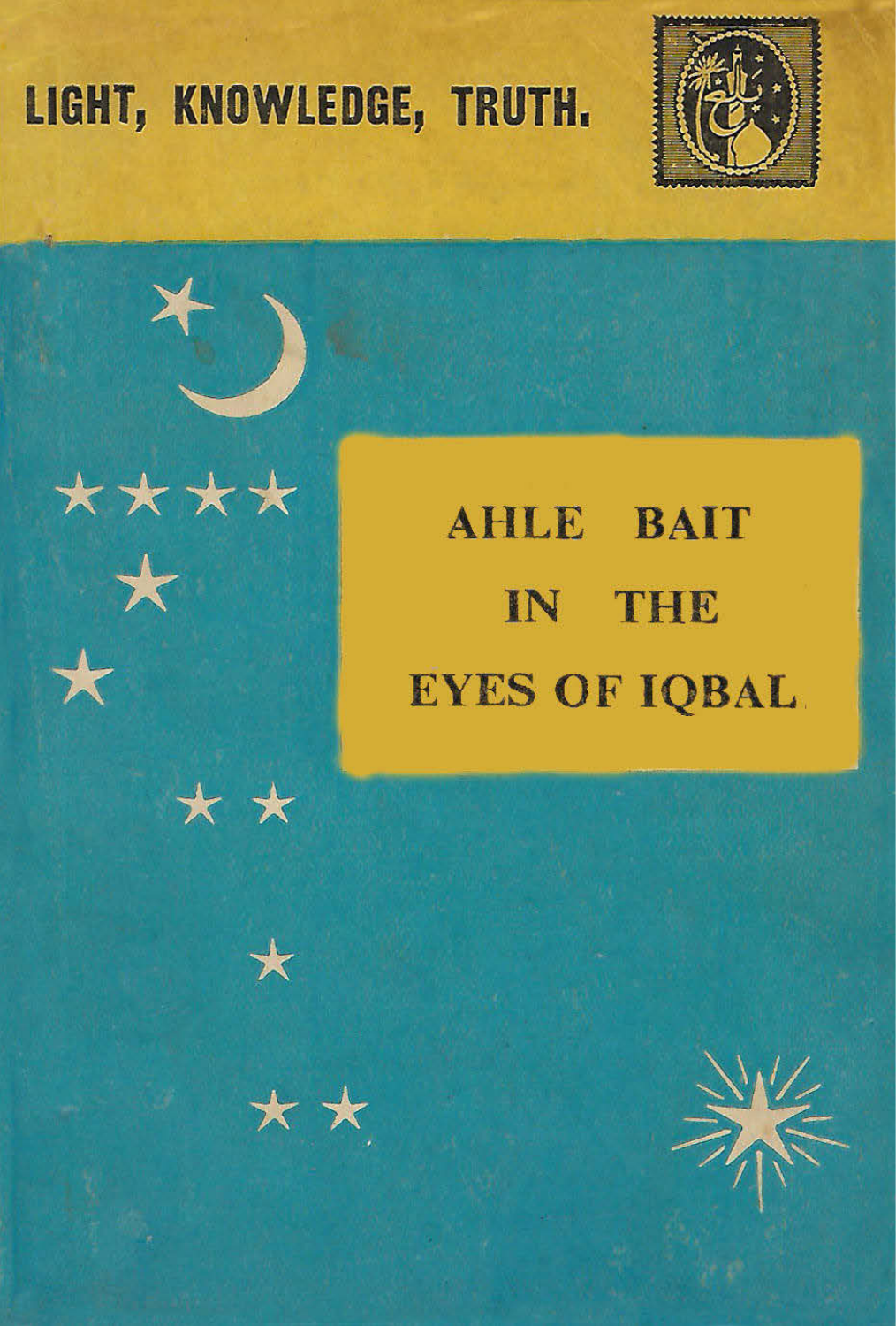# **AHLE BAIT** IN THE EYES OF IQBAL

Published by: Peermahomed Ebrahim Trust 139, Faran Housing Society Off. Haiderali Road, Karachi-75800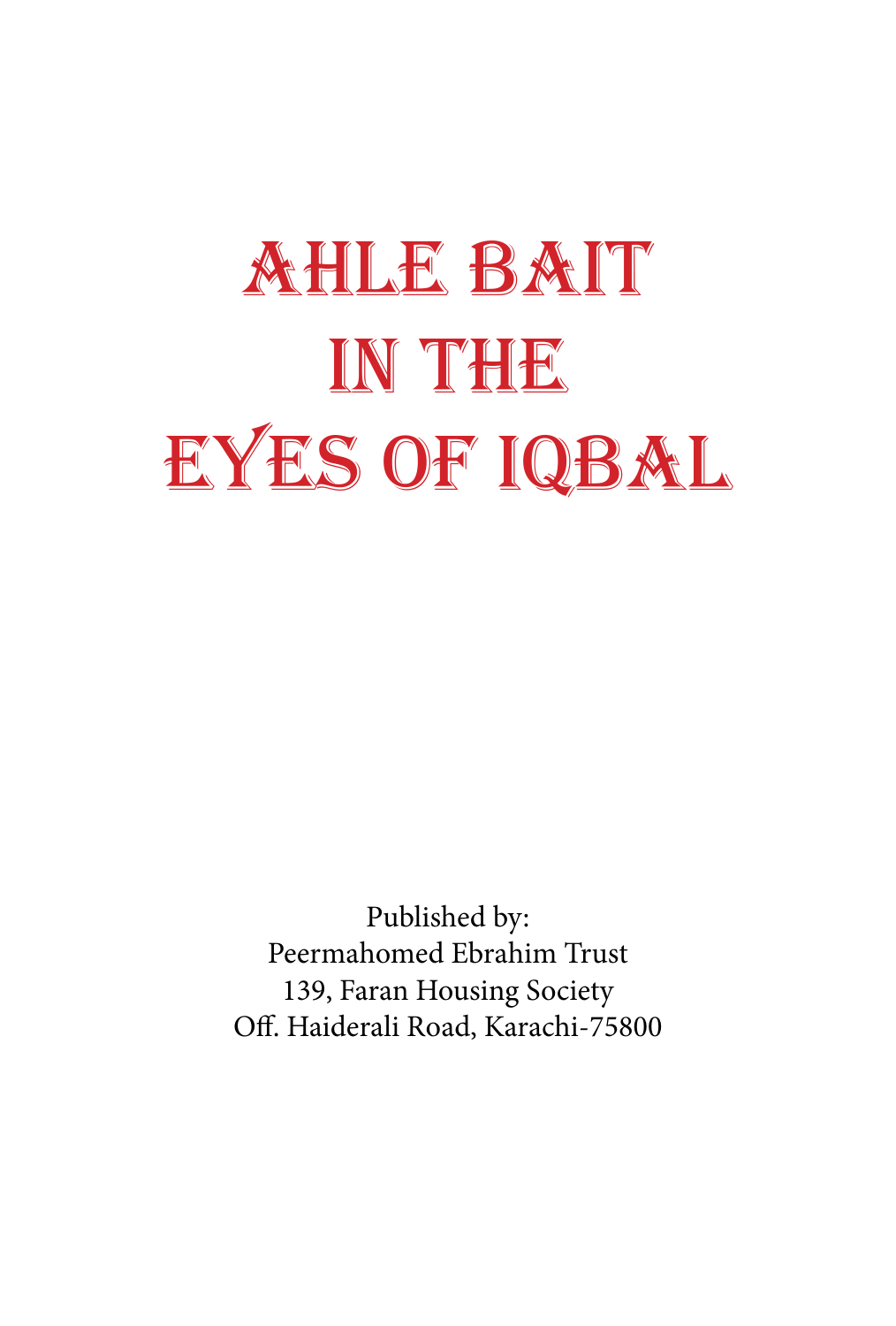#### **RISMILLAHIR RAHMANIR RAHIM**

And abuse ye not those whom they invoke besides God, lest they abuse God in transgression without knowledge;  $(6:108)$ 

No compulsion be in religion.  $(2:256)$ 

And obey God, and obey the Prophet, and be ye on your guard, but if ye turn back, know ye then, that Our Prophet (Mohammad) is bound only to deliver a clear announcement (on Our behalf). (5:92)

And call thou unto the way of the Lord with wisdom and kindly exhortation and dispute with them in the manner which is the best.  $(16:125)$ 

And hold ye fast by the cord of God all together and be not divided  $(among yourself)$ .  $(3:103)$ 

Verily I, I (alone), am God: There is no god but I: worship thou (only) Me, and establish prayer for My remembrance!  $(20:14)$ 

Recite thou (O Our Prophet Mohammad!) that which hath been revealed unto thee of the Book and establish prayer; verily prayer restraineth (one) from filth and evil, and certainly the remembrance of God is the greatest (duty of the believers); and God knoweth what ye  $do. (29:45)$ 

O my Son! establish prayer and enjoin the good and forbid the evil, and be patient against what befaileth thee; verily this is the task of steadfastness (31:17)

And say not of those who are slain in the path of God that they are dead; Nay, (they are) living, but ye perceive not.  $(2:154)$ 

Reckon not those who are slain in the way of God to be dead; nay! alive they are with their Lord being sustained.  $(3:169)$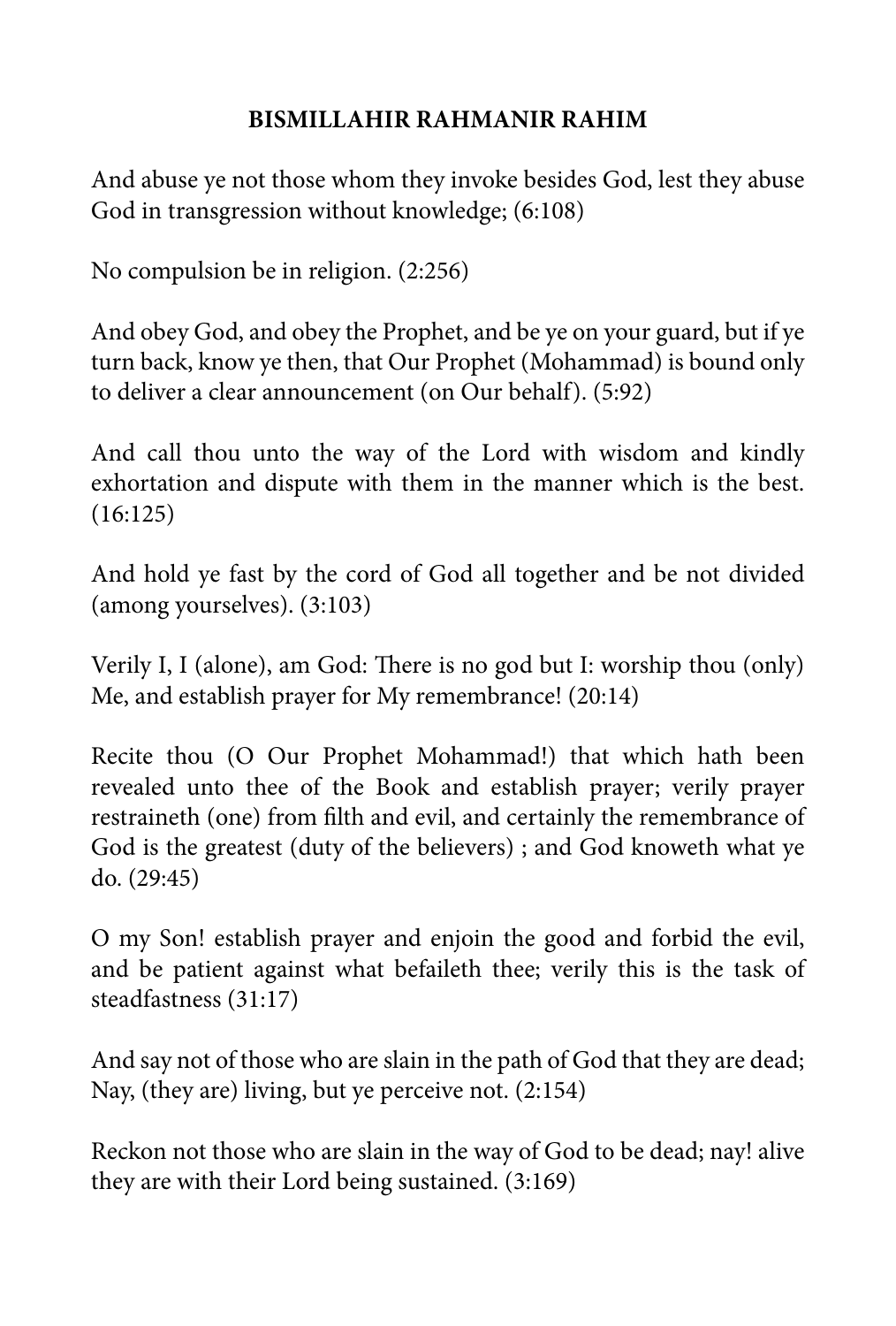# **Table of Contents**

#### **CHAPTER I**

| Introduction and Cognition of Ahle Bait $(a.s.) \ldots \ldots \ldots 1$ |  |
|-------------------------------------------------------------------------|--|
| Allama Iqbal and His Love for Prophet (s.a.w.) 8                        |  |
| Second Long Poem in Praise of Holy Prophet (s.a.w.) 26                  |  |
| Independent Couplets in Praise of Mohammad (s.a.w.) . 31                |  |
| Selections from Payame Mashriq by Iqbal 32                              |  |
| Selections from Bang-e-Dara by Iqbal 34                                 |  |
| Selections from Armaghan-e-Hijaz by Iqbal 38                            |  |
| Selections from Baqiyat-e-Iqbal  40                                     |  |

#### **CHAPTER II**

| Allama Iqbal Paying Homage to Amirul Momineen     |
|---------------------------------------------------|
|                                                   |
|                                                   |
| Ali is the King of all the Brave Men 46           |
| Love for the Ali (a.s.) is the Wealth of faith 47 |
| Selections from Asrar-o-Rumooz by Iqbal  67       |
| Selections from Bang-e-Dara by Iqbal  69          |
|                                                   |
|                                                   |
|                                                   |
| Selections from Zarb-e-Kaleem by Iqbal  81        |
| Selections from Armaghan-e-Hijaz by Iqbal 82      |
| Selections from Baqiyat-e-Iqbal  84               |
| Sipas-e Jabah-e Amir (a.s.) in Praise of Janabe   |
|                                                   |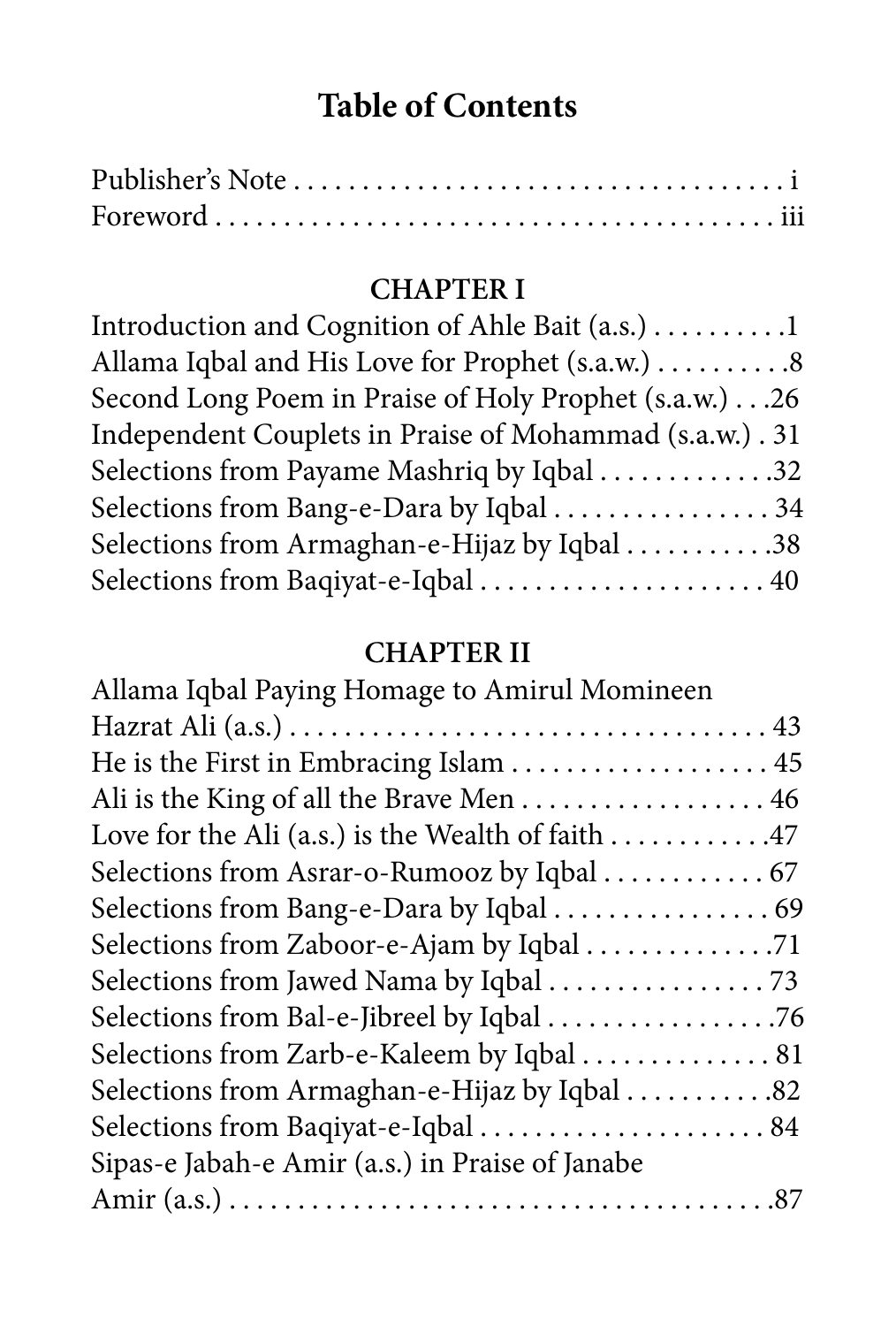#### **CHAPTER III**

|--|--|--|

#### **CHAPTER IV**

| Selections from Baqiyat-e-Iqbal  110 |  |
|--------------------------------------|--|

#### **CHAPTER V**

| Iqbal Maddaah-e-Hazrat Husain (a.s.) 111      |  |
|-----------------------------------------------|--|
| Selections from Jawed Nama by Iqbal  128      |  |
| Selections from Bal-e-Jibreel by Iqbal 129    |  |
| Selections from Armaghan-e-Hijaz by Iqbal 132 |  |
|                                               |  |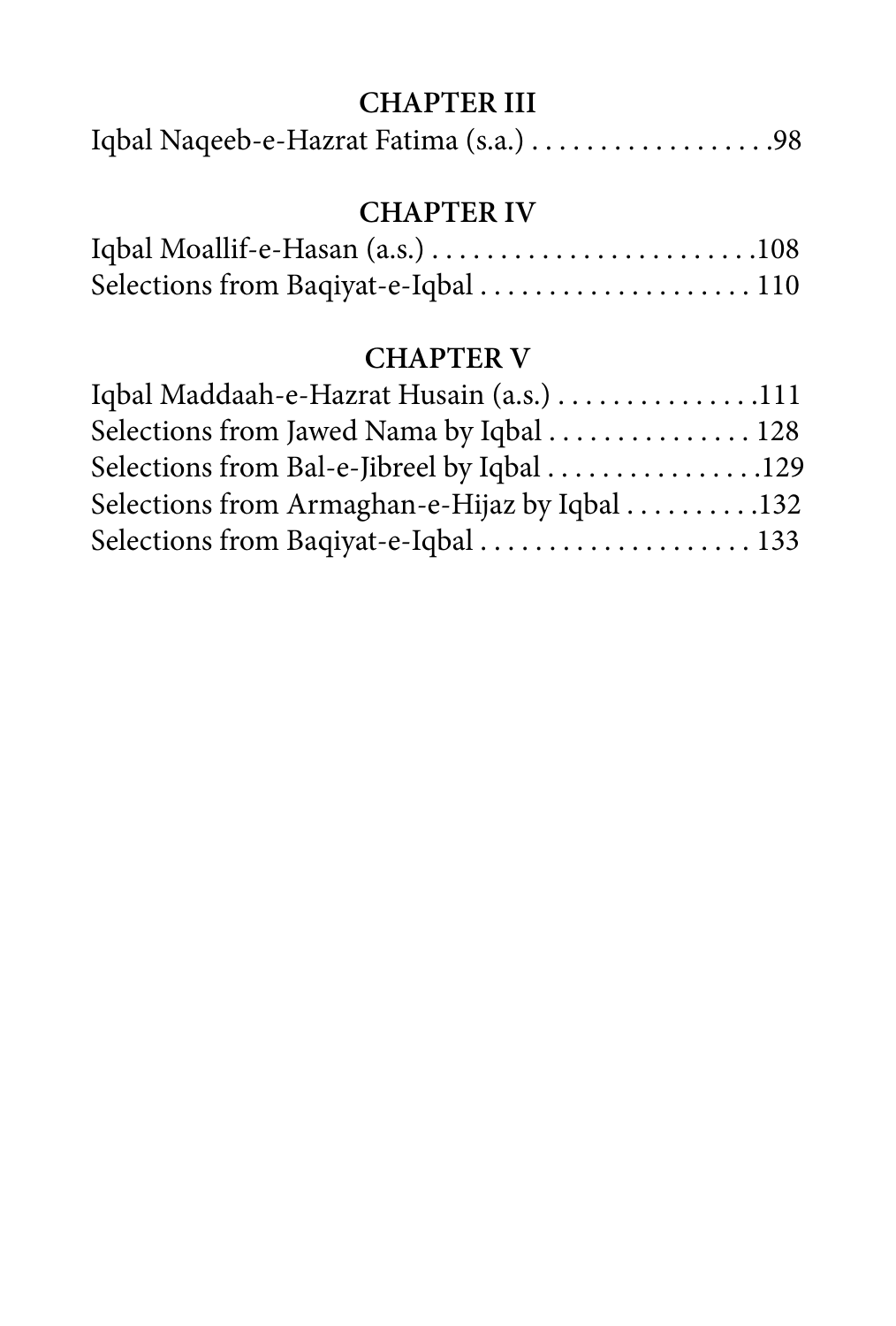# **PUBLISHER'S NOTE**

<span id="page-5-0"></span>The Trustees of the Peermahomed Ebrahim Trust have undertaken to present to the general public good reading matter, suited to their physical, mental, moral and spiritual needs. The sensational pornographic reading material that goes by the name of literary production in the market has served to vitiate the whole social milieu, so that the restraints on social conduct are ever-more being relaxed, with resultant indiscipline in the home atmosphere, no less than in the wider fields of human activities outside the home. If such a situation is allowed to go on flourishing. unchecked, a veritable hell on earth is the natural outcome, as we are witnessing in the waves of crime sweeping over some of the so-called civilised countries of the West which are already affecting us. "Back to Religion" is now the watch-word of the saner elements among them. It is with this sense of perturbation that the trustees have embarked on the venture of publishing books, which are calculated to offset the baneful effect of low-grade, anti-social forms of reading material, and to inculcate a taste for and appreciation of sound and healthful mental food.

No commercialization is aimed at by this venture, as would be apparent to even the most superficial observer, from the standard of prices of the books, which are fixed below the actual cost, and that too, because free distribution of books depreciates the worth of the same in the eyes of the general reading public and are also waste.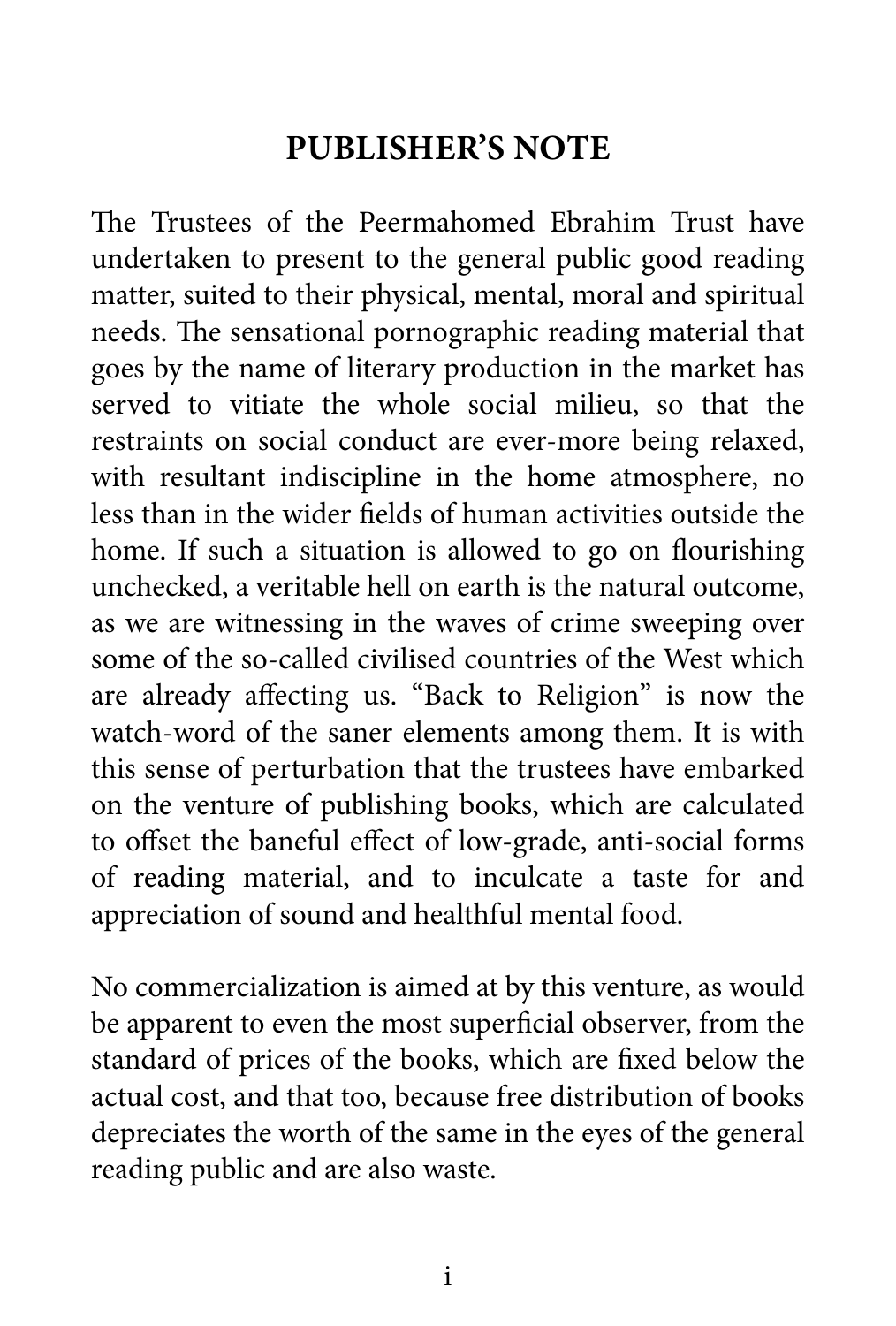The Trustees are conscious of the fact that in spite of all precautions on their part to avoid errors if something goes amiss in the form of errors of judgement involuntarily for no one can be in a position to comprehend the entire field of knowledge on any subject. Of one thing they can assure the discreet tenders, to wit, that the material for reading is being presented with the best of intentions for the benefit of the public and for the pleasure of the Almighty Allah. If any reader finds anything which contradicts this objective, his observations in this behalf shall receive the maximum possible care to redress any remissness that may be pointed out as having crept into the reading matter with the best of wishes for the reader, we remain.

#### **WEBMASTER'S NOTE:**

WE HAVE INCLUDED IN THIS SOFT COPY THE POEMS IN ACTUAL PERSIAN/URDU SCRIPT WHICH WAS NOT THERE IN THE HARD COPY, IN THE HARD COPY, ONLY THE TRANSLITERATION WAS THERE.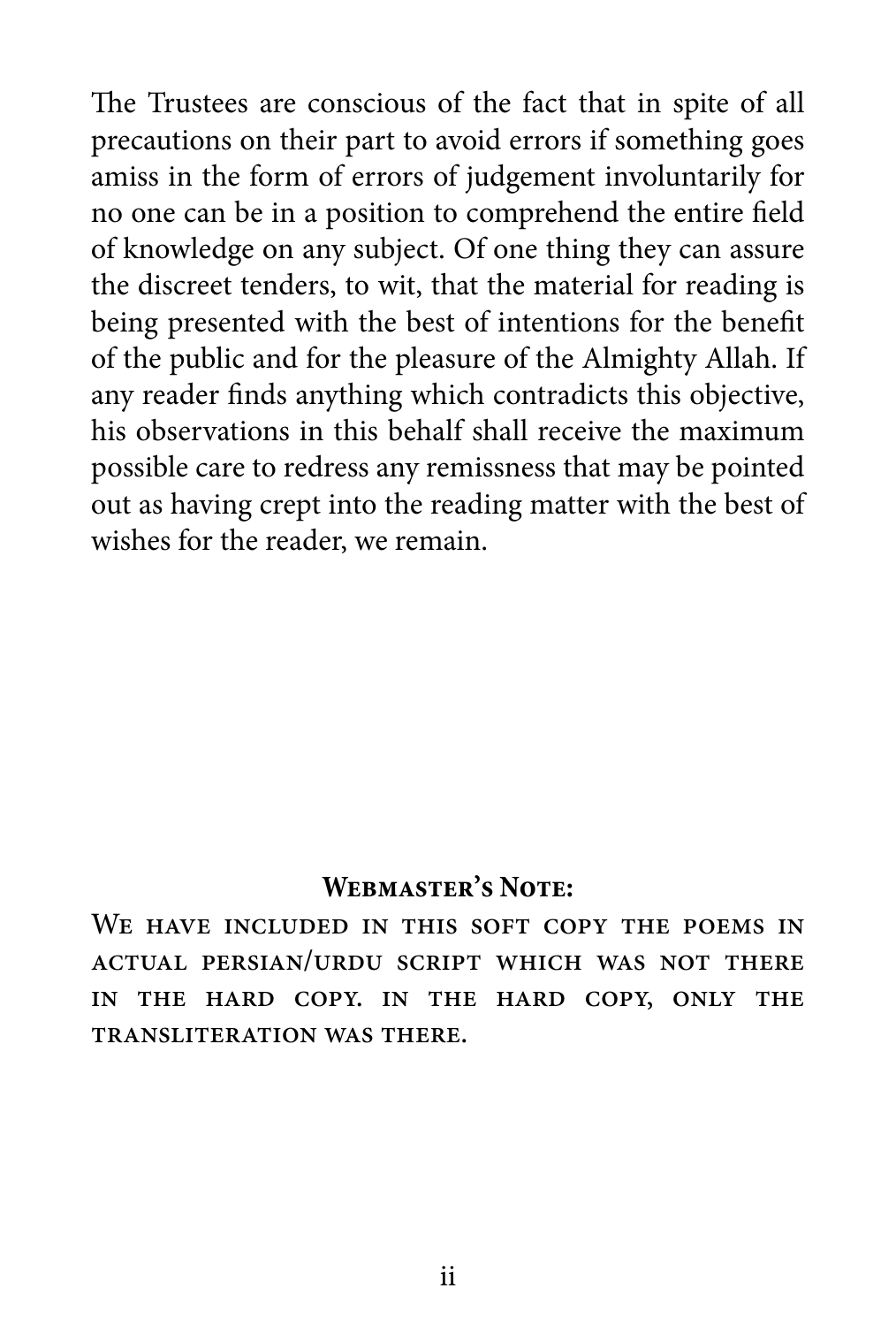#### **RISMILLAHIR RAHMANIR RAHIM**

# <span id="page-7-0"></span>**IQBAL AHLE BAIT IN THE EYES OF IQBAL**

# **FOREWORD**

The importance of Ahle Bait (a.s.) and the love which the Holy Prophet (s.a.w.) had towards them is revealed from the universally acknowledged fact, that the Holy Prophet  $(s.a.w.)$  while delivering his last sermon had in very clear words declared that he would be leaving after his death two very valuable things for the Muslims one the Holy Book of God and the other, Ahle Bait (a.s.).

The Philosopher poet of the East Allama Iqbal has therefore greatly emphasized in his verses not only the love of Rasool  $(s.a.w.)$  but also the Ahle Bait  $(a.s.).$ 

The study of Iqbal has been made by innumerable scholars and critics through different angles but unfortunately one of the most important aspect of his poetry concerning the love of Ahle Bait has still been left untouched, despite the fact that he never differentiates Rasool (s.a.w.) from Ahle Bait. A section of the scholars and the critics of Iqbal has miserably failed to comprehend the evedently brought forward truth in his verses. That the admiration and the love of Ahle Bait (a.s.) and the Holy Prophet (s.a.w.) is one and the same thing.

Hence we bring forward a book in the title *Ahle Bait in the*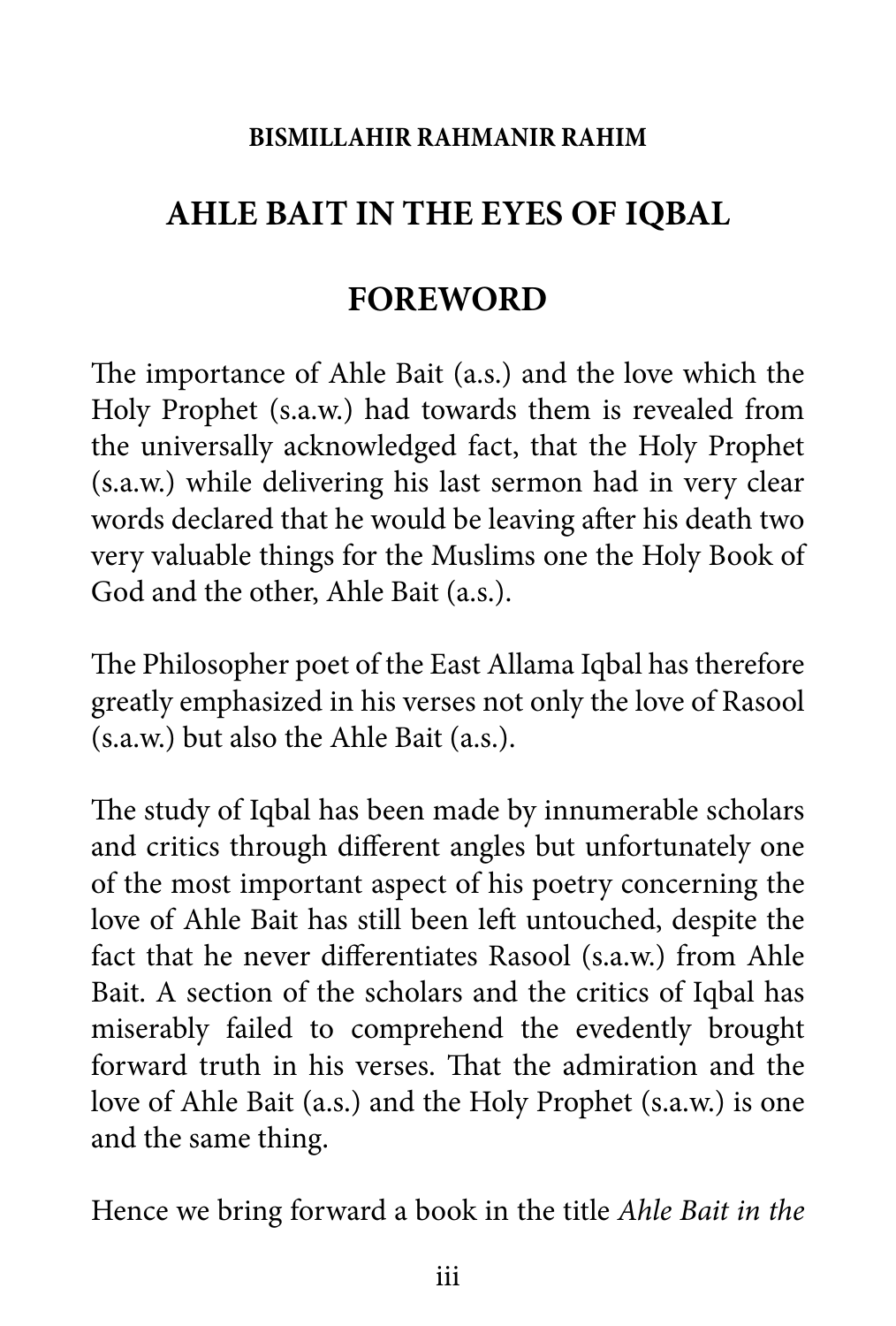eyes of Iqbal in which a humble attempt has been made to accumulate all such verses of Iqbal by which the poet has quite explicitly and vividly expressed his profound love and admiration for the Holy Messenger (s.a.w.) and the Holy Ahle Bait (a.s.) as well. For example

ّ ل دانم یحدر ےھجم ت \* ڈوھڈنات رھپات ےہ � یدل م بی ےہ ھجم ےب لمع ےک دا غ قشع الہ �

*Bait Ahle-Ishqe-Dage Key Amal Bey Mujh Hai Mey Dil Dhoondta phirta hai zill-e-Daman-e-Hayder mujhe* 

For Iqbal the Holy Prophet (s.a.w.) is the symbol of Islam and an ideal for a Muslim.

Iqbal says:

بہ مصطفی بر سان خویش را کہ دین ہمہ اوست \* اگر بہ او نر سیدی تمام بو کہی است شی

Ba Mustafa Be Rasan Khaish Ra ki Deen Hama Oost .*beest Boolaha Tamam Raseedi Ma Oo Ba Agar*

The Poet advising the Muslims says:

Prophet (s.a.w.) is the ideal, try to reach him, follow the footprints of the Prophet (s.a.w.) and your actions and ways of life should be identical with those of the Holy Prophet  $(s.a.w.)$  because his life is a symbol of Islam and faith. If you do not follow him in all his details of acts your actions will be void and they will be taken as deeds of Abu Lahab the chief of the non-believers of Mecca who has been condemned in the Holy Quran. The salavation of the Muslims lies in following the Prophet (s.a.w.). To pass through the various stages of the love (Ishq) of Rasool and to know the reality of contentment and to become a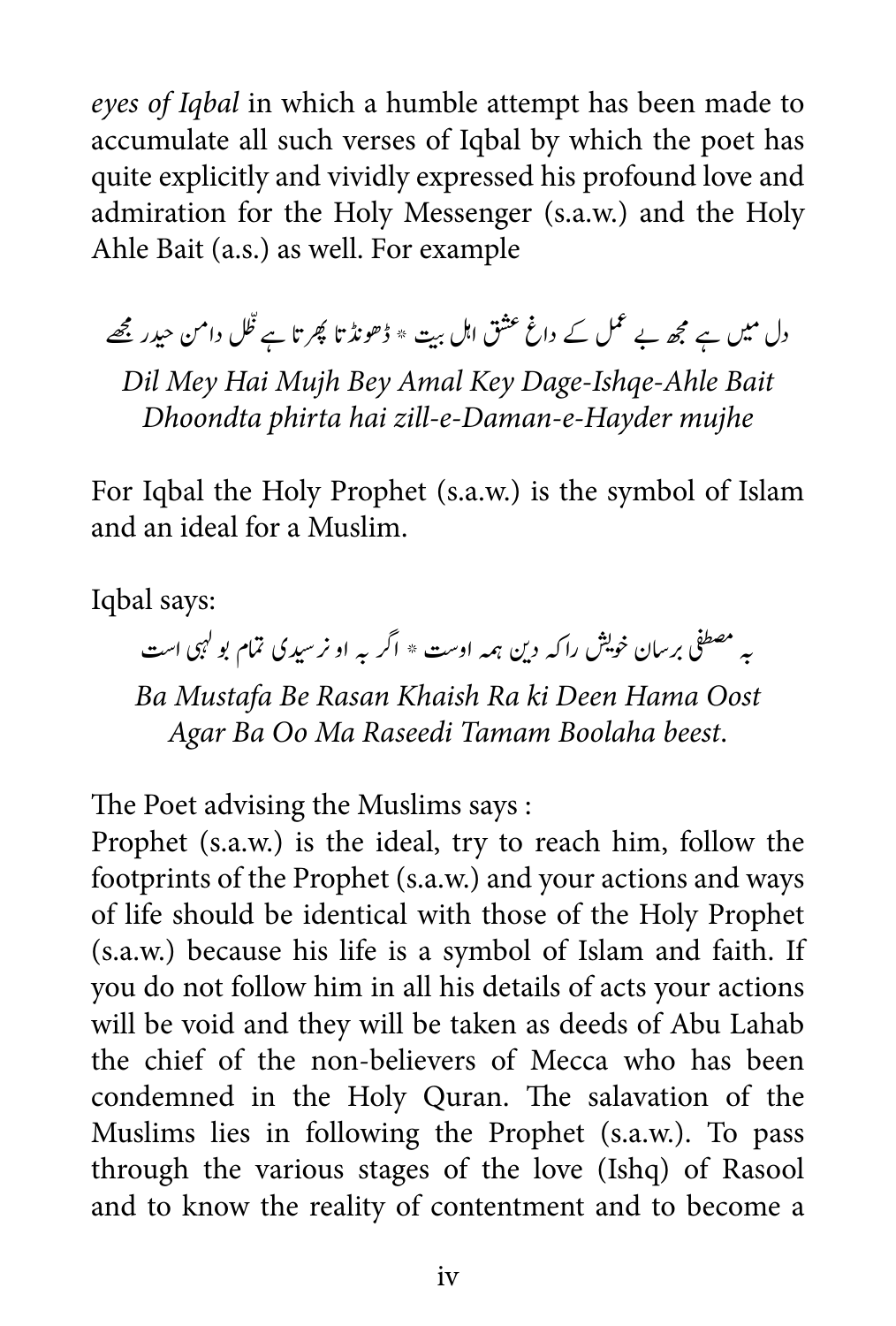true Momin, it is inevetable to follow the footprints of the Rasool (s.a.w.) without profound love and affection for the Prophet it is just a pretention and like a paper flower which has no fragrance and lasting colour.

A Momin without the love of Holy Prophet (s.a.w.) can never gain material and spiritual advancement. If he is true to his following the Rasool (s.a.w.) he will win over not only the world but the world Hereafter. Even the Holy Quran has clearly mentioned the command of God about the love of Mohammad (s.a.w.) in the following words.

"The faith in Islam cannot become complete unless a believer loves and follows Mohammad (s.a.w.) more than he loves his kiths and kin and all his wealth"

Since the practices ard behaviour of Hazrat Mohammad  $(s.a.w.)$  were in complete accord with the injunctions and dictates of God laid down in Quran, the study of Quran and the behaviour and practices of Mohammad (s.a.w.), is inevitable so as to become a true Muslim or Momin. These are the factors which make Iqbal lay a strong stress on the followings of Quran and the Rasool (s.a.w.) and as already pointed out the Rasool (s.a.w.) and Ahle Bait cannot be considered two separate entities one can never achieve perfection in the followings of Quran and the Rasool without the following and love of Ahle Bait.

The poet has also paid glowing tributes to the other members of Ahle Bait. While writing about Hazrat Ali (a.s.) Allama Iqbal has spent utmost capacity profusness and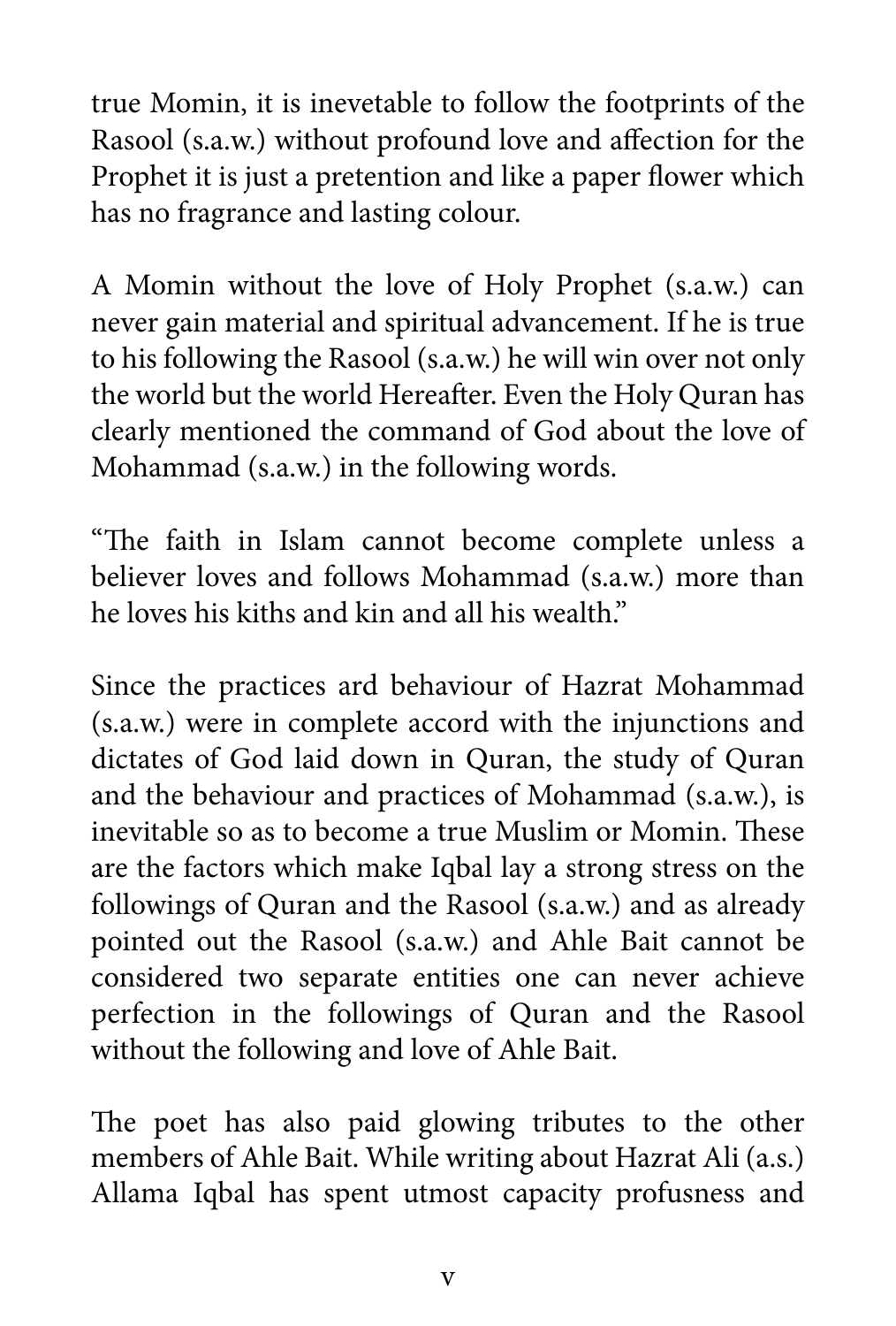profoundness of his pen and skill. In his verses while depicting the high qualities of Hazrat Ali (a.s.) and speaking of his virtues of valour and intellect his outstanding noble character, and vastness of knowledge in almost all spheres of learning Allama Iqbal crosses the limit of human nature and assumes as if Hazrat Ali had been some one super human, as is evident in the following couplet.

�مسلم اوّل شه مرداں علی \* عشق را سرمایۂ ا*یما*ں علی

 *Ali Mardan Shahai Awwal Muslime Ali Iman Sarmai Rao Ishq*

Ali is the first Muslim. He is the King of all the men. To love Ali (A.S.) is to possess the wealth of faith.

از ولائے دودمانش زندہ ام \* در جہاں مثل گہر تابندہ ام

 *Am Zinda Doodmanash Wilai Az* Dar *Jahan Misle Guhar Tabinda Am.* I owe my life to the love of his family and because of true love shine like a pearl.

ے جرأت رندانہ ہر عشق ہے روہابی \* بازو ہے قوی جس کا وہ عشق یدالکہی

*Bey Jurate rindana har Ishq hai roobahi Yadullahi Ishqe woh Jiska qavi hai Bazoo*

Allama Iqbal believes that true love does not admit of any fear a weaknesses physical or moral. A true lover of God does not fear anybody except God. If his love succumbs to worldly influences it is not true love, it is only cowardice. We should have before us an ideal like Hazrat Ali (a.s.) who was so powerful and strong that he could not be defeated by anybody. That is why he was called *yadullah* or the "Hand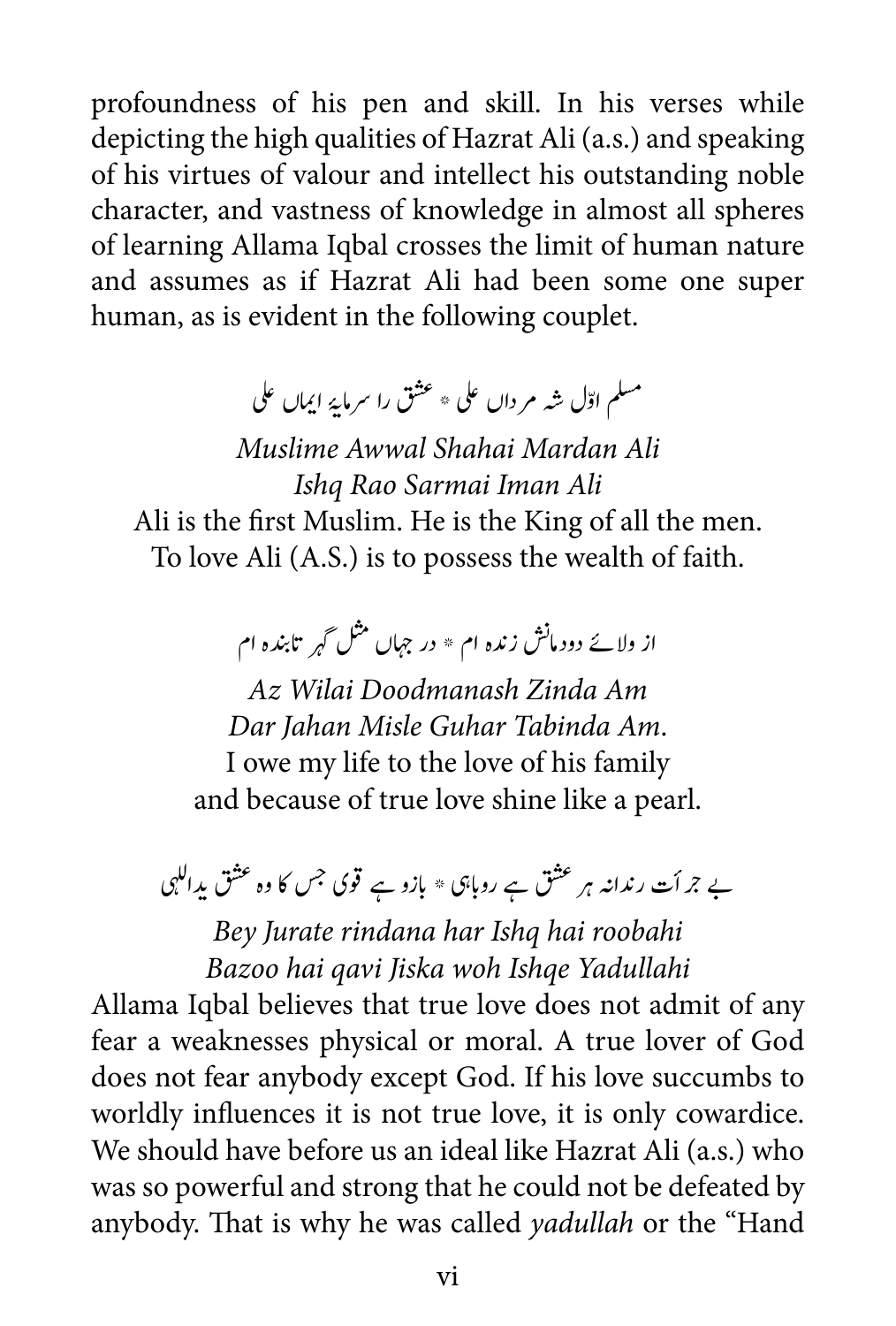of God." Igbal expects every muslim to have the same true love for God and fearless spirit to defend the cause of Islam.

Igbal regards Hazrat Fatima (s.a.) as the ideal woman. He bows down his head in enthusiastic praises for this illustrious lady about whom he has read so much from authentic sources including the prououncements of the Holy Prophet (s.a.w.) himself. Iqbal says

> مریم از یک نسبت عیسی عزیز \* از سه نسبت حضرت زحرا عزیز *Maryam az Yak nisbate Eisa aziz Az Seh nisbat Hazrate Zehra aziz*

Allama Iqbal says that Hazrat Maryam, the blessed Virgin Mary, deserves high respect for one reason, that is, she was the mother of Hazrat Eisa (a.s.) the christ,, who was one of our great Prophets. But Hazrat Fatima (s.a.) command our respect for three reasons.

> نور چشم رحمة للعالمين \* آن امام اولين و آخرين<br>\* ل آنکه جان در پیکر گیتی دمید \* روزگار تازه آئین آفرید ی ت ن

*Noor-e-Chashme-Rahmatun-lil aalameen aakhereen-o-awwaleen-e-imam Aan*

Aanki Jan dar Paikar-e-geetee-dameed *aafreed aeen'a taaza-e-Rozgar*

The first reason of Hazrat Fatima's (s.a.) distinct rank and high dignity was that she was the revered daughter of the Holy Prophet (s.a.w.) who is Rahmatun Lil Aalameen,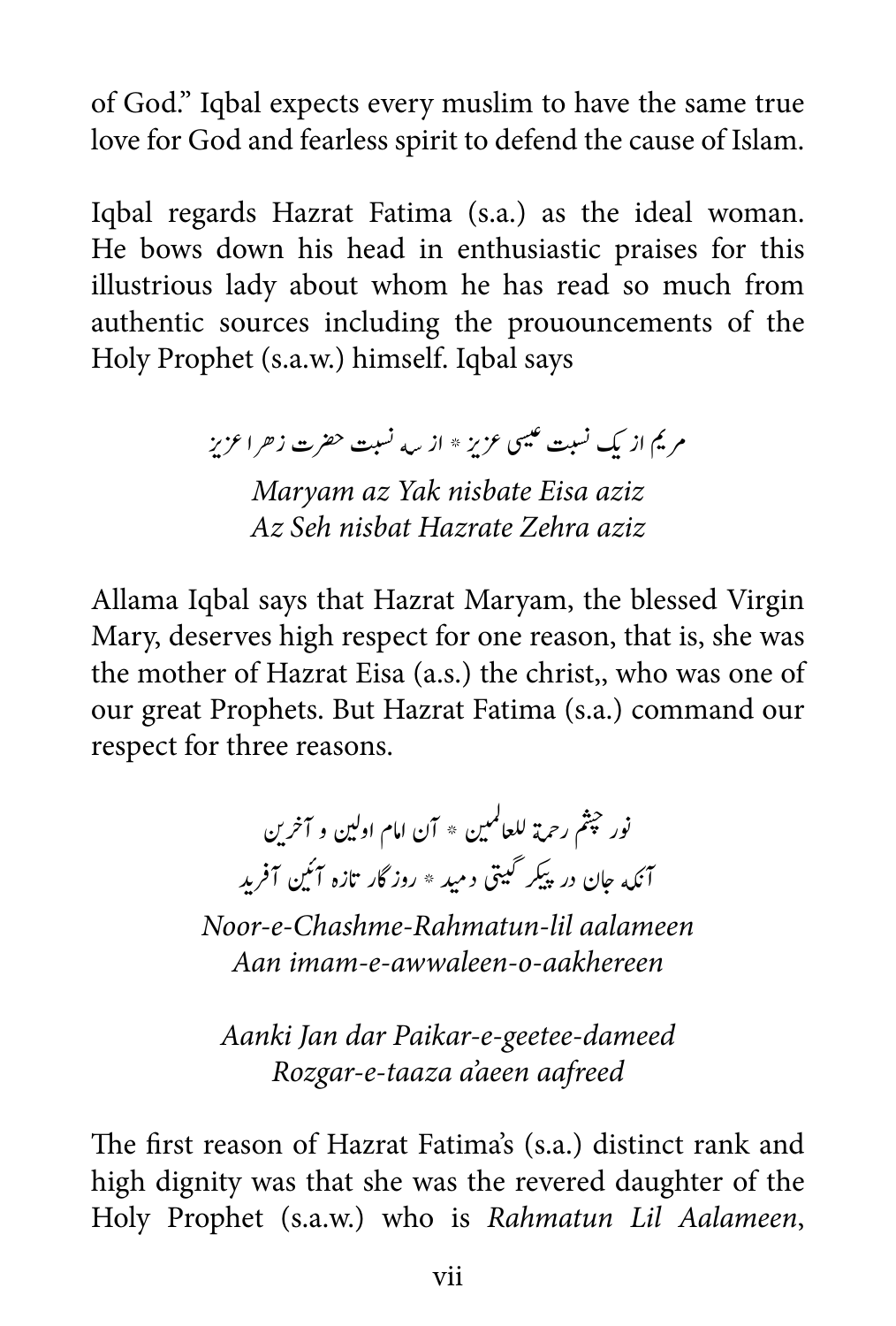i.e. Mercy for all the worlds, who is Lord of all mankind, who installed life into the body of this world, and gave it a new constitution embued most elegant and refined laws and orders. The daughter of such a venerable personality commands our highest esteem.

Iqbal's passionate love and deep respect for Hazrat Hasan  $f$ (a.s.) can be judged from the following

> ی االمم ۔<br>آن یکی شمع شبستان حرم \* حافظ جمعیت خیر  *Haram-e-Shbistaan ey'Sham Yakey Aan* Hafize-Jamiyyt-e- Khaind Umam.

Dr. Iqbal regards Hazrat Imam Hasan (a.s.) as a Candle which enhanced the glory of Kabah. By his examplary character he saved the Muslims from disintegration and blood-shed.

Dr. Iqbal is full of praise for Hazrat Imam Husain (a.s.) the Hero of Karbala, whose life, character, dedication and sacrifice impressed him to the utmost. The following couplets bear testimony to his ordent love for Hazrat Imam Husain  $(a.s.)$ :

> زنده حق از قوت شبیری است \* باطل آخر داغ حسرت میری است ش

*Zinda haq az quwwate-Shabbiree ast* .*ast meeree hasrate-e-daagh aakhir Baatil*

Allama Iqbal says that truth or Islam exists today because of the strength shown and the spiritual power exercised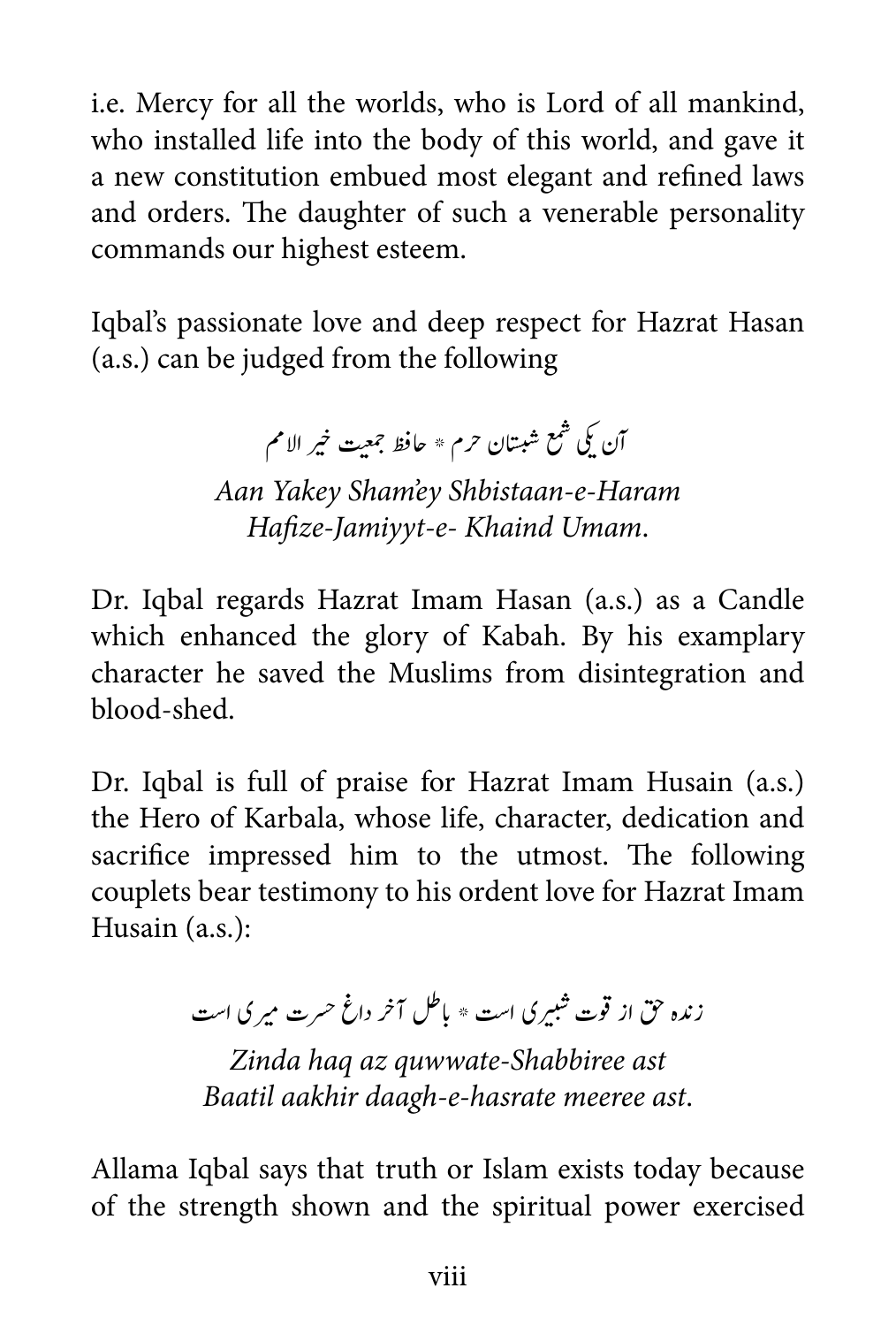by Imam Husain (a.s.) In words Imam Husain (a.s.) made Islam immortal. The wrong was crushed to annihilation inspite of its apparent success. Yazeedism or the principles enunciated by Yazeed are looked down upon by all, but Husain (a.s.) blood spilled at Karbala still enlivens our hearts and makes us feel that his sacrifice to support the right against the wrong was unparalleled in the history of .mankind

#### **TRUSTEES** PEERMAHOMED EBRAHIM TRUST

 $15<sup>th</sup>$  Shaban 1395 A.H. 14<sup>th</sup> September 1973.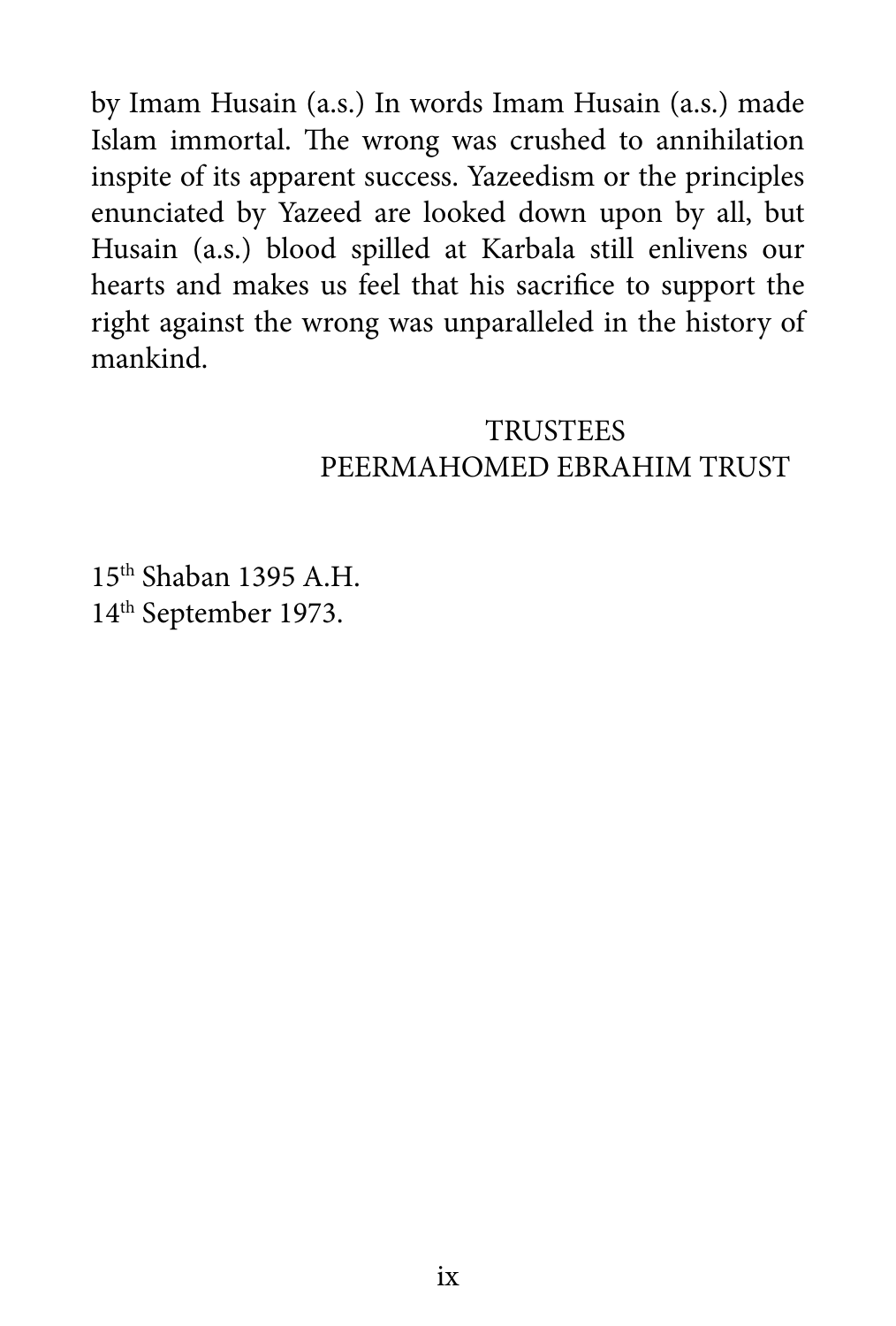#### **RISMILLAHIR RAHMANIR RAHIM**

### <span id="page-14-0"></span>**IQBAL AHLE BAIT IN THE EYES OF IOBAL**

# **CHAPTER I**

# **INTRODUCTION AND COGNITION OF AHLE BAIT (A.S.)**

Literally Ahle Bait means "those belonging to the House" (of the Holy Prophet Mohammad (s.a.w.). But authentic sources have proved beyond doubt that Ahle Bait include only Hazrat Ali (a.s.) the cousin and son-in-law of the Prophet (s.a.w.), Hazrat Bibi Fatima (a.s.) the Prophet's daughter, Hasan and Husain (a.s.) the Prophet's grandsons and their nine successors, the Imams the last one Hazrat Mahdi (a.s.) being still alive, who will reappear in an unknown future by the command of Allah. Ouly they are the Ahle Bait and they are also called Aal-e-Mohammad (a.s.). In respect of these holy personages Allah says in His last word (the Holy Quran): َ

إِنَّمَا يُرِيدُ اللَّهُ لِيُذْهِبَ عَنكُمُ الرِّجْسَ أَهْلَ الْبَيْتِ وَيُطَهِّرَكُمْ تَظْهِيرًا ً ُ **.** ِ َ**∶** ْ **∶** .<br>.  $\ddot{\phantom{a}}$ ْ َُّ *Verily, verily Allah intendeth but to keep off from you (every) kind of) uncleanness O ye the people of the House, and purify vou (with) a thorough purification.* (33:33)

There is unanimity of views among all famous writers Ahmad bin Hanbal, Muslim, Ibne Kasir, Shnbbir Ahmed Usmani, etc., who declare that the above verse, called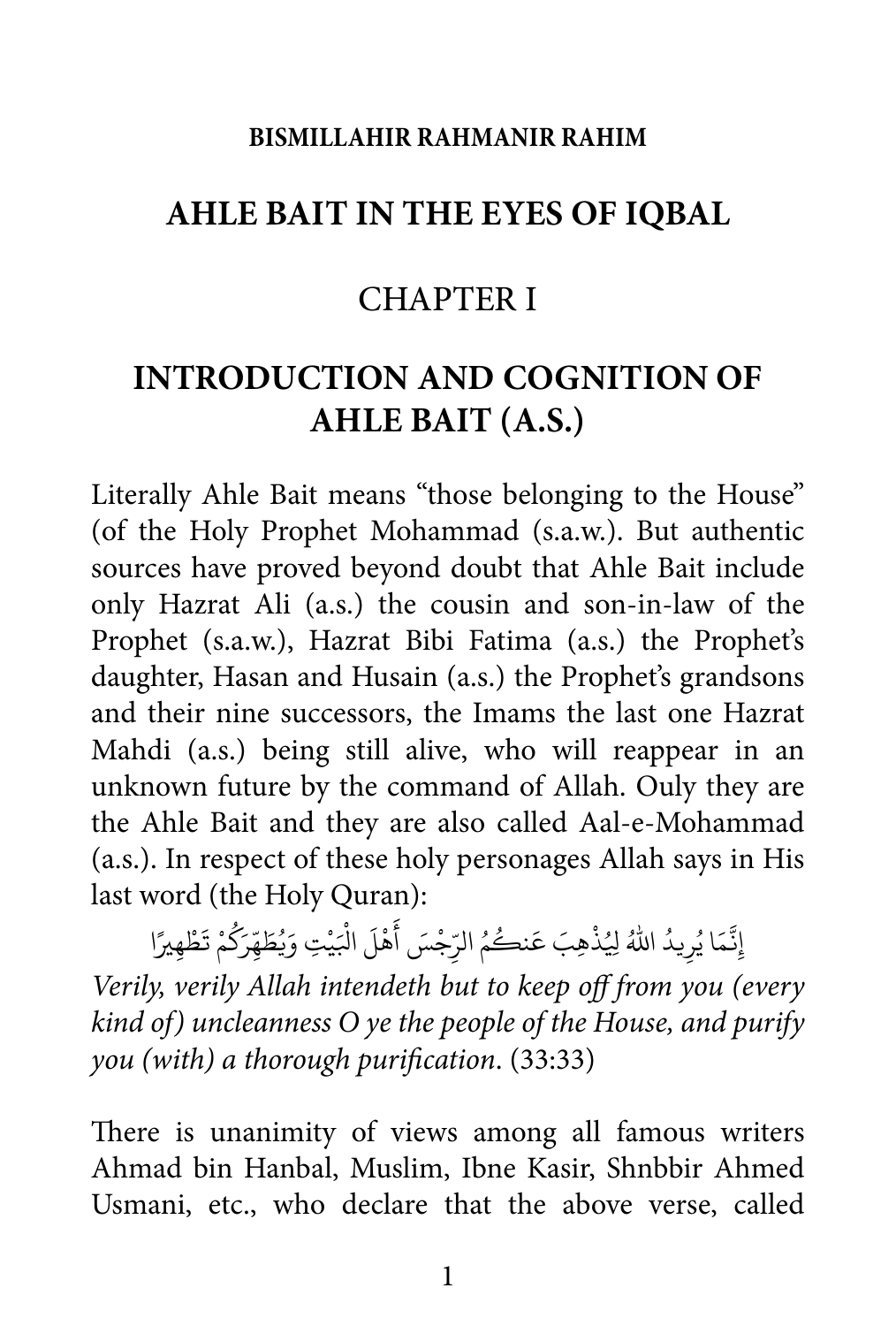Aya-e-Tatheer or "the verse of purity" followed the incident when the Holy Prophet covered in his blanket the four  $persons$  — Ali, Fatima, Hasan and Husain (a.s.) and said, "O God! these are my Ahle Bait". These views are corroborated by various authentic sources. Hazrat Shah Abdul Qadir Mohaddis Dehlavi, Moulana Shabbir Ahmed Usmani and Molvi S. Ashraf Ali Thanavi admit that the Holy Prophet (s.a.w.) expressed in no ambiguous terms that the Aley Aba or Ahle Bait included the Prophet, Hazrat Ali, Hazrat Bibi Fatima and Hasan and Husain (a.s.). They confirm the fact that Hazrat Umme Salma the Prophet's wife wanted to come under the blanket but the Prophet (s.a.w.) did not let her in. Moreover when the Prophet (s.a.w.) passed through the door of his daughter Hazrat Fatima (a.s.) at the time of the morning prayers he knocked at her doors saying, "O Ahle Bait it is the time of prayers" and then he recited the Ayat-e-Tatheer cited above, which clearly showed that this verse referred to Hazrat Mohammad (s.a.w.), Hazrat Ali (a.s.), Hazrat Fatima (a.s.), Hazrat Hasan (a.s.) and Hazrat Husain (a.s.).

On various occasions the Holy Prophet (s.a.w.) showed by his declarations as well as by his actions that only the above four persons included in his Ahle Bait. In another verse of the Holy Quran called Ayat-e-Mubahella (verse of challenge verse No. 61 Chapter 3). It reads -

ْ فَمَنْ حَاجَّكَ فِيهِ مِن بَعْدِ مَا جَاءَكَ مِنَ الْعِلْمِ فَقُلْ تَعَالَوْا نَدْعُ أَبْنَاءَنَا وَأَبْنَاءَكُمْ **∶** ْ َ َ َ َ ْ َ **ا ∶** َ َ ؚ<br>ا ؚ<br>ا  $\overline{\phantom{a}}$ ؚ<br>ا **ا** َ ِ َ َ وَنِسَاءَنَا وَنِسَاءَكُمْ وَأَنفُسَنَا وَأَنفُسَكُمْ ثُمَّ نَبْتَهِلْ فَنَجْعَل لَّعْنَتَ اللهِ عَلَى الْكاذِبِينَ َ <u>ّ</u> ؚ<br>ׇׇ֧֚֡֬֝<br>֧<u>֚</u> َّ ؚ<br>ׇ֧֡֬֓֕<u>֚</u> ؚ<br>ا َ <u>់</u> َ ُ َ َ َ َ َ ََ <u>َ</u> َ**َ** *And unto him who disputes with you therein after the* knowledge has come unto you, say: (O Our Messenger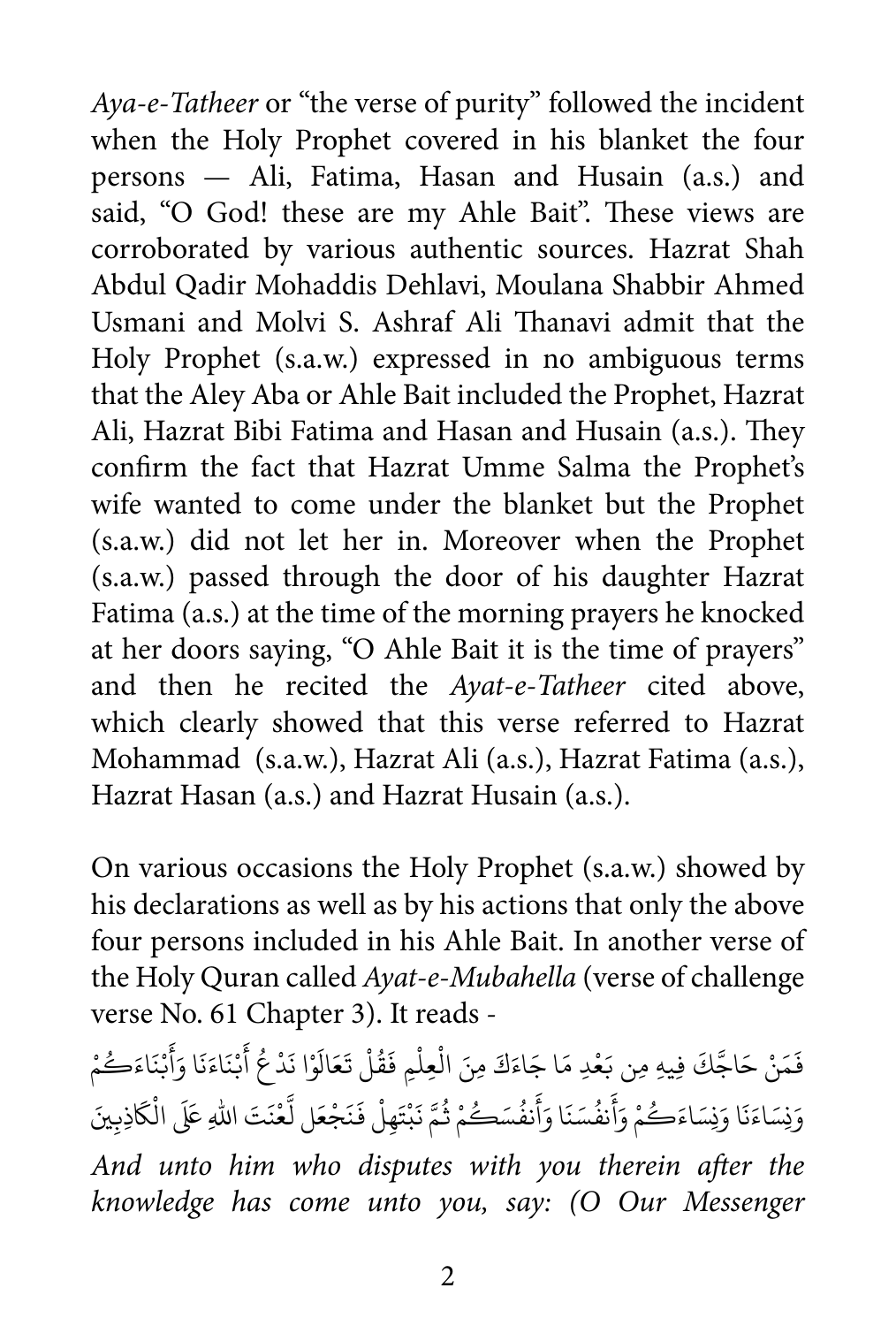*Mohammad)* (unto them): Come you, let us summon our sons, and your sons and our women and your women and *cur selves and your selves and then let us invoke and lay curse* of God on the liars!

This verse descended when the Christians of Najran refused to accept the Holy Prophet's argument and so they were challenged by the Prophet as stated above. There is no difference of opinion about the fact that the Holy Prophet took with him only Hazrat Ali (a.s.) Hazrat Fatima (s.a.) and Hazrat Hasan (a.s.) and Hazrat Husain (a.s.).

Although the Prophet's wives were there, the Prophet of Allah included only his daughter Fatima (a.s.) in his women, and took with him Hazrat Ali as his 'Nafs' or Soul and Hasan and Husain (a.s.) as his sons.

When these luminous faces appearrd in the challenge-field, the opponent christians were awe-struck. Their religious heads were so frightened that they accepted the terms of the Holy Prophet (s.a.w.) and went back without invocation service to God. In fact both Quran and Hadith, in places out of number, have clearly marked the high position of the Messenger of God and his Aal or Ahle Bait. Verse number 23 of Ash-Shoora in Quran lays down:

ةُل لَّا أَسْأَلُكُمْ عَلَيْهِ أَجْرًا إِلَّا الْمَوَدَّةَ فِي الْقُرْبَىٰ ُ **البابات** َ **ٔ ا ا** ْ ؚ<br>ا ا<br>ا ؚ<br>ا **ا** َ َ َ

*Tell* (O Prophet) I do not want any reward for my preachings *except that you love my kins.* 

The kins referred to here are the Prophet's Ahle Bait. Tirmizi has quoted the Prophet's hadith 'I leave amidst you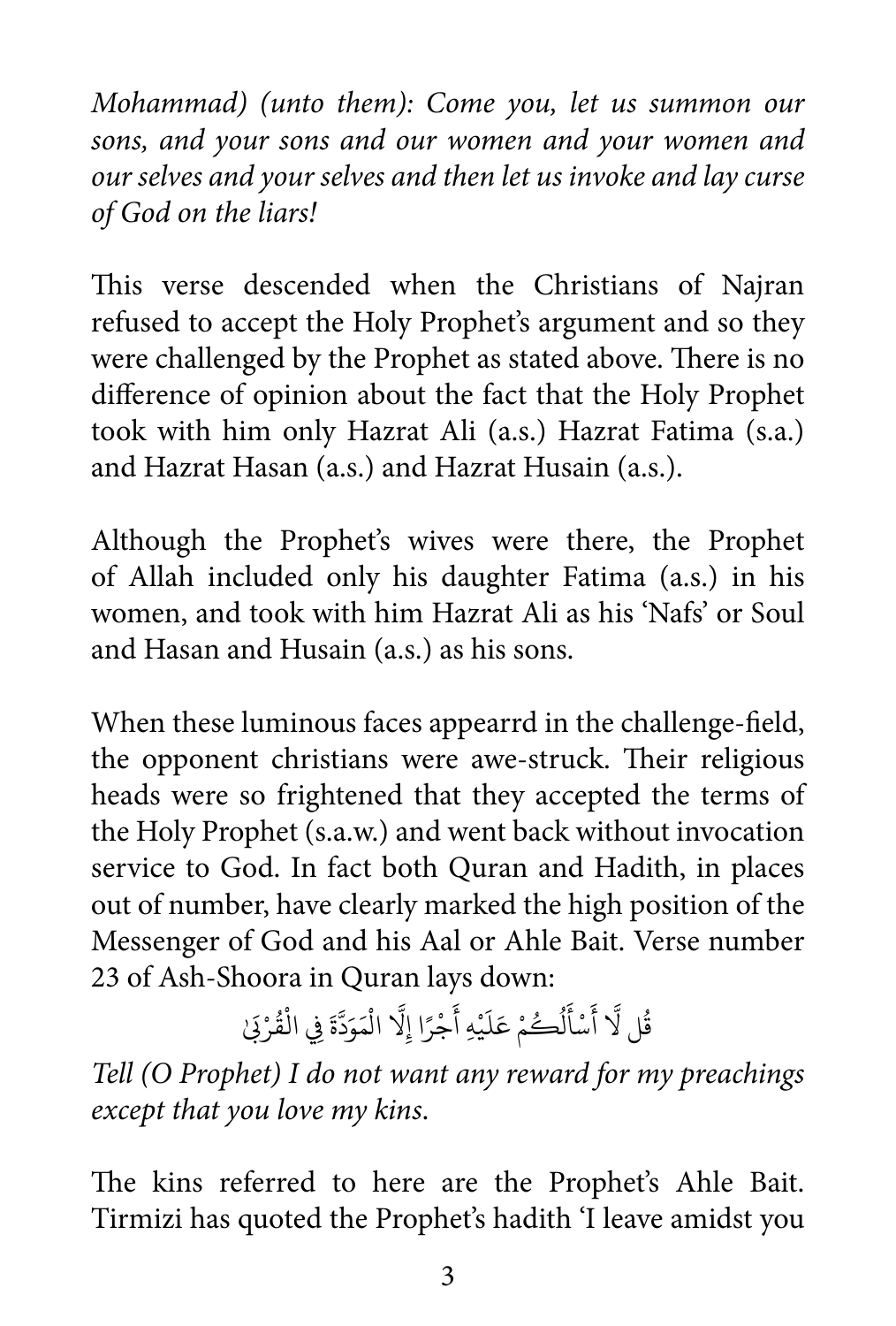two heavy things - God's Book - (the Quran) and my Aal or Ahle Bait'. If you remain attached to them, you shall never be misled - until you reach the 'HOUZ' the divine spring". Quran is really the silent code of Shariat and Prophet Mohammad (s.a.w.) and his Ahle Bait are the speaking and practising interpreters of that code. "My Ahle Bait," said the on Prophet (s.a.w.), are like the Ark (of Noah) only those who climbed into the Ark were saved and those who kept away from it were drowned in the sea." Here are some of the declarations of the Holy Prophet noted by authentic Muslim writers —

Certainly that one would go to Hell, inspite of continuing in his prayers and keeping fasts if he or she bears ill-will to my Ahle Bait

(Mustaarak Vol. 3, P. 149)

O Umme Salim, Ali's flesh is my flesh, Ali's blood is my blood. To me he is as Aaroon was to Moses.

(Selections from Kanzul Ummal, P. 62)

Any one who wants to look at Noah with his wisdom, Abraham with his politeness, Joseph with his handsome features should glance at Ali.

(Riaz an nazarah Vol. 2, P. 218)

The faithful alone will befriend you while only the apostate will bear ill-will to you

 $($ Jam'a Tirmizee, P. 462 $)$ 

Whenever the Prophet went on a journey away from his family and close friends Hazrat Fatima (a.s.) was the last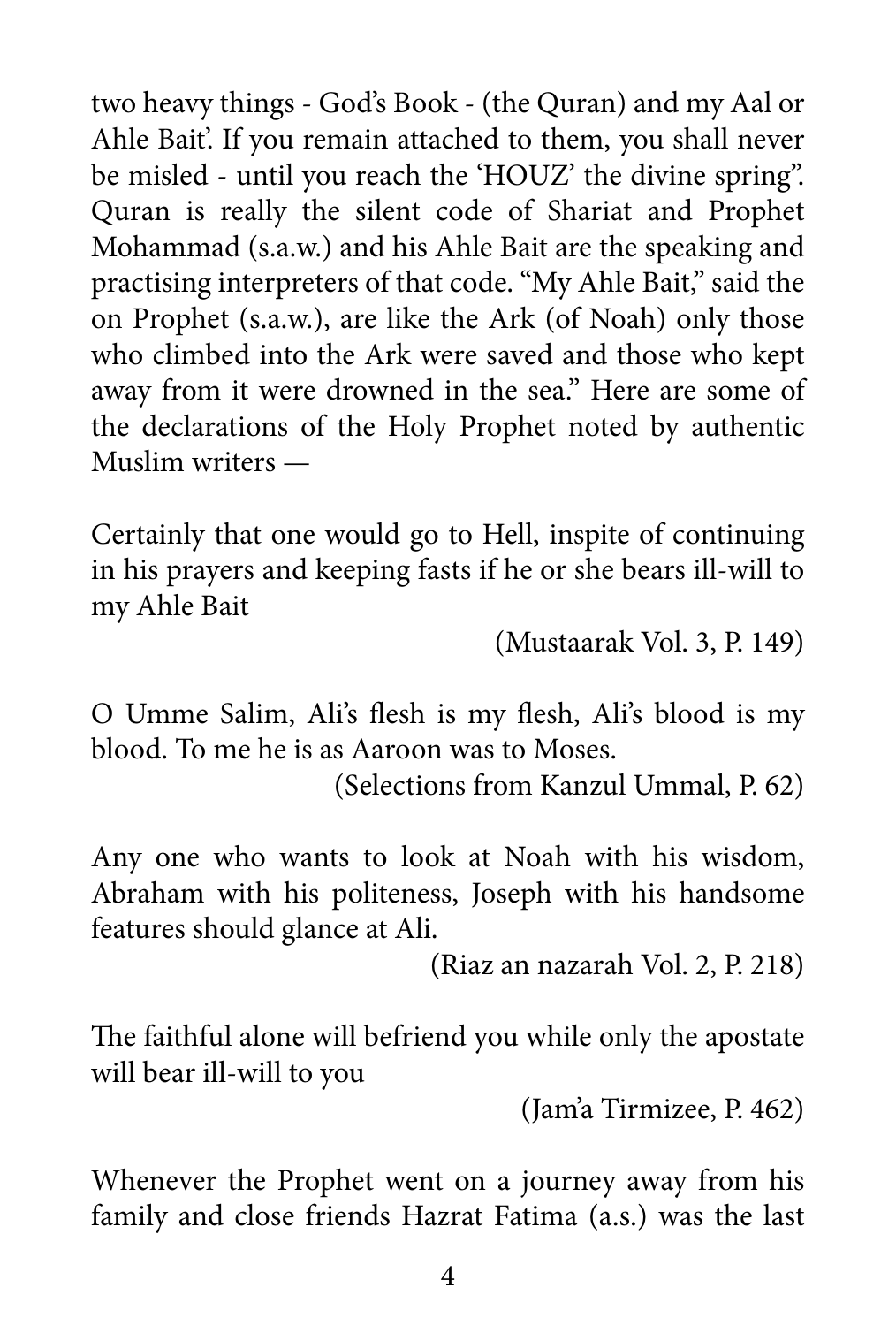whom he paid a visit and when he came back she was the first Whom he visited.

(Sunaae Ibne Majah Vol. 2, P. 201)

Fatima is a piece of mine, whoever pleases her pleases me, whoever displeases her displeases me.

Hasan and Husain are the chiefs of the young Men of .Paradise

> $($ Jam'a Tirmizee, P 466 $)$ (Sunane Ibne Majah, P. 12)

The Holy Prophet and these four persons Hazrat Ali, Fatima, Hasan and Husain (a.s.) were the Inmates of the House (Ahle Bait). After their demise followed nine Imams having the same characteristics as the above Panjetan (Mohammad, Ali, Fatima, Hasan and Husain (a.s.)), and the last of these Imams is Hazrat Mahdi or Mohammad, who would appear in an unknown future. The Holy Prophet has himself said about them on various occasions, "The first of us is Mohammad, the middle of us is Mohammad, the last of us is Mohammad, all of us are Mohammad."

Mahdi would come down from us, the Ahle Bait and overnight Allah would straighten things for him. Mahdi would hail from the dependents of Fatima.

(Sunane Ibne Majah, P. 310)

Mahdi would come down from us the Inmates of the House (Ahle Bait).

> $(Vol. 7, P. 69, 71, 73)$ Mishkat (Vol. 8, P. 66)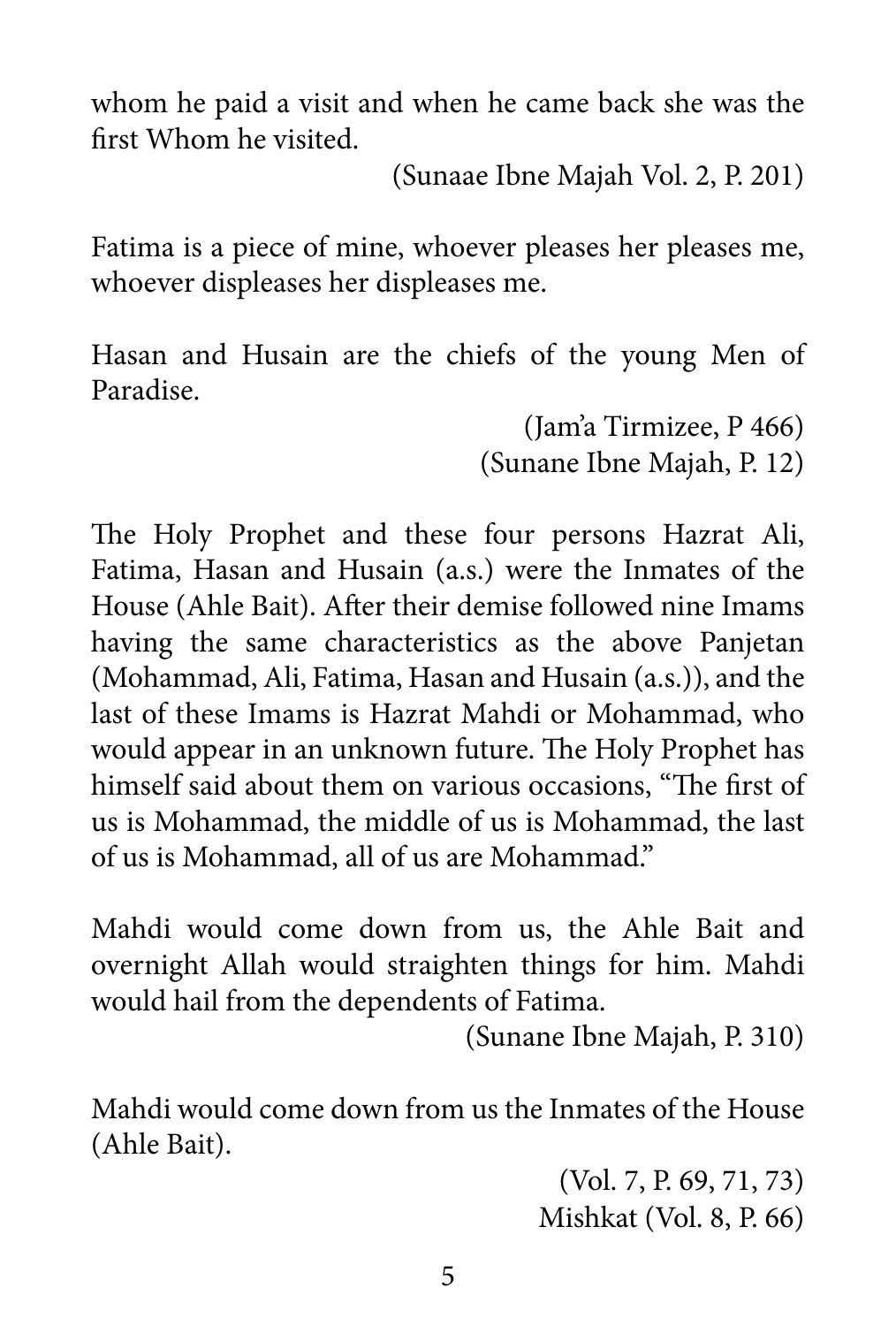From us would appear Mahdi who would lead Jesus in prayers.

> $($ Jame Saghir, P. 134 $)$ (Kunzul Haqaique, P. 150)

This in brief is the introduction of the Holy Prophet Mohammad (s.a.w.) and his Inmates of the House (Ahle Bait) in whose love lies the foundation of Islam. Each one of them is a 'Masoom' free from all sins, has never erred, or done any thing repugnant to the will of God.

It has been established by all authentic sources that Ali (a.s.) the first of the Ahle Bait surpassed all others in bravery, piety, and knowledge. It was Hazrat Ali (a.s.) who was sent by the Prophet to fight against the enemies in all big battles. Hazrat Ali by his singular valour and courage gave the enemy crushing defeats. The Prophet praised Hazrat Ali (a.s.): "One stroke of sword of Ali on the day of (battle *of)* Khandaq is better than the prayers of all mankind till the doomsday." The Prophet had declared in unambiguous terms at Ghadeer-e-Khum on the way back from his last pilgrimage of Haj "Of whomsoever I am the Master of that one Ali is also the Master". But it is a pity that immediately after the demise of the Holy prophet, there appeared lust for power and Hazrat Ali's rights and claims were totally ignored. The Prophet's family members, the Ahle Bait were given the most ignoble treatment unimaginable; Hazrat Ali (a.s.) was murdered in the mosque of Kufa while he was offering morning prayers (on 21<sup>st</sup> Ramazan 40 A.H.).

The same callous treatment was meted out to Hazrat Fatima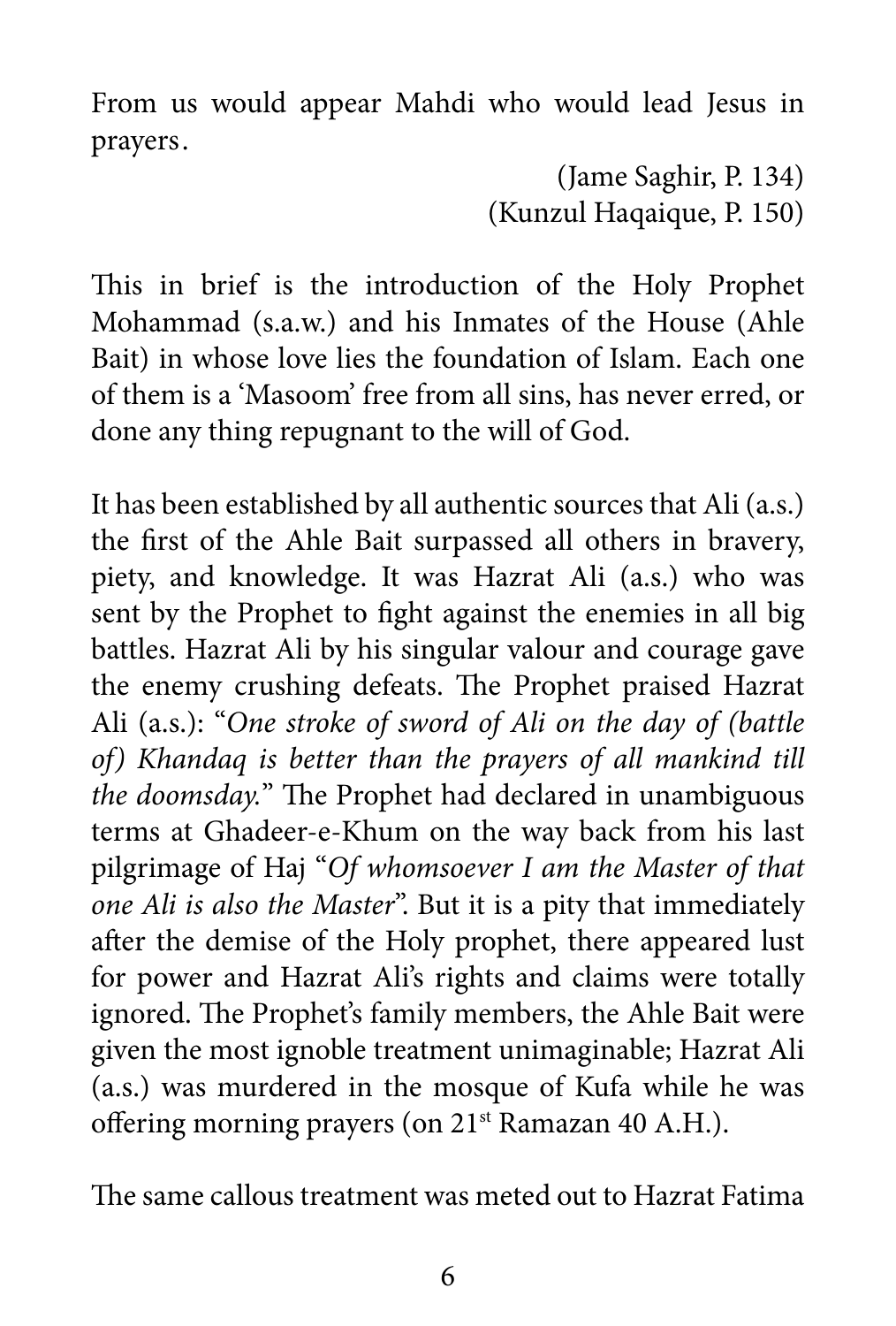$(a.s.)$  who survived after his father's deaith for six months .only

Hazrat Imam Hasan (a.s.) made a peace treaty with Muawiya but he was poisoned and his bier was made the target of arrows from Muawiya's side.

Hazrat Imam Hasan and Imam Husain (a.s.) were dearest to the Holy Prophet who on many occasions expressed his extreme affection for them.

Hazrat Husain (a.s.) refused to acknowledge Yazeed son of Muawiya as the Caliph of Islam and so he, with his 72 companions, was mercilessly killed on the sands of Karbala suffering the pangs of thirst and hunger for three days, on the  $10<sup>th</sup>$  of Muharram 61 A.H. Not content with this, the tents of the Ahle Bait were burnt and the surviving son of Imam Husain, Hazrat Zainul Abideen and the women -Ahle Haram  $-$  were made captives and taken on camels to Kufa and Damascus and given a very harsh treatment. So all the Imams from Hazrat Ali (a.s.) down to Hazrat Imam Hasan Askari were killed either with sword or by poisoning but they never swerved from the path of righteousness went on fulfilling their mission undaunted, and courted all sorts of troubles with submission to the will of God. - May the last the twelve Imams reappear soon to spread justice and peace in the world.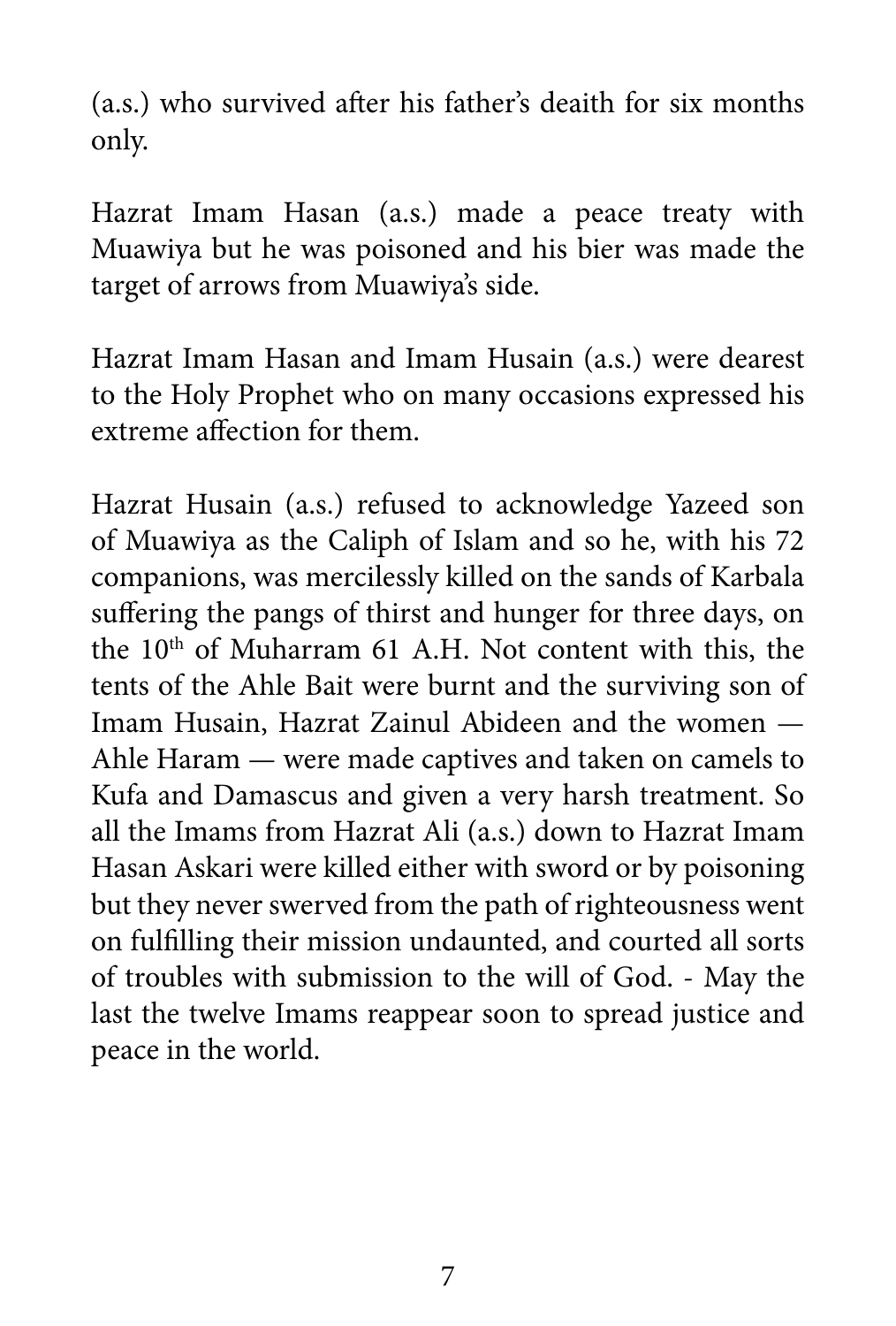# **ALLAMA IQBAL AND HIS LOVE FOR PROPHET (S.A.W.)**

<span id="page-21-0"></span>COUPLET<sub>1</sub>

ہر کہ عشق مصطفی سامان اوست \* بحرو بر در گوشہ دامان اوست

*Her Ki Ishqe Mustafa Samane Oast Oast e-Daman-Gushai Dar Ber-Behro*

 $Ref(1)$  (a) Whoever own the love of Mohammad (s.a.w.) all the oceans and lands become subservient to him, as master of all the oceans and laid of this world.

Mohammad Mustafa (s.a.w.) is the last prophet of God. He has been given the Quran which is the final version of God. His religion shall last for ever and he is the leader and guide for humanity.

َ ون ُ م َ ل ْ ع َ َ ي َّ ِاس ل ََ انل ث ْ ك َ َّ أ ِكن ل َ ًا و ِذير َ ن َ ًا و ِشري َ ِاس ب َّ لن ّ ل ِ ً ة َّ ف َ َّ ك ِل َ إ َاك ن ل َ ْس ر َ َا أ َم و

*And (O' Our Prophet Mohammad!) We sent thee unto the whole mankind, a Bearer of glad tidings and a Warner, but* most of the people know (it) not.

 $(Holy$  Ouran,  $34:28)$ 

His Obidience is obligatory to every Muslim.

وَمَا أَرْسَلْنَا مِن رَّسُولٍ إِلَّا لِيُطَاعَ بِإِذْنِ اللهِ <u>ّ</u> ِ ់<br>ខែ َ**ٔ** ُ**ا**  $\ddot{\phantom{a}}$ َ

*We sent not a Prophet but to be obeyed by Allahs leave*  $(Holy)$ Quran, 4:64)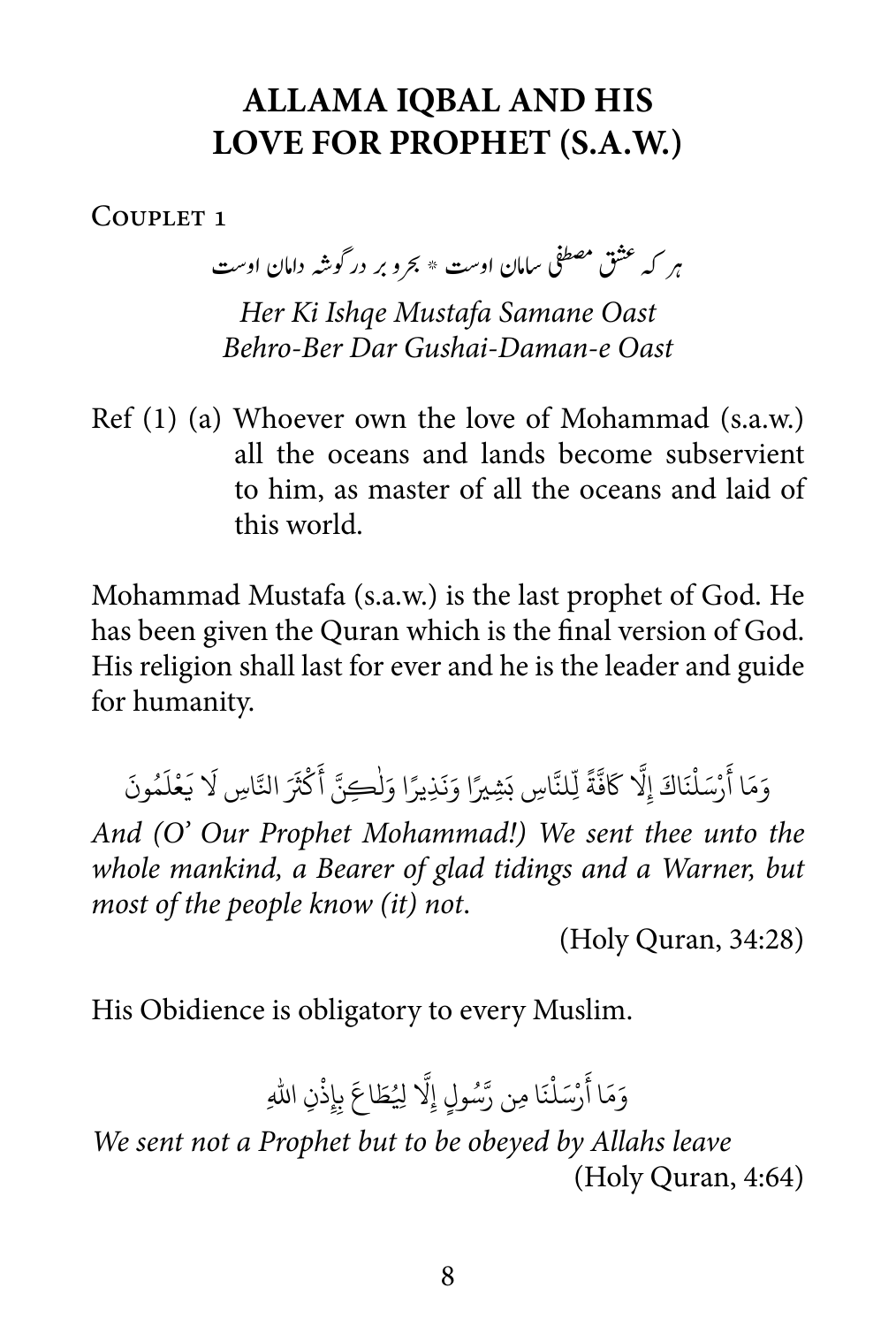The Prophet (s.a.w.) has got preference over the life of every Muslim and his wives are mothers of all the Muslims:

> ؚ<br>ׇ֧֖֦֖֧֦֦֖֧֦֖֧֦֦֖֧֦֧֦֖֧֦֧֦֧֦֧֦֧֦֧֦֧֦֧֝֟֟֓֝֬֝֟֓֝֬֝֓֝֬֝֬<br>֧֪֧֝<u>֖֖֖֚֚֚֚</u> النَّبِيُّ أَوْلَىٰ بِالْمُؤْمِنِينَ مِنْ أَنفُسِهِمْ ۖ وَأَزْوَاجُهُ أُمَّهَاتُهُمْ ُ **ٔ** ُ ُ ؚ<br>ׇׇ֧֖֖֧֚֚֡֟֓֕֝֬<u>֚</u> َ **ا** ُ <u>َ</u> **ا** ْ ُ **البابات**  $\overline{\phantom{a}}$ َ ِ

*The Prophet (Mohammad) hath a greater claim on the believers than they have on their own selves; and his wives are mothers their*

 $(Holy)$ Quran, 33:6)

and as such the Prophot is to be obeyed in all details and by obeying him a Muslim dominates the whole universe.

COUPLET<sub>1</sub>

در دل مسلم مقام مصطفی است \* آبروی ما ز نام مصطفی است Dar dile Muslim Magam-e-Mustafa ast, *ast Mustafa-e-nam ze ma-e Aabroo*

COUPLET<sub>2</sub>

طور موجی از غبار خانه اش \* <sub>ک</sub>عبه را بیت الحرم کاشانه اش ت

*Toor maujey az ghubar-e-khana ast, ast Kashana haram baitul ra Kaaba*

The heart of a Muslim is the abode of Mohammad (s.a.w.) and all respect and honour of us to by his name. It is through his [name] that we shall gain loftiness and elevation.

Couplet 2. The dust rising from his residence into the air contains the reflection of the Divine Light which was witnessed by Moses (Prophet of God) at the summit of the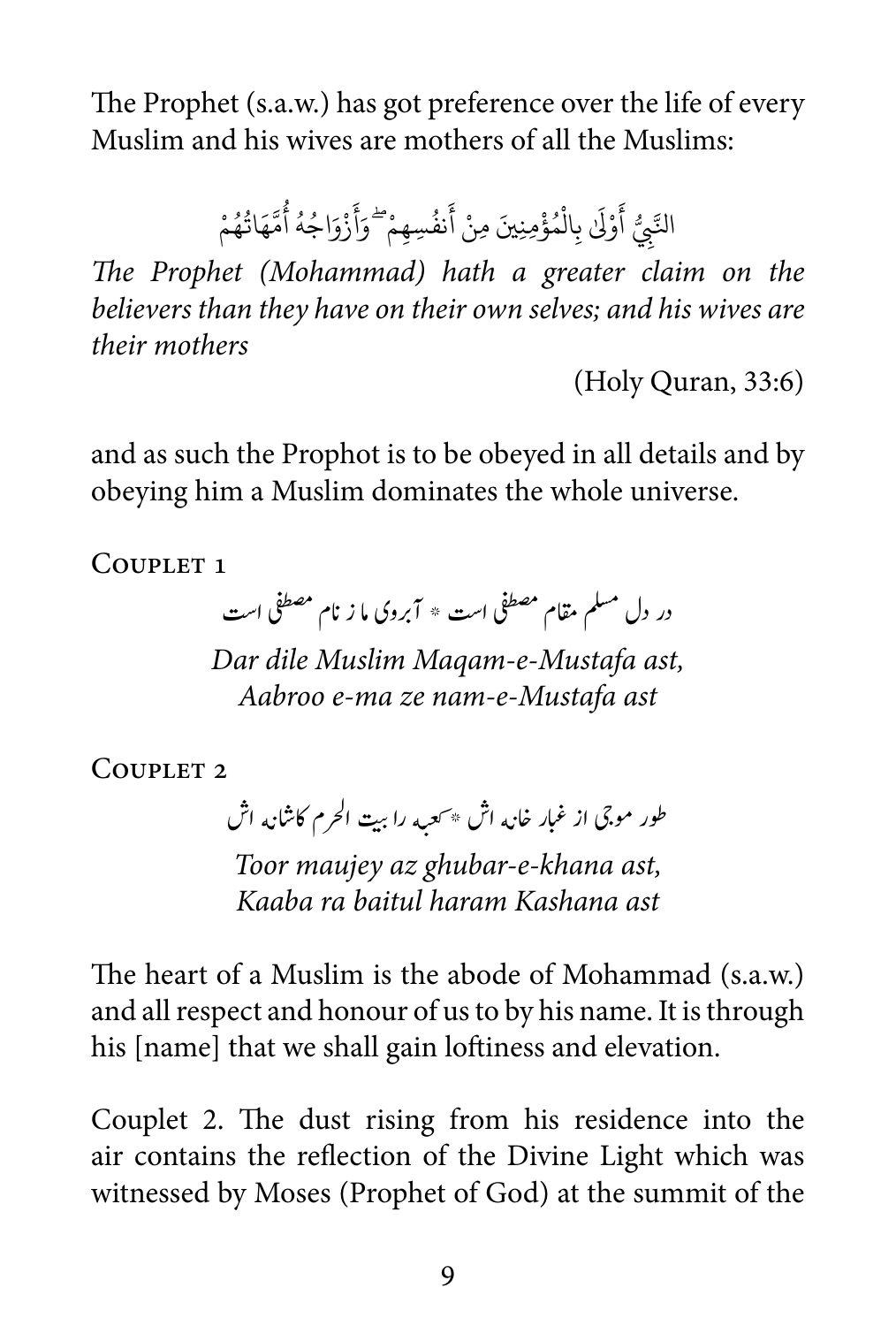Mountain of Toor, and his abode is the leading minaret and is as obvious a guide as Kaaba, the house of God which itself looks towards prophets abode for getting true guidance. This refers to the fact that it was the result of Mohammad's (s.a.w.) labour and preaching that Kaaba was purified and false gods i.e, idols were removed from inside the Kaaba which afterwards became the centre for all Muslims to pay theif homage to God.

COUPLET<sub>3</sub>

.<br>کمتر از آنی ز اوقاتش ابد \* کاسب افزایش از ذاتش ابد Kamtar az aaney ze auqatash abad, *abad zatash az afzaaish-e-Kaasib*

One hour of his (Prophet's  $(s.a.w.)$ ) life was superior than the whole span of eternity and it is he alone who granted culture and elevation to the human race.

COUPLET<sub>4</sub>

بور یا ممنون خواب راحتش \* تاج<sup>2</sup> کسری زیر یای امتش ت *Borya mamnoon-e-Kkabey rahatash,* Taj-e-Kisra zerey pa'ey wnmatash

A mat made of date palm leaves was used by the Prophet  $(s.a.w.)$  as his bed though the crown of the kings of Irans lay beneath the feet of his Ummat. The life of the Holy Prophet  $(s.a.w.)$  was very simple but most dignified. Being the Head of Muslim State he did not change his ways and set an example of leading simple life. He dispelled the clouds of disparity and showed to the richest how to lead a laudable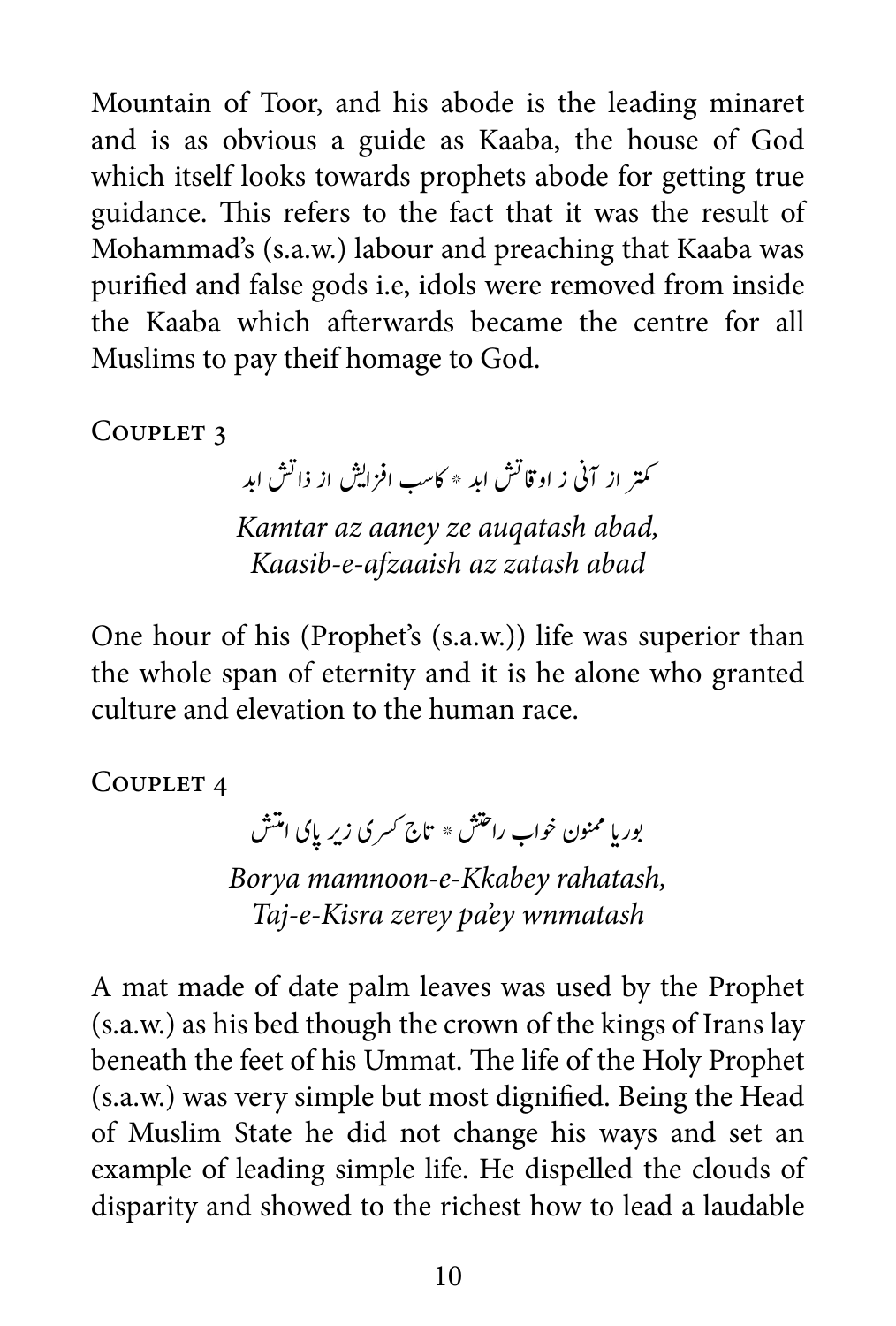life. This simple life has placed the Prophet (s.a.w.) at such a high level that not only he but his followers found the crown of kings lying at their feet.

COUPLET<sub>5</sub>

 ی و وکحتم آرف� ی  $\mathcal{L}^{\pm}$ در شبستان حرا خلوت گزید \* قوم و آٸین *Dar Shabistan-e-Hira Khilwat gazeed, aafreed hukoomat o-aaeen-o-Qaum*

The Holy Prophet (s.a.w.) meditated in a seclusion sitting in the cave of Hira. In this very cave 'Quran' was reveiled upon him and he was declared Messenger of God. Quran, the word of God is the code of life and the constitution for the universal state and for the whole of humanity. Following this code and the constitution the Arabs, once uncivilized and scathered turned into the most powerful civilized and desciplined society who established a Vast muslim state which proved a means towards the consolidation of Islam and the extention of the boundaries of the Islamic State.

COUPLET<sub>6</sub>

ماند شبهها حجثم او محروم نوم \* تا به تخت خسروی خوابیده قوم ش *Maud shabha chashm-e-oo mahroomey noum,* Ta ba takht-e-khusravi Khabeed *Qaum* 

The Propret passed Sleepless nights so that his *ummat* (followers) might sleep on King's throne. Maulana Shibli relates, the Prophet (s.a.w.) used to offer prayers in the night and seek Divine blessings. Ummul Momineen, Umme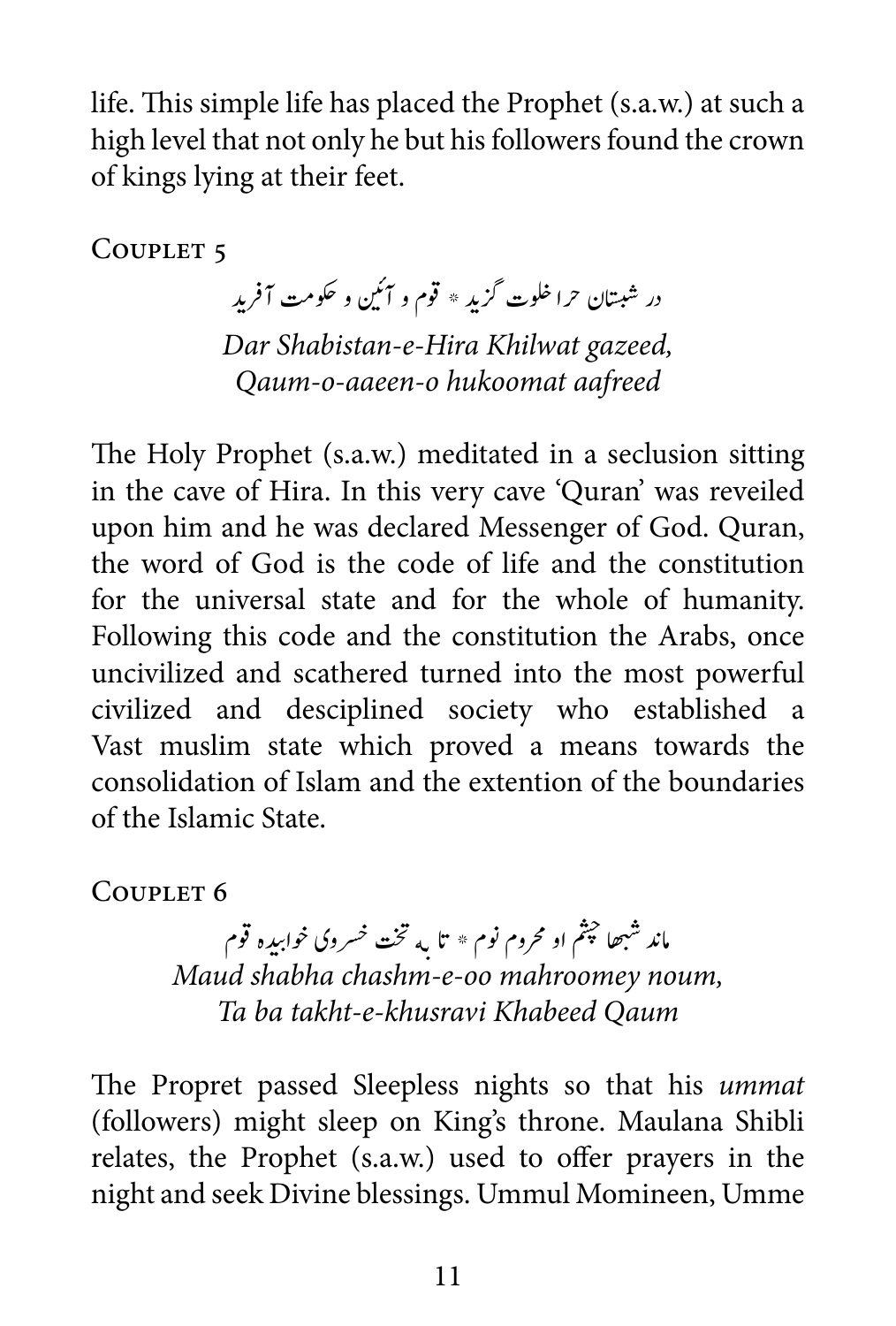Salma lays "The Holy Prophet used to sleep and pray at intervals till the dawn. God has also verified this fact asking the Prophet (s.a.w.) not to undergo hard labour in praying in the night (Quran,  $73:1-4$ )

COUPLET<sub>7</sub>

او آھن گداز ٭ ديده <mark>ی او اشکبار اندر نماز</mark> į, وقت ھیجا تیغ ت � *Wagtey heeja tegh-e-oo aahan gudaz, namaz ander ashkbar oo Deedai*

In the battle-field his sword would defeat the strongest enemy and could melt the ateel of other swords but while offering prayers his eyes shed tears for fear of God.

Historians say that he was bravest soldier and a daring fighter in the battle-field. Hazrat Ali (a.s.) states that in the battle of Badr all the Muslim soldiers took refuge coming close to him who alone did not lose heart and stood firmly in the field.

In short, Iqbal implies that in the battle-field the sword of the Prophet (s.a.w.) defended the Muslims against their enemies and while offering prayers the tears in the eyes of the Prophet (s.a.w.) sought blessings for the Muslims and their salvation from God

COUPLET<sub>8</sub>

 ا و  $\ddot{\phantom{a}}$ او \* قاطع نسل سلاطين تي<u>غ</u> ت  $\ddot{\phantom{0}}$ در دعای نصرت آمین تی<del>خ</del> ت Dir doa'e nusrat aameen tegh-e-oo, *oo-e-tegh salaateen-e-nasl Qataey*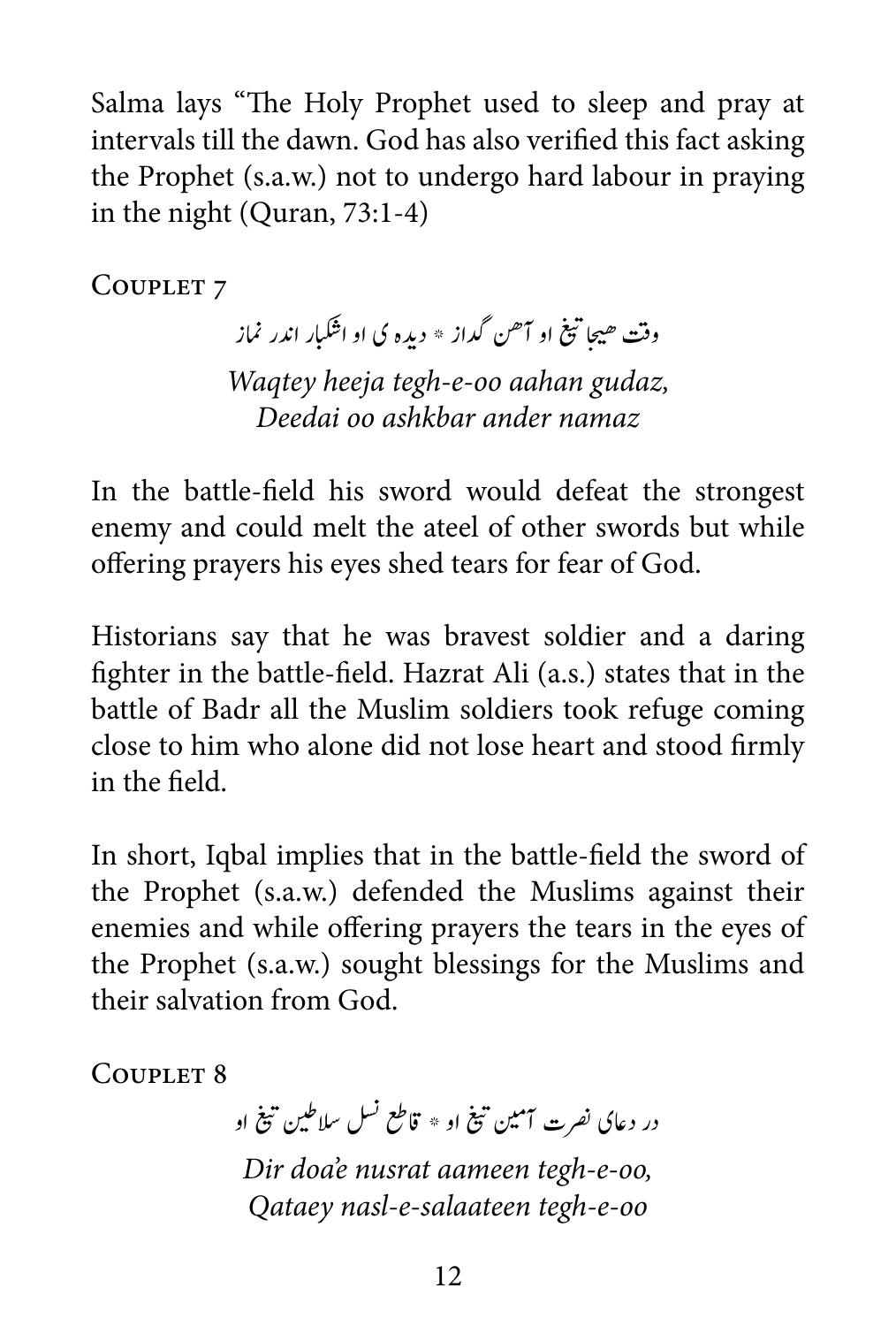In his invocation for victory, his sword was the word of 'Amen' and this very sword of his was the severer of line of .emperers

Meaning that the Prophet invoked to Allah for Victory but did not desist from Strife and his Sword was the source and means of exterminating Imperialism.

COUPLET<sub>9</sub>

، آئین نو آغاز کرد \* مند اقوام پیشین در نورد ش ی در جھان آئین Dar jahan aaeen-e-nau aghaz kerd, *Masnad-e-aqwam-e-pesh dar naward* 

The Prophet (s.a.w.) bestowed upon the human notion a new constitution and defied all the despotic ways of the governments of the past.

In the days prior to Islam the whole nation was under one master who held the reigns and his words had the force of .law

Might was right and the public had no say in the way of the King. Oppression was the order of the day and justice meant the whim of the Head of the State though he was only a despot and more brutal than any ferocious animal of the forest. It was the Prophet (s.a.w.) who fought against this despotism and placed and preached the law of equality of rights and elevated the position of man to the status which he rationally demanded. He (s.a.w.) brought a wonderful change, and changing the current of human thinking established the Divine government which held that Allah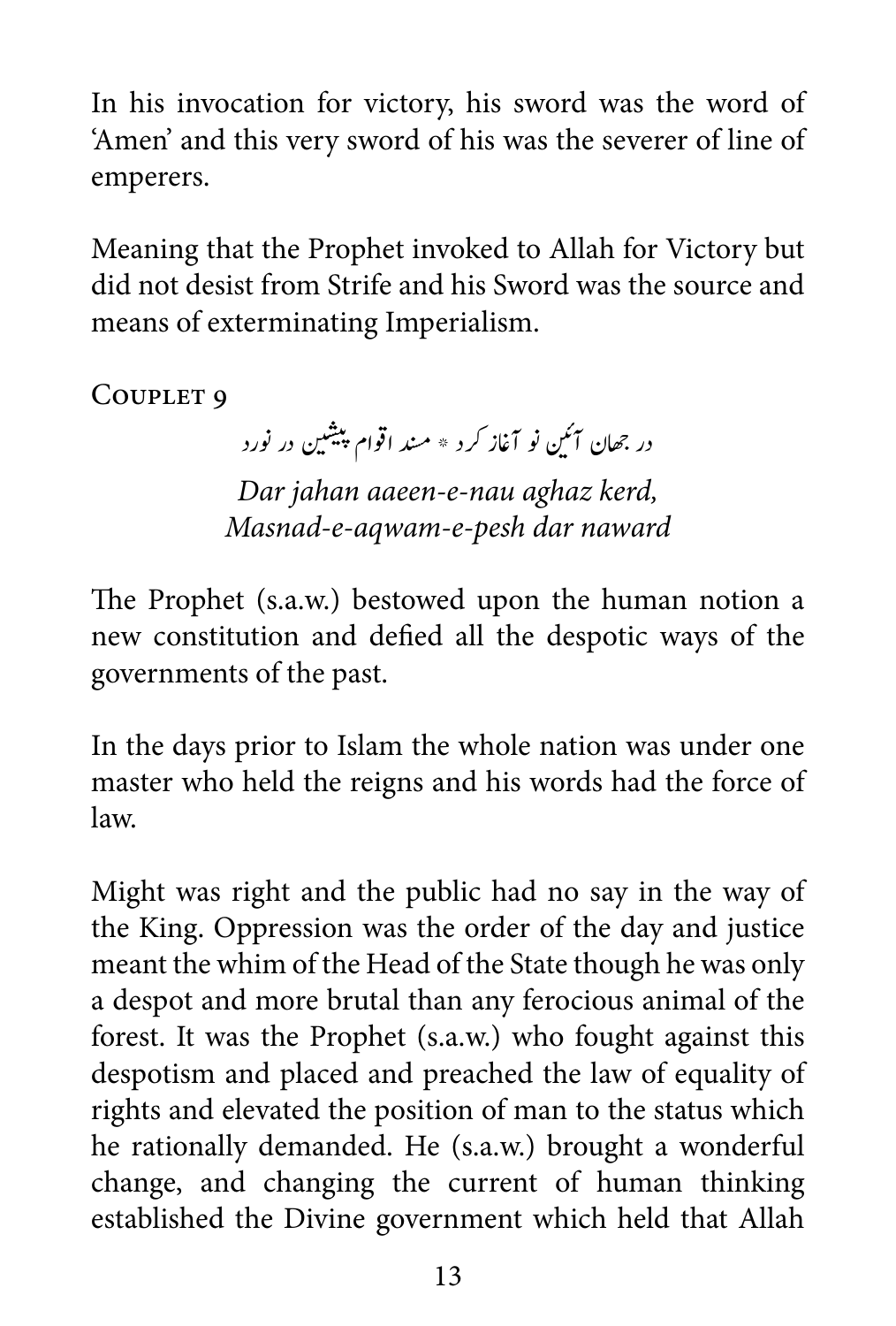$(God)$  was the only identity worth worshipping and man was required to bow to nobody but to Him (God), the Creator of the whole Universe. The fire of injustice got extinguished and justice and equality prevailed.

COUPLET 10

از کلید دین در دنیا <sup>س</sup>ثتاد \* همچو او بطن ام گیتی نزاد م ی Az Kalide Deen Dare Dunya Khushad, *Hamchoo oo Batne Ume GaitiNa Zad* 

With the Keys of religion he (Prophet s.a.w.) opened the doors of this material world. The mother earth never procreated a man greater than the Prophet (s.a.w.).

The poet means to say that by preachings of Islam the Prophet freed the mankind from the worship of material objects which made them master of all which exists on the earth and with that faith the Muslim became the greatest Conquerer. Except the Prophet of Islam no reformer had ever brought such a change in human mind and as such earth cannot produce his equal.

COUPLET 11

مسه<br>در نگاه او یکی بالا و پیت \* با غلام خویش بر یک خوان نشست Dar Nigahe oo Yoke Bala wa past, *Nashast Khan Yak Ber Khaish Ghulame Ba*

In the eyes of the Prophet (s.a.w.) the slave and the master, the great and the low, the rich and the poor were all equal. His slave would sit by his side on the dining-table and there was no disparity of position.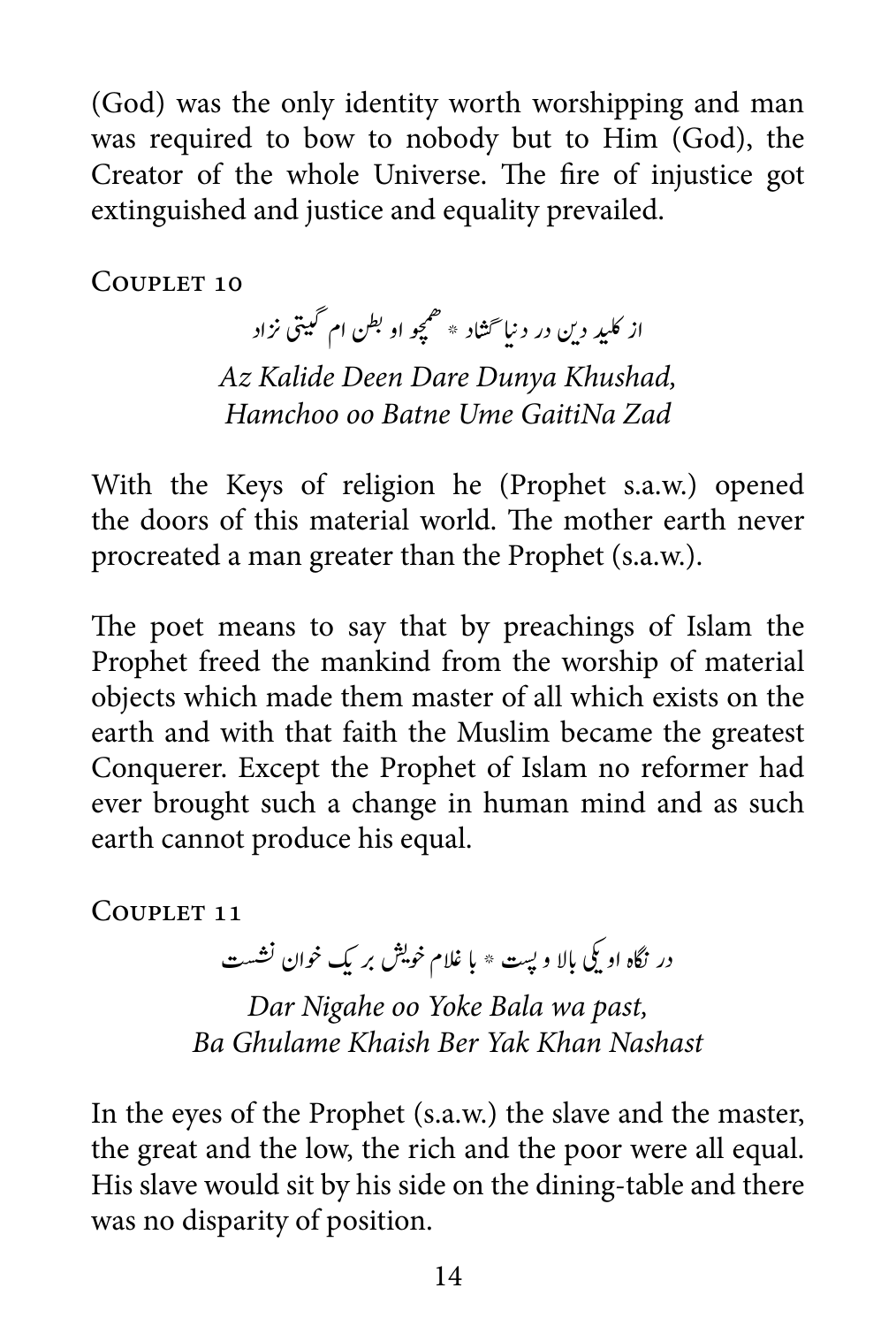Hazrat Salman, Bilal and Sohail were all slaves but after embracing Islam they became his dignified companions and enjoyed a rank equal to the rank of the richest nobles from the tribes of Ouresh. He freed all the Slaves with him in the name of God. Hazrat Zaid who was a slave in the beginning did not accompany his father even after his freedom and remained in the company of the Holy Prophet (s.a.w.) and he (son of Zaid) was appointed as Commander in face of so many chieftains from the tribe of Ouresh.

COUPLET 12

در مصافی پیش آن گردون سریر \* دختر سردار طی آمد اسیر پ*Der Masafe Palsh-e-An Gardoon Sareer, Dukhter-etSardare Tay Amad Aseer* 

COUPLET 13

پای در زنجی<sub>ر</sub> و هم بی پرده بود \* گردن از شرم و حیا <sup>خ</sup>م کرده بود

Paaey dar zanjeer wa ham bey pardah bood, *Gardan az sharm-e-haya Kham Karda bood* 

COUPLET 14

ی ش - ۱<br>دخترک را چون نبی بی پرده دید \* چادر خود پیش روی او کشید *Dukhtarak ra choon nabi bey parda deed, Kasheed oo rooey peshe Khud-e-Chaadar*

In the era 9 A.H. the tribe of Banu Tai of Yaman rebelled against the Muslims. After subduing the rebellion the captives were sent before the Prophet (s.a.w.). Among these captives the daughter of the Chief of the Tribe was also brought before the holy Prophet (s.a.w.). The lady was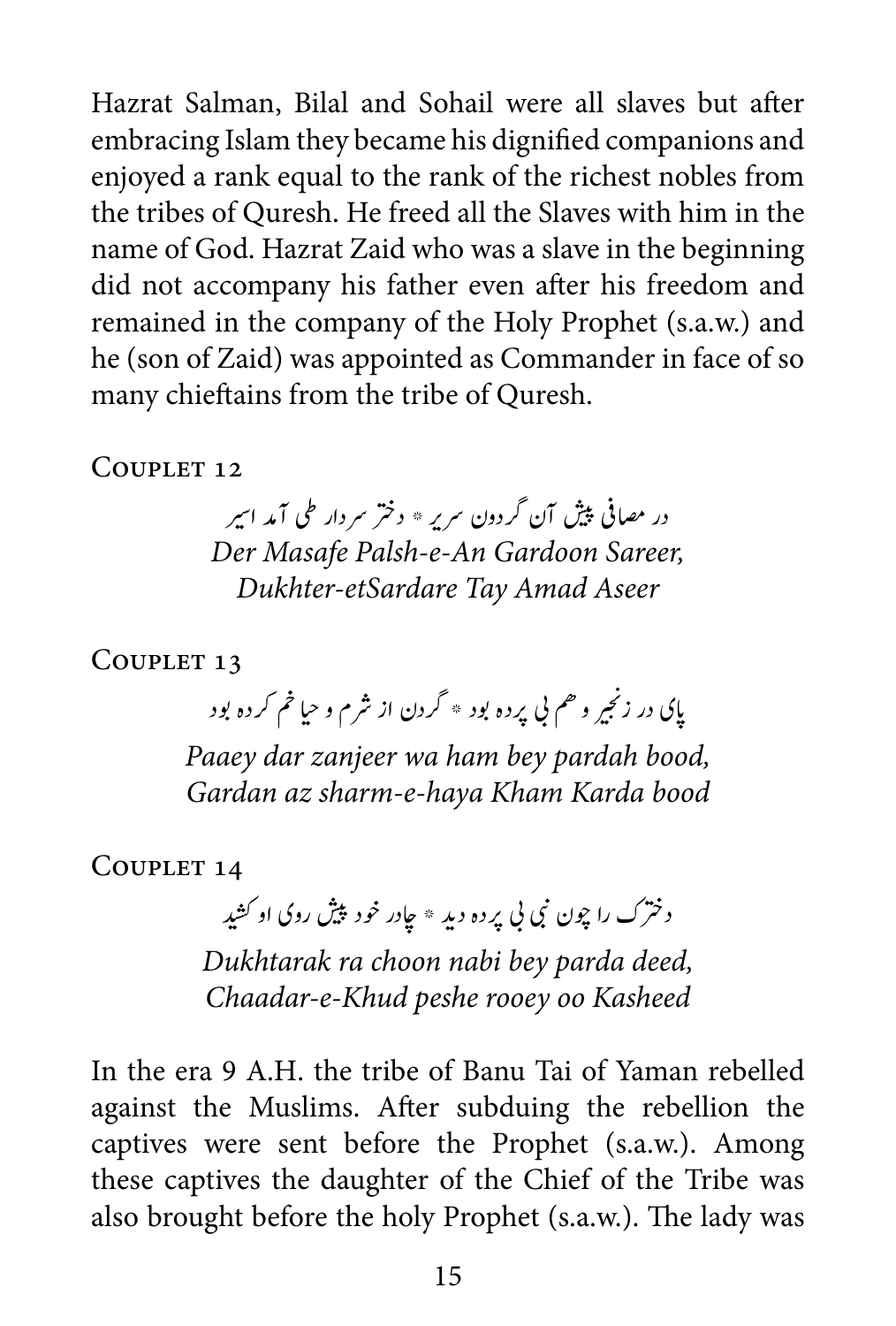without pardah (veil) and therefore she kept her head bent down. When the Prophet saw that the lady was without a covering of head and face, he threw over her his own sheet which he always wore and afterwards she was set free with all other captives (her companions) and the Holy Prophet  $(s.a.w.)$  also ordered some allowance to be given to them to enable them to reach their home. The poet in the above couplets has narrated the same story to prove the nobility of the character of the Holy Prophet (s.a.w.).

COUPLET 15

ی ر<br>ما از آن خاتون طی عریان تریم ٭ پیش اقوام جھان ٹی جادر یم *Ma azan Khatone Tay Uryan Tar'em, chaderem Bay jahan Aqwame Paishe*

COUPLET 16

روز محشر اعتبار ماست او \* در جھان هم يرده دار ماست او *Roze* mahsher e'tebar-e-maast oo,

*oo st maa-e-dar parda ham jahan Dar*

The poet is of the opinion that the muslims throughout the world are being dishonour debased only because they have failed to follow the teachings and practice of Holy Prophet  $(s.a.w.)$  in letters and spirit.

In the couplet above-mentioned the poet seeks the blessings of the Holy Prophet and begs of him to provide the muslims with protection a cover in this world and here after just like he had provided a cover to the helpless and bare headed captive lady of 'Bani Tai' so that the muslims may be able to achieve salvation on the doomsday.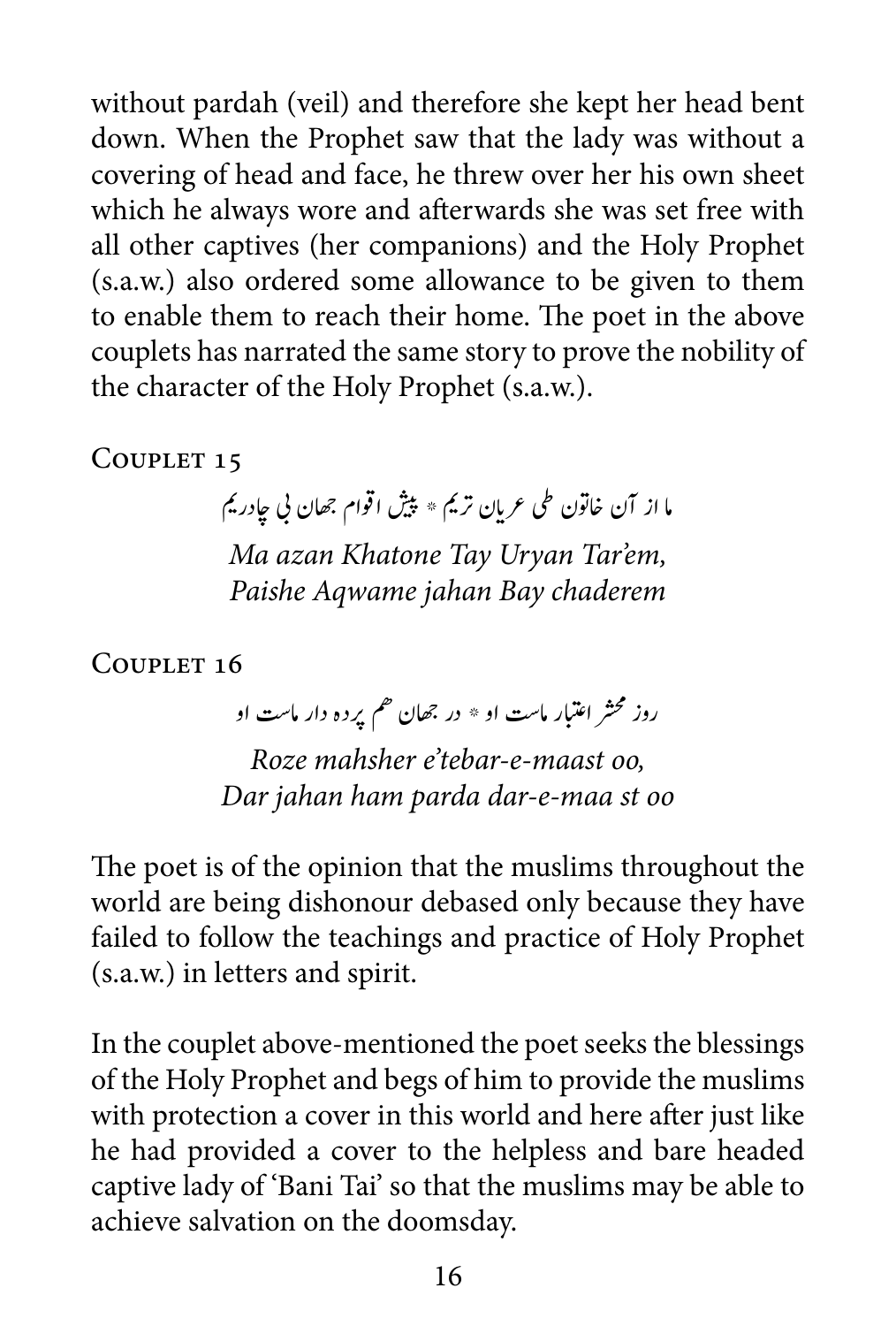COUPLET 17

لطف و قھر او سراپا رحمتی \* آن بیاران این باعدا رحمتی ق *Lutf-o-Qahre oo Samoa Rehmatey, Rehmatey da'A Ba Eeen Yaran Ba An*

The pleasures and displeasures of the Holy Prophet (s.a.w.) both were blessings for the people. His displeasure for non-believers was changed into Kindness after their submission and acceptance of Islam. The Prophet besides improving the economic and social life of Muslims also tried hard for their spiritual development. His anger towards the non-believers was meant to reform them and guide them towards the truth and thus he was a blessing for them as well. The Holy Word of God that is Quran, defines the Prophet (s.a.w.) as blessings for all the worlds in general.

COUPLET 18

آن <sub>که</sub> بر اعدا در رحمت گشاد \* مکه را پیغام «لاتثریب» داد An Key Ber Ada Dare Rehmat Kushad, *Dad Tasrib La Paighame Ba Mecca*

After the victory over Mecca the Prophet (s.a.w.) opened the doors of blessings to the people who had fought against him and no punishment was awarded to those who had attempted to kill him and announced:

"No punishment for you today for the sins you committed and you are forgiven and are free as yo were." This is unrebuttable evidence of his being noble, kind, merciful and nothing but a shower of blessings for the whole mankind.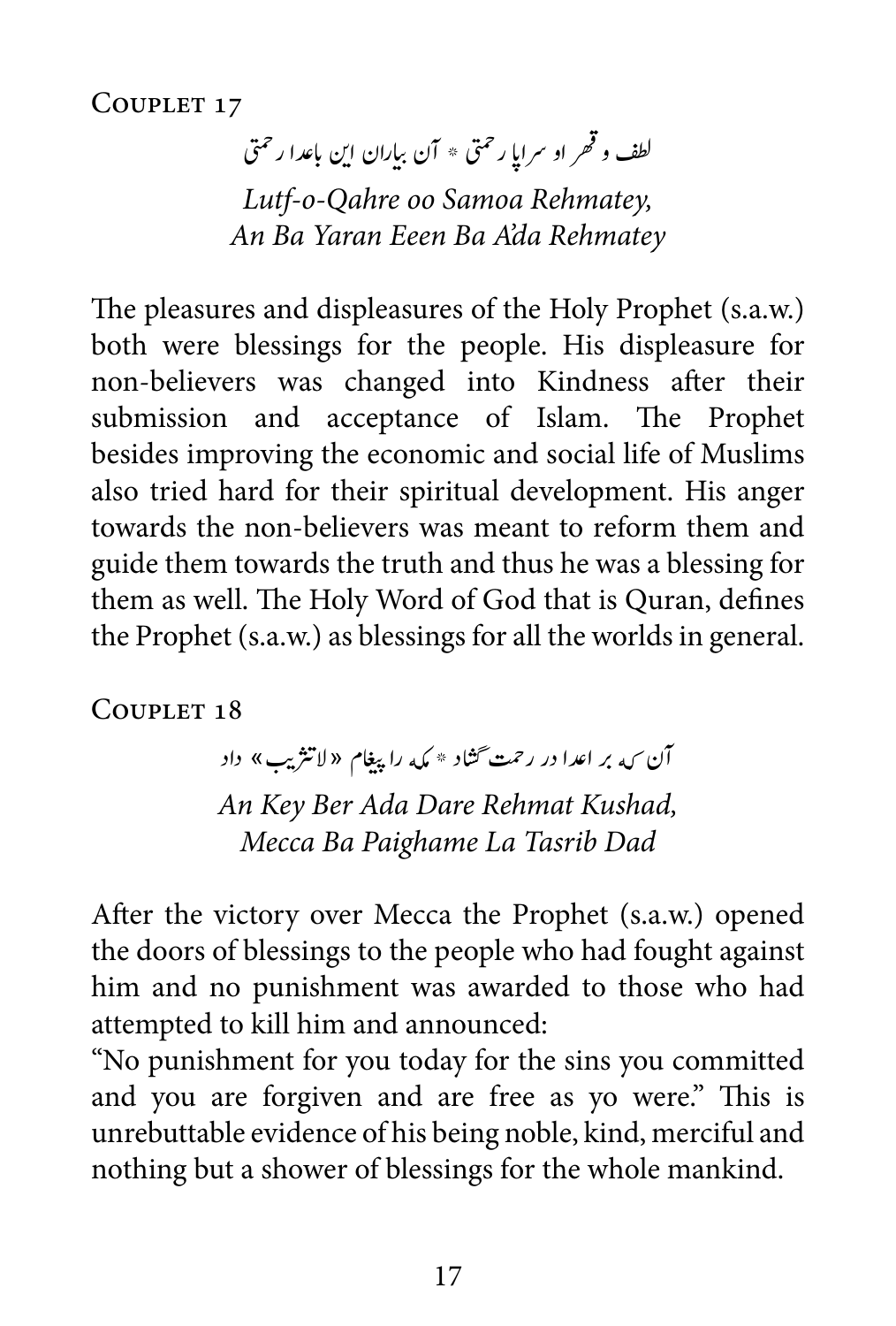COUPLET 19

و چش<sub>یم</sub> و <sup>یک</sup>یم ش ر وطن بیگان<sub>ه</sub> ایم \* چون نگه نور دو ن ق ماسه از قید

*Ma Ke Az Qaide Watan Baigana Aim, Chun Nighak Noore do Chashm-aim-o-Yakaim* 

COUPLET 20

از حجاز و چین و ایرانیم ما $\stackrel{*}{\tilde{}}$  شنبنم یک صبح خندانیم ما Az Hijaz o-cheen-o-Iraneem ma, *ma Khandaaneem subh Yak-e Shabnam*

Here Iqbal presents the Islam theory of universality. He says since Islam is a universal religion, it cannot be confined to the geographical and territorial limits. Likewise Islam's conception of nationhood is also universal, hence we the Muslims attach no significance or importance to the so-called idea of homeland and we have a joint responsibility to follow and propagate the dictates of God and the teachings of Holy Prophet (s.a.w.) where even and we are, we may be in Hedjaz, Iran, or in China. We are so closed to one another that we are like the two eyes which make the common sight of a man like the drops of dew which vanish at the appearance of dawn we the Muslims are always prepared to sacrifice our life for the Prophet and the couse of Islam.

COUPLET 21

مست حیثم ساقی بطحاستیم \* در جھان مثل می و میناستیم ت ت

*Maste chashme saqi-e-Baiha Staim,* Dar *Jahan Misle Ma-o-Mina Staim*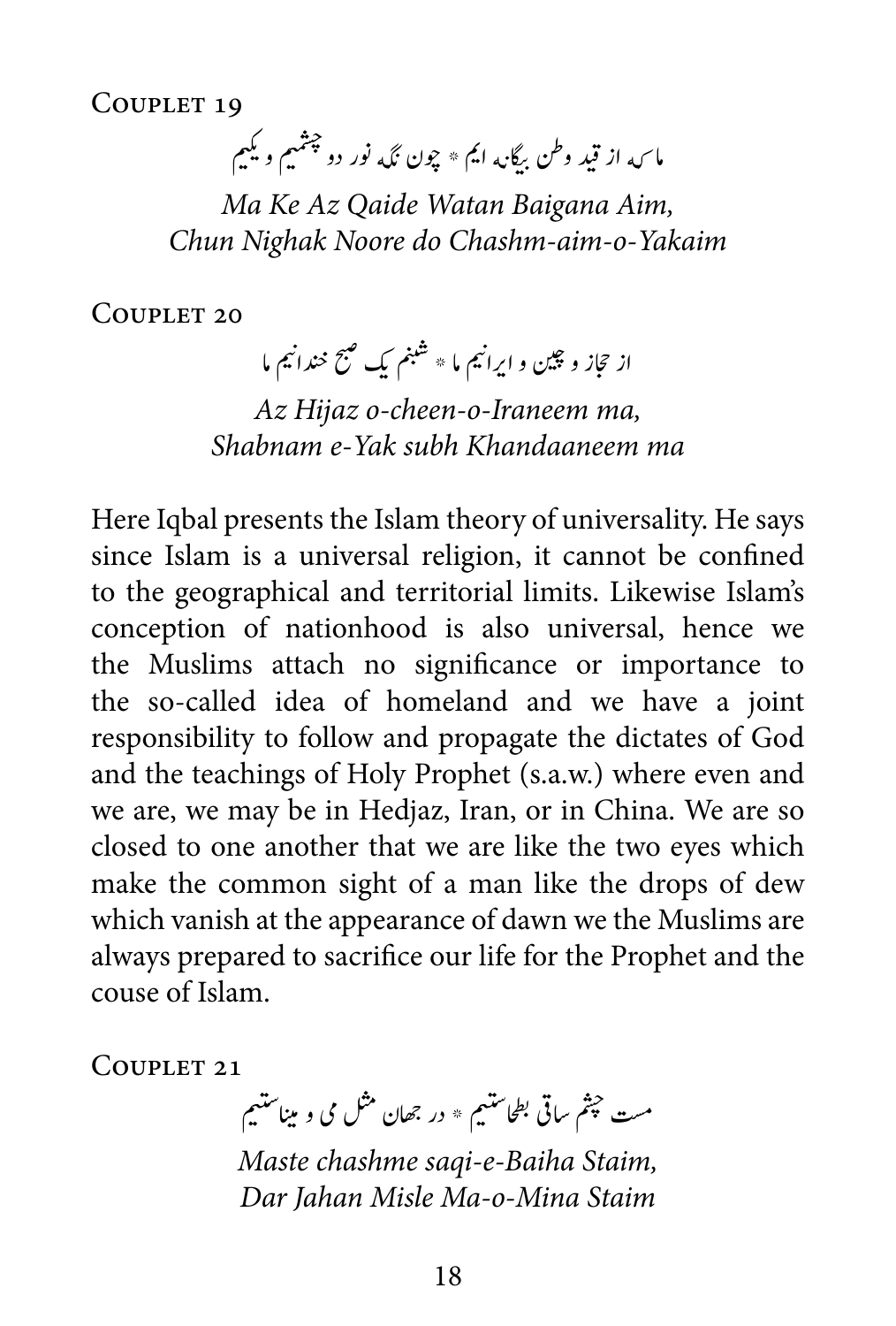We the muslims remains intoxicated by the purest-wine of the knowledge "truth" as administered by the Holy Prophet  $(s.a.w.)$  and as such we stand related to one another as a cup is related to the bottle of wine and can never be taken aloof from each other. In other words we are all fed by one barrage (Love of the Prophet (s.a.w.)) and our articles of faith that is God, Ouran and the Prophet (s.a.w.) is one and the same wherein we stand with full unity and wholesome integrity.

#### COUPLET 22

امتیازات نسب را پاک سوخت \* آتش او این خس و خاشاک سوخت ت

*Imtiazate Nasab Ra Pak Sokht. Sokht Khashak Khaso Een oo Atishe*

The preachings of the Prophet (s.a.w.) completely discarded the cannons of caste and creed. The flames of his religious doctrine destroyed the baseless plantation of the division of human beings into casts and sub-casts. The poet implies that Islam does not recognize division of human beings on the basis of colour and race. In practise too the words of the Prophet (s.a.w.) proved true. He appointed Hazrat Usama. son of Zaid who was the son of a Slave as Commander over his troops comprising his dignified companions including Hazrat Abu Bakr and Hazrat Umar and none could claim superiority on the basis of being from a tribe of higher .status

COUPLET 23

چون گل صد برگ ما را بو یکییت \* اوست جان این نظام و او یکییت ت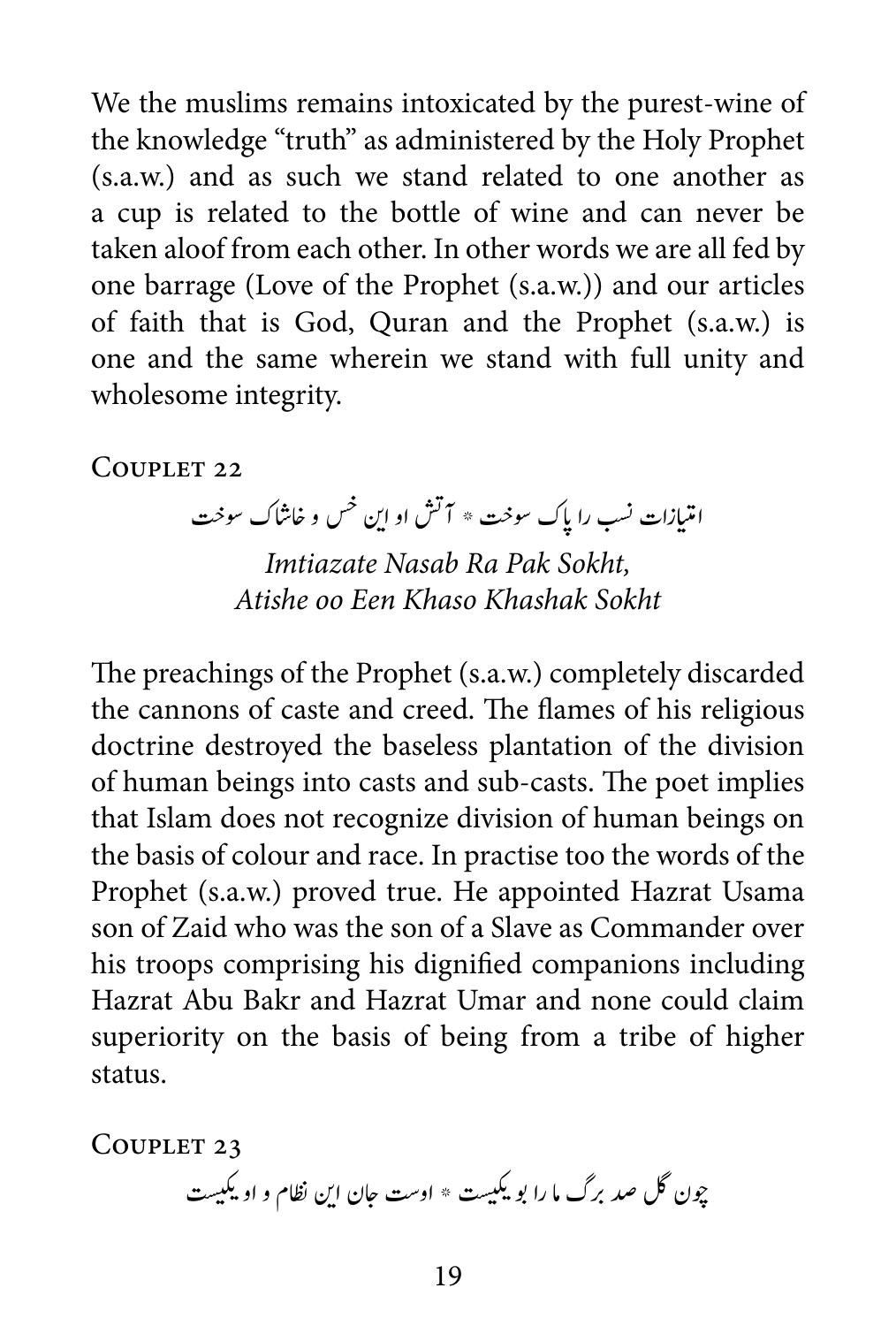*Chun Gule Sad Berg Ma Raa Boo Yakaist, Oost Jane Een Nizam-0-00 Yakaist* 

We the Muslims are one in interest just the essence of a flower though it may have a thousand petals. Islam is a constitution and we are meant to work it out playing our independent part like members of one union having one collective goal. The Prophet (s.a.w.) is the uniting link and the Source of all light.

COUPLET 24

ی سر مکنون دل او ما بد <sup>یم \*</sup> نعرهٔ بی باکان<sub>ه</sub> زد افشا شد یم

*Sirr-e- Maknune Dile-oo Ma Budaim, Shudaim Afsha Zad Bakana Bay Narae*

We were the hidden secret of the heart of the Holy Prophet (s.a.w.) and after embracing Islam we formed his solid force. His heart always abounded with our love and betterment.

COUPLET 25

مه در آوغش نم شور عشقش در نی خاموش من \* می تپد صد نغ ش

*Shore Ishquash Bar Mai Khamoshe Man, Mi Tapad Sad Naghma Bar Aghoshe Man* 

The poet (Allama Iqbal) is mad after the love for the Holy Prophet (s.a.w.) He says 'The love for the Prophet has caused a storm in the peaceful ocean of my heart and its tumulteous songs. The truth manifested later on in his poetry is due to this profound love for the Prophet (s.a.w.) which proved as an initiative to study and seek the truth.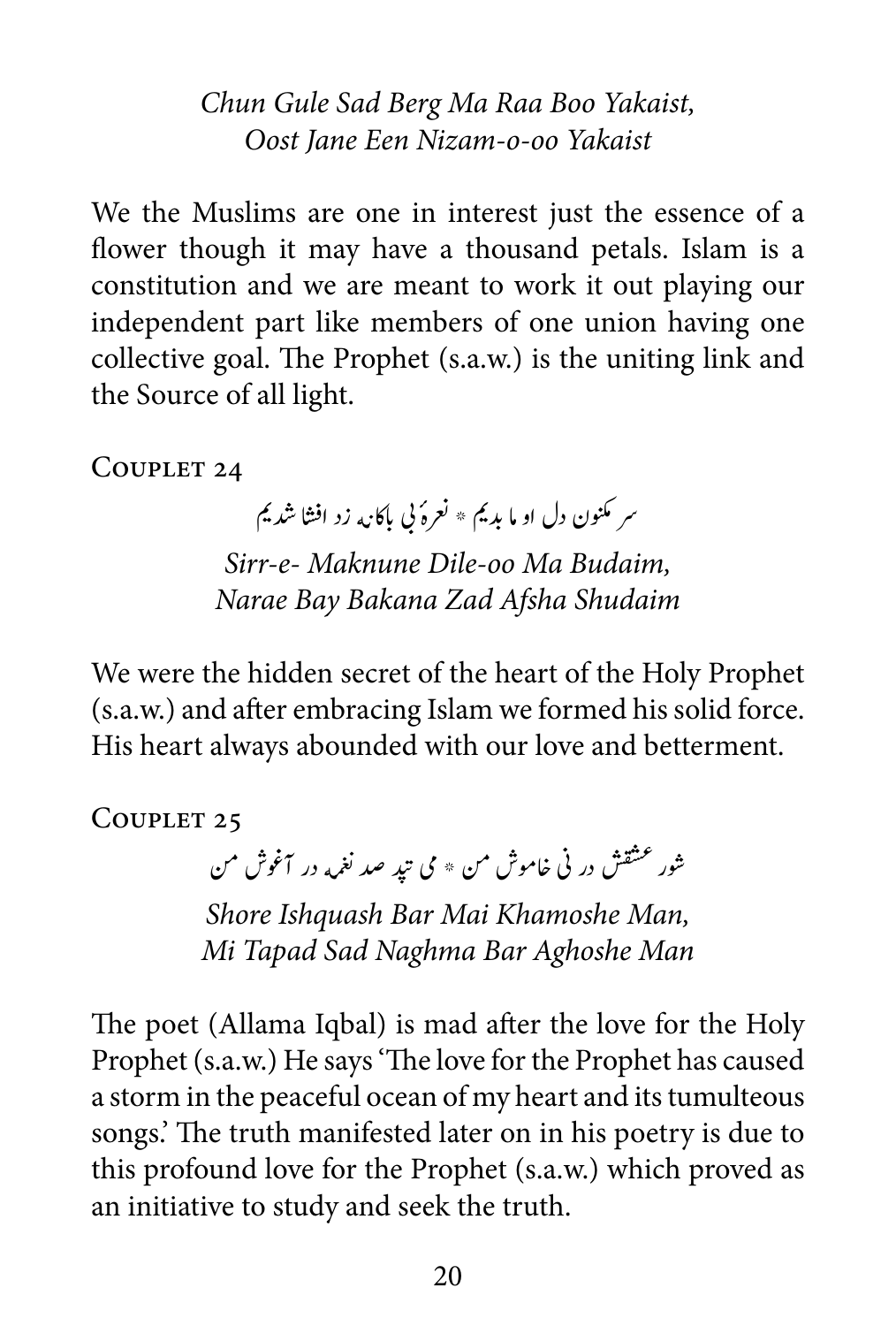COUPLET 26

تمن <sub>چه</sub> گویم از تولایش <sub>که</sub> چیست \* خشک چوبی در فراق او گریست ش

*Manche Goyam Az Tawallaish Ki Cheest, Greest oo Firaqe Bar Chobey Khushk*

The poet says, "I cannot explain the extent and interest of the love of the Prophet (s.a.w.) which my heart has inculcated in itself nor I can explain its nature and attributes. The love of the Prophet (s.a.w.) can make a dried wood weep and cry, what to speak of mine who is a man with a delicate heart. It is related in Bukhari Sharif (Book of Traditions) that a wooden pillar which was used as a base to place his hand on when the Holy Prophet (s.a.w.) would address the audience, commenced weeping on seeing that another woodon stand was prepared for the Prophet (s.a.w.) to be used as base. Noticing the weeping and loud cries of the old wooden pillar the Holy Prophet (s.a.w.) would place one of his hands over it. This establishes that the poet (Allama Iqbal) was a True Muslim because only a true Muslim can have faith in such miraculous episodes.

COUPLET 27

۔<br>مستی مسلم حجلی گاه او \* طور ھا بالد ز گرد راه او *Hasti-e Muslim Tajaili Gahe-oo, oo-Rahe Garde Ze Bala Ha Toor*

The Prophet (s.a.w.) is the source of all light and guidance, A Muslim is the fountain-head of the light of the Prophet and his self produces and imparts light to others and is the symbol of guidance for the rest of the world just as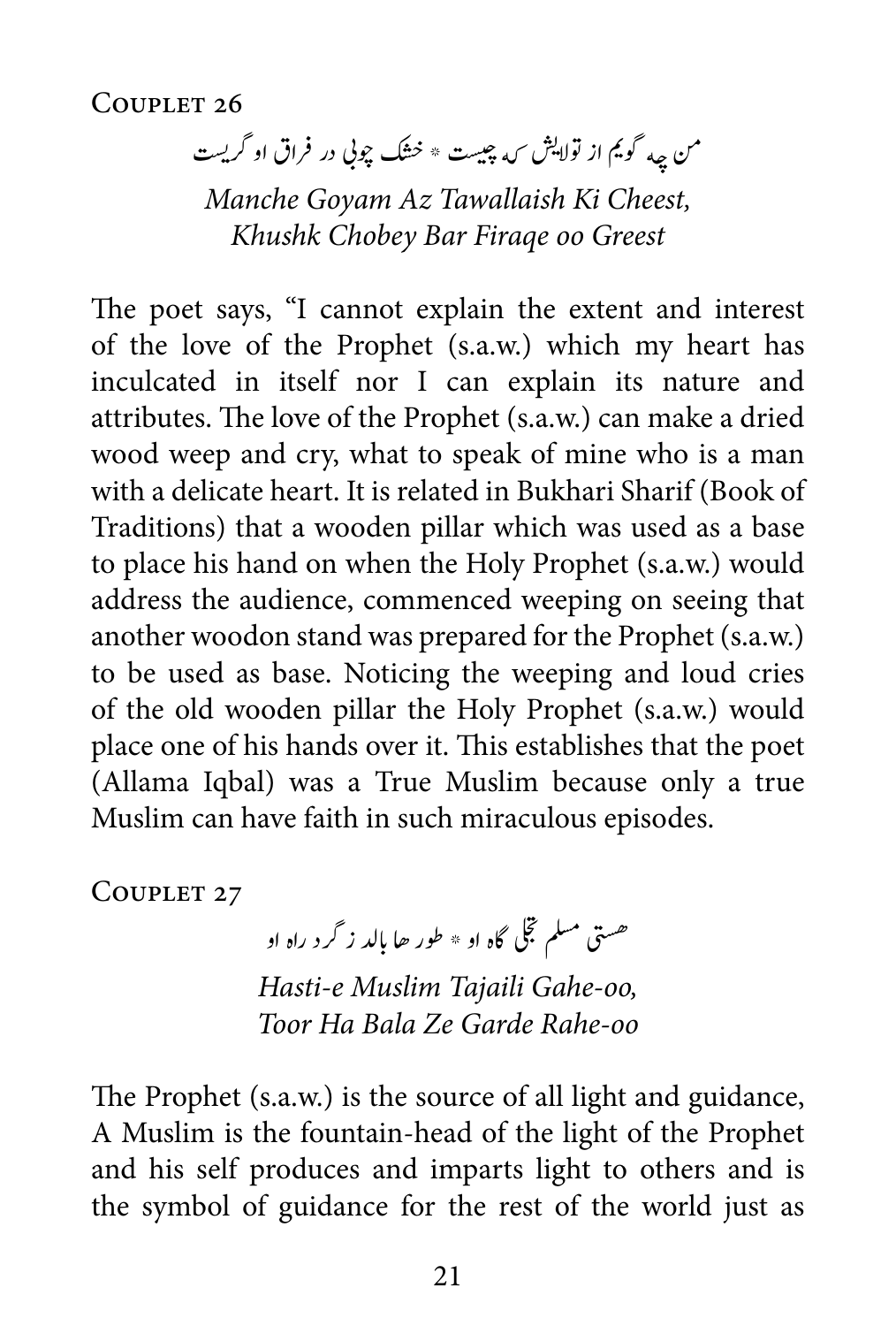the mountain of Toor bowed the light of God to Hazrat Moosa. Whenever we study the life of a Muslim, who follows the Prophet  $(s.a.w.)$  in all of his precepts, we shall receive full guidance because a muslim is a beacon of light showing the ways of the Holy Prophet (s.a.w.).

 $C$ OUPLET 28

پیکرم را آفرید آئینه اش \* صبح من از آفآب سینه اش Paikram Ra Afrid Aina ash, **Subheman Az Aftabe Seena ash** 

The Muslim is like a glass reflection of the life of the Holy Prophet (s.a.w.). His days are dawned by his sunshine of the preachings of the Holy Prophet (s.a.w.). The heart of a Muslim is clear from all evils and the truth and nobility of the character of the Prophet is seen reflected in all its phases on the surface of his clean heart. In other words according to Iqbal a Muslim should be an incarnation of the life of the Prophet (s.a.w.) which comprises light and truth.

COUPLET 29

در تپید دمبدم آرام من \* گرم تر از صبح محشر شام من ت

Dar Tapead e Dam Ba Dam Arame Man, *Man Shame Mahsher Subhe Az Ter Garm*

The pangs of love for the Prophet (s.a.w.) impart consolation and pleasure to Iqbal. Because of the deep love its flames are more intense than the heat of the Day of Judgment. Iqbal's love keeps him in a State of uneasiness which is always a source of satisfaction for the lover and in that uneasiness he finds the relief.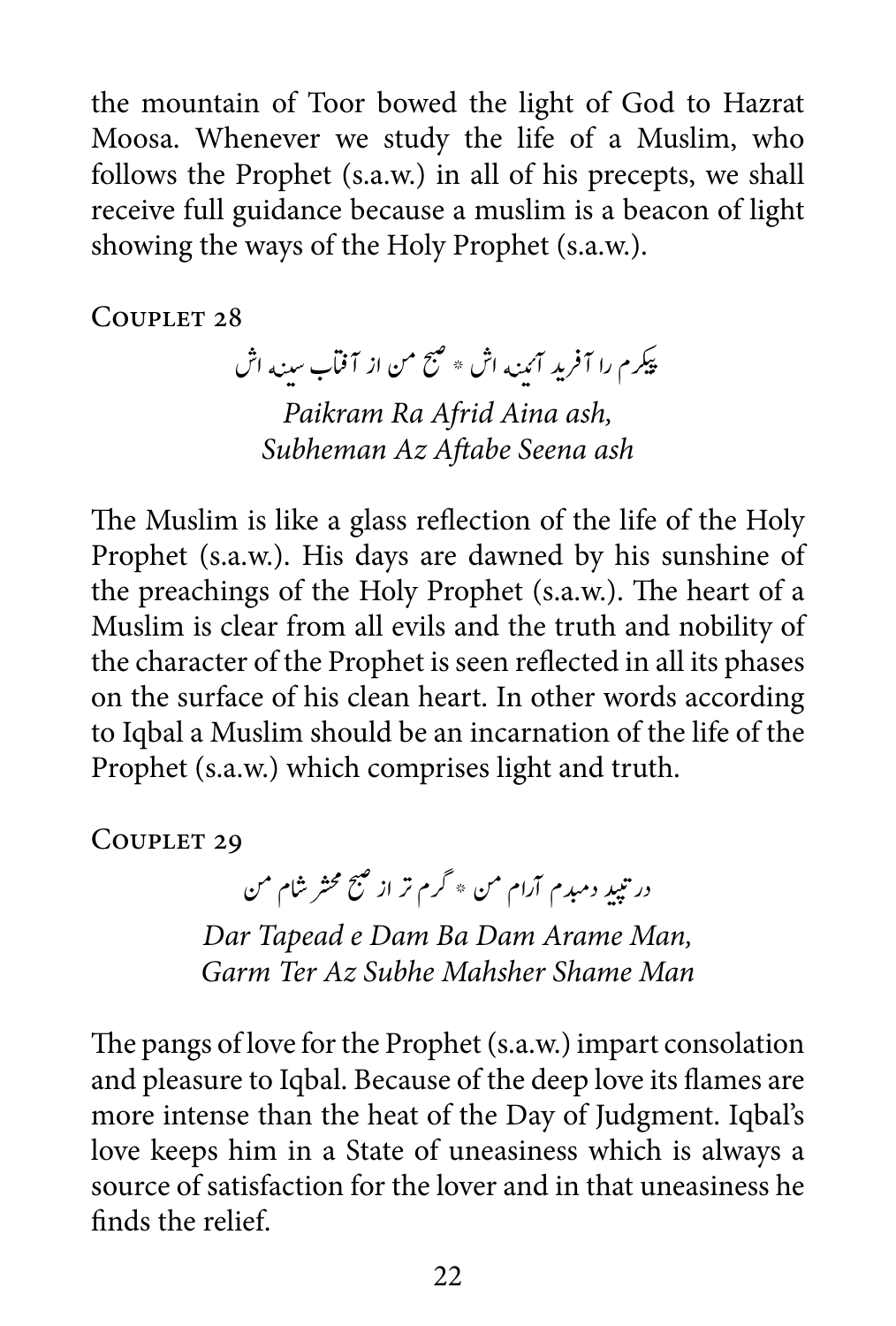COUPLET 30

ابر آذار است و من بستان او \* تاک من نمناک از باران او *Abr-e-Azer Ast O man Bustane oo Take man Nanmak Az Barane oo* 

The Prophet (s.a.w.) is like the clouds of the spring season and I am his garden. Just as the rains of the spring enriches a garden and adds a freshness in its plantation, similarly the light which I receive from the Prophet (s.a.w.) bestows upon my heart and mind the flowers of truth and faith and I achieve the aim of life. The Prophet (s.a.w.) is the fountain and its showering water irrigates my barren heart and turns it into flourishing garden.

COUPLET 31

حپثم در کشت محبت کاشتم \* از تماشا حاصلی بر داشتم

*Chashm Dar Kishte Mohabbat Kashtam. Bardashtam Haselay Tamasha Az*

I have irrigated the fields of love with my tears and have reaped the harvest in the form of meeting my beloved. The poet means that his love for the Holy Prophet (s.a.w.) proved a strong initiative to study his prechings and finally he found the truth which he sought as a result of his love for the Prophet  $(s.a.w.).$ 

COUPLET 32

خاک یثرب از دو عالم خوشتر است \* ای خنک ش*هر*ی <sub>که</sub> آنجا دلبر است ش ی

*Khake Yasrab Az Do Alam Khuster Ast. Ast Dilber Anja Ki Skahere Khunak Aey*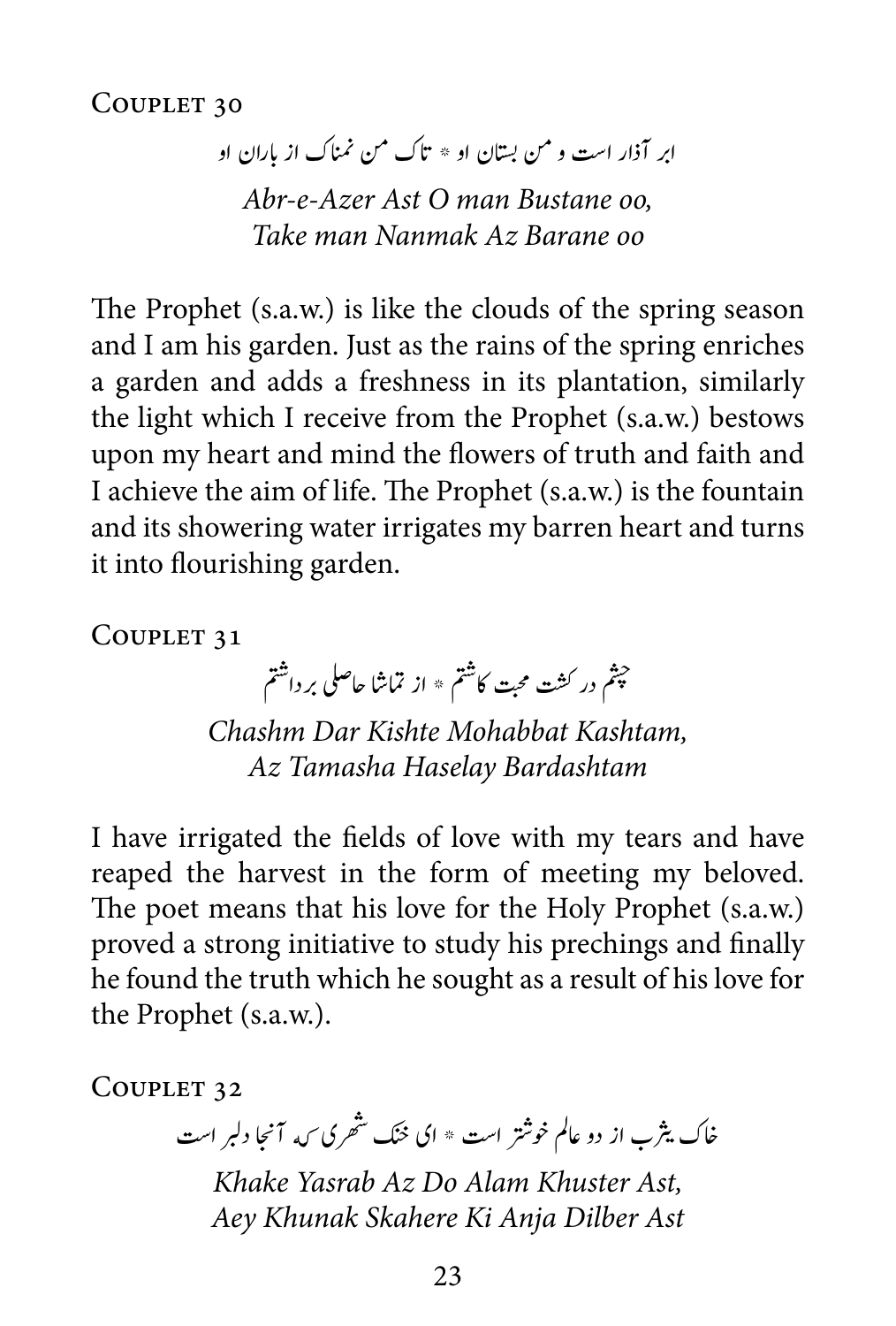The land of Medina is the most attractive of all the lands. It is manifest that the Holy Prophet (s.a.w.) rests eternally at Medina. The city of Medina is worth living because it is the permanent abode of the beloved. Allama Iqbal is the lover of the Holy Prophet and in his eves no city of this world can look more beautiful and charming than Medina where his beloved is in eternal peace.

COUPLET 33

ت یته ی انداز ملا جامیم \* نظم و نثر او علاج خامیم ش ک

Kushtae Andaze Mulla Jamium, *Nazmo Nasre oo Elaje Khamium* 

Mulla Jami was a renowned poet of Persia. He was an ardent lover of the Prophet. He expressed his intense love for the Prophet through his words in prose and poetry. The poet Iqbal says that his intensity of love is of Jami's type and it is Jami's prose and poetry which has so much impressed me.

COUPLET 34

شعر لبریز معانی گفته است \* در ثنای خواجه گوهر سفته است **Shere Lab Raize Maam Gufta Ast,** *Ast Sufta Gohar Khaja Sanai Dar*

I have composed these lines containing profound knowledge about the Holy Prophet and thus I have prepared a garland of pure pearls in his praise. In fact, Iqbal has used very beautiful and flowery language in his poetry in praise of the Holy Prophet (s.a.w.).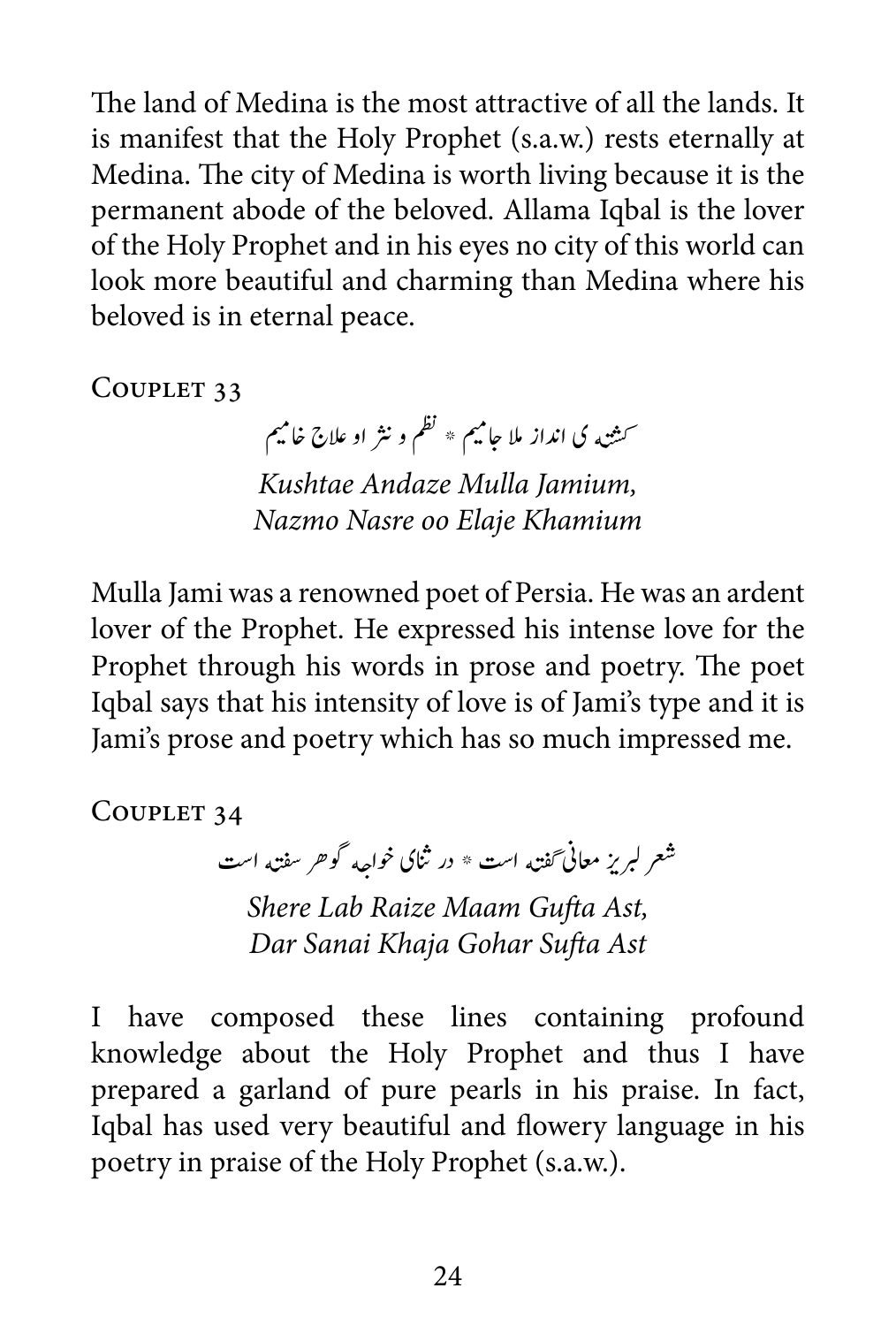COUPLET 35

«نسئهُ کونین را دیباچه اوست \* جمله عالم بند گان و خواجه اوست» ی � � *Nuskhae Kounain Ra Dehacha Oost Oost Khwaja Bandagano Alam Jumla*

Hence Allama Iqbal quotes a verse from the Persian Poet Jami who says:

"Prophet  $(s.a.w.)$  is a preface to the Book of creation and he is the master of all that exists."

In fact as the tradition goes Mohammad (s.a.w.) was created first of all by God and as such all that comprises the world of existence came afterwards. As such the Holy Prophet can rightly claim the superiority over all the created things including the Sun, the Moon and everything on and over the fermament. The Prophet (s.a.w.) has himself said "(My light is the first creation as) God created my light first of all." God has himself declared that had He not created the Holy Prophet (s.a.w.), He would have created nothing. According to Allama Iqbal obedience to God and obedience to the Prophet (s.a.w.) is identical. The study of the Holy Quran has revealed to Allama Iqbal that whoever obeys Prophet  $(s.a.w.)$  obeys his God and consequently he finds the salvation of a Muslim in follewing the Prophet (s.a.w.) in all his details.

COUPLET 36

ن<br>نی آئین مشو ٭ از حدود مصطفی بیروں مرو ی شکوہ کشج مسحق آتئین *Shikwa sanje-Sakhti-e-Aaeen Masho, Masho Beroon Mustafa-e-Huddod Az*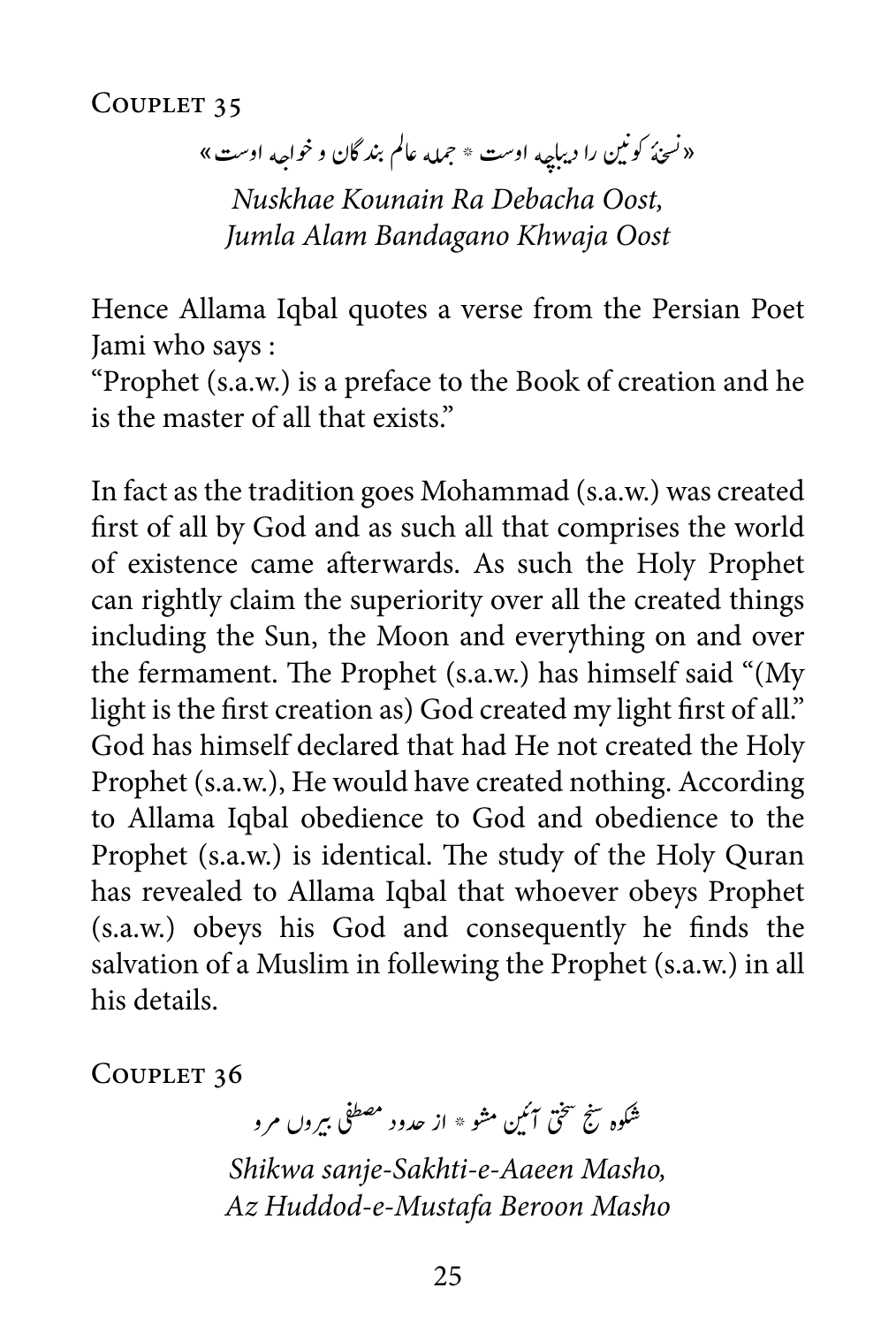Accorumg to Allama Iqbal we should not complain of the rigidities of the principles and precepts of Islam and as such whatever our Holy Prophet (s.a.w.) has commanded us to do we should strictly follow it.

# **SECOND LONG POEM IN PRAISE (OF HOLY PROPHET (S.A.W.)**

COUPLET 1

ی ای سوار انتھب دوران بیا ٭ ای فروغ دیده ی امکان بیا ش Ay Saware Ash-habe Dowran Biya, *Biya Imkan Deedai Faroghe Ay*

Iqbal's heart is full of love for the Holy Prophet (s.a.w.) and addressing him he requests:

"Oh the rider of the steed on time come again as this world still needs yon, come because you are the light of the eyes of this Universe."

It is a historical fact that the Prophet (s.a.w.) brought a great chauge in the world. He showed the mankind the rational ways of life and the people yielded to him and accepted his doctrines willingly. Allama Iqbal noticing the downfall of humanitarian concepts again desires the Prophet (s.a.w.) to come and guide the people.

COUPLET<sub>2</sub>

رونق ھنگا<sub>م</sub>ه ی ایجاد شو<sup>په</sup> در سواد دیده ھا آباد شو *Ronaqe Hangamae Ejad show,* Dar Sawade Deedaha Abad show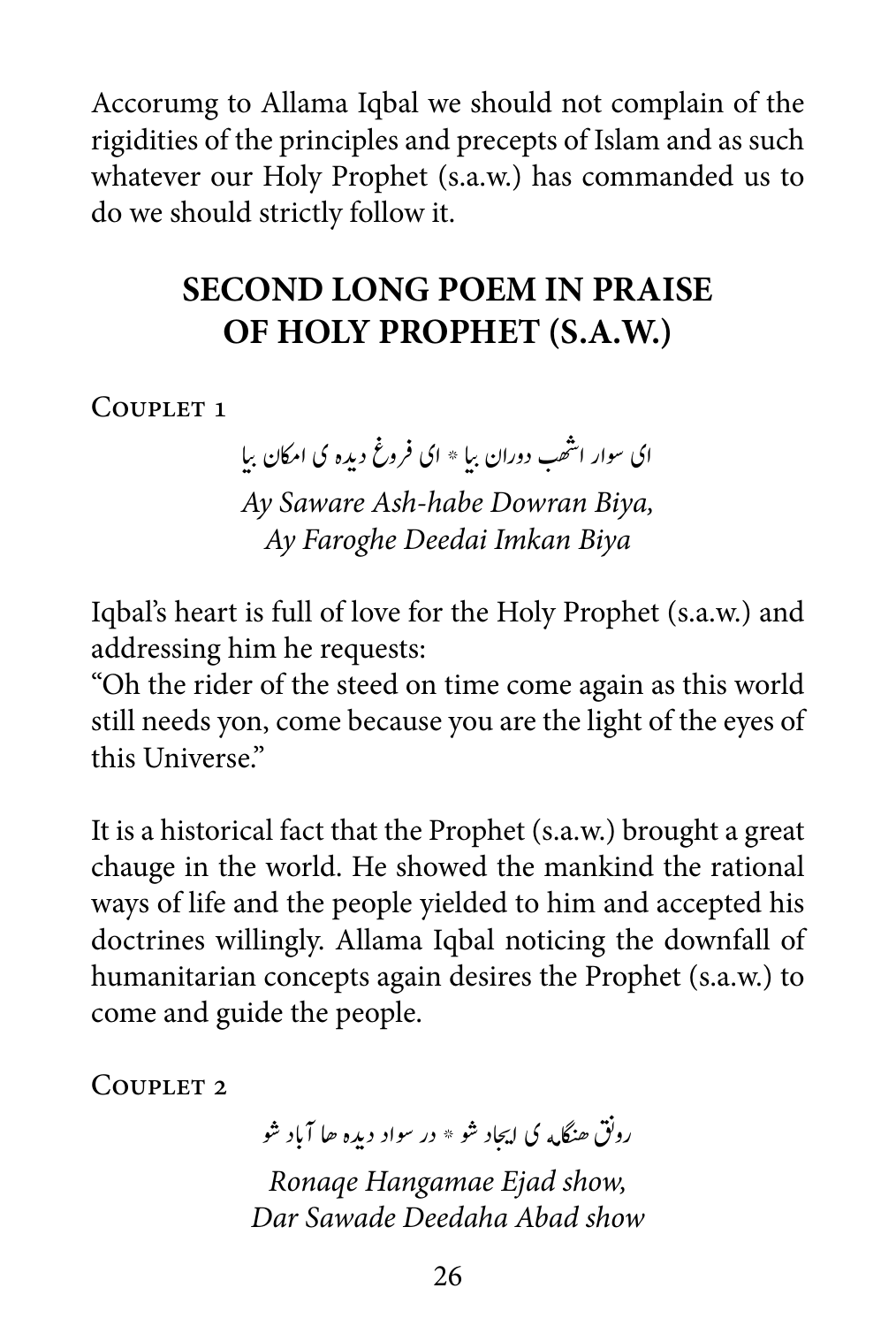"Oh Prophet (s.a.w.) kindly come and adorn this world with beauty of your person and charm of your character and do reside in the corners of our eyes". Iqbal is over-powered-with the love for the Prophet (s.a.w.) and hopes that the emergence of the Prophet (s.a.w.) would annihilitate all the evils of this man made rules and truth would be followed bestowing ease and comfort to mankind.

COUPLET<sub>3</sub>

ره ی خود را بهشت گوش <sup>کن</sup> ش شورش اقوام را خاموش کن \* نغ

*Showrishe Aqwam Ra Khamosh Kun, Kun Gosh Behishte Ra Khud Naghamai*

The peoples of this world are waging war against each other. The mankind was in miseries before your Prophethood and one nation used to dutroy the other nation but your preachings have ended the war. They had become like brothers and the world was free from chaos. Today the man has again lost the true sense of justice and equality and thus world needs you again. According to Allama Iqbal the cure and safety of human-beings lie in the adoption of Islam and working out its principles in practical life.

COUPLET<sub>4</sub>

خیز و قانون اخوت ساز ده \* جام صحصبای محبت باز ده خيز

*Khaiz-o-Qanoone Ukhuwat Saz Deh, Deh Baz Mohabbat bai-Sah Jame*

Addressing the Holy Prophet (s.a.w.) Iqbal requests and says "Come and once more teach the lesson of brothethood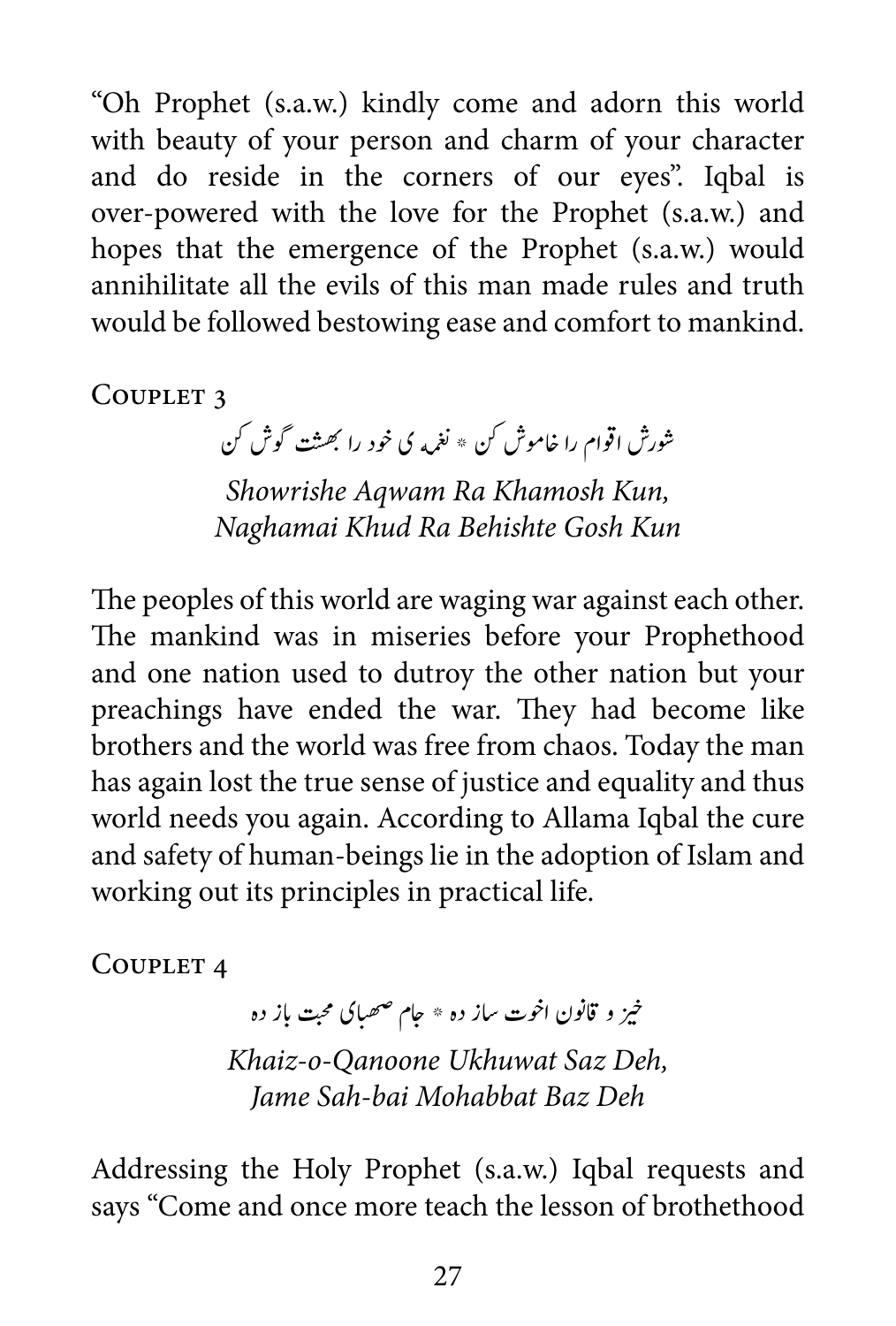to the human nation and let them drink the wine of love of brotherhood" The Holy Prophet has removed the difference of the Race and colour and all human beings were placed on one level. The Prophet (s.a.w.) has created brotherhood between the muhajir (emigrants from Mecca) and the Ansars (Locals of Medina) and each Mnhajir was declared as brother of one local. The locals taking them as their brother had given them half share that is the share of a full brother from their Properties. Iqbal demands the application of this very law of brotherhood and therefore seeks the help of the Prophet (s.a.w.) to come again and teach them this very doctrine. The history tells that the tribes of Arabia were most uncultured. They had no law except that of might and would fight against each other for years and years together for trifling matters. The preachings of the Holy Prophet (s.a.w.) changed their character. By embracing Islam, they got their manners polished and began to love each other and recognized the value of man. The saying of the Holy Prophet (s.a.w.) that all Muslims are brothers to one another made them love each other and ended their long standing tribal enmity.

COUPLET<sub>5</sub>

باز در عالم بیار ایام صلح \* جنگجویان را بده پیغام صلح **Baz Dar Alam Biyar Ayyame Sulh,** *Sulh patghame Deh Bi Ra Jangjoyan*

"Oh Prophet (s.a.w.) come and reteach them the lesson of unity and reconciliation. Let those who are fighting and waging war against each other decide their matters through compromise and talk so that the days of peace may again dawn in the world."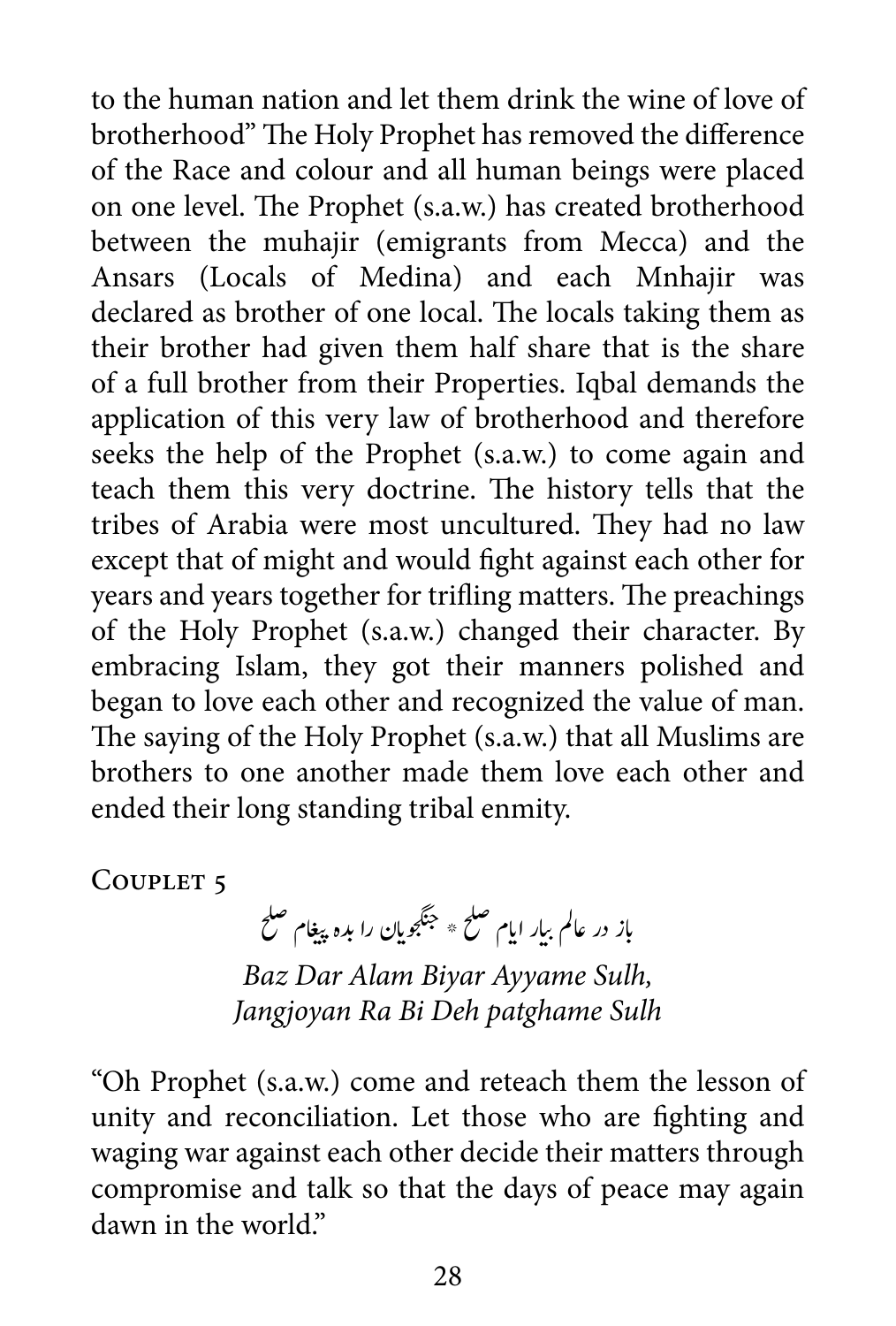COUPLET<sub>6</sub>

نوع انسان مز رع و تو حاصلی \* کاروان زندگی را منز لی  *,Hasilay Too Mazrao Islan-e-No Manzilay Ra Zindagi Karwane*

Igbal says "Oh Prophet (s.a.w.) human beings are like crops and you are the harvest. You are the destination of the caravan of life"

The Preceeding of God that is Adam, Noah and Hazrat Ibrahim (a.s.) irrigated the field of humanity and you by giving it a finishing touch made it produce its harvest and therefore you own the crown of completing the task of God in showing the path of virtue and enabled the man to reap the benefit of a pious life.

COUPLET<sub>7</sub>

ریخت از جور خزان برگ شجر \* چون <sub>ل</sub>جاران بر ریاض ما گذر **Raikt Az Jore Khizan Barge Shajer,** *Chun Baharan Ber Riaze Ma Guzer* 

"The vicissitudes of this world have made the Muslims away from the right path. They have forgotten the lessen taught by you." Iqbal wants and desires that the Muslims should recollect the preachings of the Holy Prophet (s.a.w.) to regain their past glory.

COUPLET 8

سجده حاکی طفلک و برنا و پیر \* از جببین شر مسار ما بگیر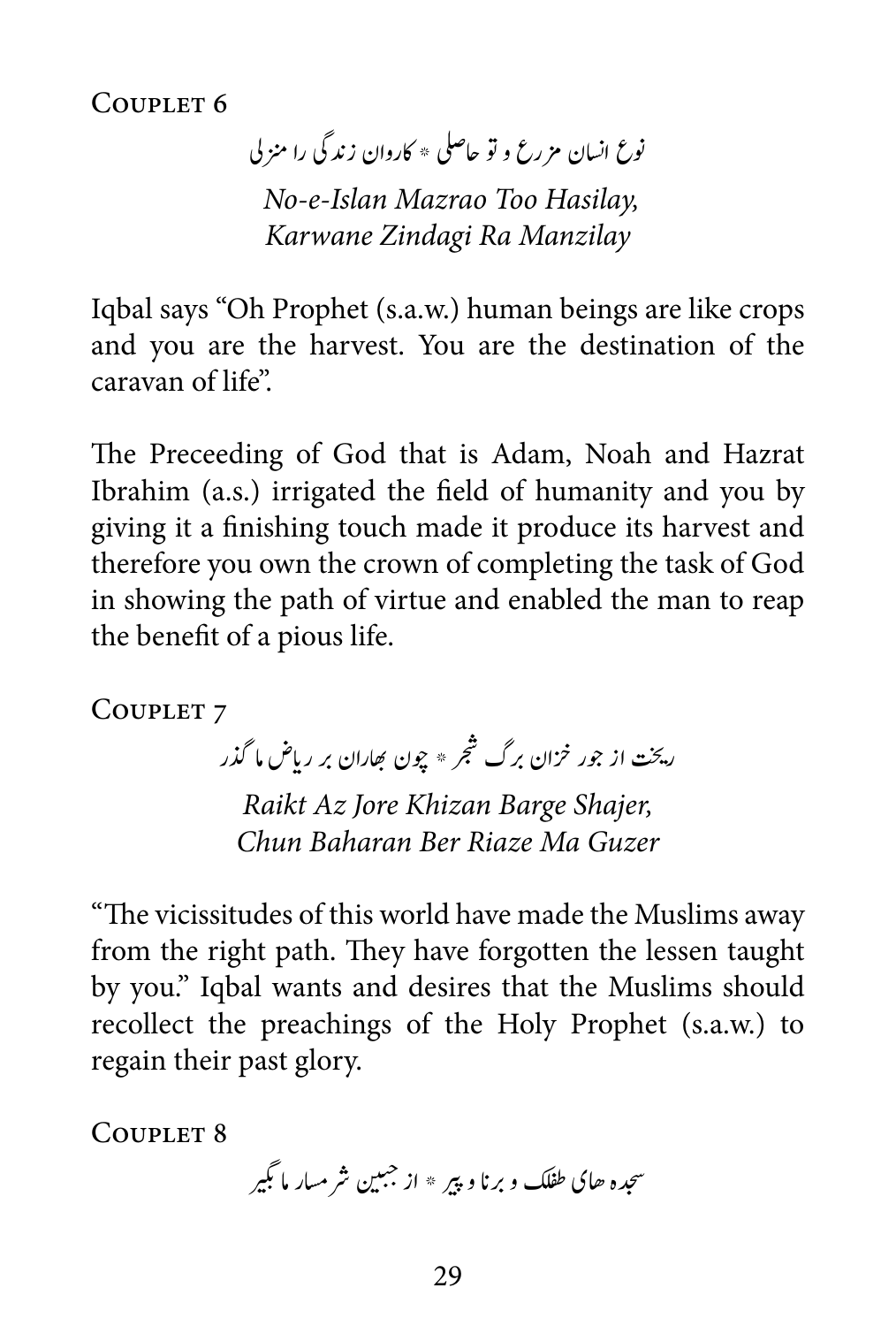*Sijda Hai Tiflak-o-Berna-o-Peer, Geer Be Ma Sharmsare Jabeene Az*

"Oh Prophet we are ashamed of our short-comings and our foreheads are desirous of paying homage to you. Please come and accept our tears of repentance and show us your brilliant and truth showing noble face." This is a prayer of the poet on behalf of all the Muslims in the court of the Holy Prophet (s.a.w.).

COUPLET<sub>9</sub>

از وجود تو سرافرازیم ما \* پس بسوز این جھان سازیم ما Az Wajoode To Sar Afrazaim Ma, *Ma Sozaim Jahati Een Soze Ba Pas*

"We the Muslims are proud of your high personality. We achieve all loftiness because of your high status in the realm of nobility. We can gain eminence and high position amongst the nations only by following you. It is your love that is burning in our heart." It is a fact that love for the Prophet (s.a.w.) is the only remedy to lead us towards the aim of leading a successful and happy life.

Allama Iqbal means that love of the Prophet (s.a.w.) shall lead us to comprehend the truth and shall show us the way of God. The love shall force us to follow the preachings of Islam and when we shall become true Muslims in our actions our problems of this world and of the hereafter shall be solved. God has completed his message throngh the Holy Prophet (s.a.w.) and now our salvation lies in following the Prophet (s.a.w.).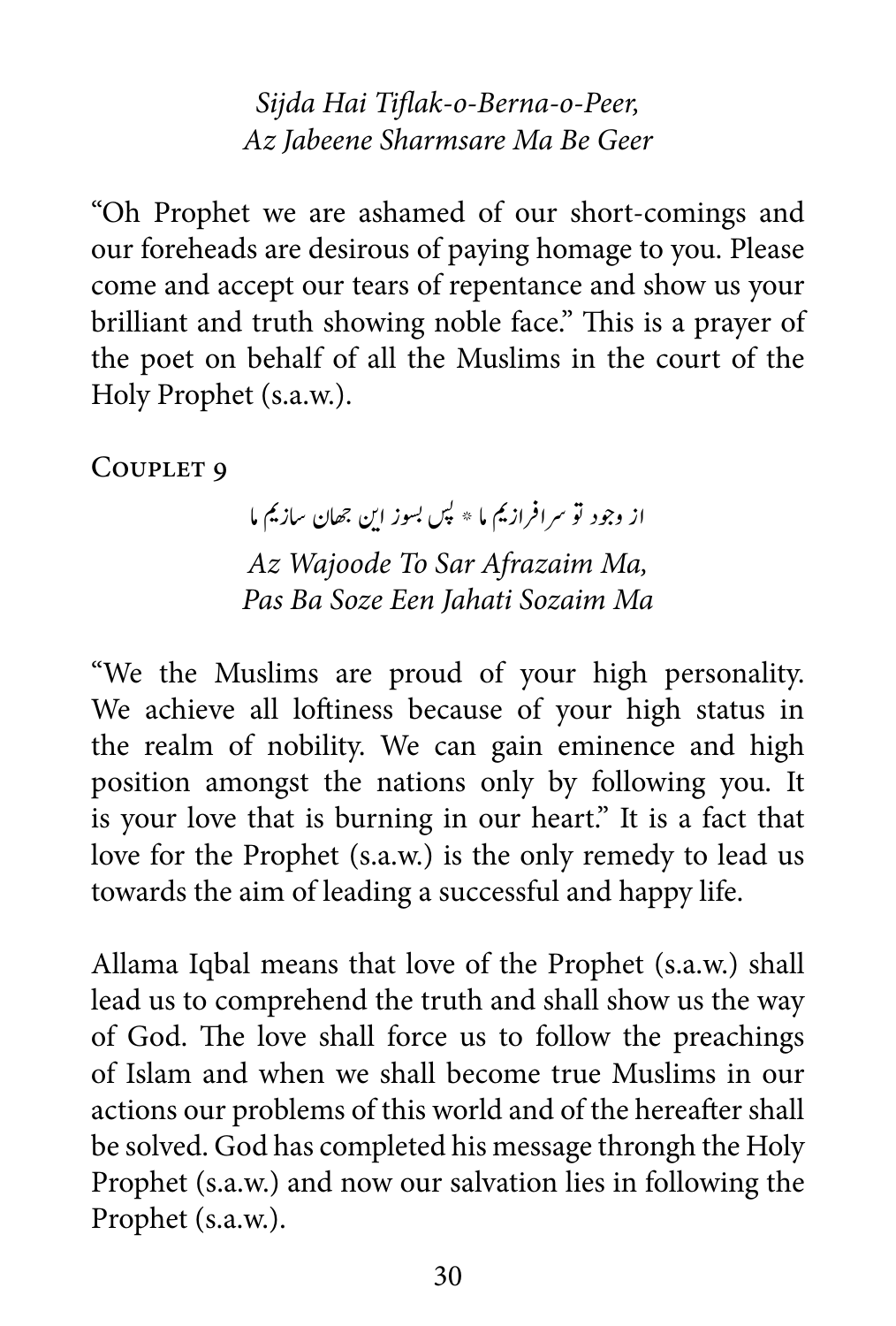### **INDEPENDENT COUPLETS IN PRAISE OF HOLY PROPHET (S.A.W.)**

COUPLET<sub>1</sub>

ر از شریعت پہنچ نیست \* اصل سنت جز محبت پہنچ نیست غ علم حق عير

*Ilme Hag Ghair Az Shareeat Haich Neest, Neest Haich Mohabbat Juz Sunnat Asle*

The knowledge about God can only be had through the doctrines of Islam, and the love of Prophet (s.a.w.) is the only factor which can lead one to follow the precepts of Islam. The poet is of opinion that if we inculcate the love for the Prophet  $(s.a.w.)$  in our heart we shall naturally inclined to follow him in his actions and Islam is nothing more than adherence to the Holy Prophet (s.a.w.) in his acts. Finally this love for the Prophet (s.a.w.) will lead us to the Truth. It is related from Abdullah Ibne Hasham that the Prophet (s.a.w.) one told Umar "Unless you love me more than you Love your own self, you will not be perfect in your faith". (Bukhari Shareef.)

In short the love of the Prophet (s.a.w.) is the joining link between man and God.

COUPLET<sub>2</sub>

 ی حات ی  $\mathbf{r}$ هست دین مصطفی دین حیات \* شرع او تفسیر آئمین ت ; ت

Hast Deene Mustafa Deene-Hayat, **Share Oo Tafseere Aiene Hayat** 

The religion of the Holy Prophet  $(s.a.w.)$  is the religion of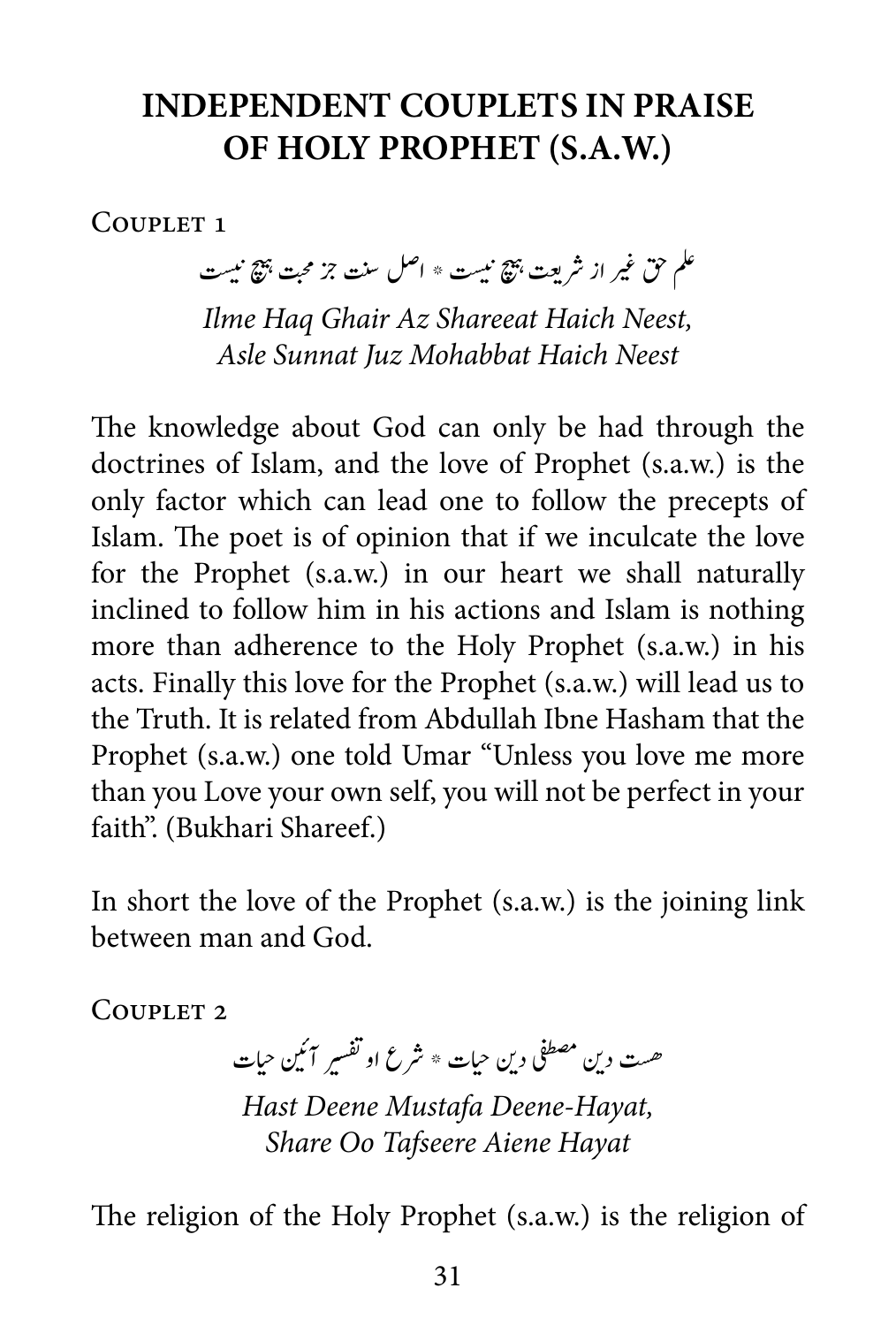life. The Holy Prophet is an ideal of Islam in words and practice. His ways of life comprise the doctrines of Islam. If we follow the Prophet (s.a.w.) in details of his life as led by him we would be following the true Islam.

COUPLET<sub>3</sub>

از پیام مصطفی آگاه شو \* فارغ از ارباب دون الله شو

As Payame Mustafa Agah Show, *Farigh Az Arababe Doon Allah Show* 

A Muslim should comprehend the message of the Prophet (s.a.w.) and except God he should worship none. The status of a man is higher than the rank of stones, trees, animals, Stars, Moon and Sun as he is the representative of God Almighty who has created the whole Universe. A Muslim should have a staunch belief that God, the Creator of all is the only doer or undoer of things and all events are subject to His will. He is One and has no partner, son or adviser. He is over all and Creator and Lord of all the that exists.

# **SELECTIONS FROM PAYAME MASHRIQ IQBAL BY**

COUPLET<sub>1</sub>

ٔه داامن ا وتس ش ه که قشع یفطصم اسامن ا وتس \* رحب و رب در وگ

*Herki Ishqe Mustafa Samane Oost, Oost Damane Goshai Der Ber Behro*

Every one whose capital comprises love for the Prophet (s.a.w.) verily becomes the Master of the Universe. That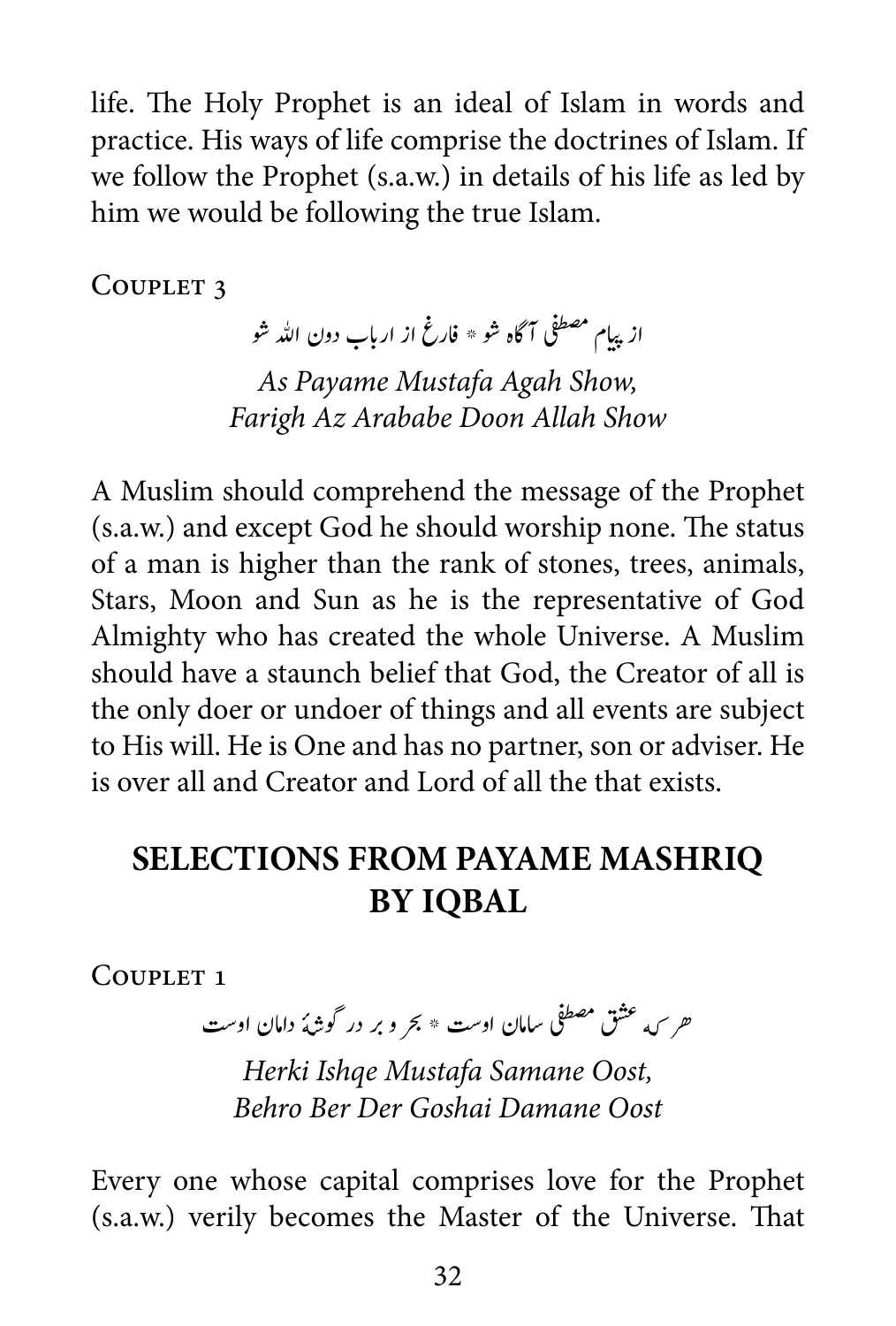is, he dominates over the nature and rules over land and Water. Iqbal desires that all Muslims should create love for the Prophet which would be an initiative to follow him and consequently the whole world would be under be under their do mination.

 $C$ OUPLET<sub>2</sub>

زانکه ملت را حیات از عشق اوست \* برگ و ساز کائنات از عشق اوست ن *Zanki Millat Ra Hayat Az Ishqe Oost,* **Bargo Saze Kainat Az Ishae Oost** 

The love of the Prophet (s.a.w.) is the essence of the life of a Muslim. A Muslim who has no love for the Prophet is a dead person because the love of the Prophet (s.a.w.) comprises the factors which constitute the life of a Muslim.

COUPLET<sub>3</sub>

تب و تاب بتکدهٔ مجم نرسد بسوز و گداز من \* <sub>که</sub> بیک نگاه محم*ه ع*ربی گرفت حجاز من

Tabo tabe but kadai ajam narasad ba sozogudaze-man, *hijazeman giraft arabi-e-mohammad nigahi bayak Ki*

"The pomp and grandeur of the idols of the world are not charming and do not attract me but it is only a glance of the Prophet (s.a.w.) which has won my heart". The poet means that his intellectual eyes do not welcome the apparent beauty of this world but are fascinated by the charm of the character of the Holy Prophet (s.a.w.).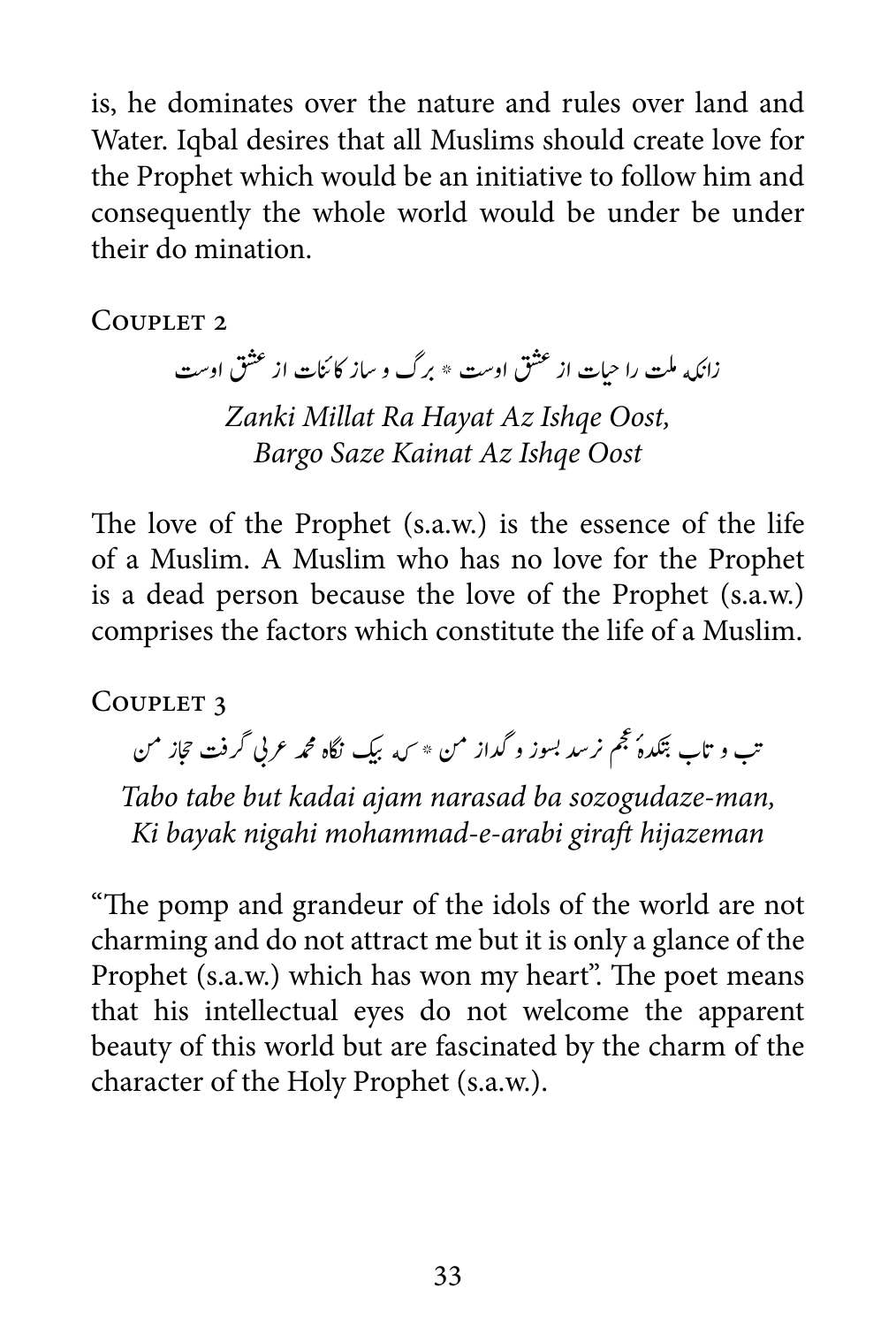## **SELECTIONS FROM BANG-E-DARA BY IOBAL**

COUPLET<sub>1</sub>

سالار کارواں ہے میر حجاز اپنا \* اس نام سے ہے باقی آرام حال ہمارا Salare Karwan Hai Meere Hijaz Apna, *Hamara Jan Arame Baqui Hai Say Nam Is*

"The Chief of the country of Hijaz (Prophet s.a.w.) is the Leader of our Caravan. His Holy name is a source of ease and comfort to us".

Igbal's heart abounds with the love for the Prophet (s.a.w.) and because the Prophet (s.a.w.) had been sent to show the Path of virtue to the human nation, the poet feels pride in his leadership and finds satisfaction to note that his leader is a perfect man par excellence.

#### COUPLET<sub>2</sub>

کی محمہ سے وفا تو نے تو ہم تیرے ہیں \* یہ جہاں چیز ہے کیا لوح و قلم تیرے ہیں ت ت

Ki Mohammad Say Wafa Too Nay to Ham Terey Hain, Yeh Jahan Cheez Hai Kiya Loho Qalam Tarey Hain

In this couplet the poet says that God has declared "A muslim who is loyal to my beloved Prophet Mohammad  $(s.a.w.)$  shall win my favour. He shall be not only the master of this world but would win My Will and Order."

In the Holy Book, God has clearly said that the obedience to Prophet (s.a.w.) implies obedience to God. Iqbal therefore means to say the nature shall serve a Muslim as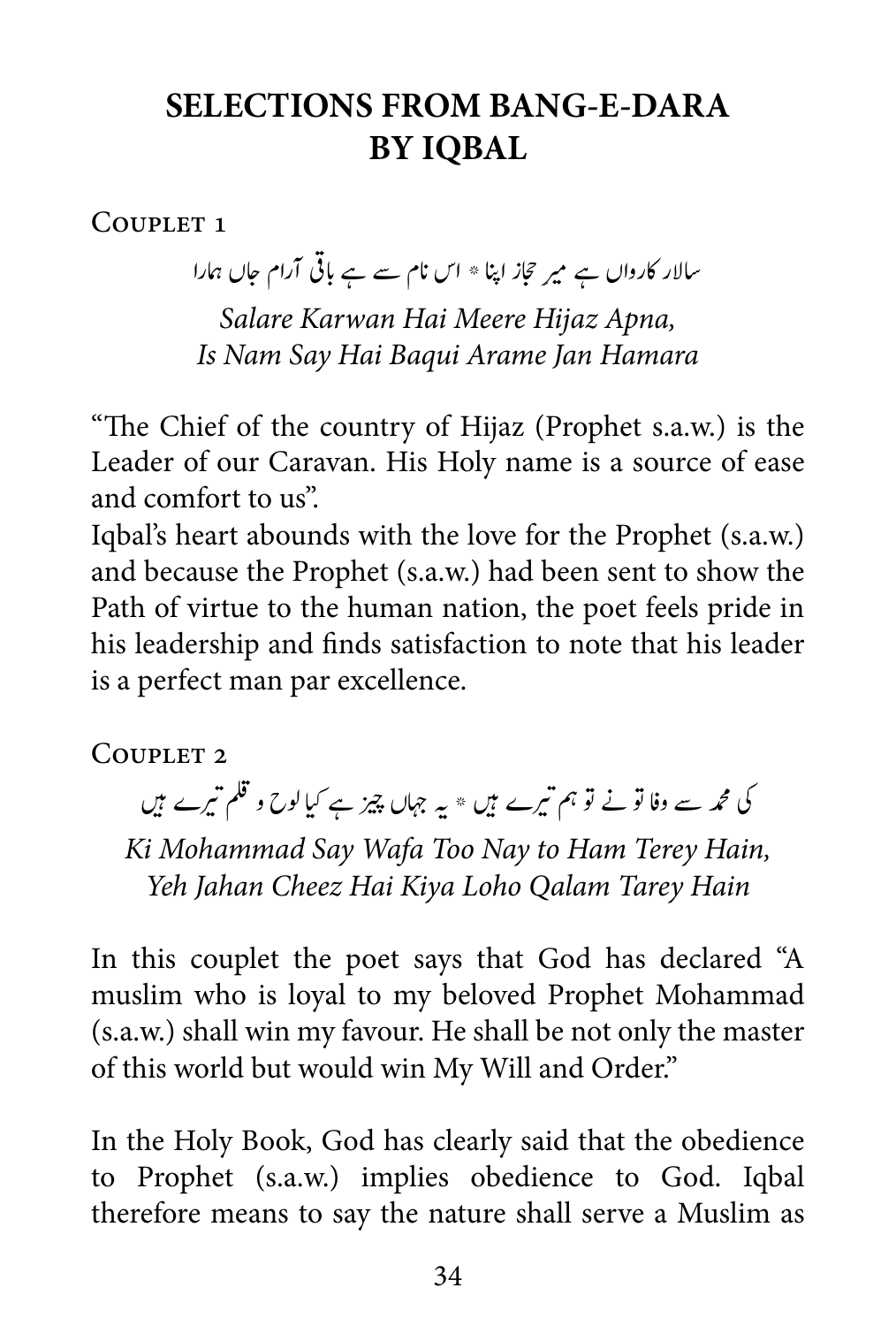a slave serves his master if he follows the Prophet in all his precepts.

COUPLET<sub>3</sub>

قیزہ کار رہا ہے ازل سے تا امر وز ٭ جراغ مصطفوی سے شر ار بولہی ت  *,Imroze Ta Say Azal Hay Raha Kar Sateza Bulahabi-sharare say mustafavi Chiraghe*

In this Couplet the Poet has revealed a great historical fact. He says that it is evident from history that since the birth of human nation the forces of evil have been waging war against the forces of rightiousness. So he says that the flames of Abu Lahab (a leader of the idol-worshippers of Mecca) have always been at war with the truth showing lamp of Mohammad (s.a.w.) The history of religious says the Satan stood against Adam the First Prophet of God. Namrood the sovereign of the days of Hazrat Ibrahim waged war against Hazrat Ibrahim. The Egyptian Emperor Firown (Pharoah) fought against Hazrat Mussa (Moses). Abu Lahab and Abu Sufayan waged war against the Holy Prophet (s.a.w.), Muawiya s/o Abu Sufyan fought against Hazrat Ali (a.s.) and the son of Muawiya that is Yazeed waged the battle of Karbala against Imam Husain (a.s.) the Hero of all the Martyrs of Truth. This establishes the fact that evil forces have always been opposing the forces of Truth and .righteousness

COUPLET<sub>1</sub>

وہ دانائے سبل ختم الرسل مولائے کل جس نے  $i$  غبار راہ کو بخشا فروغ وادی سینا *Woh dana ey subul Khatmur rusul moulaey kul Jisney, Sina wadiey faroghey bakhsha Ko rah Ghubarey*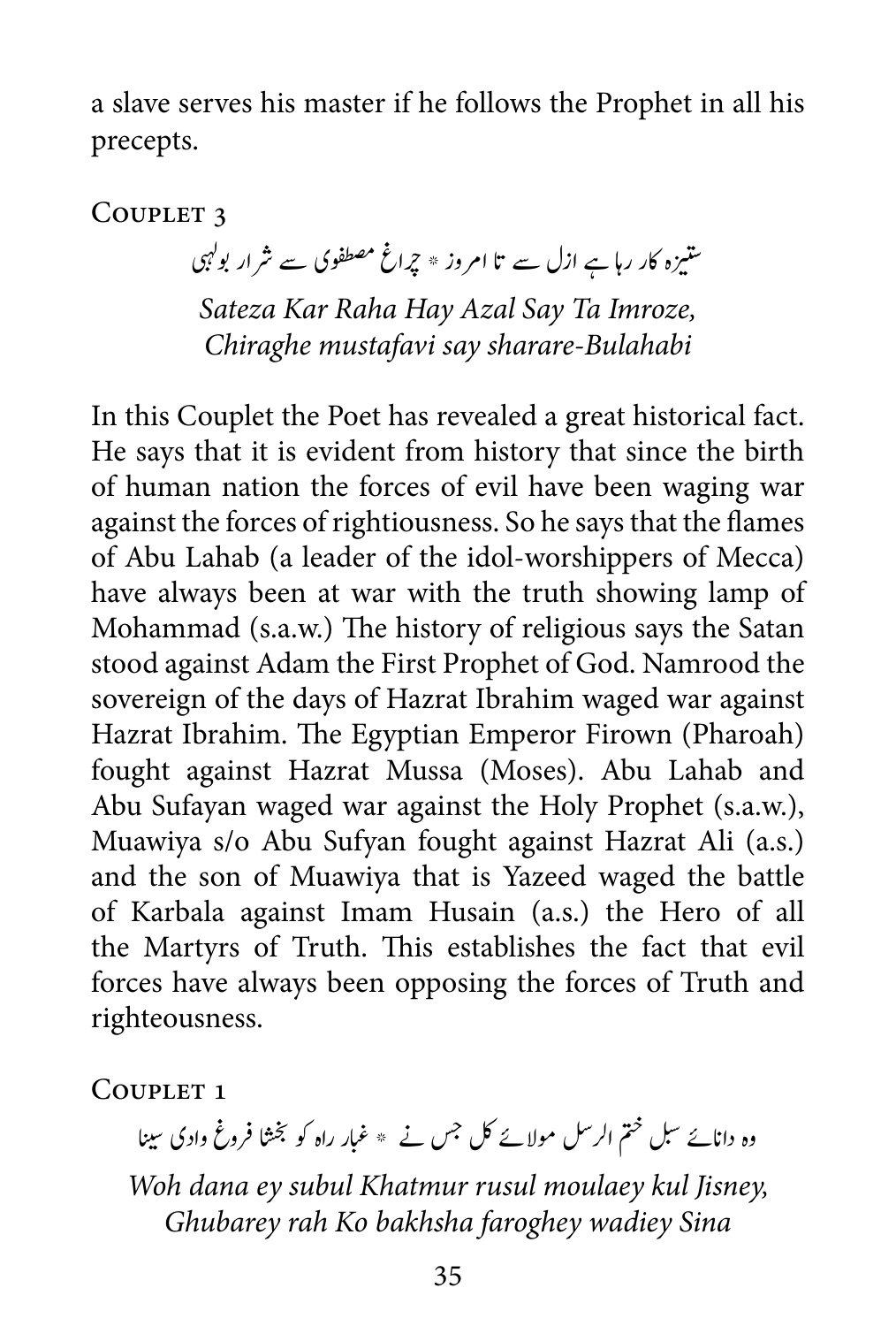"The Prophet  $(s.a.w.)$  is well versed with the ways of righteousness. He is the head of all the Prophets of God and has guided the un-advanced un-cultured and illiterate Arabs to the right path and elevated their position to the highest and noblest status of humanity. He not only purified them but enlightened them to such an extent that they became the minaret of light for other nations."

 $C$ OUPLET<sub>2</sub>

ینگاہ عشق و مسیّ میں وہی اول وہی آخر ٭ وہی قر آں وہی فر قاں وہی پسیں وہی طاہا  *,Akhir Wohi Awal Wohi Main Masti Ishqo Nigahe Taha Wohi Yasen Wohi Furqan Wohi Quran Wohi*

In the eyes of love and eastasy the Prophet (s.a.w.) is the first of all and also the last of all. It is a fact that the Holy Prophet (s.a.w.) is the first Creation of God as a Tradition narrates that God Created the Light of Mohammad  $(s.a.w.)$  first of all. And this is is alio a historical fact that Mohammad (s.a.w.) came last of all as a Prophet (s.a.w.) and his name completes the list of the vicegerents of God. We have received the Holy Book Quran through the sacred lips of the Prophet. His life is Islam, His words are Quran and he is the symbol of all guidance and truth.

COUPLET<sub>3</sub>

ل عشق دل مصطفی \* عشق خدا کا رسول عشق خدا کا کلام  $\mathbf{r}$ عشق دم جبر نيل

*Ishq Dame Jibraeel Ishq Dil Mustafa, Kalam Ka Khuda Ishq Rasool Ka Khuda Ishq*

According to Allama Iqbal Love is the factor for which the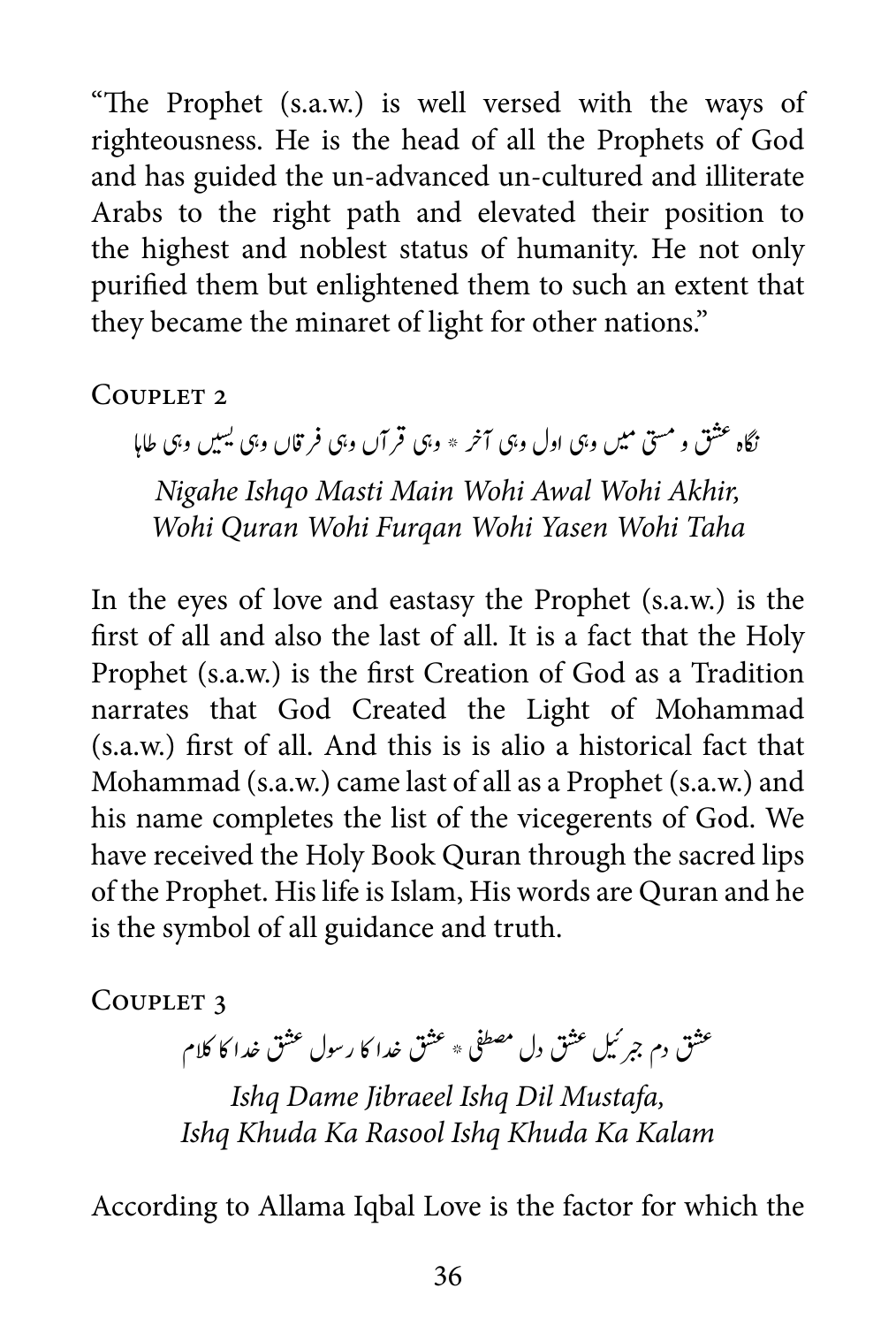Universe was created. There is a Divine Tradition which read:

*I was a gem concealed, I wished to be known and hence I created the Universe* 

 $(Words of God)$ 

A man according to Iqbal is also under the Command of Love in all of his actions, and hence he says that love for the Truth itself works like a Prophet (s.a.w.) and as such love is the pivot and centre of all actions.

COUPLET 4

.<br>ضمير ميں معرك<sub>ة</sub> كہن ہوا ٭ عشق تمام مصطفى عقل تمام بولہب ض اتزہ رمے

Taza Meray Zamir main Marekai Kuhan Hua, *Bulahab Tamam Aqal Mustafa Tamam Ishq*

The battle between the right and wrong has recommenced. The heart which is the centre of Love represents the Right and the mind represents the wrong.

Since the Prophet Mohammad (s.a.w.) is incarnation of Love, my heard which is full of Love for the Prophet  $(s.a.w.)$  represents the truth while the mind of a man is still immature it is fall of doubts and hesitates to embrace to truth of faith and as such has started a war with my heart. In short, according to the Poet it is not the mind nor the intellect but only love which makes a man perfect in faith.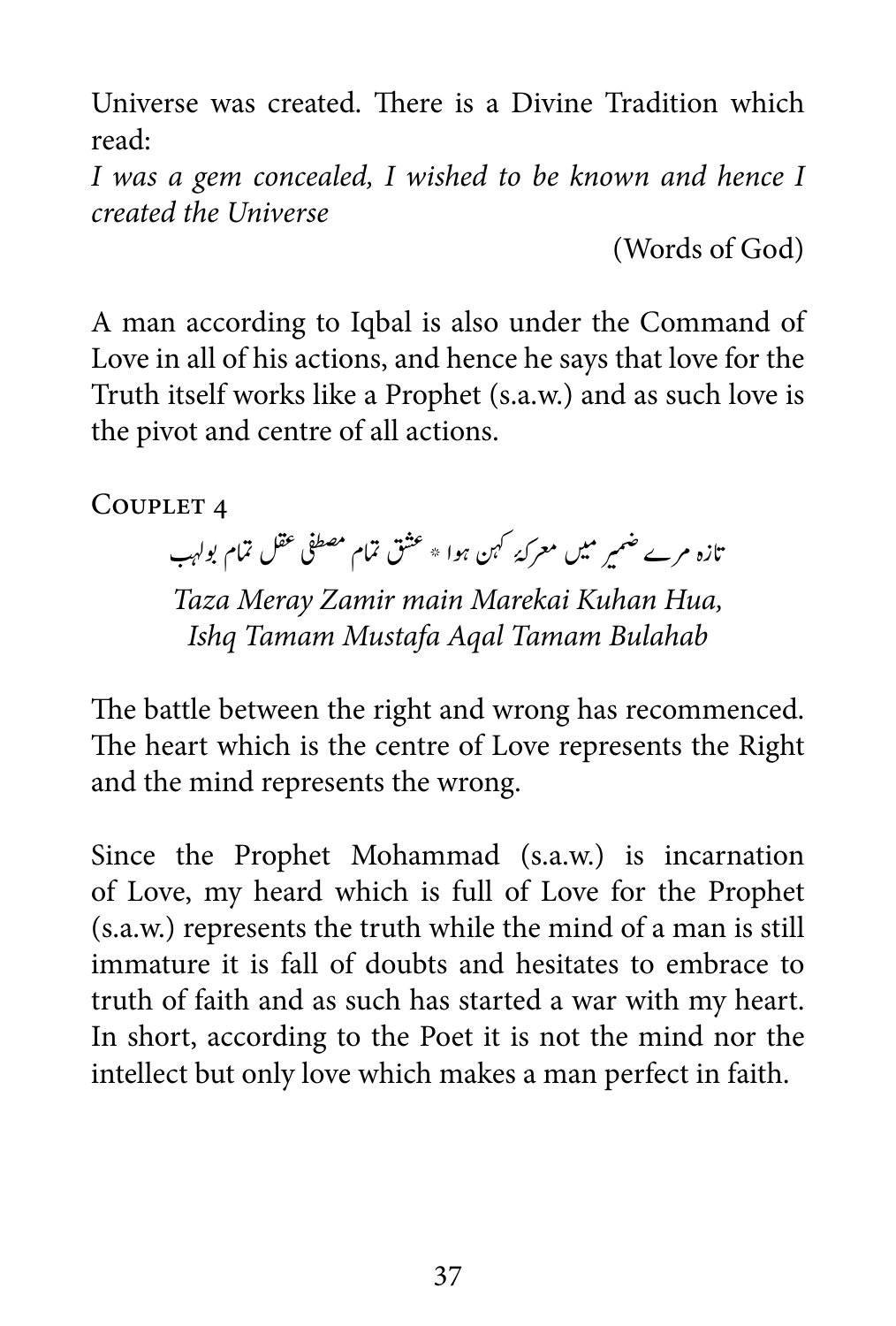### **SELECTIONS FROM ARMAGHAN-E-HIJAZ BY IOBAL**

COUPLET<sub>1</sub>

.<br>بیثرب گرفتم \* نوا خوان از سرود عاشقانه ت به این پیری ره یثرب گر<sup>ا</sup> چو آن مرغی <sub>که</sub> در صحرا سر شام \* گشاید پر به فکر آشیانه ش ش

*Ba Een Piri Rahe Yasrab Giraf-tam, Nawa Khan As Saroore Asheqana* 

*Cho An Murghe Ki Dar Sahra Sarey Sham, Ashyana Fikre Ba Per Kashaid*

Iqbal is full of love for the Holy Prophet (s.a.w.). He desires to pay homage to the Holy Shrine of the Prophet (s.a.w.) at Medina. He has become old but his heart is young and allures him to make a journey to Medina and reach there singing melodious songs in praise of the Holy Prophet  $(s.a.w.)$ . Iqbal says that his desire and intention to make this long Journey in old age is just like the intention of a bird who prepares itself to take a long flight "Just after the setting of the Sun a time meant for peace in the nest and not a journey."

COUPLET<sub>2</sub>

ت یبپا ای هم نفس باهم بنالیم \* من و نو سشنه شان جمالیم<br>. ش ش یدو حرفی بر مراد دل بگوئیم \* بپاٍی خوا<sub>جه</sub> چشمان را بمالیم

Beya aey ham nafas baham be nalem, *Mano too Kushta ey shaney Jamalem*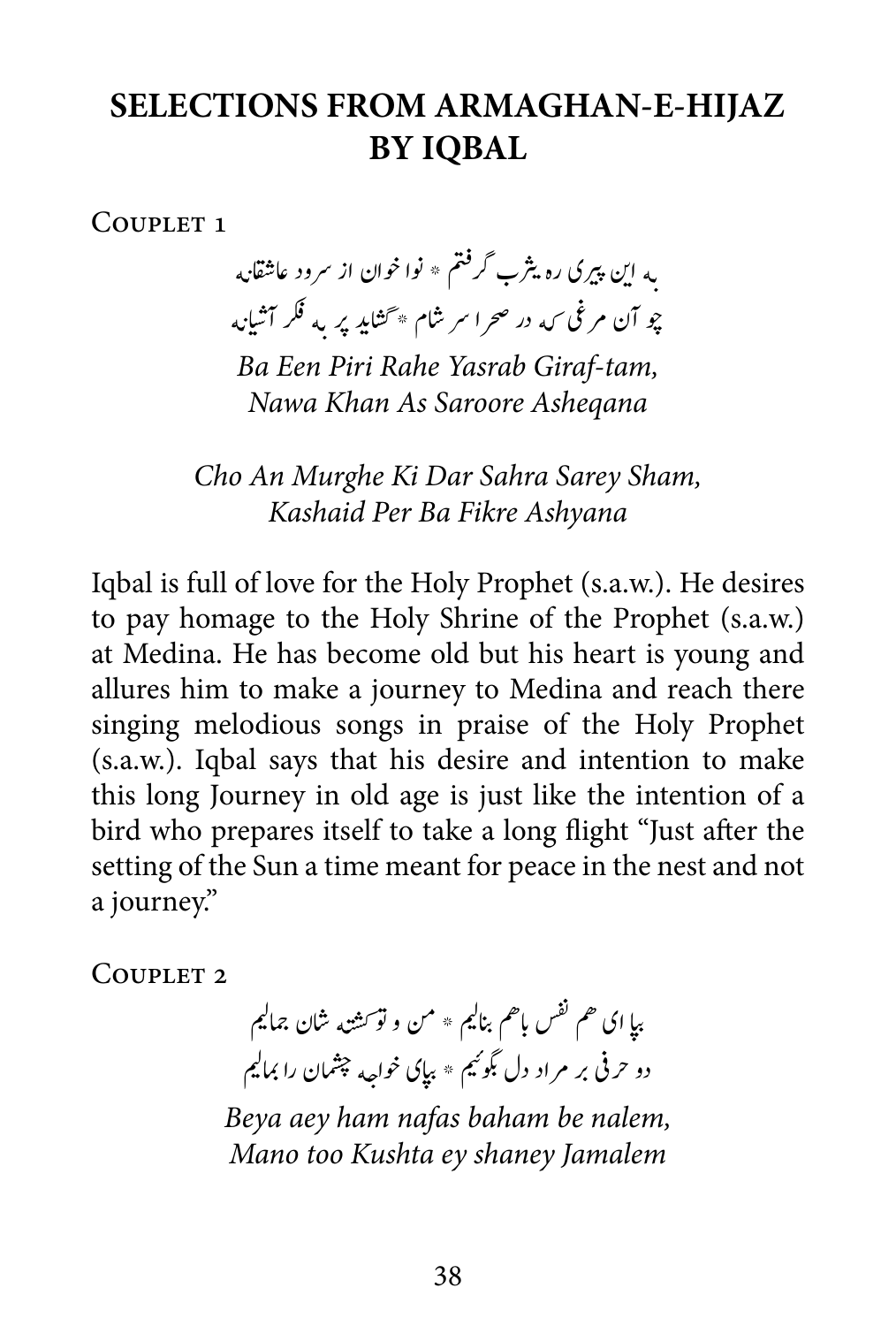*Do harfey bar murddey dil bugo'em,* Ba paey Khaja chashman ra bemalem

The Poet calls his friend and says:

"O' my friend come as both of us are in love of the Holy Prophet. Let us sit together and demonstrate our love by crying loudly. Let us talk together over the subject of love and then let both of us kiss the feet of our beloved Holy Prophet (s.a.w.)."

This couplet indicates the intensity of love of the poet for the Prophet  $(s.a.w.)$ 

COUPLET<sub>3</sub>

به منزل کوش مانند به نو \* در ین نیلی فضا حر دم فزون شو ب به حرف علمی در می شود.<br>مقام خویش اگر خواهی در ین دیر \* بخق دل بند و راه مصطفی رو ی

 $Ba$ *Manzil Kosh Maninde Mahe-No. show Fuzun Hardam Faza Neeli Een Der*

*Maqame Kheish Ager Khahi Dar Een Dair, Ro Mustafa Rahe Bando Dil Haq Ba*

The poet says that just as the moon is always on journey and obtains perfection by its fourteen days continuous efforts a Muslim should always he striving to gain perfection by running his life after the footprints of the life of the Holy Prophet (s.a.w.).

COUPLET<sub>4</sub>

ش۔<br>تصطفی بر ساں خویش را کہ دیں ہمہ او ست \* اگر بہ او نہ رسیدی تمام بو کہی است �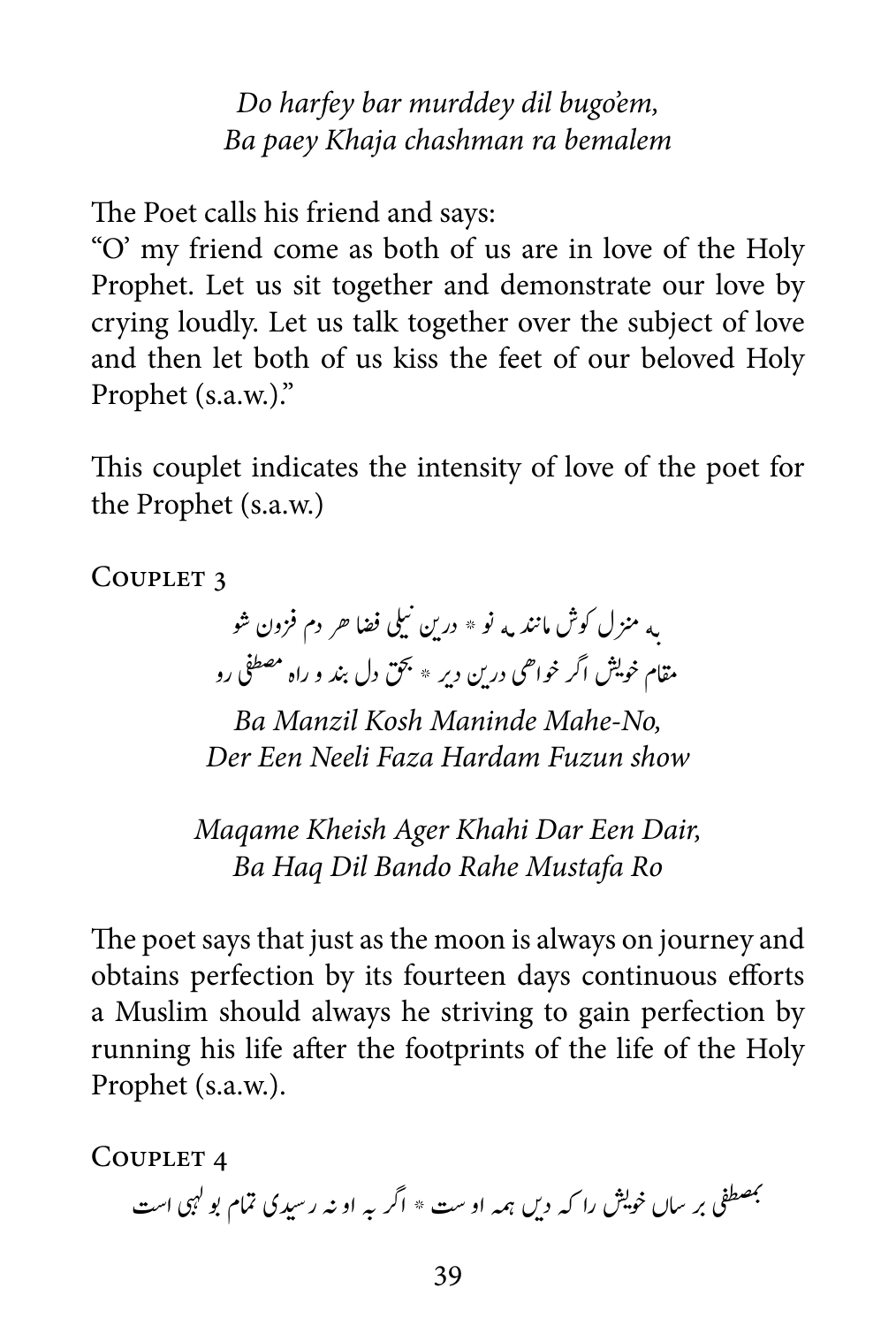Ba Mustafa be Rasan Khaish Ra Ki Been Hama Oost, *Keest Boolahab Tamam Raseedi Na Oo Ba Agar*

The poet advising the Muslims say:

"Prophet is the ideal, try to reach him, follow the foot prints of the Prophet (s.a.w.) and your actions and ways of life should be identical with these of the Holy Prophet (s.a.w.) because his life is symbol of Islam and faith. If you do not follow him in all his details of acts your actions will be void and they will be taken as deeds of Abu Lahab the Chief of the non-believers of Mecca who has been condemned in the Holy Quran. The salvation of the Muslims lies in following the Prophet (s.a.w.).

### **SELECTIONS FROM BAQIYAT-E-IQBAL**

COUPLET 1

۔<br>علم و حکمت کے مدینے کی کشش ہے مجھ کو \* لطف دے جاتا ہے کیا کیا مجھے ناداں ہونا

*Ilmo Hikmat Key Maddenay Ki Kashish Hai Mujhko,* Lutf Day Jata Hai Kiya Kiya Mujhey Nadan Hona

The Holy Prophet (s.a.w.) has claimed that he is the city of knowledge and abode of learning. In this Couplet Igbal says that his fondness for seeking knowledge has made him a lover of the Holy Prophet and since today's advanced man thinks that those who are still adherents of old and bye-gone sayings are illiterate he is proud of being called so, and inhales breath of pleasure and satisfaction in following the prophet even if he is taken as an uneducated one. In fact the Prophet being the fountain of knowledge it is prudence to seek knowledge from him and be perfect.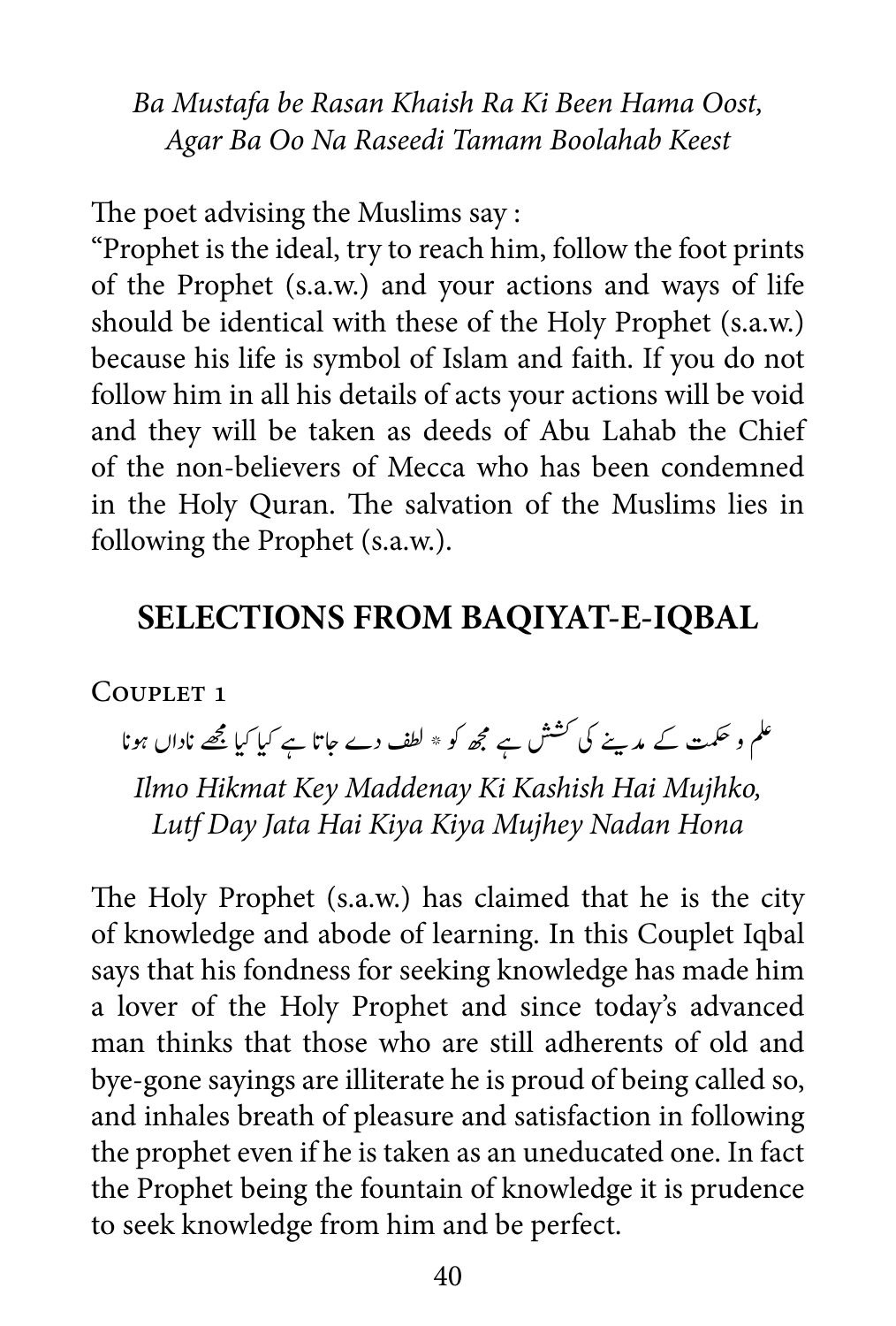COUPLET<sub>2</sub>

نزندگی تجھ سے ہے اے فخر براہیم اپنی \* کر دعا حق سے کہ مشکل ہوا جینا اپنا

Zindgi Tujh Say Hai Ay Fakhre Barahim Apni, *Apna jina Hawa Muskil Ki Say Haq Doa Ker*

Allama Iqbal is deeply grieved to see the downfall of Muslims who were once a ruling nation in the world. He, therefore, seeks Divine Blessings through the Holy Prophet  $(s.a.w.)$  and says:

"Oh Prophet, you are the pride of the progeny of Hazrat Ibrahim, we received all emenince in life through you. Do please pray God to improve our position and elevate us to the high position which as Muslims and true believers we do deserve. At present we are under degradation and our condition is pitiable."

COUPLET<sub>2</sub>

ا آپر رحمت ہے تو ی $\mathbf{r}$ یبزم عالم کمیں طراز متند عظمت ہے تو \* بہر انساں جمر ٹیل ی ہے۔<br>بے ضیائے چپٹم ایماں زیب ہر مدحت ہے تو اے دیار علم و حکمت قبلہَ امت ہے تو ٭ اے ضیا درد جو انساں کا نفا وہ تیرے پہلو سے اٹھا ٭ قلزم جوش محبت تیرے آنسو سے اٹھا ت ت

**Bsme Alam Main Taraz-e-Masnade Azmat Hai Too.**  *Too Hai Rahmat Ayae Jibraeele Insan Bahre*

Ay Diare Ilmo Hikmt Qiblae Ummat Hai Too,  *Too Hai Midhat Her Zaibe Iman Chashme-e-Zia Ay*

*Dard jo Insan Ka Tha Who Taray Pehloo Say Utah, Utah Say Ansu Taray Mohabbat Josh Qulzeme*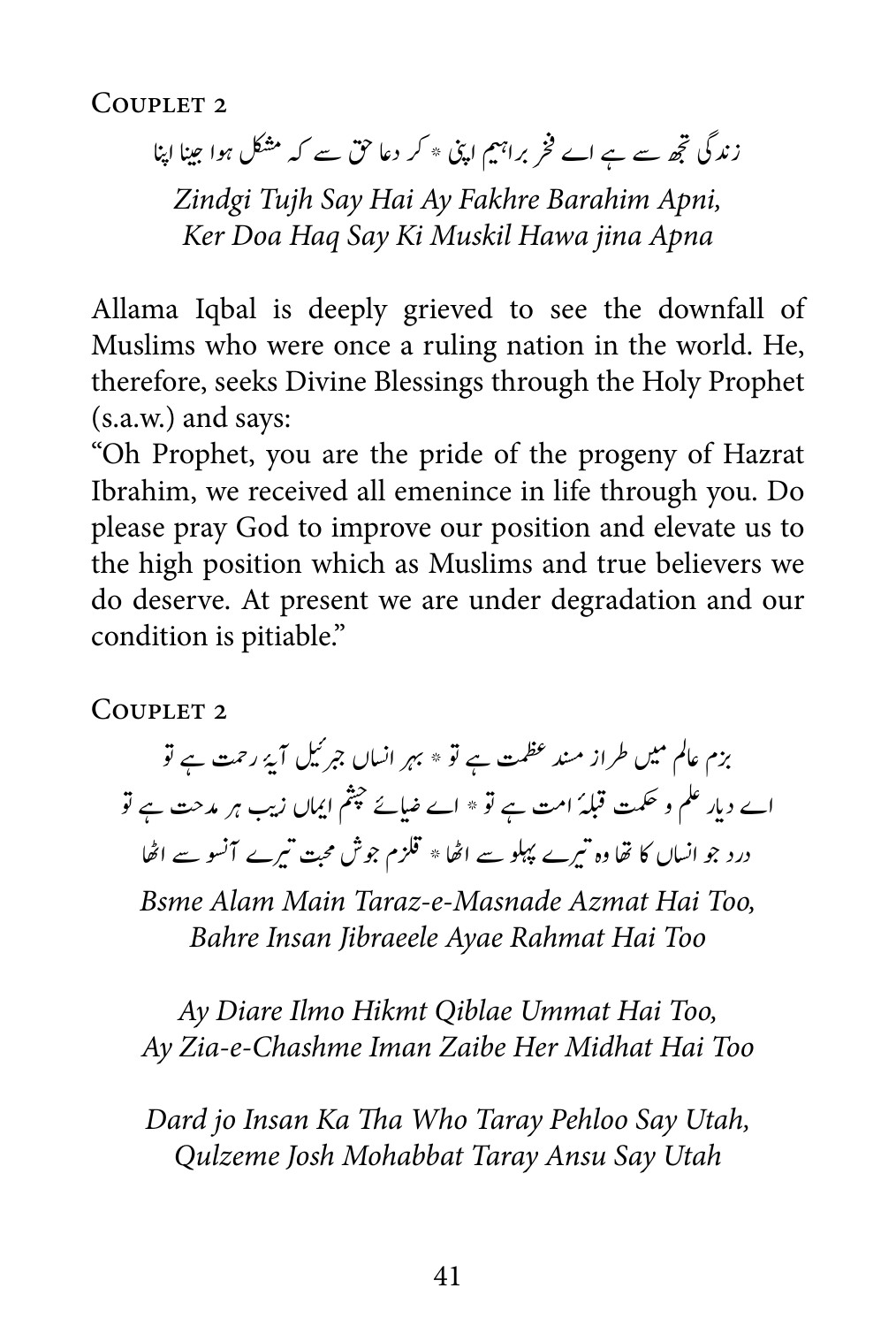Allama Iqbal says:

"Mohammad the Prophet of God (s.a.w.) is the source of Divine Blessings for mankind. The Prophet led the man to his high position. Those who followed him got high status in the world. So it is the Prophet (s.a.w.) above who showed the right path and led the man to elevation. He was kindkearted. After his victory in Mecca he forgave all of his enemies and set them free. He spent the days and nights of his life in reforming the nation teaching the human beings how to lead a happy and social life comprising love for all human beings and doing justice and working out the application of equity and fairness of things in all phases of social life

### HOLY PROPHET (S.A.W.) SAID:

On the day of judgement a person will not stagger on his feet except when questioned about how he spent his life, how he obtained the wealth of the world and how he spent it and question will be put with regard to the love for my Ahle-Bait.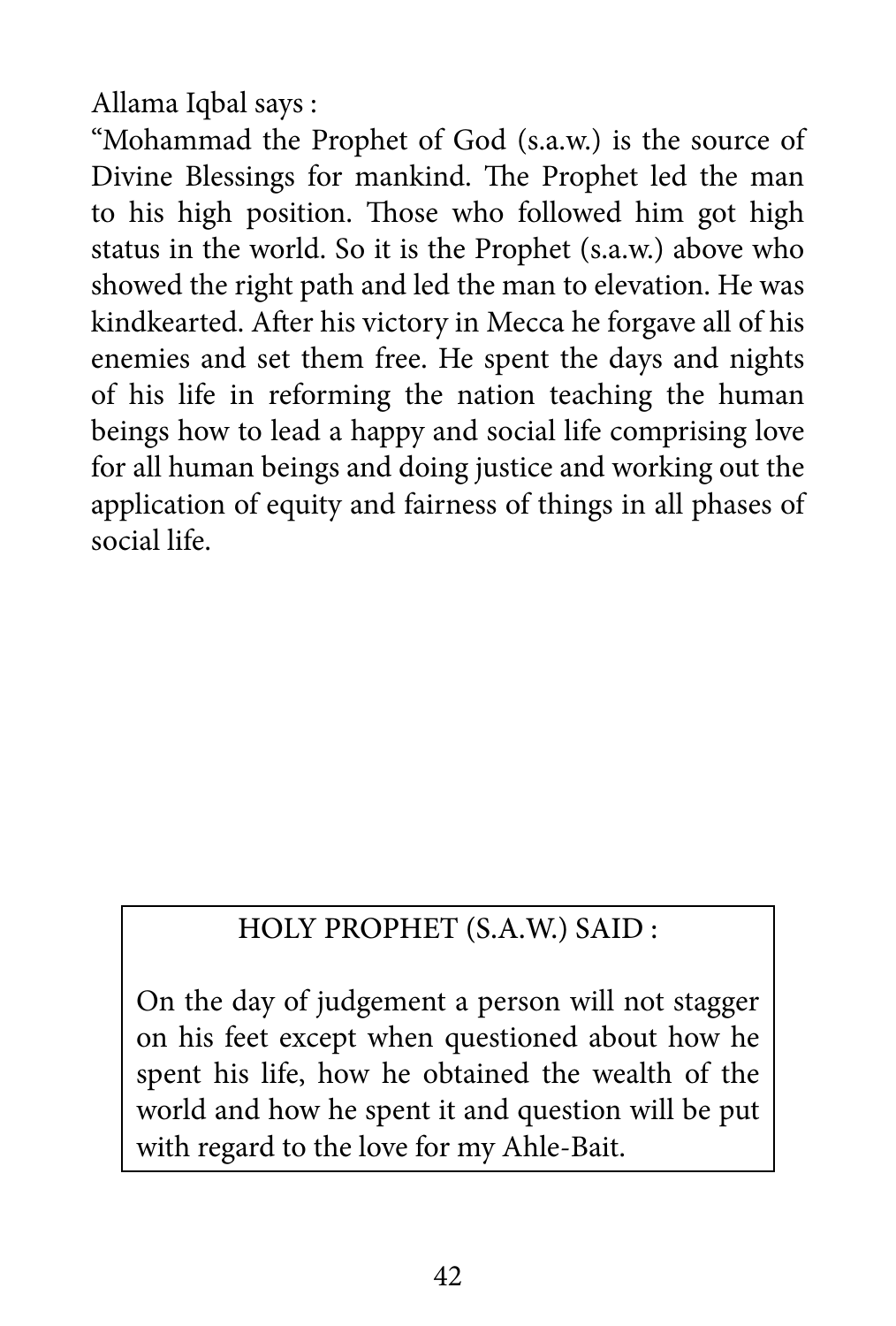#### **RISMILLAHIR RAHMANIR RAHIM**

### **IQBAL AHLE BAIT IN THE EYES OF IOBAL**

### **CHAPTER II**

# **ALLAMA IOBAL PAYING HOMAGE TO AMIRUL MOMINEEN HAZRAT ALI (A.S.)**

COUPLET 1

یاد نام مر تضی جس سے ٭ نگاہ فکر میں خلوت سرائے لامکاں تک ہے یہ ہے اقبال فیض<br>\*

Yeh Hai Iqbal Faize Yade Name Murtaza Jis Say, *Hai Tak Makan La Sarai Khilwat Main Fiker Nigahe*

"These are the blessings of the name of Ali (a.s.) that have enlightened me upto the sphere of God."

Allama Iqbal was brought up under an Islamic atmosphere. His father was a pious, virtuous and very religious man. He was a true Muslim and would pass his time in the company of learned men of Islamic Faith

Allama Iqbal learned Arabic, Persian and other Islamic subjects at his own house from Moulvi Meer Hasan who was a great learned scholar of his days. He set in Iqbal an inclination towards the studies in the realm of the religion of Islam. Later on Allans Iqbal carried on his own studies. While preparing his Thesis in Philosophy he went through the commentaries on Holy Quran, traditions and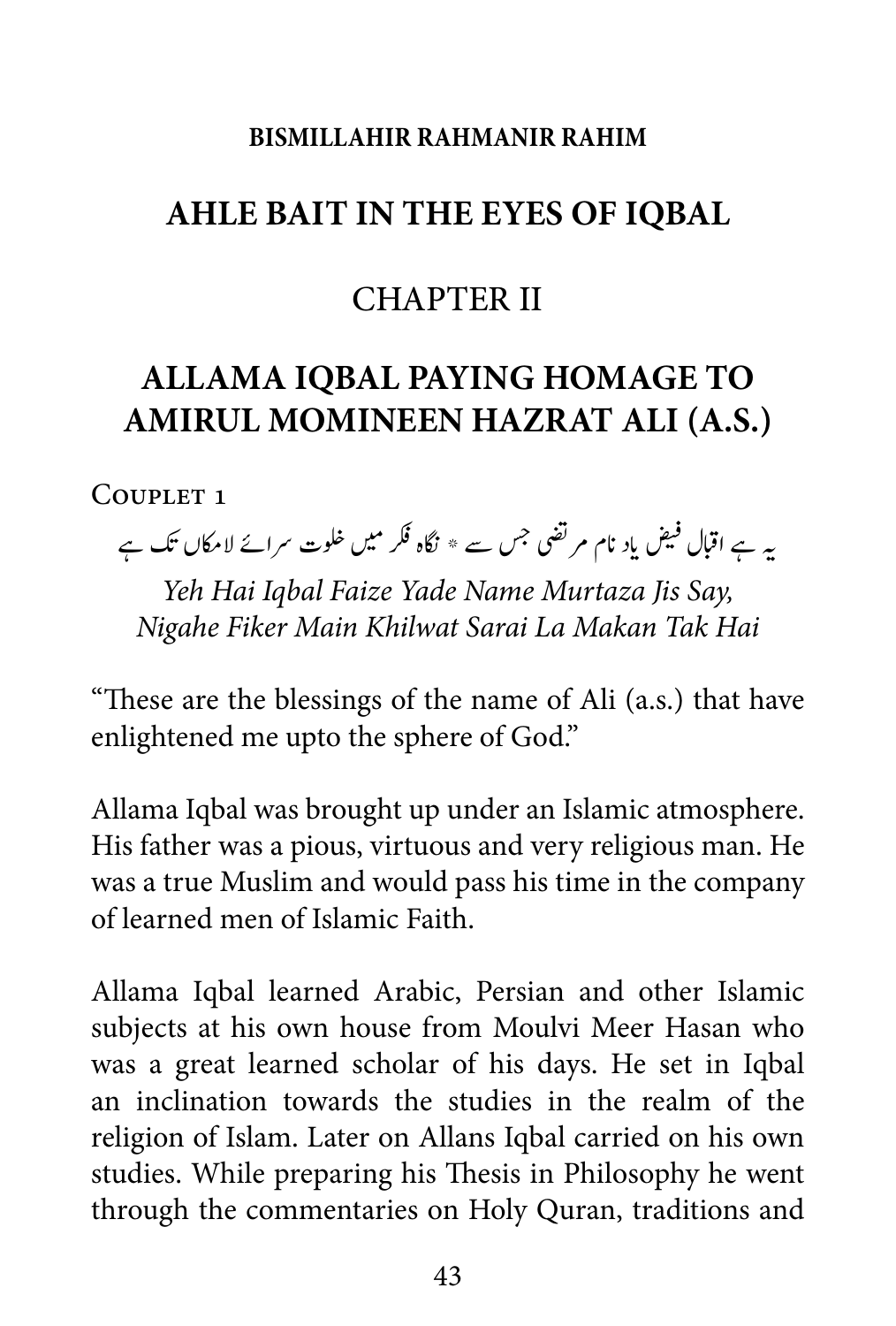jurisprudence of Islan and got himself well equipped with a thorough knowledge about Islam. From the contents of Islamic History he concluded that Hazrat Ali (a.s.) is the hero of Islam and that it was Ali (a.s.) alone who surpassed all Muslims not only in embracing Islam first of all but who ranks a top in supporting the cause of Islam in all phases. He (Ali a.s.) pleaded and supported the cause of Islam at the cost of his life and was always seen by the side of the Holy Prophet (s.a.w.) protecting him against all odds and preaching the religion with words and deeds. Consequently Allama Iqbal picked up love and praise for Hazrat Ali (a.s.) as much as he has picked up for the Prophet (s.a.w.) of .Islam

Islamic history and traditions revealed this fact that comprison with all the noble companions of the Holy Prophet, Hazrat Ali (a.s.) was superior to all, in knowledge, valour and adherence to religion of Islam and that after the Holy Prophet (s.a.w.) he was second to none.

In paying tribute to Hazrat Ali (a.s.) in his poetic verses Allama Iqbal has spent the utmost capacity, profuseness and profoundness of his pen and skill. In his verses while depicting the high qualities of Hazrat Ali (a.s.) and speaking of his virtues of valour and intellect, his outstanding noble character, and vastness of knowledge in almost all the spheres of learning Allama Iqbal crosses the limit of human nature and assumes as if Hazrat Ali had been some super human. Now we quote his poetic couplets :-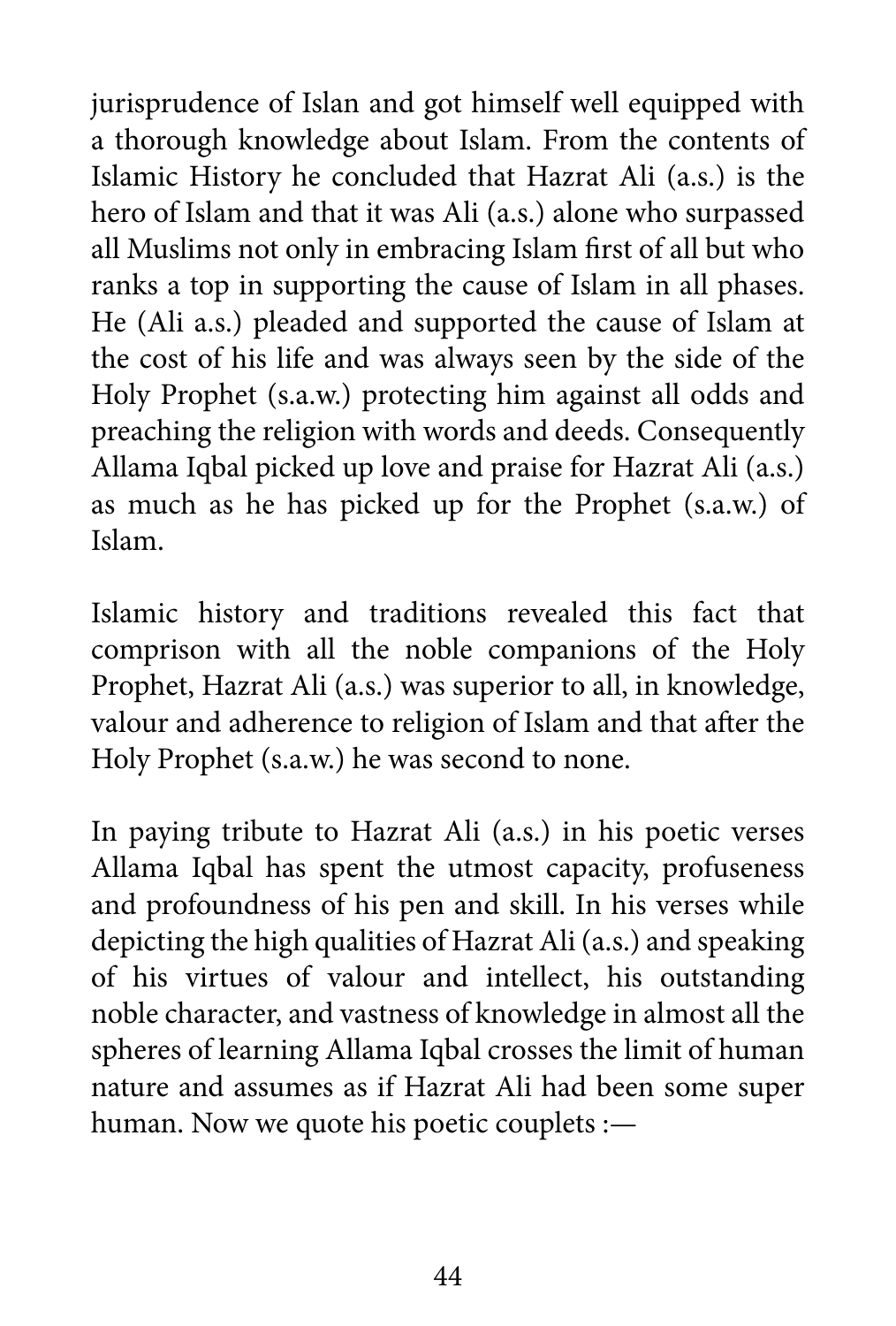COUPLET<sub>1</sub>

مسلم اول ش<sub>ه</sub> مردان علی \* عشق را سرمایه ی ایمان علی  *,Ali Mardan Shahai Awwal-e-Muslim Ali Iman Sarmai Rao Ishq*

"Ali is the first Muslim. He is the King of all the men. To love Ali  $(a.s.)$  is to possess the wealth of faith."

Here the poet has summarised the virtues of Hazrat Ali  $(a.s.)$  in such a comprehensive manner that had he said nothing more about Hazrat Ali (a.s.) in his other pieces of poetry this single couplet would have been enough to place Hazrat Ali (a.s.) at the top of all renowned Muslims. The poet in this couplet has mentioned three qualities of Hazrat Ali namely,

- 1. He is tho first man to embrace Islam.
- 2. He is the king of all the men.
- 3. He is the capital wealth for those who love the religion and faith

To throw light over the above mentioned virtues let us look to the pages of history.

# **II) HE IS THE FIRST IN EMBRACING ISLAM**

Tabri in his history narrates "It is narrated by Hazrat Ibne Abbas that he said "It was Ali (a.s.) who offered PRAYER first of all." Hazrat Jabir said that the Holy Prophet proclaimed himself to be God-sent-Prophet on Monday and it was only Hazrat Ali (a.s.) who followed the Prophet on the next day (Tuesday) in offering prayer. Zaid Ibne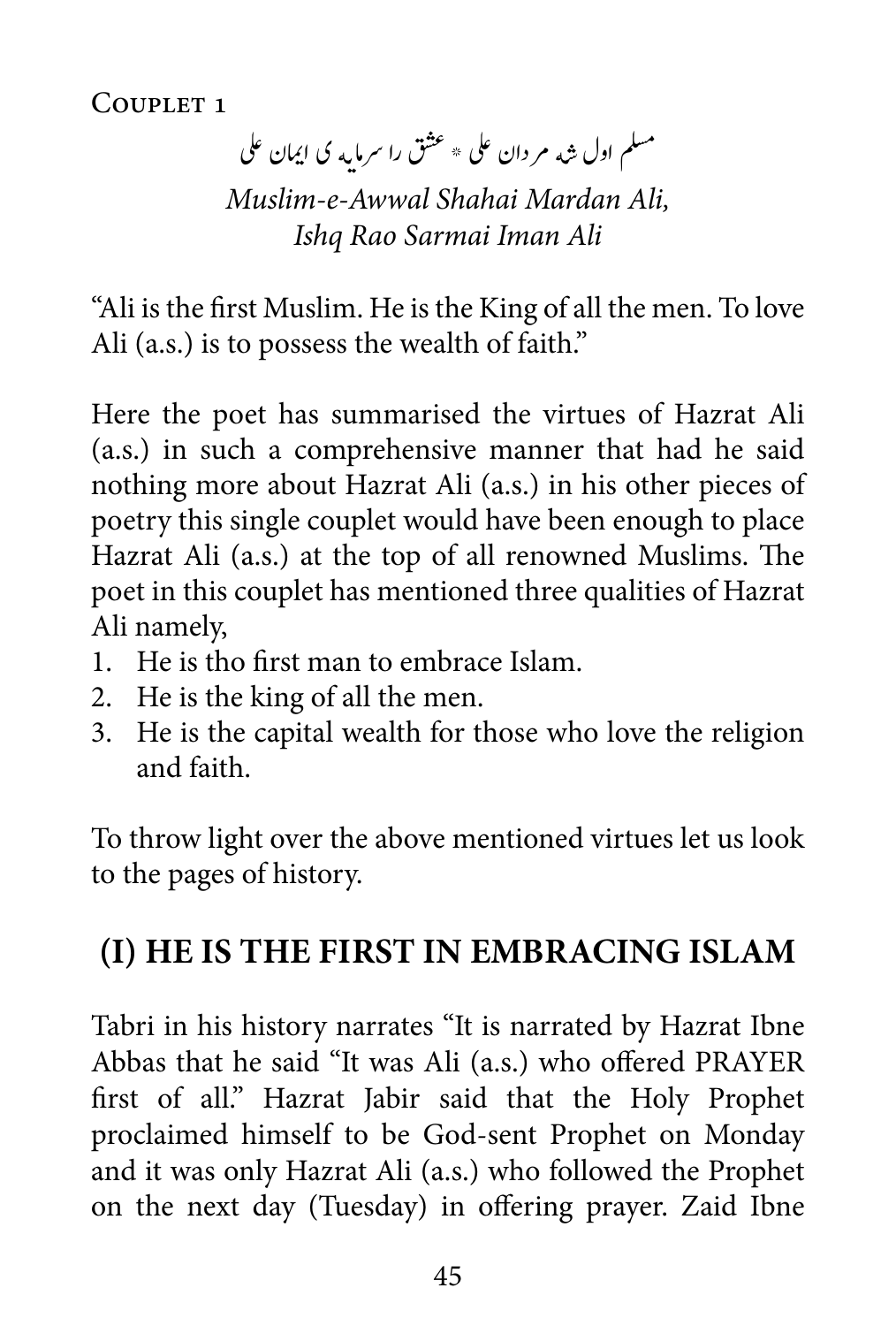Argam relates that the first man who seconded the Prophet and embraced Islam is Ali (a.s.). Abu Hazim and Alkalabi also hold the same opinion and declare that Ali (a.s.) is the first man to embrace Islam. Almasudi writes in his history that Ali (a.s.) is the only man who had never been an idol worshipper and except Islam he never followed any other religion. He  $(Ali a.s.)$  followed the prophet  $(s.a.w.)$  in every action and never deviated from the path of the Holy Prophet (s.a.w.). Ibne Hashan, Ibne Ishaque and Ibne Kasir write that Afeef said, "I was on my tour at Mecca when I saw two persons followed by a lady offering prayers to God in front of Kaaba. I asked Hazrat Abbas who was sitting by my side as to who those three persons were and how they were kneeling before God and I was informed by Hazrat Abbas that one of them was Mohammad (s.a.w.) who claimed himself to be the Prophet of God and one of those two persons following him was Ali son of Abu Talib and the other was lady Khadija the wife of the Prophet (s.a.w.) and that only these two persons had accepted the preaching and had embraced Islam by that time."

(b) Ibne Ishaque also relates that even prior to this, Ali (a.s.) used to follow the Prophet (s.a.w.) in the valleys of Mecca and would offer prayer by his side. This emplies that much before the time when Lady Khadija joined them in the prayers Ali (a.s.) had been his follower in his prayers.

# **II. ALI IS THE KING OF ALL THE BRAVE MEN**

It is unanimously admitted that Hazrat Ali (a.s.) was the bravest man of his day. *In the art of fighting and in valour*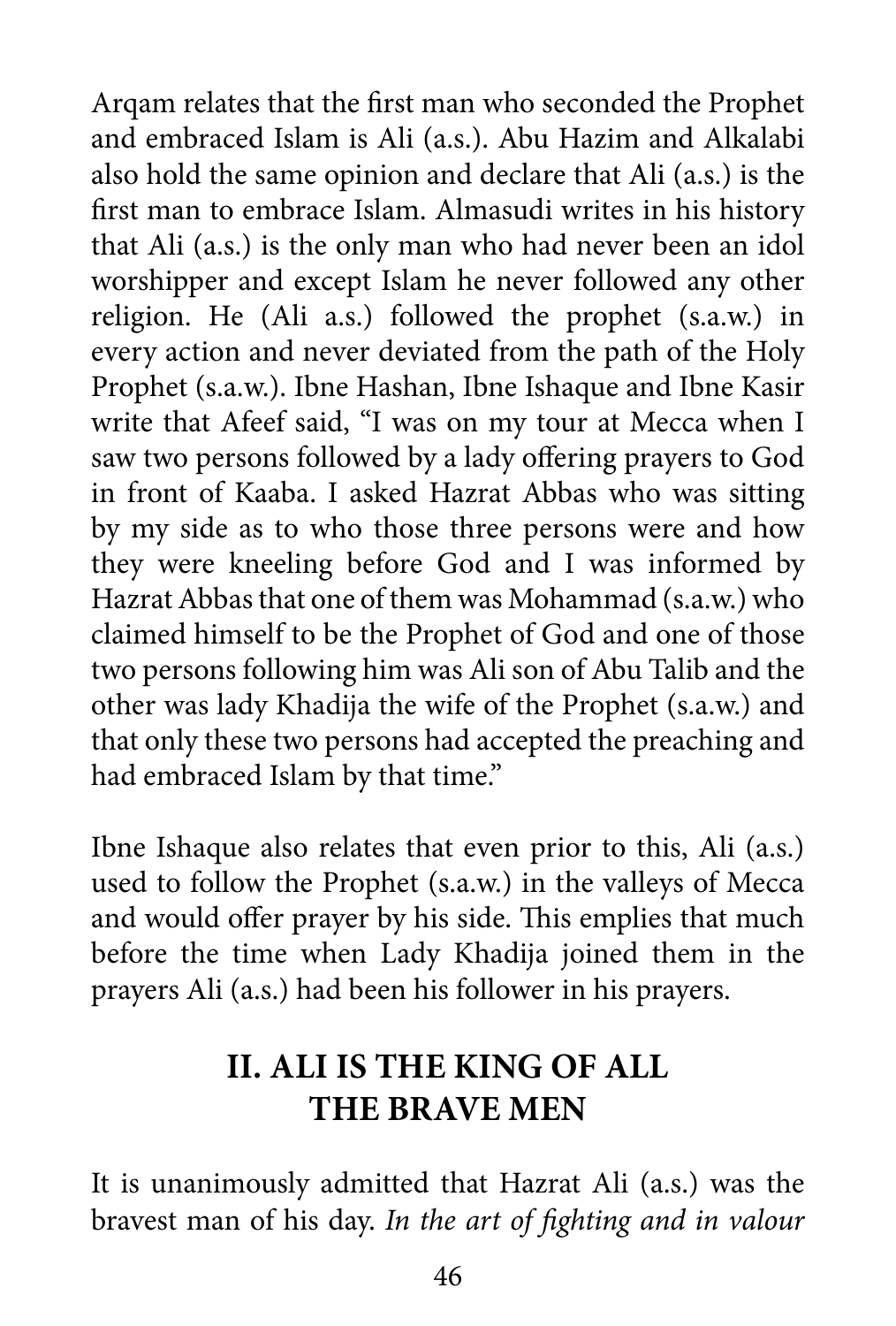he had no equal. His fearless nature and undaunted courage places him at the top and it is a universally admitted fact that he was second to none in the field. It was the sword of Hazrat Ali known to the history as Zul-figar which brought victory to Muslims in all the battles fought in company of the holy prophet (s.a.w.) against the non-believers. The astonishing victories of the Muslim in the battle of Badr, Khandaq, Khayber were all due to the courage and skill of Hazrat Ali (a.s.) and his name was a fear to the non-believers. In the historical battle of Khayber he wrought wonders and astonished the world by demonstrating his unparalleled courage and physical strength killing the most famous warrior Marhab and breaking open the iron door of the fort only by his hand and devastating the whole army of the enemy single handed. So he did at the battle of Khandaq where he killed in single fighting the greatest and the the bravest of the wariours of the enemies force named Amar Ibne Abd Wood. In the battle-field the people heard that an angel was announcing that "there is no youth as brave as Ali and there is no sword as strong as Zulfiqar." For his exemplary valour he was given the title of "Lion of God" and he is more commonly known to the Muslims with this title rather than his own paternal .name

# **III. LOVE FOR THE ALI (A.S.) IS THE WEALTH OF FAITH**

From the boyhood Hazrat Ali (a.s.) followed the Prophet (s.a.w.) and inspite of his being young, demonstrated the courage and adherenee to Islam which none could show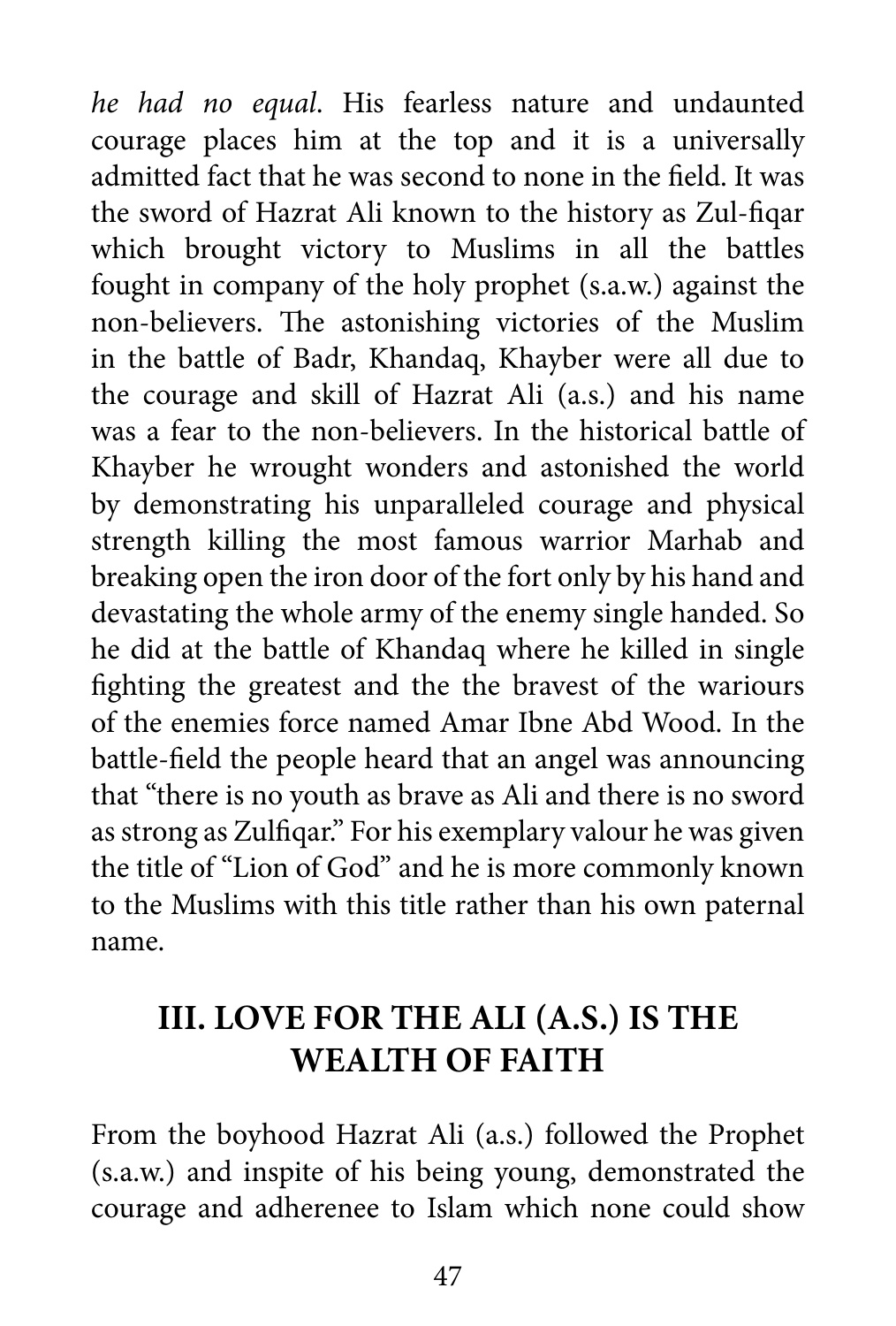and this aspect of this character made him a symbol of faith. In addition to these qualities his vast knowledge of Ouran and Islamic principles made him an ideal ideal for all the Muslims and so to follow him is to follow Islam.

COUPLET<sub>2</sub>

از ولای دودمانش زنده ام \* در جھان مثل گھر تابنده ام As Wilai Doodmanash Zinda Am. *Am Tabinda Guhar Misle Jahan Dar*

"I owe my life to the love of his family and because of true love I shine like a pearl."

Iqbal possesses intense love for Hazrat Ali (a.s.) for Ali's (a.s.) surpassing knowledge, exemplary courage, virtues of justice, obedience to Prophet (s.a.w.) and love for God. These are distinguished features of Ali's nature. Because of these qualities Iqbal also loves his family whose greatness is evident from the qualities of Hazrat Ali. Iqbal holds that the status which is gained by him in the eyes of the world is due to his loyalty to Hazrat Ali and his renowned family. According to Iqbal, love for Ali would make him love of the Holy Prophet (s.a.w.) and love of the Prophet would make him love his God and love of God is the ultimate aim of all .Muslims

COUPLET<sub>3</sub>

بابش چو بو آواره ام .<br>نر مسم وارفته ی نظاره ام \* در خ

*Nargisam Wa Raftai Nazzara Am, Am Awara Boo Cho Khiyabanash Dar*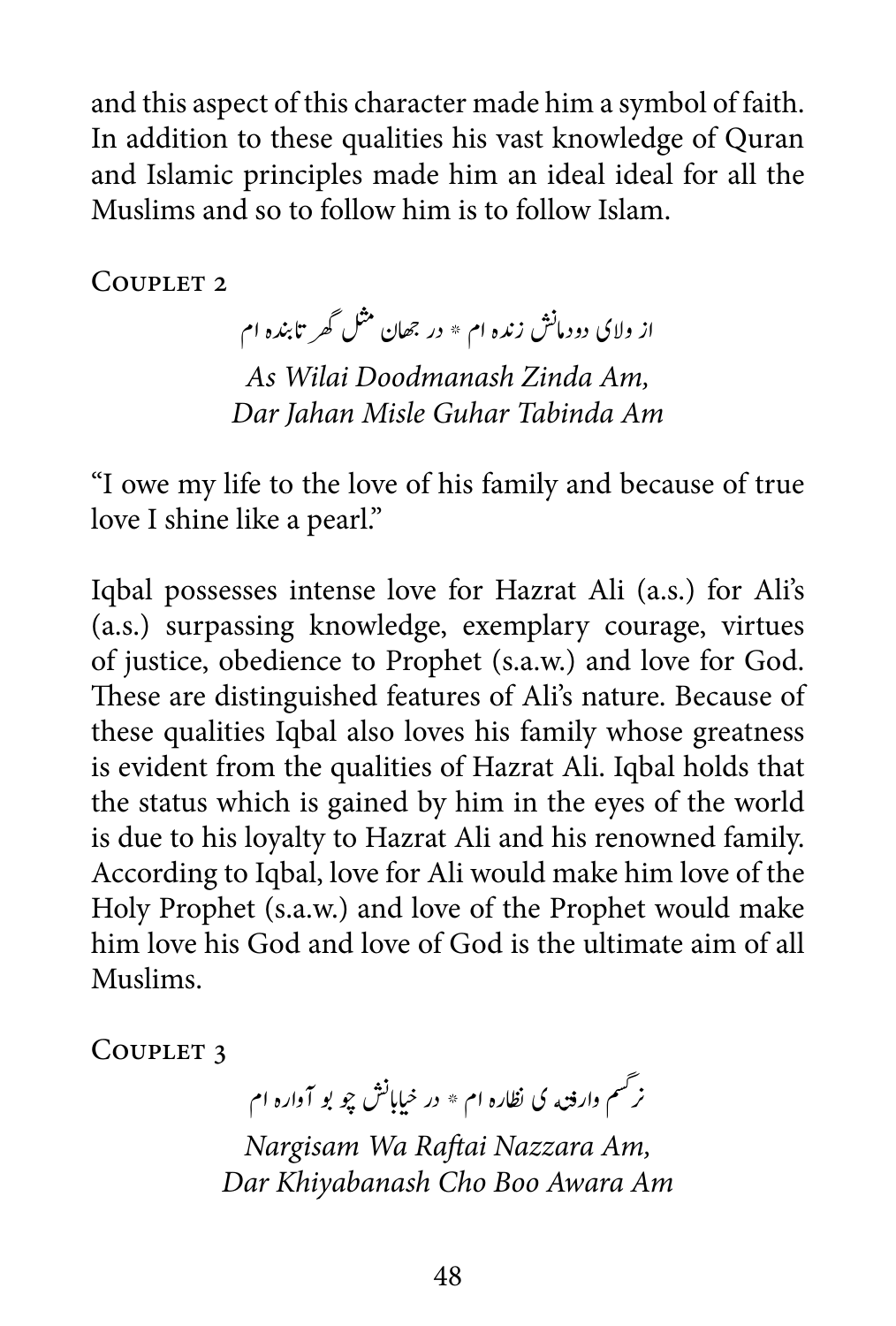The poet says: The surpassing beauty of the character of Hazrat Ali and his charming attributes of knowledge and piety has exhilarated me and I have become so much fond of this facinoting scene that I do not want to remove my eye from there and I am wandering round it like sweet smell in a garden.' Iqbal means that Hazrat Ali (a.s.) is a fountain head of all good virtues and knowledge and a Muslim cannot keep himself aloof from a fountain of knowledge, therefore, Ali's figure is indispensable for Muslims.

The Holy Prophet (s.a.w.) has also declared: 'I am the city of knowledge and All is its gate. Consequently, the Muslims to gain knowledge are bound to adhere to Hazrat Ali (a.s.).

COUPLET<sub>4</sub>

زمزم ار جوشد ز خاک من ازوست \* می اگر ریزد ز تاک من ازوست *Zam Zam Ar Joshad Zikhake man Azoost. Azoost Man-e-Tak Zi Raizad Agar Mai*

The poet says that for all expressions of the principles of religion in his poetic verses and for all the scholastic arguments about religion and faith in his poetry the credit goes to Hazrat Ali from whom he has gathered the knowledge about these subjects. Hazrat Ali is a stuning stream of all knowledge and all good and knowledge cannot be had but from him.

COUPLET<sub>5</sub>

.<br>خانم و از محر او آئینه ام \* می توان دیدن نوا در سینه ام م *Khakam Az Mehre oo Aina Am. Am Sina Der Nawa Deedan Tawan Mee*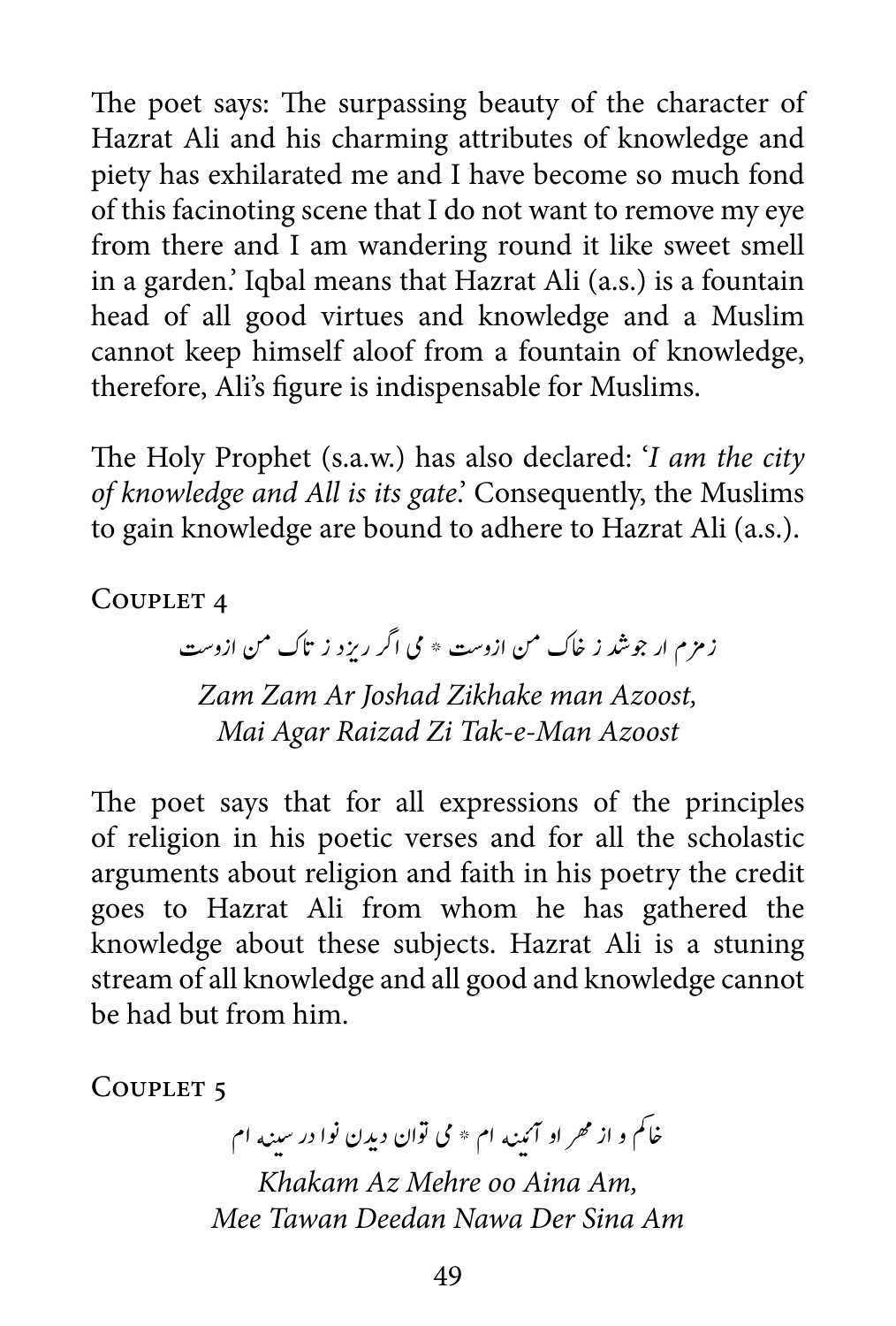Allama Iqbal says "I im dust but because of the reflection of life of Hazrat Ali (a.s.) which is like a shining gem I look like a mirror and in that mirror the waves of my love for Hazrat Ali  $(a.s.)$  can be well-seen and I sing songs in his praise". By this he means that the desires of these material world had darkened his heart but the reflection of light which he got from the life of Hazrat Ali polished his heart and regained its lost brightness. His poems paying attributes to Hazrat Ali (a.s.) are quite evident to prove his love and appreciation for Hazrat Ali (a.s.).

#### COUPLET<sub>6</sub>

.<br>س<sub>ر</sub> گرفت \* ملت حق از شکو حش فر گرفت از رخ او فال پيغ<sub>م</sub> Az Rukhe Oo Fal-e- Paighamber Giraft, *Millat-e-Haq Az Shikohash Fer Giraft* 

Ali (a.s.) on account of his obedience, loyalty and support to the Holy Prophet (s.a.w.) in the cause of Islam has achieved a lofty position. The Prophet (s.a.w.) on the occasion of his last pilgrimage to Kaaba nominated him as Master (Imam and Moula) of all the faithfuls. Hazrat Ali (a.s.) never hesitated to sacrifice his life at the altar of Islam and always supported its cause at the risk of his life. The Prophet (s.a.w.) declared that one stroke of sword of Ali (a.s.) which killed the greatest warrior Amar Ibne Abd Wood at the battle of Khendaq was more valuable in the eye of God than the worth of all the prayers and coutributions of all the world in the name of Allah (God). The Prophet (s.a.w.) profusely praised Hazrat Ali (a.s.) and once declard that to cast a glance at the face of Hazrat Ali (a.s.) amounts to the worship of God. On the birth of Ali (a.s.) the Holy Prophet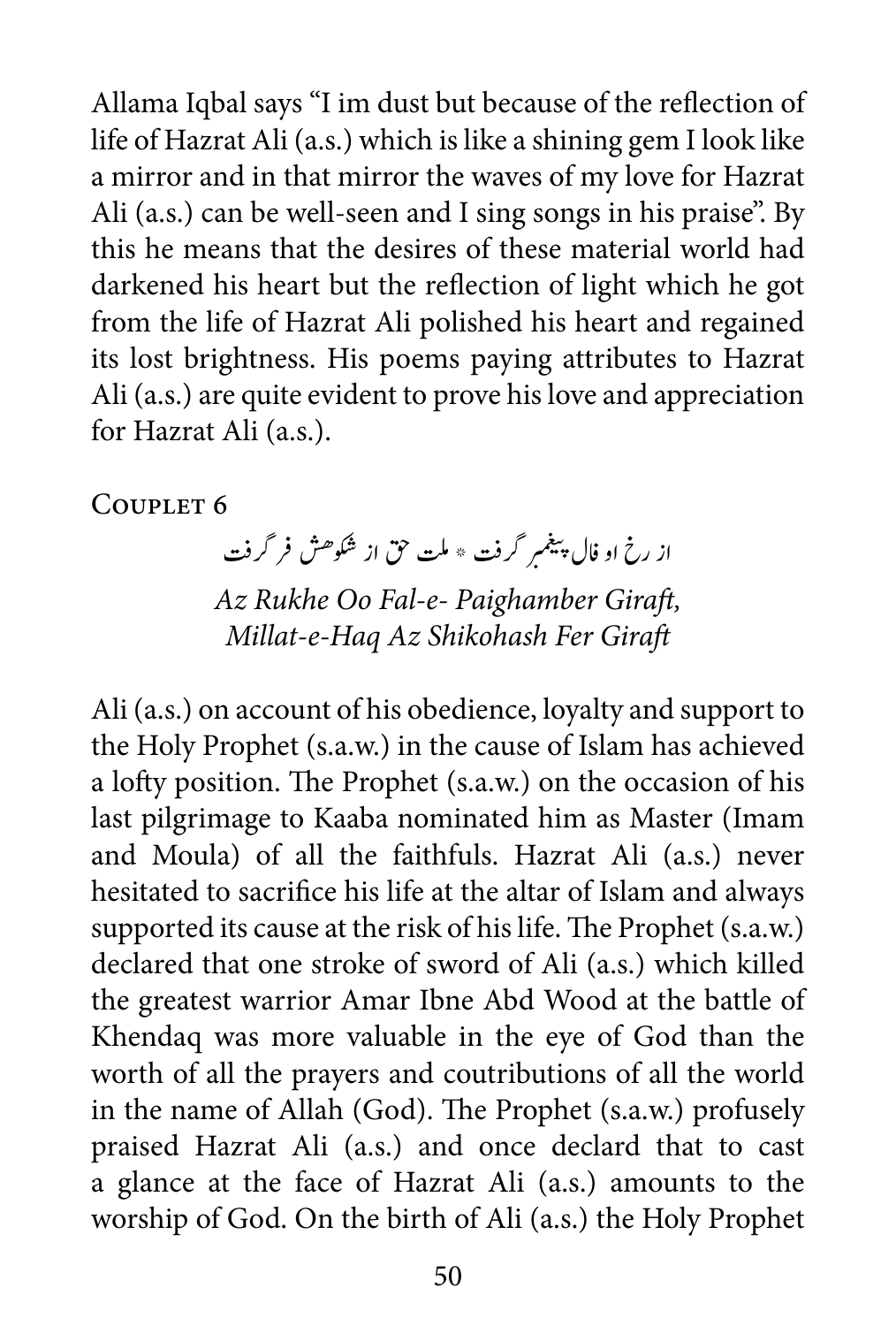took him in his arms and looking at his innocent face said that he would be a man of high position and extraordinary superiority to all. He was named Ali since this word in Arabic language means high and hence God is also called Ali because He is the highest in all respects. The Prophet (s.a.w.) could see all the signs of grandness and sincerity of faith and the truth of religion in the face of Hazrat Ali (a.s.). History establishes the fact that the Prophet (s.a.w.) was correct in his smelling out the attributes of Hazrat Ali (a.s.) It was only Hazrat Ali (a.s.) who by dint of the strength of physique and nobility of character spread the name of Islam in all the four corners of the globe. In him the Muslim community has gained a name and distinction.

COUPLET<sub>7</sub>

نیذیر از دوده اش ی .<br>قوت دین مبین فر موده اش \* کائنات آئین

**Quwwate Deene Mobeen Farmooda Ash,** *Ash Dooda Az Pazeer Aien-Kainat*

The religion has been enriched by the sayings and speeches of Hazrat Ali (a.s.). His sons and daughters and rest of his (Ali's) progeny have ornamented the world by their noble and pious character. It is historical fact that the sons of Hazrat Ali (a.s.) that is Imam Hasan (a.s.) and Imam Husain  $(a.s.)$  and his prominent and most reverened daughter Hazrat Zainab (a.s.) have saved Islam from destruction and have granted it eternity through their sac1ifices.

COUPLET<sub>8</sub>

مر سل حق کرد نامش بوتراب \* حق «یدالله» خواند در ام الکتاب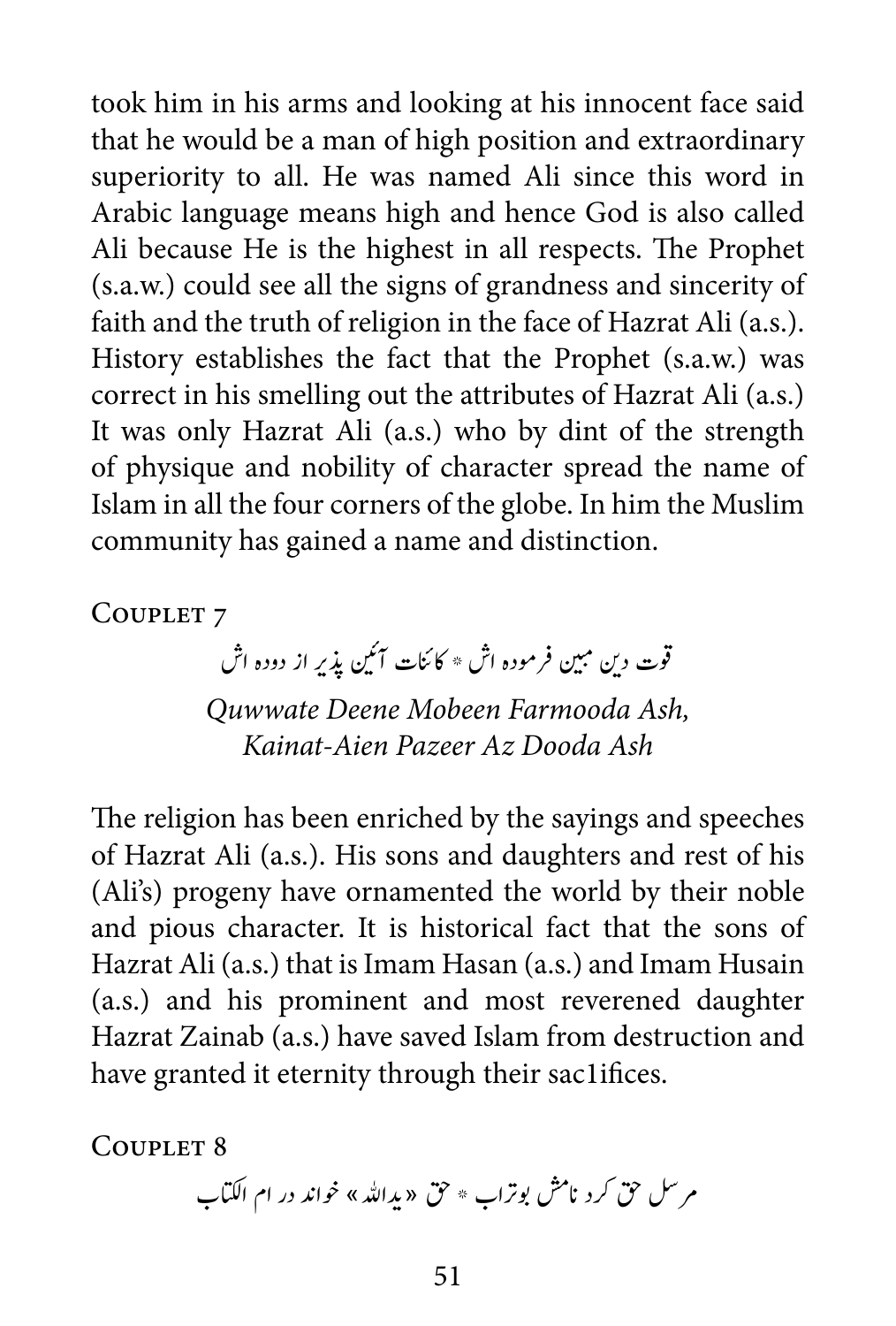*Mursale Haq kerd Namash Bu Turab, Kitab Ummul Dar Khuand Yadullah Haq*

In fact the Holy Prophet (s.a.w.) made him the Lord of the Earth and God Almighty gave him the strength as if Hazrat Ali (a.s.) was His own Hand.

COUPLET<sub>9</sub>

هر <sub>که</sub> دانای رموز زند گیست \* سر اسای علی داند <sub>که</sub> چیست

*Her Ki Dani Ramooze Zindageest, Cheest Ki Danad Ali Asmai e-Sirr*

The sage who knows the secrets of life can alone comprehend the secrets of Ali's names (attributes). Hence it follows that one who does not know Ali (a.s.) does not know the secrets of life.

COUPLET 10

خاک تاریکی <sub>که</sub> نام او تن است \* عقل از بیداد او در شیون است ش *Khak-e-Tareeki Ki Nam-e-oo Tan Ast.* Agl Az Baidade oo Dar Shewan Ast

COUPLET 11

فکر گردون رس زمین پیا ازو \* حپثم کور و گوش ناشنوا ازو

 *,oo az paima Zameen ras gardoon Fikrey* Chashm-e-kor o gosh-e-na shinwa az oo

COUPLET 12

دو رو دارد بدست \* رهروان را دل برین رهزن <del>ن</del>کست į, � �ی از هوس ت �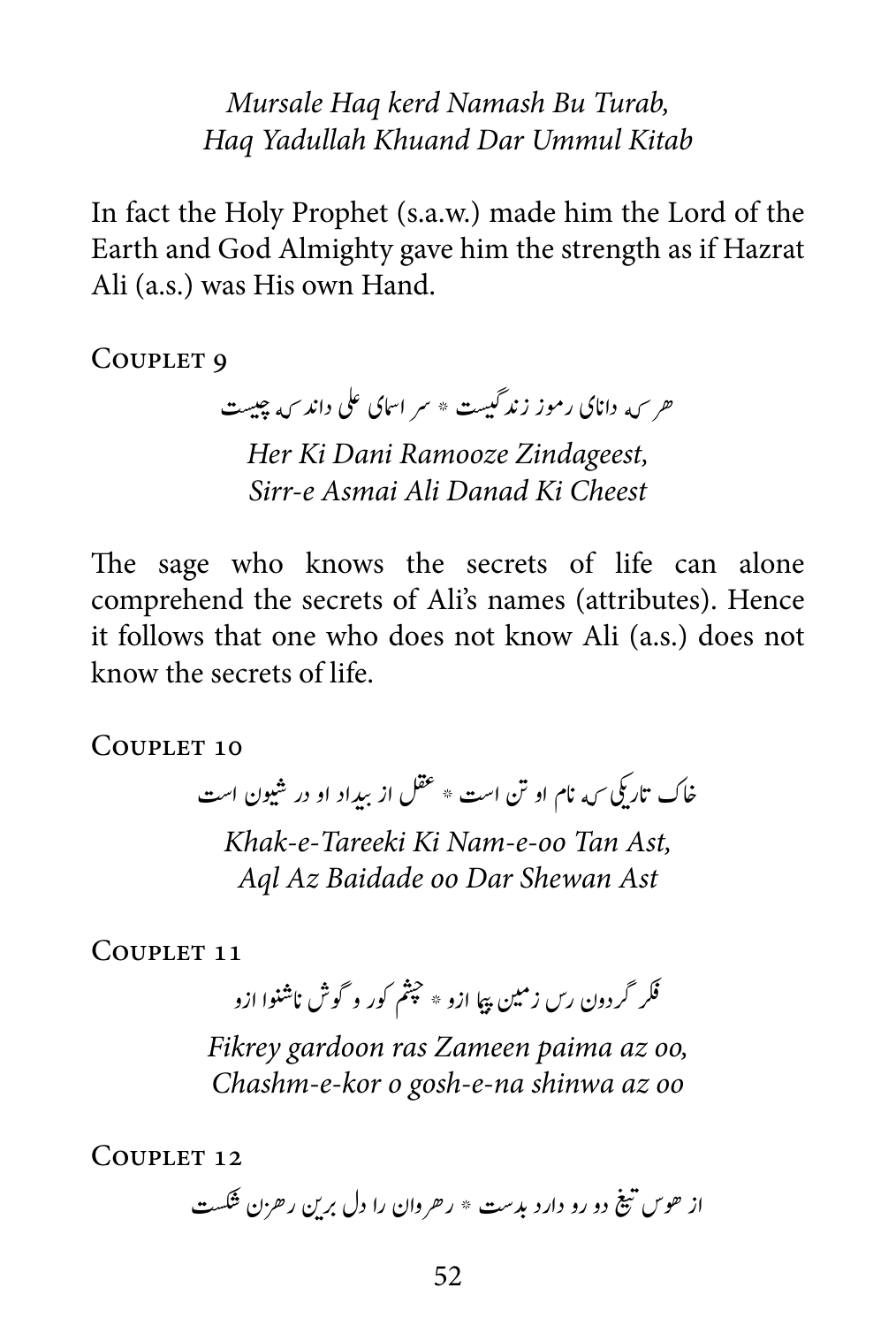Az hawas tegh-e-do rau darad badast, **Rahrawan ra dil bareen rahzan shikast** 

COUPLET 13

ب<sub>ر</sub> کرد \* این گل تاریک را اکسیر کرد � ر حق این خاک را تسخه � ت � ش *Sher-a-Haq Een Khak ra Taskhire Kerd, <u><i>ken Gil-e-Tareek-Ra Akseer kerd</u>*</u>

The man is made of body and soul. The body is made of dust and is dark and dead. It is the soul which makes it mobile. In case the worldly desires dominate the human mind the soul loses its light and delicacy and the man falls into the pit of degradation and never comes up toward rationality, and is devoid of capacity to seek the Truth and get noble. Allama Iqbal holds that Hazrat Ali (a.s.) has completely over-powered the ambitions of worldly desires and had become incarnation of the piety, and has therefore achieved the goal of life and was a fullfledged recipient of the pleasures of God.

COUPLET 14

م نضی کز تینج او حق روش است \* بوتراب از فتح اقلیم تن است ت � *Murtaza Kaz Taig-e- Oo Haq Roshan Ast, Ast Tan Aqleeme Fathe Az Turob Bu*

The sword of Hazrat Ali strengthened the cause of Islam and by winning almost all the battles against the unbelievers brightened the name of Islam. Hazrat Ali (a.s.) has been granted the title of Bu Turab (father of land) because he has dominated over his worldly desires that he was not the slave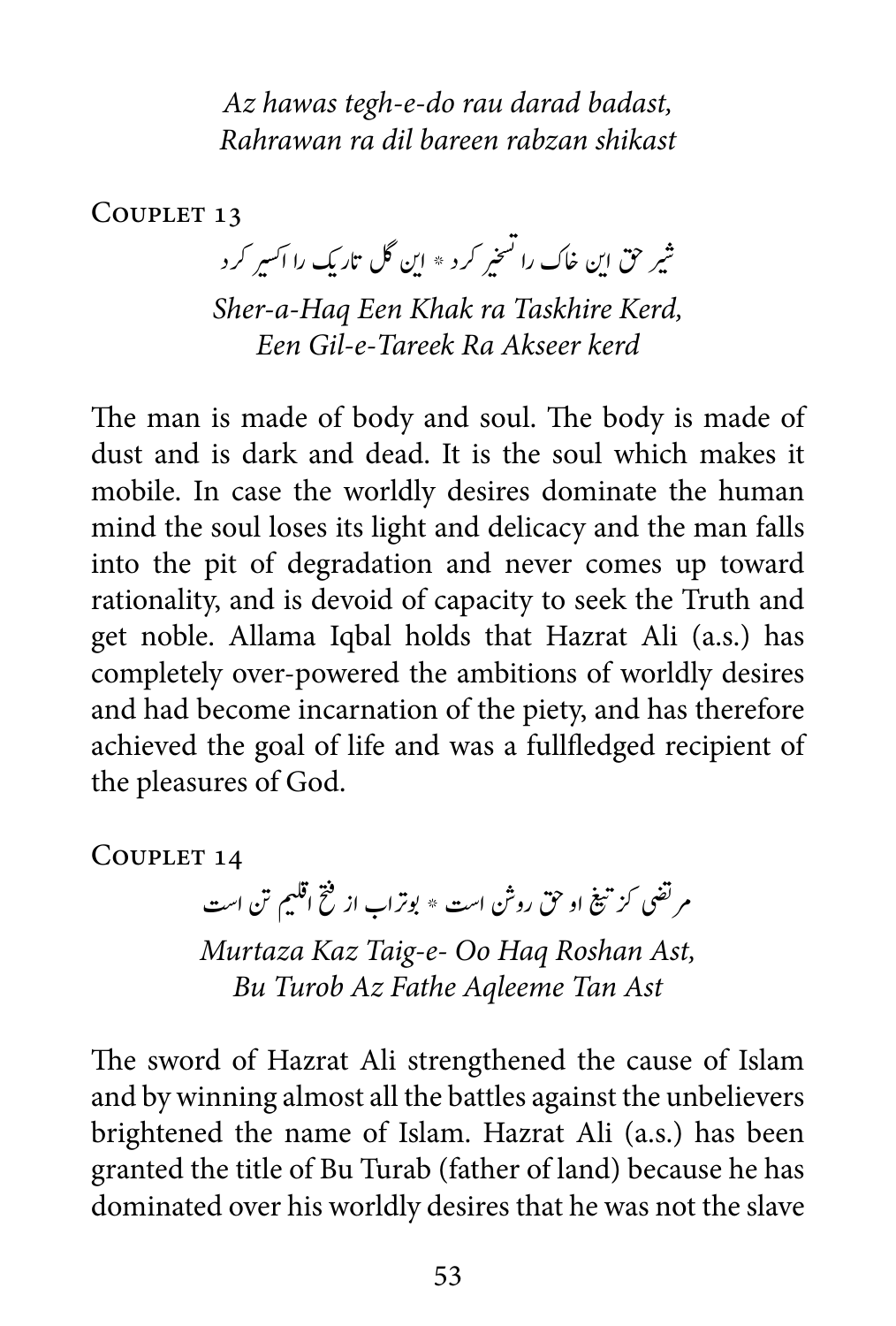of the desires for ease and comfart of body. History verifies that Hazrat Ali (a.s.) proved an unparalleled warrior of Islam in all the battle-fields. In the battle of Khandaq he killed the bravest and most veteran soldier Omar and on the battle field of Khayber he slew the famous warrior of the non-believer named Marhab and thus crowned Islam with victory over the non-Muslims.

Thus Hazrat Ali (a.s.) has irrigated the garden of Islam with his own pious blood.

COUPLET 15

مر د کشور گیر از کراری است \* گوهرش را آبرو خودداری است

*Mard Kishwergeer Az Karrari Ast, Goharash Ra Abroo Khud Dari Ast* 

A man gains victory over his enemies in the field when he makes onslaught with courage and valour and does not care for his life. Such a man keeps respect which is a shining trait of his character like a pure pearl.

On the occasion of the battle of Khayber, Abu Bakar and Umar led the Muslim armies but could not conquer the fort of Khayber and returned back unsuccessful. The Holy Prophet (s.a.w.) noticing their incapacity said "Tomorrow I will hand over the flag of leadership to a brave man who advances towards enemies with valour and does not retreat till he gains victory. God and the Prophet of God love him and he loves the Prophet and God". Next day the Islamic standard was handed over to Hazrat Ali (a.s.) who attacked the enemy and after killing the renowned warrior Marhab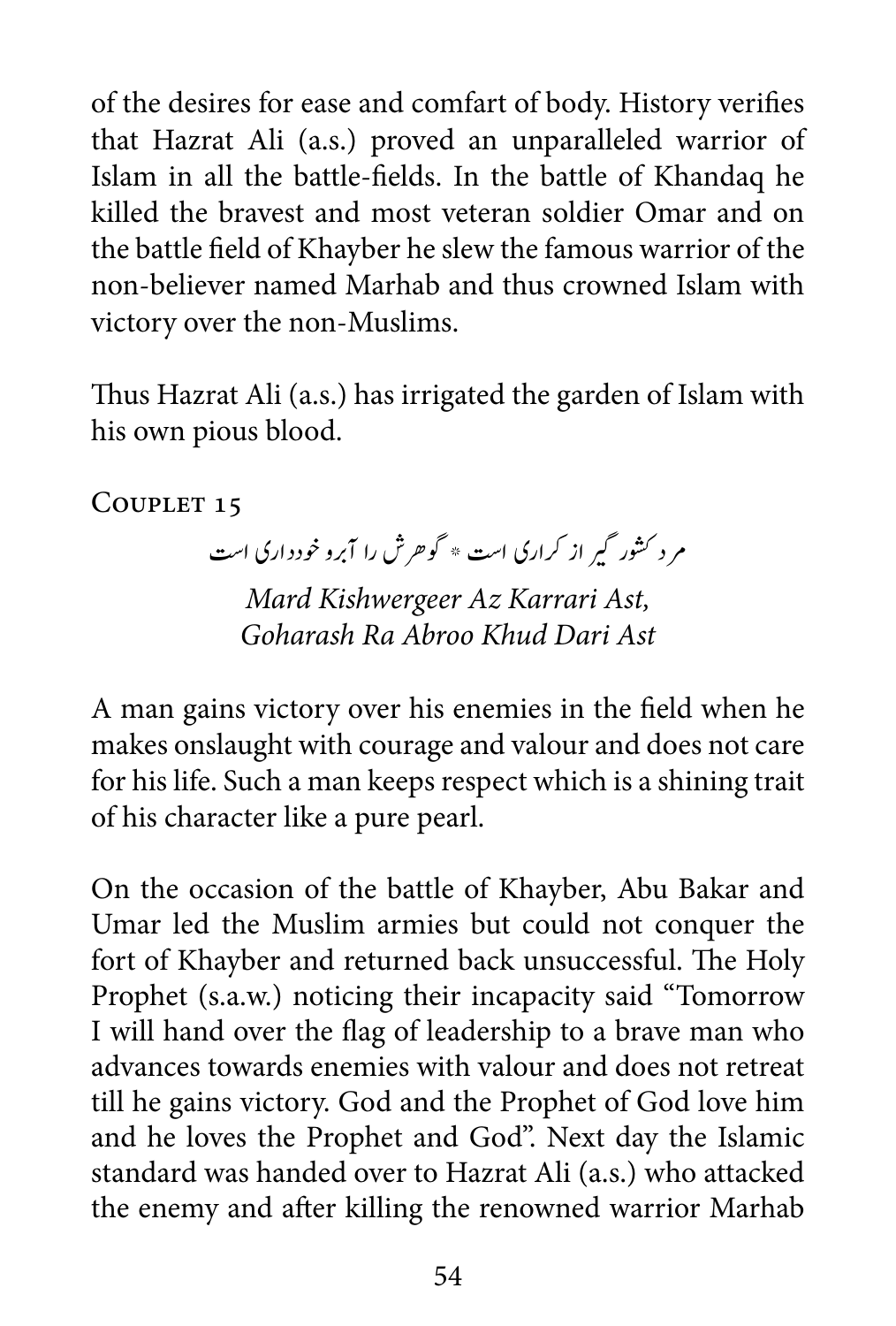opened the closed front door of the fort and annihilated the whole army. Allama Iqbal paid tribute in the above couplet to Hazrat Ali (a.s.).

COUPLET 16

هر <sub>که</sub> در آفاق گردد بوتراب \* باز گرداند ز مغرب آف<u>ا</u>ب *Her Ki Dar Afaque gardad Bu Turab, Baz* gardamd Zi Maghrib Aftab

Allama Iqbal believes that whoever reaches the freight of the position of Abu Turab can bring back the sun after sunset from West to East. This is an allusion towards a historical event, It so happened that once Hazrat Ali (a.s.) demonstrated this miracle of causing the sun to rise again after it had already set. Asma daughter of Umais narrates that the holy prophet (s.a.w.) was receiving revelation from God while he prostrated with his head on the chest of Hazrat Ali (a.s.). Hazrat Ali had not by that time offered the obligatory prayer of Asr which is offered in the afternoon by all Muslims. When the Prophet (s.a.w.) rose from his meditation the sun had set and the prescribed time for Asr Prayers was up. The prophet said "O God verily Ali was engaged in the service of Thy Prpphet and he is to be taken as thy obedient and I seek Thy kindness to bring back the sun over the surface of erth to enable Ali to offer his PRAYER in time." Asma said that she and all other persons present there saw that the sun reemerged and again set after Hazrat Ali had offered his prayer (Falakul Nigat Volume I p. 49). Allama Iqbal has referred to this allusion to throw light on the high position which Hazrat Ali (a.s.) held in the eye of God.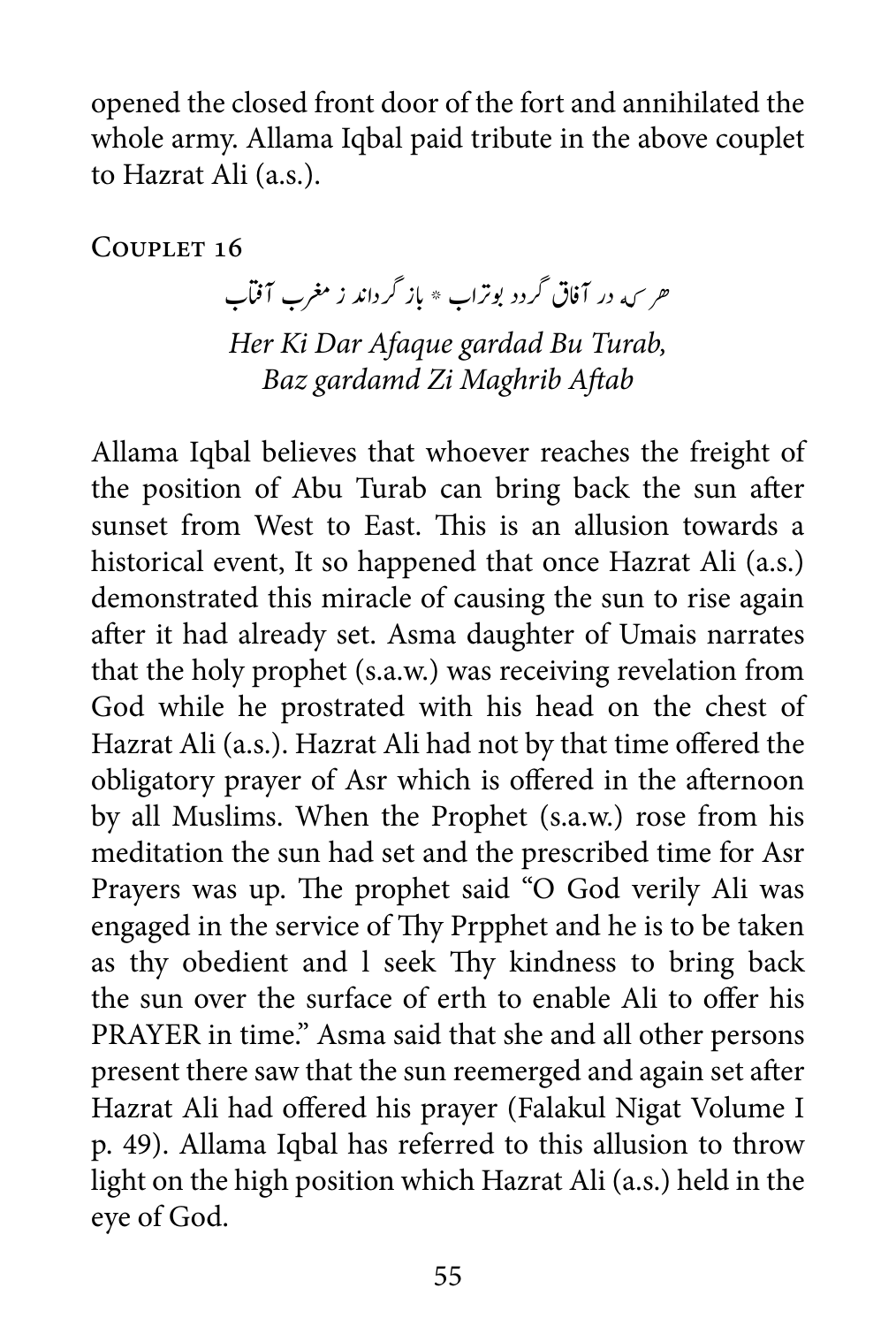COUPLET 17

هر ک<sub>ه</sub> زین بر مرکب تن تنگ بست \* چون نگین بر خاتم دولت نشست ن

*Herki Zeen Ber Markabe tan Tang Bast, Nashest Doulat Khatame Ber Nageen Chun*

Everyone who over powers his material desires becomes the King of all the wealth and shines like rug over the treasures. It is an established proposition that whoever eschews the Love for this material world reaches the height of human .glory

COUPLET 18

بر است \* دست او آنجا قسیم کوثر است خ زیر پاش اینجا شکوه خیبر **Zaire Pash Eenja shikohi Khayber Ast, Daste-Oo Anja Oaseem-e-Kouser Ast** 

Allama Iqbal says "The greatest kingdom of this world is under the feet of Hazrat Ali while in the hereafter Hazrat Ali is the distributor of the cups of wine in paradise. The Prophet (s.a.w.) has said "Ali is the master of Kauser" (a canal of sweet water in paradise) and History tells that it was Hazrat Ali whose sword won the all battles which Muslims fought against the unbelievers in the the time of the Prophet (s.a.w.) and proved most fruitful in spreading .Islam

COUPLET 19

از خود آگاهی پدانکهی <sup>کن</sup>د \* از پدانکهی شھنشا*هی کند* Az Khud Agahi Yadullahi Kunad, *Kunad Shahanshahi Yadullahi As*

ش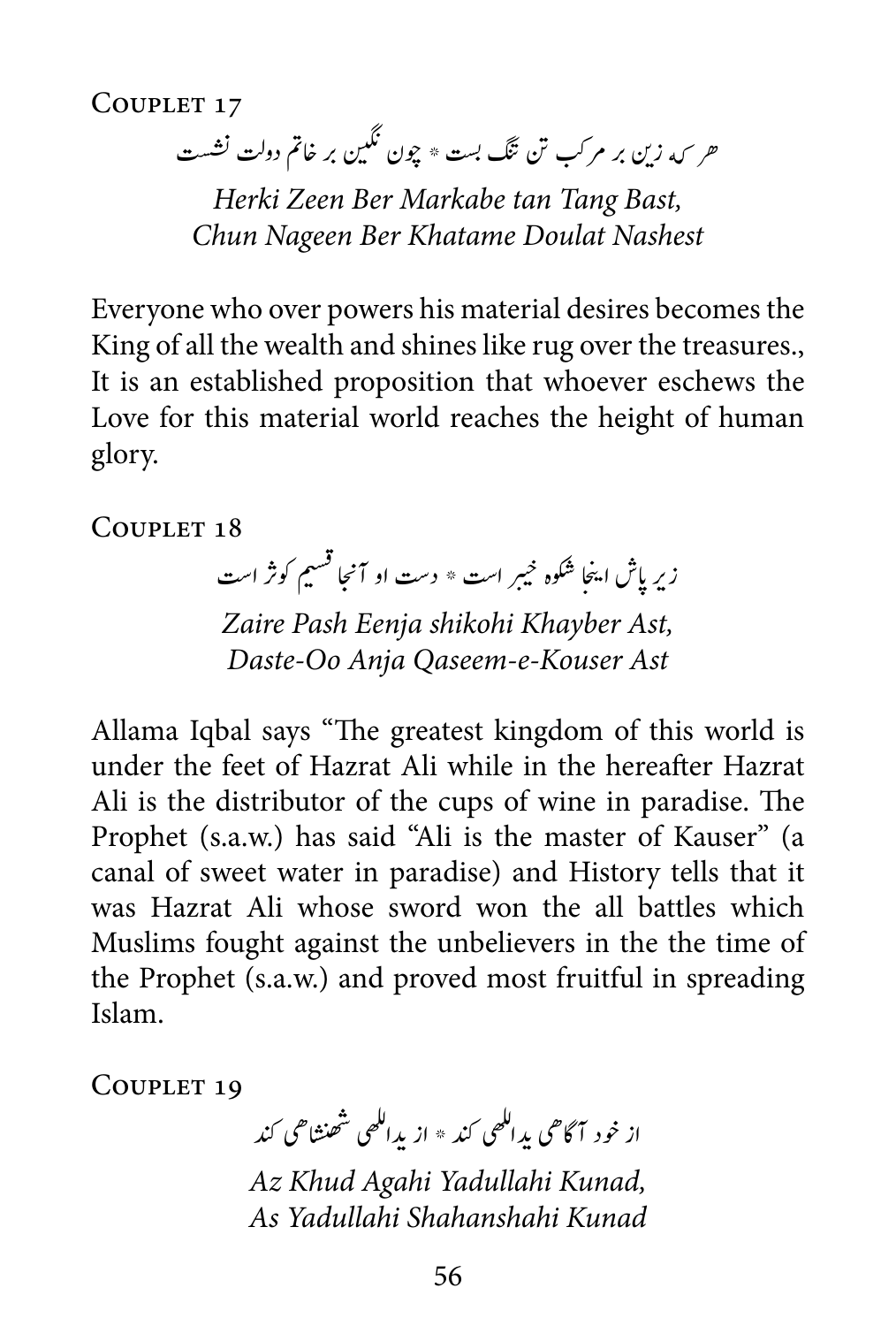There is a saying of Hazrat Ali (a.s.) "who comprehends his own "self" comprehends God". Thie implies that seeking one's ownself leads to God. Iqbal in this couplet says Hazrat Ali (a.s.) has comprehended his ownself and has obtained knowledge of realties of life and by dint of this knowledge he ruled over the universe as if he was the hand of God the .Almighty

COUPLET 20

ذات او دروازه ی ش*هر* علوم \* زیر فرمانش حجاز و چین و روم ش  *,Uloom-Shahre Darwazai Oo-e-Zat Room Cheeno Hijazo Farmanash Zaire*

Hazrat Ali (a.s.) is the gate of the city of knowledge and the countries of Arabia, China and Rome are under his sway. et (s.a.w.) said "I am the City of knowledge and learning The historian Tirmizi and Hakam say that the Holy Prophand Ali is its gate". Hazrat Ali was in fact the Shahinshah (spiritual ruler) of the whole world.

The above couplet refers to the tradition.

COUPLET 21

منسر ان باید شدن بر خاک خویش \* تا می روش خوری از تاک خویش<br>حکمران باید شدن بر خاک خویش \* تا می روش خوری از تاک خویش

*Hukum ran Bayad Shudan Ber Khake Khaish, Khaish Aztake Khuri Roshan Tamai*

A man should over power his material deeiree so that he may raise himself to the lofty position of humanity. Hazrat Ali dominated his worldly ambitions and achieved the zenith of nobility.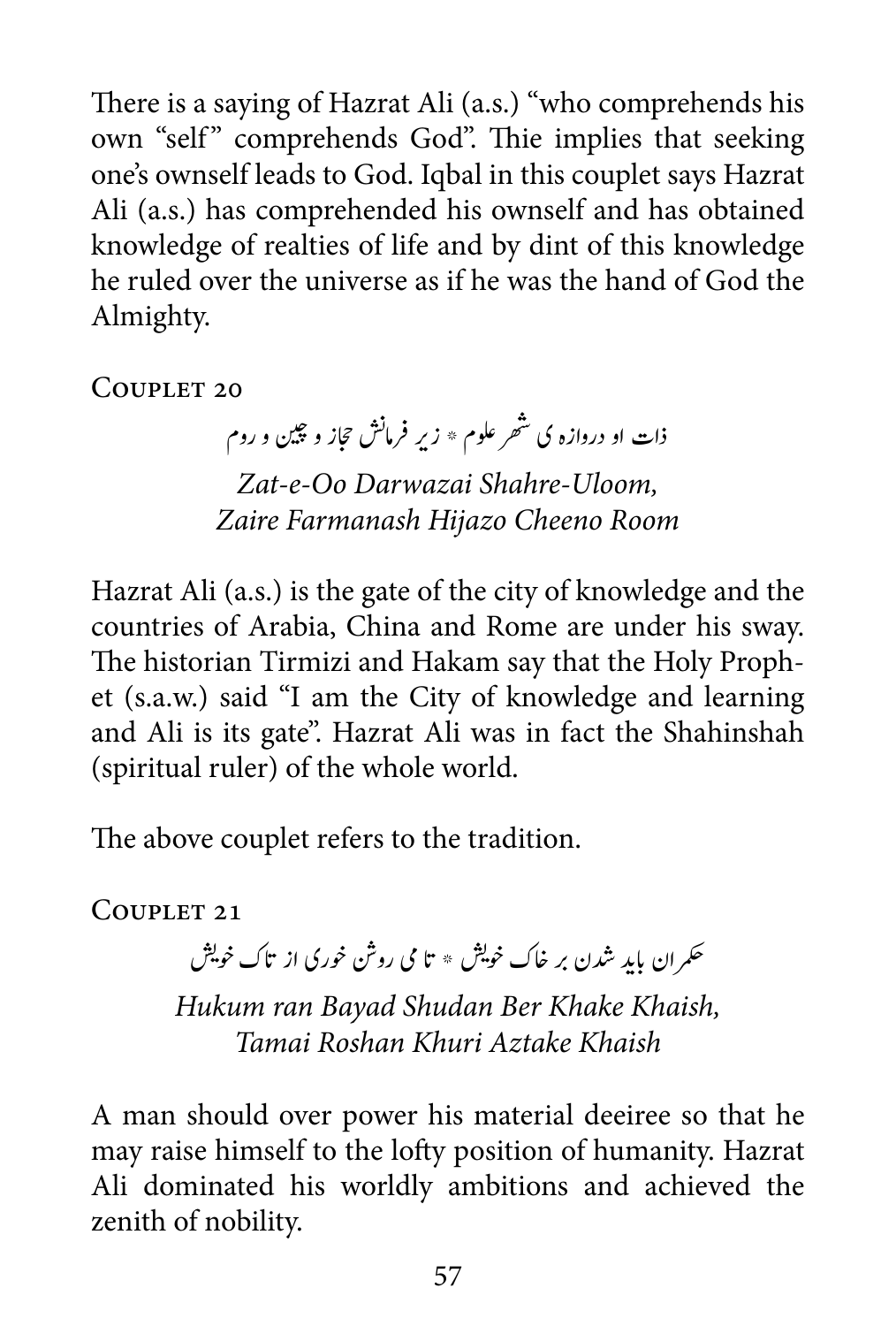COUPLET 22

خاک گشتن مذهب پروانگیست \* خاک را اب شو <sub>که</sub> این مر دانگیست ن ن

 *,Ast Parwangi Mazhabi Gashtan Khuk Khaka Ra ab Show Ki Eeen Mardangi Ast* 

According to Iqbal those who give up relation with this world and become monks are not brave men. The brave is one who keeps his link with the society yet does not become a slave to his material desires. He pays tributes to Hazrat Ali (a.s.) since he besides being most pious man was active member of society and paid his liabilities which he owed to his God and the members of the society with full justice.

COUPLET 23

.<br>همچو گل نازک بدن \* تا شوی بنیاد دیوار چمن م سنگ شو ای

*Sang Show Aye Hamcho Gub Nazuk Badan, Chaman-e-Diwar-e Bunyaad Tashawi*

COUPLET 24

از گل خود آدمی تعمیر <sup>کن \*</sup> آدمی را عالمی تعمیر <sup>کن</sup> ت ت

Az giley Khud Adamey f amir Kun, *Kun Tamir aalamey ra Adamey*

COUPLET 25

گر بنا سازی نه دیوار و دری \* خشت از خاک تو بندد دیگری

*Gar bina Sazi na diwar o darey, deegarery bandad too Khakay as Khist*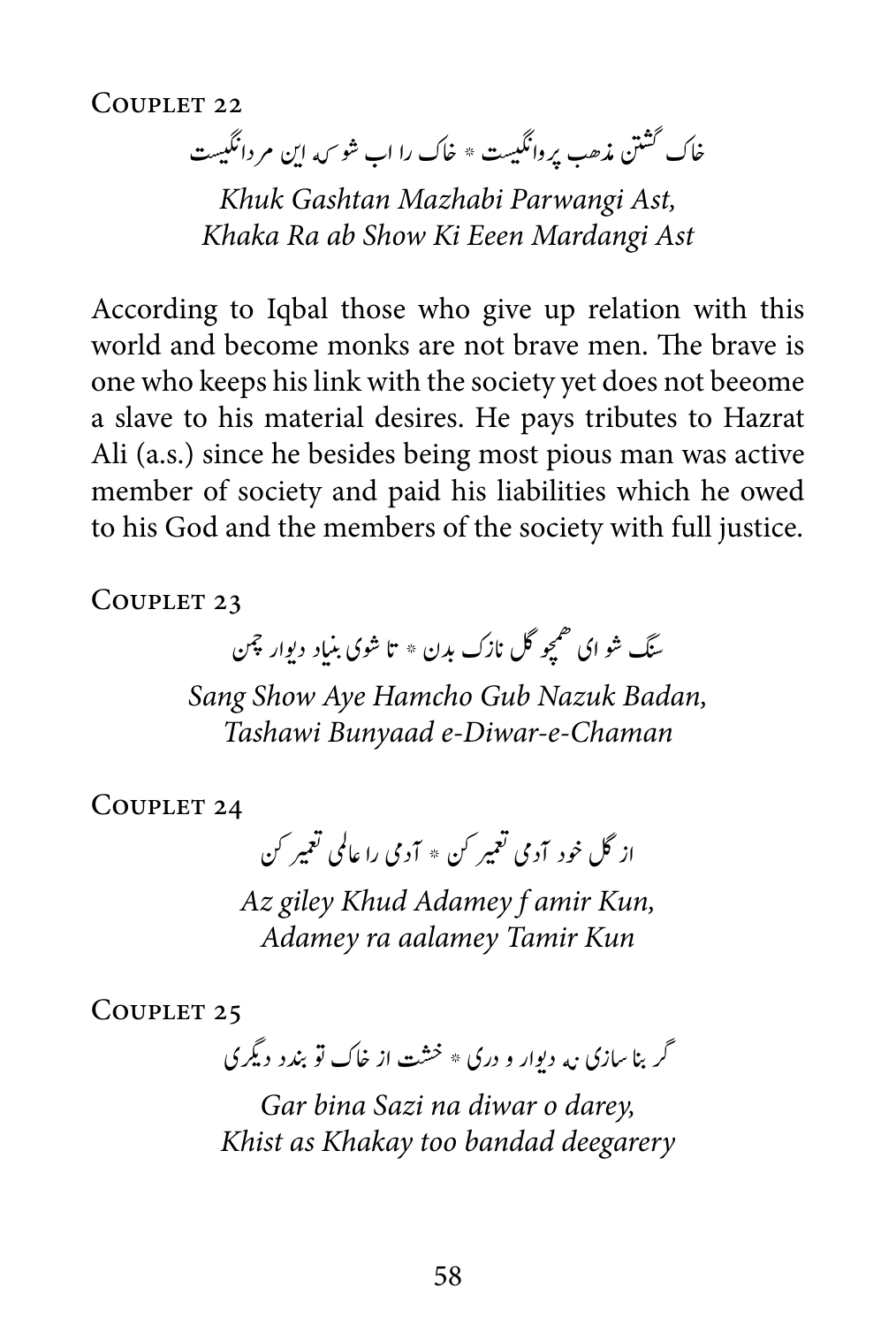ای زجور چرخ ناھنجار تنگ ٭ جام تو فریادی بیداد تنگ *Ai ze Jaurey CharKh-e-na Hanfar Tang, Sang bedade faryadiey too Jamey*

COUPLET 27

نا<sub>له</sub> و فریاد و ماتم تا کجا \* سین<sub>ه</sub> کو بیھای پنیٹم تا کجا

*Nala-o-faryad o matom Ta Kuja, Kuja ta paiham Haye Kobe Seena*

Iqbal advises all the Muslims to become as strong as stone so that petty events of this world may not harm them. According to him a Muslim should be hard working, resolute in mind and loyal to his religion. He should not lament over what has been lost but should continue to strive for gaining more and more as lamentation does not .compensate

COUPLET 28

در عمل پوشیده مضمون حیات \* لذت تخلیق قانون حیات<br>در عمل پوشیده مضمون حیات \* لذت تخلیق قانون حیات � ت ش Dar amal poshida Mazmoon-e-Hayat, *Hayat-e-qanoon takhliq Lazzatey*

COUPLET 29

ل آوازه شو خیز و خلاق جھان تازه شو \* شعله در بر <sup>ک</sup>ن خلیل ش خيز *Khez-o-Khallage Jahan-e-Taza Shau, Shola dar bar kun Khaleel awaza shau* 

خ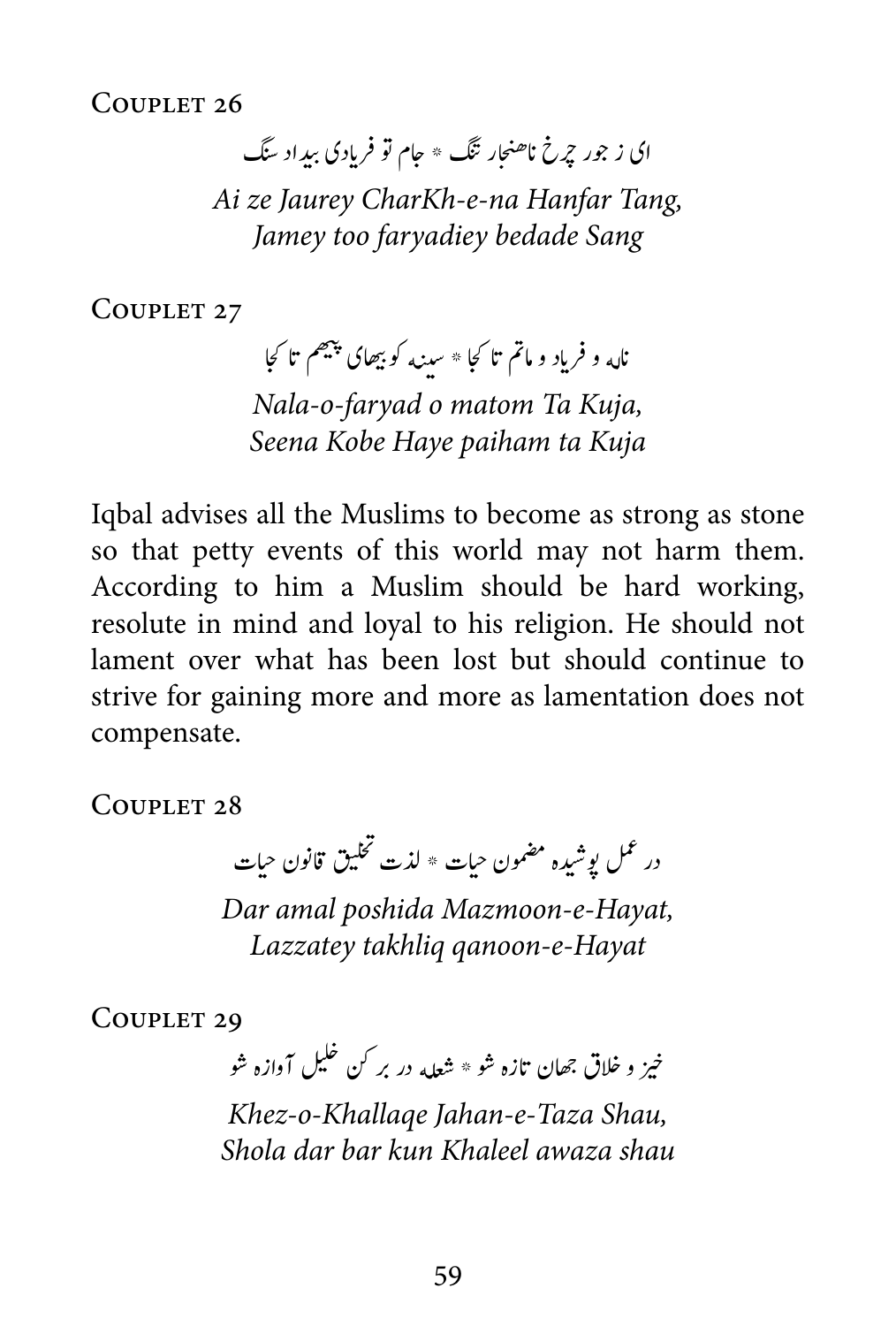تبا جھان نامساعد ساختن \* ھست در میدان *سپر* انداختن

*Bajahan-e-na musaid Saakhtim, andakhtan sipar Maidan dar Hast*

COUPLET 31

.<br>ته کار \* با مزاج او بسازد روزگار مر د خودداری <sub>که</sub> باشد پ<sup>ی</sup>خ *Mardey Khud darey Ki bashad Pukhta Kar, Ba mizajey oo besazad rozgar* 

COUPLET 32

گر نسازد با مزارج او جھان \* می شود جنگ آزما با آسان Gar na sazed ba mizaje oo Jahan, *Mee showed Jang azma ba aasman* 

COUPLET 33

بر کند بنیاد موجودات را \* می دھد تر کیب نو ذرات را

*Bar Kanad Bunyade manjudaat ra, Mee dehad tarkeeb-e-nau zarrat ra* 

COUPLET 34

گردش ایام را برهم زند \* چرخ نیلی فام را برهم زند

Gardishe ayyaam ra barham zanad, *zanad barham ra faam neali-e-Charkh*

COUPLET 35

ی کند از قوت خود آشکار \* روزگار نو <sub>که</sub> باشد سازگار *Mee Kunad az quwwate Khud aashkar,* **Rozgarey nau Ki baasbad Sazgar**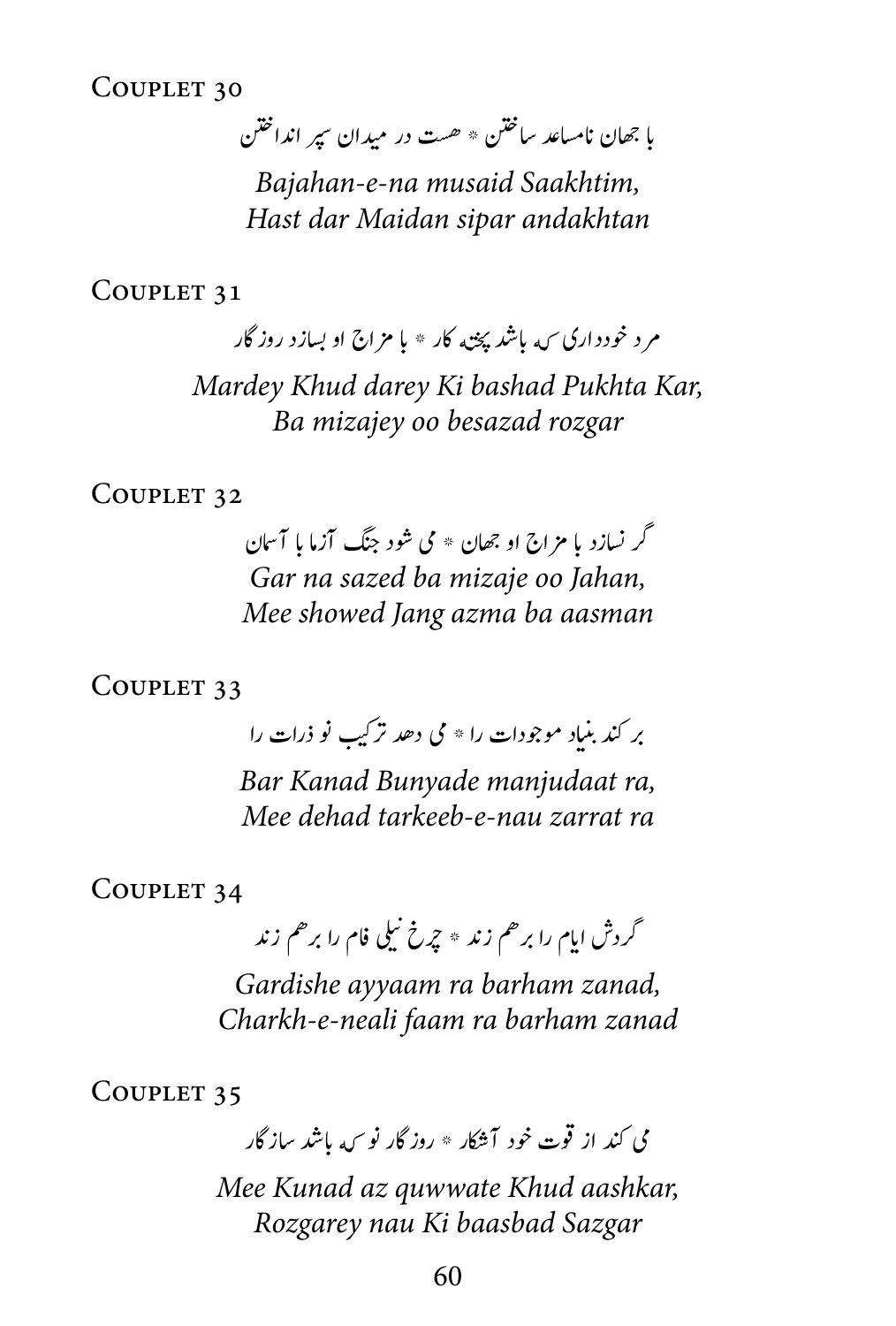پدر جهان نتوان اگر مردانه زیست \* همچو مردان جانسپردن زند گیست م

Dar jahan natwan agar mardana zeest, *zindageest sirpardan jan mardaan Hamchoo*

COUPLET 37

ی ظ .<br>آزماید صاحب قلب <sup>سلی</sup>م \* زور خود را از م*ص*مات عظیم

*Azmayad sahibey galbey Saleem, Zorey Khud ra az Muhimmate azeem* 

COUPLET 38

از شعله گلچیدن خوشت ش یخ عشق با دشوار ورزیدن خوشت \* چون تعلیل

*Ishq ba dushwar warzeedan Khushast, Khushast cheedan Gul Shola az Khalil Choon*

COUPLET 39

ممکنات قوت م دان کار \* گردد از مشکل بسد ی آشکار

*Mamkinatey quwwate mardaan e kar, aashkaar pasandi mushkil az Gardad*

COUPLET 40

حسبه ی دون همتان کین است و بس \* زندگی را این یک آئین است و بس ی ت

*Harbai doon himmataan Keen ast o bas, Zindagai ra een yak aaeen ast o bas* 

COUPLET 41

زند گانی قوت پیدایتی \* اصل او از ذوق استیلاسی ت  $Zindagani$  *gawwate paidastey*, Asley oo oz Zoq-e-istailaastey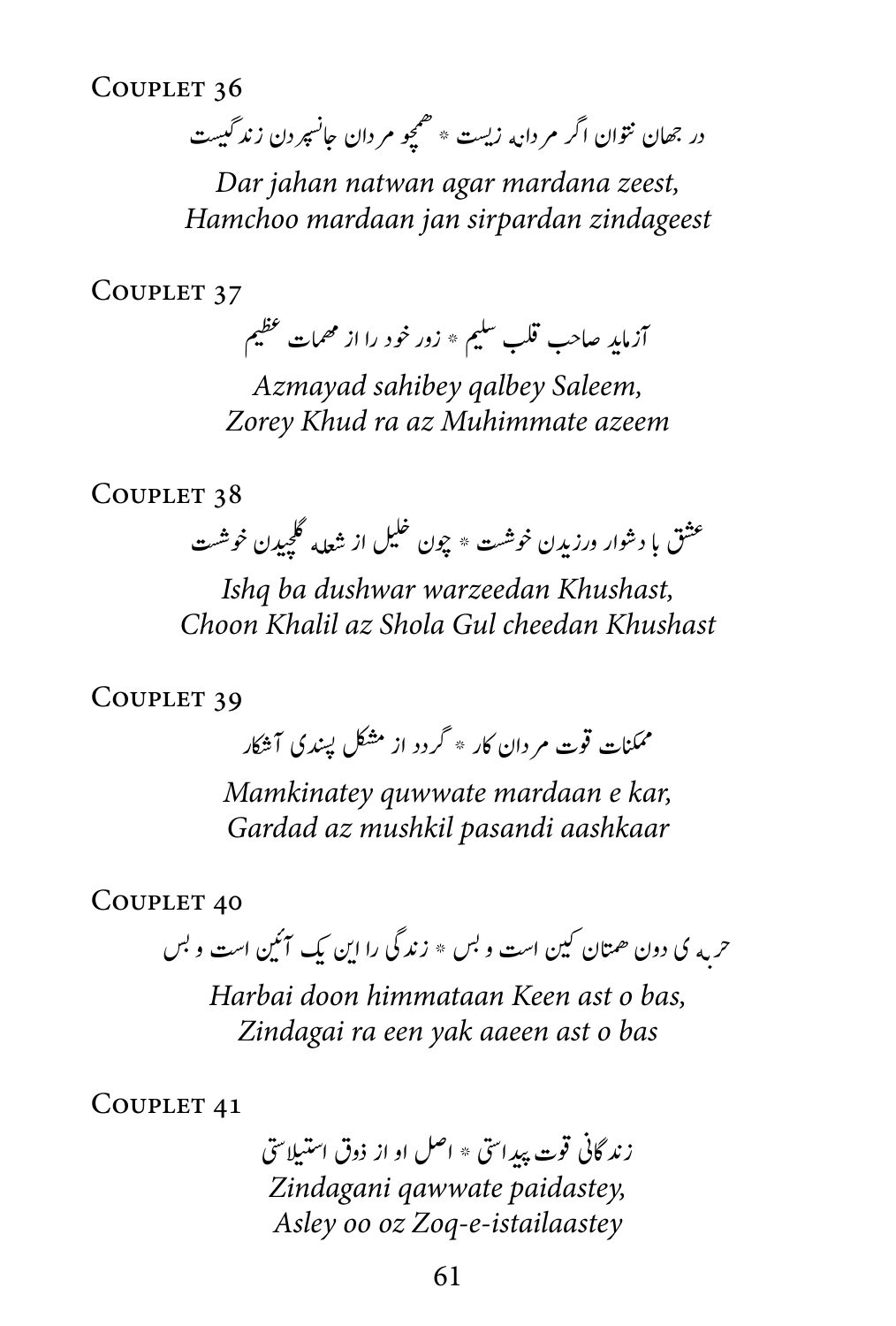تعفو بیجا سردی خون حیات \* سکته ئی در بیت موزون حیات ت*Afwey beja sardei Khooney havat, hayat mauzooney baitey dar Saktaey*

COUPLET 43

هر <sub>که</sub> در قعر مذلت مانده است \* ناتوانی را قناعت خوانده است

*Har Ki dar qaarey mazallat Manda ast, ast Nihwanda at'qana ra tawaani Na*

COUPLET 44

ناتوانی زندگی را رهزن است \* بطنش از خوف و دروغ آ<sup>بست</sup>ن است ت ش

*Na tawaani zindagi ra rahzan ast, ast abistan darogh o Khuf az Batnash*

COUPLET 45

از مکارم اندرون او تھی است \* شیر ش از بھر ذمائم فر بھی است ش ت

Az makarim androoney oo teheest, *farbabeest zamaaem bahre az Sheerash*

COUPLET 46

.<br>شيم .<br>م هو ثیار ای صاحب عقل سلیم \* در کمینها می نشیند این ش � ش

*Hoshyar ai sahibe agle saleem,* **Dar Kameenha mee nasheenad een ghaneem** 

COUPLET 47

گر خرد مندی فریب او مخود \* مثل حر با حر زمان رنگش دگر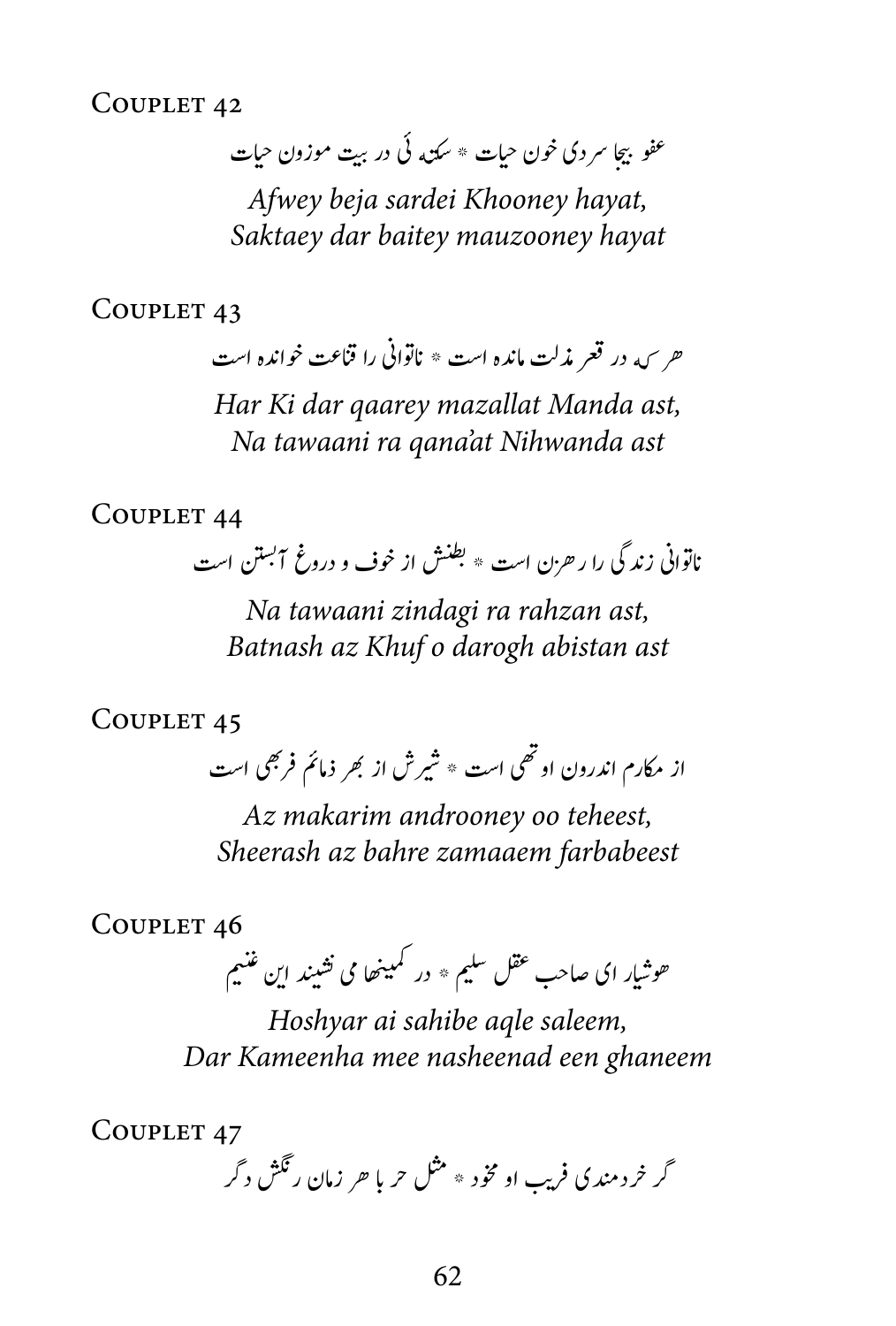Gar khi ad mandee farebe oo makhur, *Misley hirbu har zamaan rangash digar* 

COUPLET 48

شکل او اهل نظر نشاختند \* پرده حا بر روی او انداختند *Shukley oo ahley nazar nashnakhtand, andaakhtand oo rooey ba Pardaha*

COUPLET 49

گاه او را رحم و نرمی پرده دار \* گاه می بوشد ردای انکسار *Gah oo ra rahm o narmi parda dar, Guh mee pushad ridaey inkisaar* 

COUPLET<sub>50</sub>

گاه او مستور در مجبوری است \* گاه پنهان در <sub>تنه</sub> معذوری است Gah oo mastoor dar majbooreest, *Gah pinhan dur tah-e-maazooreest* 

COUPLET<sub>51</sub>

چھرہ در شکل تن آسانی نمود ٭ دل ز دست صاحب قوت ربود

*Chehra dar shakley tan aasaani namood, Dil ze dastey sahibey guwwat rabood* 

COUPLET<sub>52</sub>

ھمبین جام جم است<br>م با توانانی صداقت تو أم است \* کر خود آگاهی

*Baa tawanaee sadaqat tau-am ast,* Gur Khud agahee hameen Jame Jam ast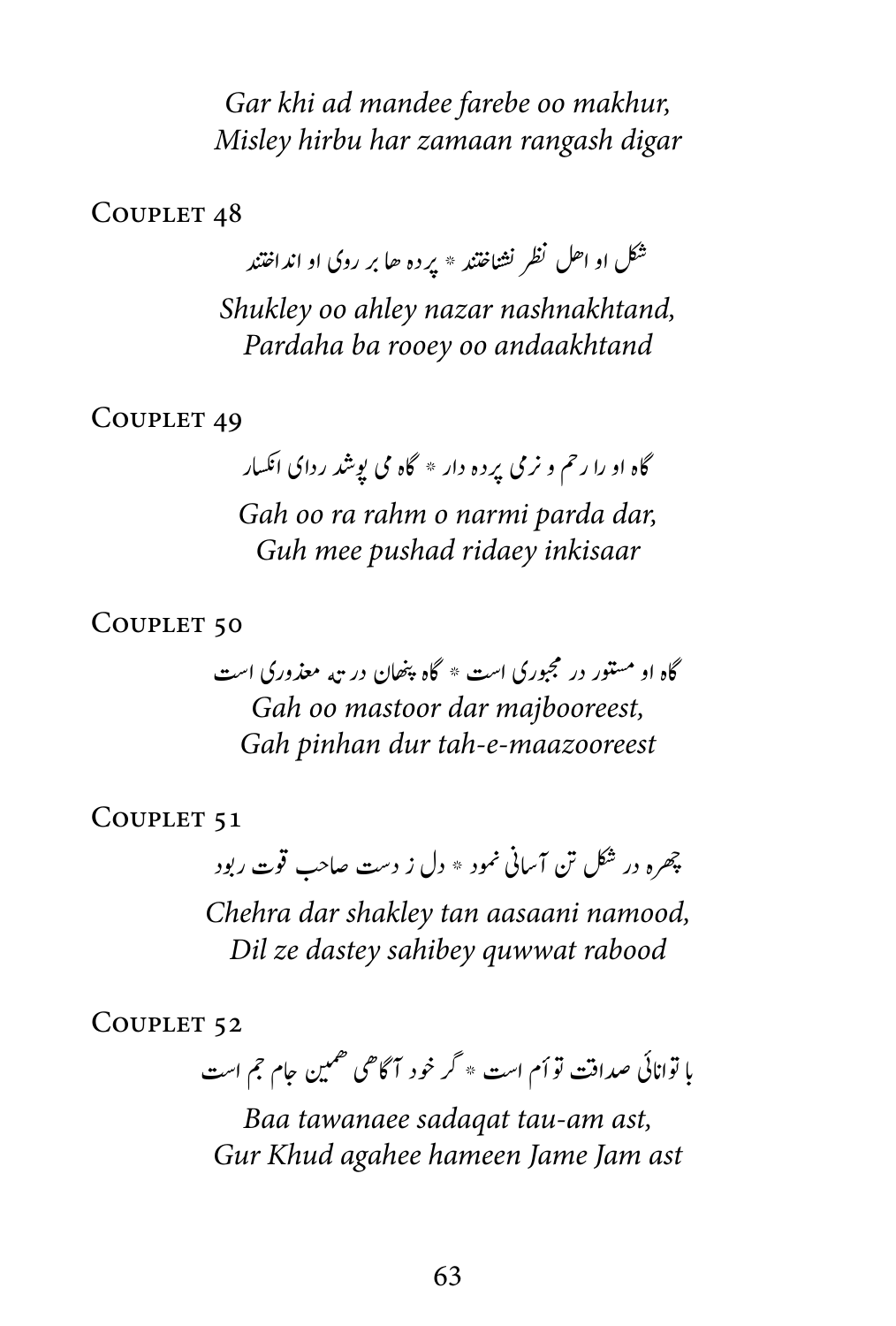COUPLET<sub>53</sub>

زدنیگ تشک اتس و احلص وقتست \* رشح رزم قح و ابلط وقتست

 $Zi$ ndagi Kishtast wa hasil quwwat ast, *Skarahe ramze Haq o Batil quwwat ast* 

COUPLET 54

مد عی کر مایه دار از قوت است \* د عوی او نبی نیاز از حجت است

*Muadaee gar maya dar az guwwat ast, Duawaey* oo be niyaz az hujjat ast

COUPLET<sub>55</sub>

ر ر<br>با طل از قوت پذیرد شان حق \* خویش را حق داند از بطلان حق *Baatil az guwwat piz erad shaanev Hag, Haq butlaanq az danad Haq ra Kheh*

COUPLET<sub>56</sub>

ر را گوید شر ی ، شر می شود خ از کن او زهر کوثر می شود \* خیر

Az Kune oo Zehr Kausar meeshawad, *Khair ra goyad sharay shar meeshawad* 

According to Iqbal the success lies in perpetual labour, and faith in theory only grants nothing to man. A self respected person is always busy in toiling with the hardships of life and does not stop till he surmounts all of the hurdles in his .way

Those who poseees a peaceful heart are always prepared to take every risk to gain their objects. They are of resolute mind and seek the blessings of God and do not yield before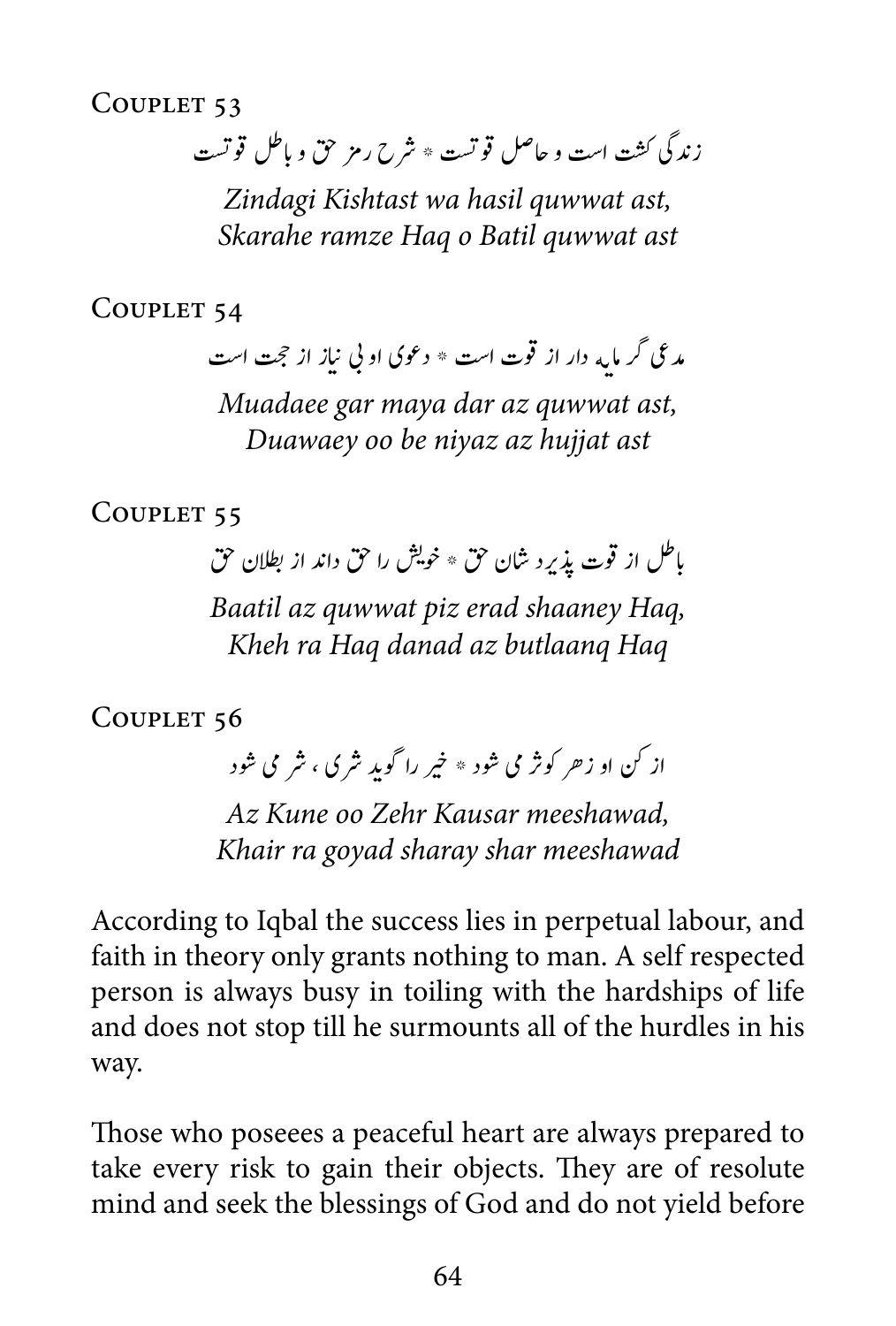vissitudes of life and finally they emerge crowned with succes.

Life means the performance of great deeds. Man has been created with a potentiality to undertake lofty jobs and therefore those who become disappointed, weakness over-powers them and their notion falls into a pit of degradation, as a Muslim should never lose courage. He should be strong and brave to stand all that befalls him.

Allama speaks ill of weakness and speaks high in praise of strength. According to him disgrace is the result of being weak. So a Muslim should be staunch believer in God and strong in his actions,

Strength and Truth are twins. If you know yourself you will know 'Reality'. We should therefore be strong in thought strong in action. Strength gives us an added force to propagate the concept of Truth or Reality.

COUPLET<sub>57</sub>

ای ز آداب امانت بیخبر \* از دو عالم خویش را بھتر شمر ت ی� Ai Ze Adab-e-amanat bai Khabae. Az do Alam Khesh ra Behtar Shimur

Poet Iqbal refers to the verses of the Holy Quran : رْضِ وَالْجِبَالِ فَأَبَيْنَ أَن يَحْمِلْنَهَا وَأَشْفَقْنَ مِنْهَا ْ **ا ∶** <u>ّ</u> َ **∶ ∶ البابات** َ **ا** ِ **ا** ؚ<br>ا ؚ<br>' مَانَةَ عَلَى السَّمَاوَاتِ وَالْأَ َ**ا** إِنَّا عَرَضْنَا الْأَ َ ُ َوَحَمَلَهَا الْإِنسَانُ َ

*Verily we offered the trust unto the heavens and the earth and the mountains, but they refused to bear it, and were afraid* thereof and man undertook it. (Holy Quran, 33:72)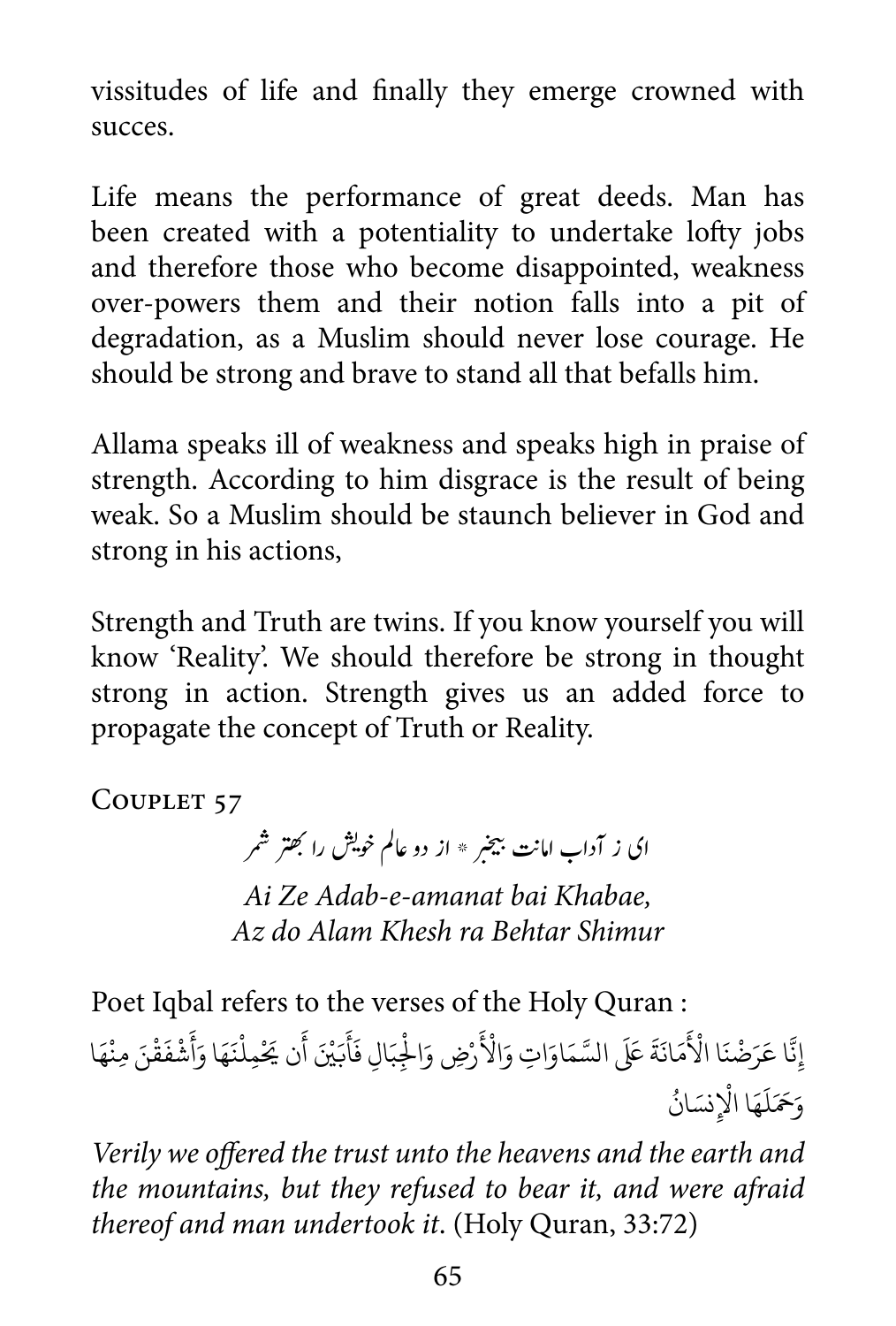Verily we placed a Trust before the Heavens, the Earth and the mountains, but they did not bear it, and it was Man alone who endured the burden. In fact the Trust was love which man is expected to sustain, in the fulfilment of which he has to undergo great hardships. If he comes out successful in the fulfilment of this pledge no one in the two worlds would equal him.

COUPLET<sub>58</sub>

ر الله شو į, از رموز زندگی آگاه شو \* ظالم و جاهل ز غیر Az rumooz-e-Zindagi Aagah sho, *sho allah ghair ze Jahil or Zalim*

Admonishing as Iqbal says that we should know the secrets of life. We should understand what we are and why we were created. The only purpose of our life is our staunch love for and perfect devotion to our creator. If we wish to achieve that purpose we must turn our back upon each and every thing and bow down before God alone.

COUPLET<sub>59</sub>

ور<br>چشم و گوش و لب سمثا ای هو شمند \* گر نبینی راه حق بر من بخند ی ب ن المستخدم المستخدم المستخدم المستخدم المستخدم المستخدم المستخدم المستخدم المستخدم المستخدم المستخدم المستخدم ا<br>المستخدم المستخدم المستخدم المستخدم المستخدم المستخدم المستخدم المستخدم المستخدم المستخدم المستخدم المستخدم ا

Chashm-o-gosh o lab kusha ai hoshmand, *Gar na bini rah-i-haq bar man ba khand* 

Iqbal advises us to lrnow the right path and that can only be achieved if we open our inward eyes, ears, and lips. We should resign ourselves to the will of God and forsake all worldly considerations. This is the path as shown to us by the Prophet (s.a.w.) and his vicegerent Hazrat (a.s.) which will lead us to our cherished goal.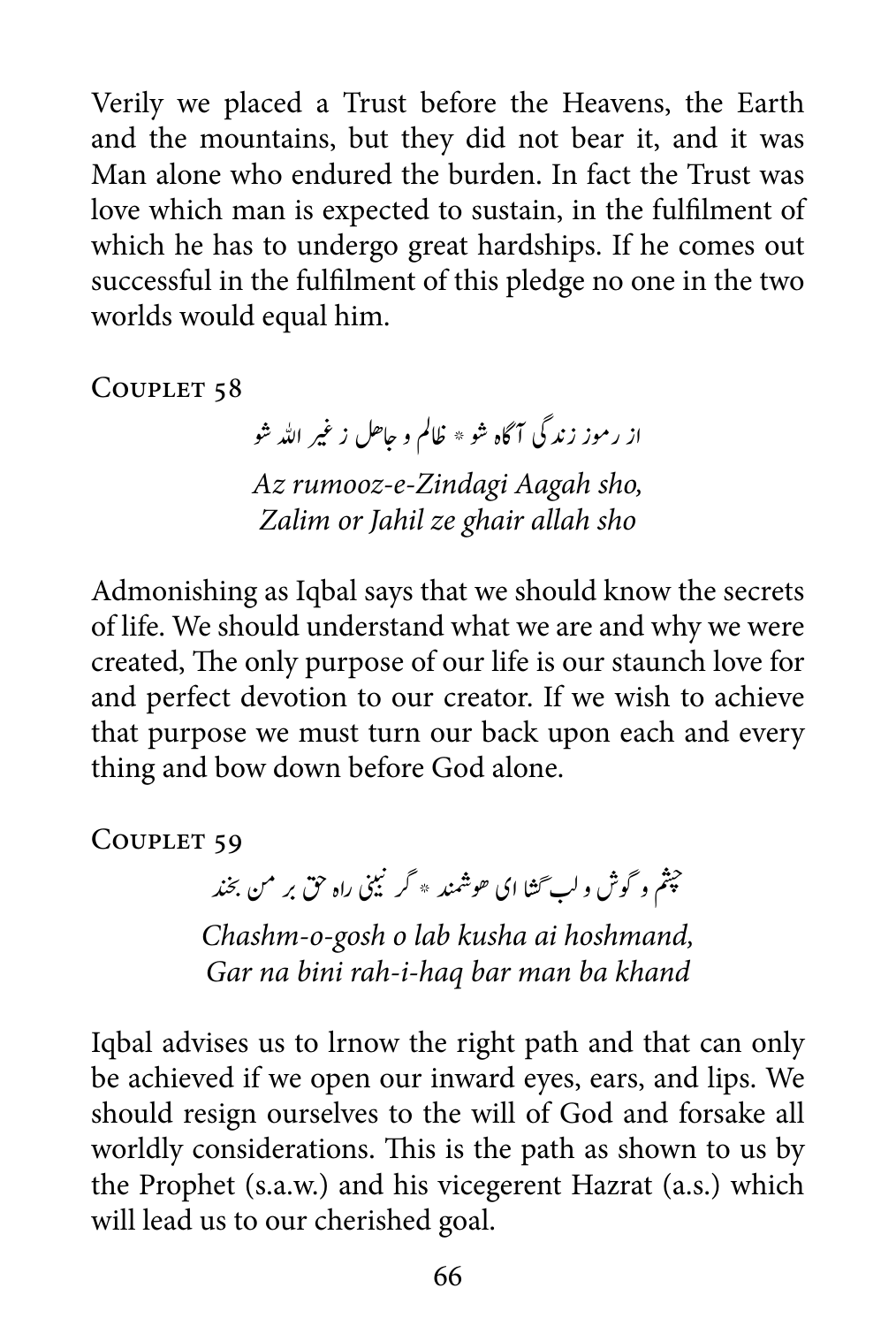### **SELECTIONS FROM ASRAR-O-RUMOOZ BY IOBAL**

COUPLET<sub>1</sub>

نعرہ ی حیدر نوای بوذر است \* گرچہ از حلق بلال و قنبر است *Nara-e-Hayder Nawai Buzor Ast,* Gar Che Az Halai Bilalo Oamber Ast

In this couplet Igbal says that Islam had unified the Muslims in their thought and words. Abu Zar a companion of the Prophet (s.a.w.) and Bilal and Qamber who were only slaves always utter in one and the same sentence from lips. Thus their thought and speech did not differ from one another. Iqbhl by saying this, wishes that all Muslims of today should follow this track and should not make difference between themselves.

COUPLET<sub>2</sub>

م گبیر<br>بر تبکیر خ چون علی در ساز بانان شعیر \* گردن مرحب شکن خیبر<sup>ا</sup> ش

*Chonn Ali Dar Saz Ba Nan-e-Shaeer, Geer Be Khyber Shikan Marhab Gardane*

Hazrat Ali (a.s.) used to lead a very simple life. His meal contained bread of barley flour. Sometimes he would eat stale loaf of bread with water and despite this dry and ordinary food, God granted him victory in the battle of Khayber. When even Abu Bakar and Umar failed to conquer the fort of Kamoos, the Holy Prophet (s.a.w.) said "Tomorrow I will give the flag of Islam to the bravest man, whose power is unparallel, and, God would grant victory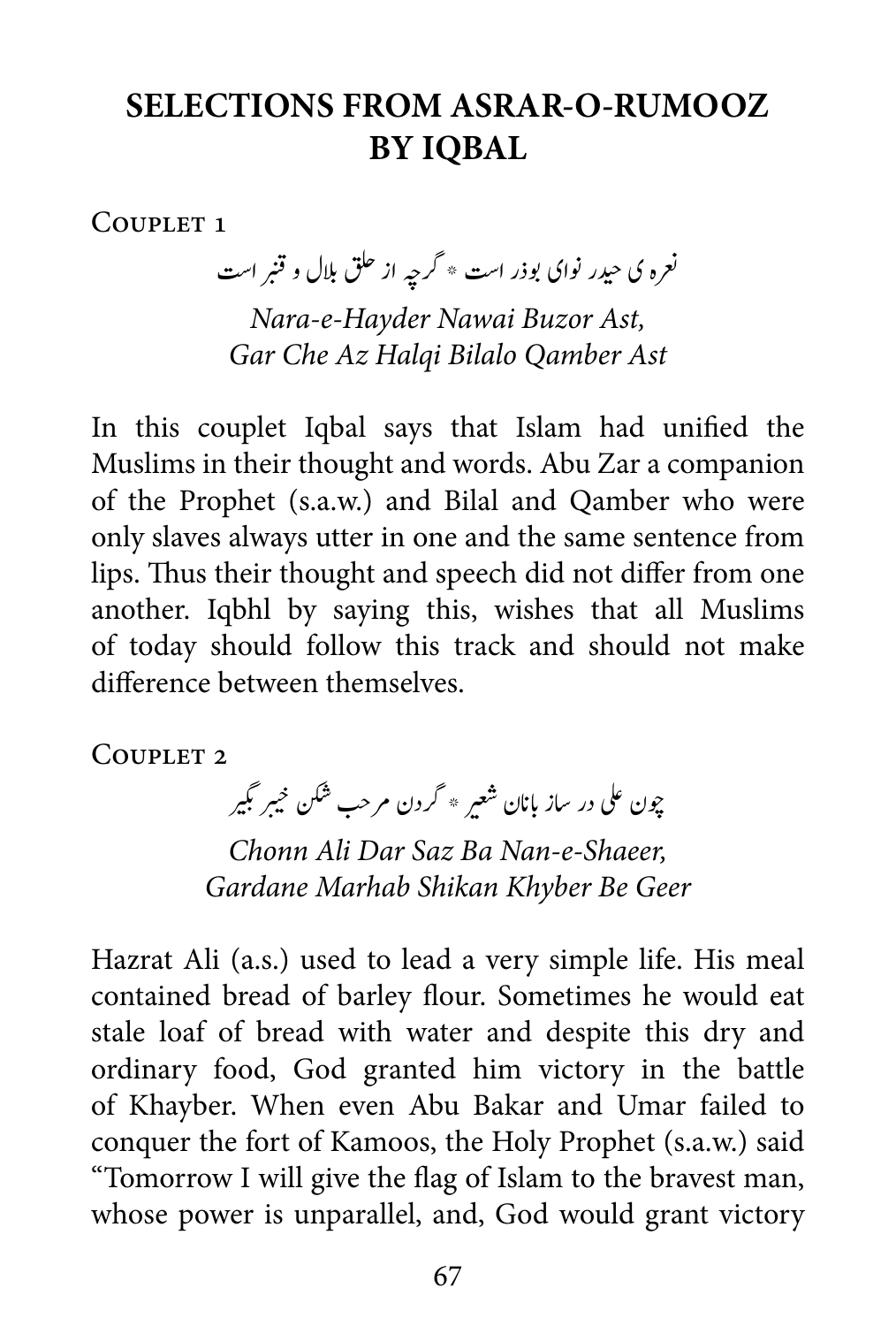through him. He is true lover of God and the Apostle of God, and God and his Apostle love him deeply." So next morning the flag of Islam was given by the Holy Prophet  $(s.a.w.)$  to Hazrat Ali  $(a.s.)$  and when Hazrat Ali  $(a.s.)$ advanced with his renowred Sword Zulfigar and carrying the flag of Islam towards the fort, the veteran warrior of the forces of enemy, whose name was Marhab, came forward and stood before Hazrat Ali (a.s.) reciting loudly the songs in self praise to frighten Hazrat Ali (a.s.). Marhab was verily a famous warrior and brave soilder well-skilled in the art of fighting. "Khayber knows that I am that Marhab who is the adorner of the arms. Lam the bravest of the brave. I show my valour and skill." Hazrat Ali (a.s.) in response spoke aloud: "Beware! I am not unknown to the world. I am the man who was named Hayder (the killer of the lion) by my mother. I am a fierce lion for my enemies and I am here to entertain the bravest combatant with the sharpness of sword just as a lion meets its pray". With this exchange of words they fought fieriously and Hazrat Ali (a.s.) in one stroke of his sword beheaded Marhab and thus the pillar of the pride of didbelievers fell down.

Hazrat Ali (a.s.) after killing him broke open the weighty iron door of the fort and conquered it. This was a glorious victory for the Muslims and proved long stride in the glory of Islam.

Allama Iqbal by referring to this historical miracle of the valour and strength of Hazrat Ali urges the Muslims of today to follow Hazrat Ali who despite a simple life possessed matchless strength.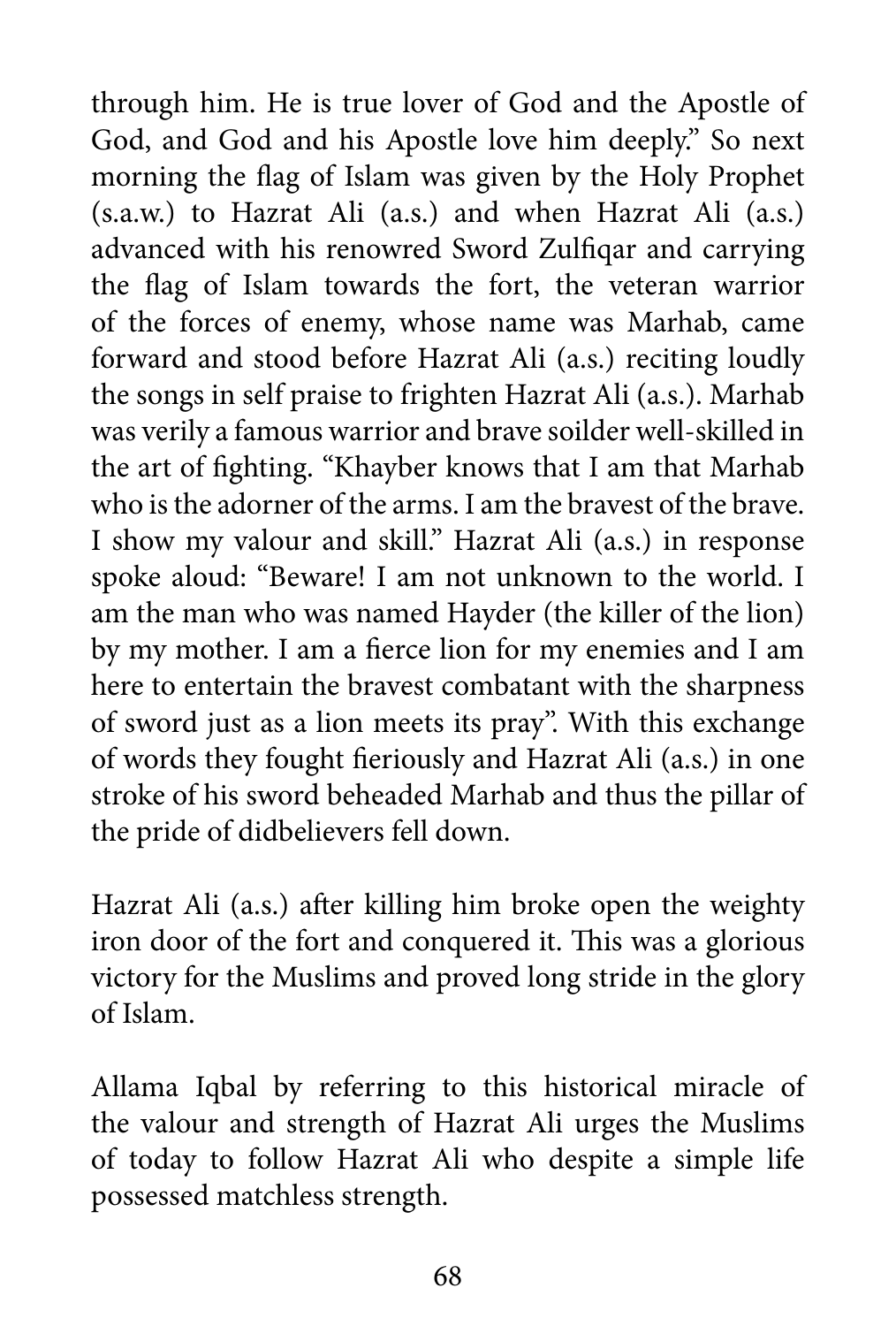بر و صد گونه اژدر است اینجا \* نه *هر ک*ه نان جوین خورد حیدری داند خ هر ار خيبر

*Hazar Khayber o Sad goona Azdarast eenja, Na har ke Nane Javeen Khurd Hayder donad* 

Iqbal says that there are thousands of Khaybers (forts) and serpents around us, but it is not possible for us to subdue these formidable enemies. Hazrat Ali (a.s.) had renounced all worldly comforts. He contented himself with bread of barley throughout his life but God Almighty had endowed him with such strength that he conquered the famous fort of Khayber single-handed and tore off the jaws of a serpent while still a child. But according to Iqbal every one who eats bread of barley or renounces worldly pleasures cannot claim to possess the qualities of Hazrat Ali (a.s.). In fact it was God given strength which Hazrat Ali (a.s.) possessed and which no one on earth could match.

## **SELECTIONS FROM BANG-E-DARA IQBAL BY**

COUPLET<sub>1</sub>

یل علی ہم نے سی اس کی زبانی ے اس کی طبیعت میں تشیع بھی ذرا سا \* تفض ت ;<br>V ش ت � ت

*Hai Uski Tabeeyat Main Tashiyo Bhi Zara Sa,* Tafzeel e-Ali Ham Nay suni Uski Zabani

Allama Iqbal in this poem has given his own connotation through the lips of a molvi. Allama Iqbal holds Hazrat Ali (a.s.) as superior to all other companions of the Holy Prophet; therefore, he says that Iqbal in his faith about Hazrat Ali (a.s.) resembles with a shia who hold Hazrat Ali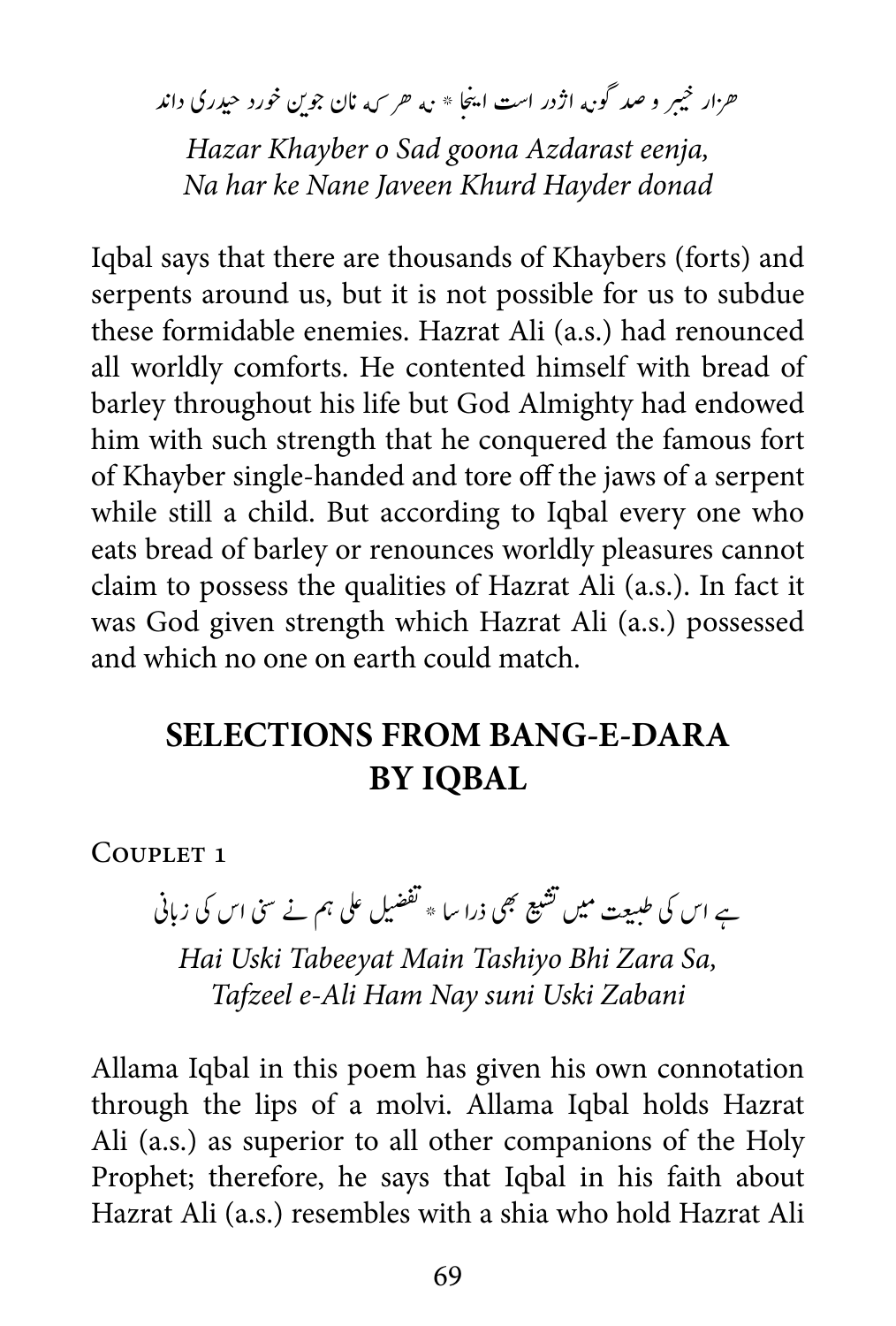$(a.s.)$  superior to all except the Holy Prophet  $(s.a.w.)$ . They believe that after the demise of the Holy Prophet, Hazrat Ali was the fittest person for vicegerency after the Holy Prophet  $(s.a.w.)$  to the Caliph and heir of the Prophet  $(s.a.w.)$  only. They take him as  $1<sup>st</sup>$  Iman after the Prophet.

#### $C$ OUPLET  $2$

:<br><sub>ن</sub> خیال فقر و غنا نہ کر ٭ کہ جہاں میں نان شعیر پر ہے مدار قوت حیدری ش یتری خاک میں ہے اگر شرر تو Teri Khak Main Hay Agar Sharer to Khiale Faqroo Ghina *Na Kar. Quwwate Madare Hai Par Shaeer-Nane Main Kijahan Haydari*

According to Allama Iqbal the flame of love for the truth makes a man perfect. Poverty and richness are not the factors to be taken into consideration for achieving greatness. Hazrat Ali (a.s.) the hero of Islam in all respects, the bravest of the soldiers of the world whose fighting strength and valour in the battle field is proverbial used to content himself with a loaf of barely the most ordinary and cheapest of the cereals. What elevates a man to the lofty position is the true faith though his material life be the poorest of all.

#### COUPLET<sub>3</sub>

ف ہجنپ نگف ےئن \* ویہ رطفت ادسایہّلل ویہ رمیبح ویہ رتنعی ی زہ اگہ اہجں یئن ی ہن رح� ت ہن س

*Na Satizagahi Jahan Nai Na Hareefe Punja Figan Naiy, Untari Wohi Marhabi Wohi Asadullahi Fitrate Wohi*

In this couplet, Iqbal says that the nature of man is not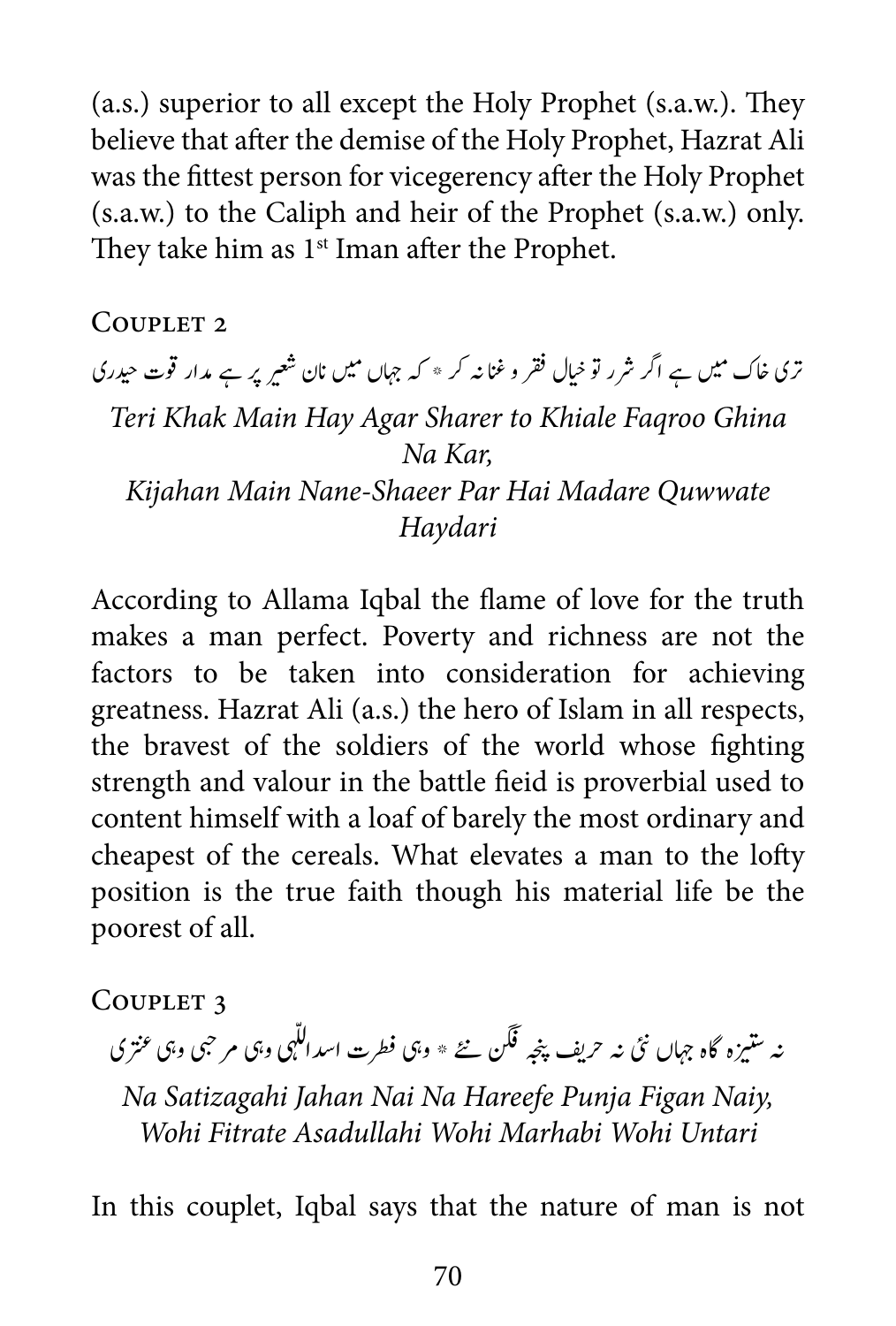changed. Since the birth of man on earth evil forces have been coutinuously arraying themselves against the forces of truth. The true believers like Hazrat Ali (a.s.) have been busy in defeating the hordes of evils.

COUPLET<sub>4</sub>

مٹایا قیص و کسری کے استبداد کو جس نے ٭ وہ کیا تھا زور حیدر فقر بوذر صدق سلمانی

*Mitaya Qaisaro Kisra Key Istabdad Ko jis Nay, Salman Sidque Boozer Faqre Hyder Zore Tha Keya Woh*

In pre-Islamic age Rome and Persia were great kingdoms. The aristocratic heads of these States ruled over their subjects with great despotism and the poor subjects were unable to raise any voice against their oppression. The preachings of Islam emboldened the devotees and the power which annihilated the force of the above imperialism of Rome and Persia was the product of the strong character of these three companions of the Prophet (s.a.w.), namely the valour of Hazrat Ali (a.s.), the simple life of Hazrat Abu Zar and the true speaking of Hazrat Salman Farsi who was the true devotee of God and staunch Muslim.

## **SELECTIONS FROM ZABOOR-E-AJAM BY IOBAL**

COUPLET<sub>1</sub>

بری کرده ء<br>گھی با حق درآمیزد گھی با حق درآویزد ٭ زمانی حیدری کرده زمانی خیبر

Gahe Ba Haq dar awezad Gahe ba Haq dar awezad, *Kardi Khayberi Zamaney Karda Hayderi Zamaney*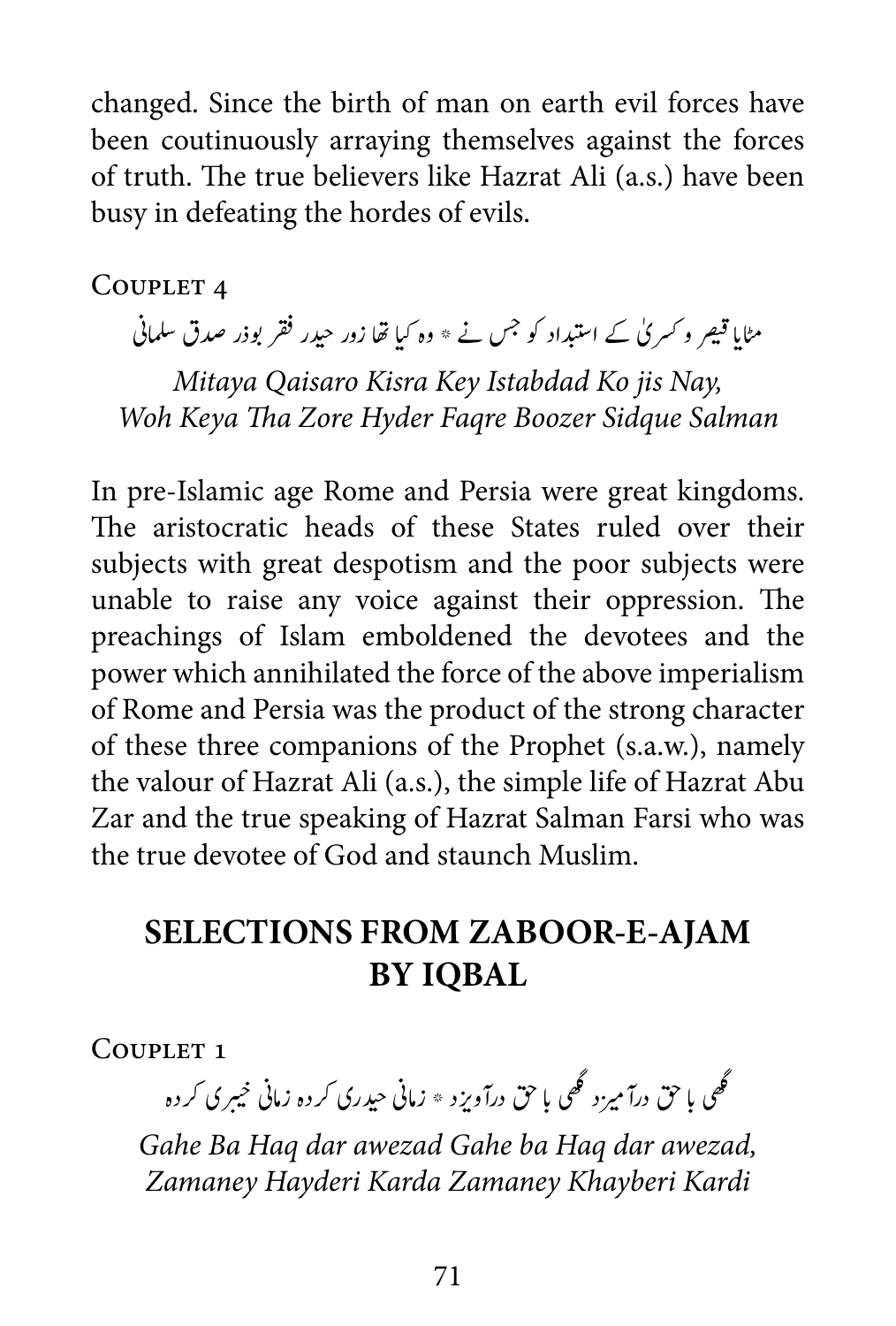Allama Iqbal says that the condition of the Muslims is very deplorable. Sometimes we adhere strictly to the precepts of Hazrat Ali (a.s.) and sometimes we deviate from the path of Truth and wage war against God. The prosperity of the Muslims depends upon our faith in Islam and our practice in following the precepts set before us by Hazrat Ali (a.s.)

COUPLET<sub>2</sub>

امیر قافله ئی سخت کوش و پلیهم کوش \* <sub>که</sub> در قبیلهُ ما حیدری ز کراری است

*Amire gafilaee Sakht Kosh wa peham kosh, Karrareest Ze Hayderi ma qabilai dar Ki*

Allama Iqbal has an intense love for and faith in Hazrat Ali  $(a.s.).$  He is fed up with the low standard of the Muslims. He advises them to consider themselves the leader of the caravan of life. It is our duty to work ceaselessly with perfect devotion since in our community, following the ways of Hazrat Ali (a.s.), there is no room for losing heart or showing cowardice, Hayder Karrar tought us to fight to finish the forces of evil

COUPLET  $3 - 4$ 

۶ - ۱ سد ۲ د ۱ سد ۲ سد ۲ سرد خازی<br>نیغ و سپر بیگانه سازد مرد غازی را من آن علم و فراست با پر کاهی نمیگیرم \* <sub>که</sub> از تیخ و سپر بیگا<sub>ن</sub> ت � بھر نرخی <sub>که</sub> این کالا نجیری سود مند افتد \* بزور بازوی حیدر بده ادراک رازی را

*Man an ilm-o firasat ba para kahe nami geerum, Ke az Tegh o sipar begana sazad marde ghazira* 

Ba har nirkhe Ke een Kala be geeri sood mand uftad, Ba zore bazoo-e Hayder bid h idrake Razi ra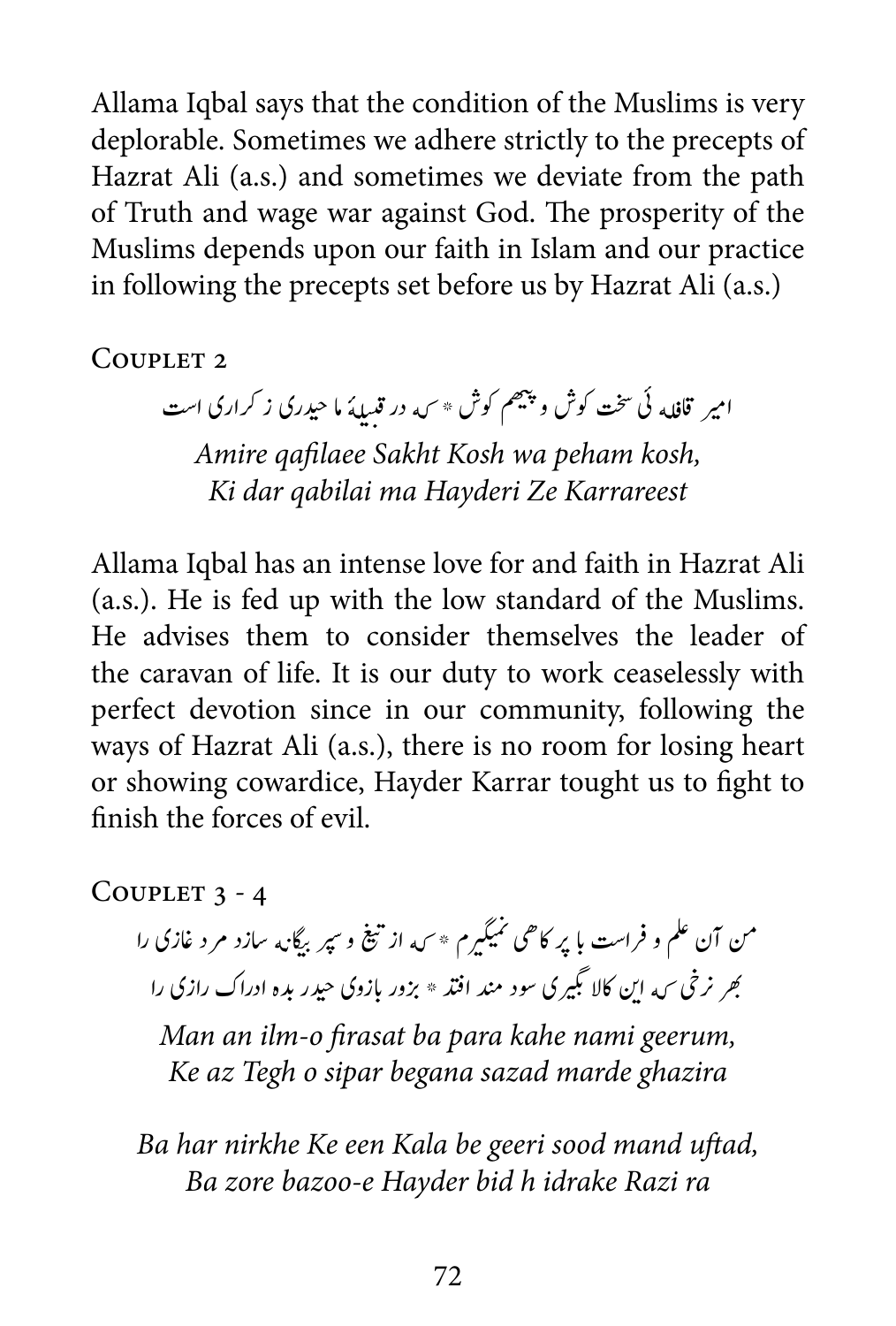According to Allama Iqbal that Knowledge and Wisdom which deprives a Muslim of the art and spirit of swordsmanship is of no use. A muslim should be a true follower of Hazrat Ali (a.s.) the bravest swordsman of the age. No price is too high to achieve that quality which would make him a perfect warrior. Even the learned discourses of AHarra Razi (a great sage) can be sacrificed to the following of Hazrat Ali's high ideals.

## **SELECTIONS FROM JAWED NAMA BY IOBAL**

COUPLET 1

.<br>بر گشاد \* عشق در اندام مه جاکی خاد ن المستخدم المستخدم المستخدم المستخدم المستخدم المستخدم المستخدم المستخدم المستخدم المستخدم المستخدم المستخدم ا<br>المستخدم المستخدم المستخدم المستخدم المستخدم المستخدم المستخدم المستخدم المستخدم المستخدم المستخدم المستخدم ا عشق با نان جوين خيبر<sup>ً</sup>

*Ishque Ba Nane-Jaween Khayber Kushad, Nihad Chake Meh Andame Dar Ishaque*

Iqbal holds that Hazrat Ali is the true lover of God and thus Love has given him strength with which he can win any fort even if it be strong as the fort of Khayber. (It was the force of true love which made a cavern on the surface of moon). Finally he implied that it is only the true love which makes a man strong and Hazrat Ali (a.s.) was the strongest because he had the true love for God.

COUPLET<sub>2</sub>

کور را بینده از دیدار <sup>ک</sup>ن \* بولھب را حیدر کرار <sup>ک</sup>ن ل ن ن

*Kor ra beeninda az deedar Kun,* **Boo Lahab ra Hayder-e Karrar Kun**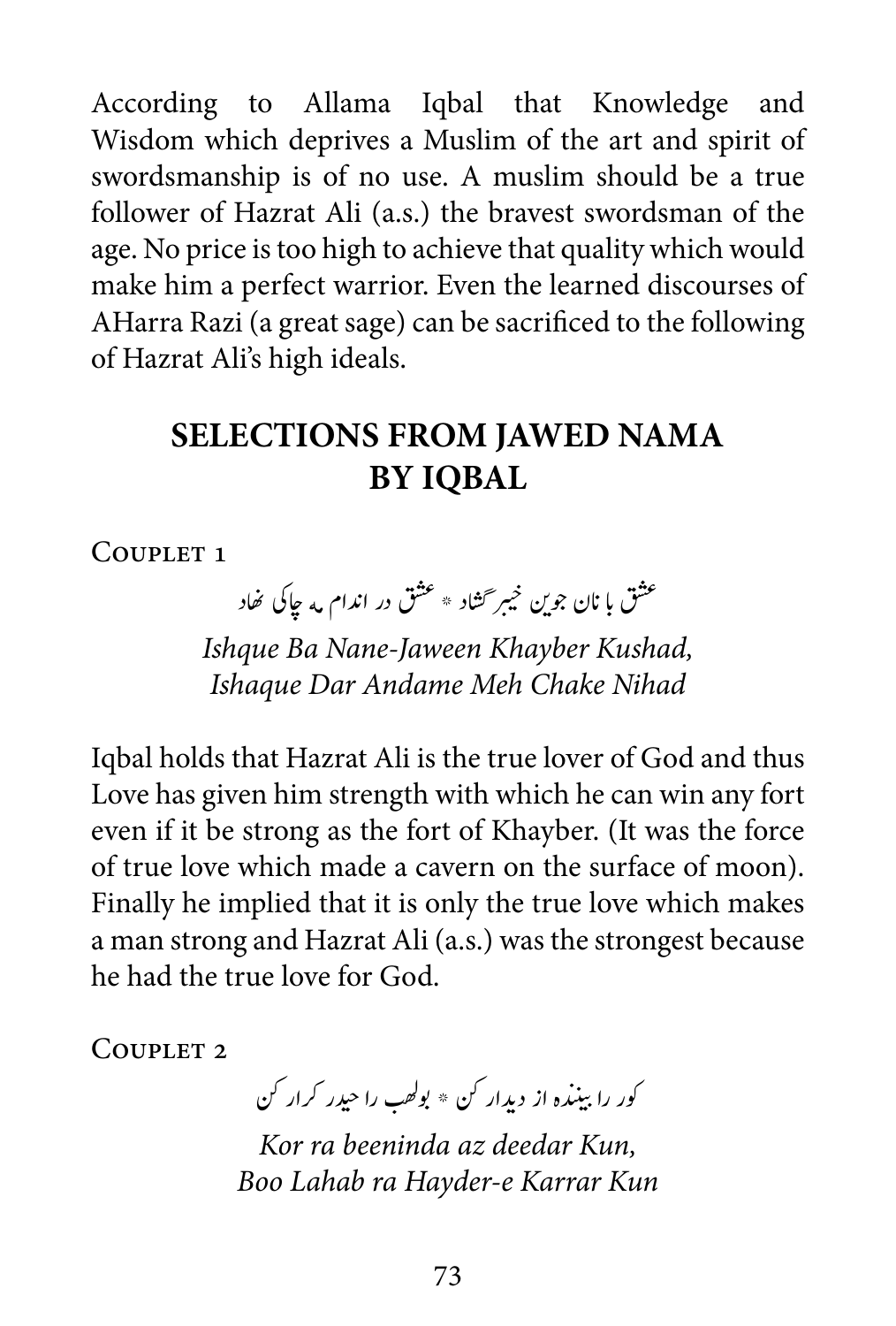Igbal says that the Muslims now-a-day have lost faith in our Holy Prophet (s.a.w.). And that is the reason of our downfall. We are like the blind griping in the dark. If we cast our ignorance aside, if we inculcate the spirit of love for our Prophet (s.a.w.) and Hazrat Ali (a.s.) we shall regain our lost glory.

COUPLET<sub>3</sub>

بر است \* ضربت او از مقام حیدر است بش او <sub>نه</sub> آ<sub>سما</sub>ن <sub>نه</sub> خیبر *Pesh oo noh asman noh Khayber ast, Zarbat-e oo az maqame Hayder ast* 

Iqbal's heart is full of ardent love for Hazrat Ali (a.s.). His faith is that the whole universe is under the command of Hazrat Ali. A true follower of Hazrat Ali can conquer many heavens and Khaybers. Hazrat Ali (a.s.) possessed that high standard of love and devotion towards God Almighty which no one could match.

COUPLET 4

حکم حق را در جھان جاری نکرد \* نانی از جو خورد و کراری نکرد *Hukme Haq ra dar Jahan jari na Kara, Nane az jao Khurd-o-Karrari na Kard* 

Allama Iqbal says that we should be true followers of Hazrat Ali (a.s.). Simply eatisig the bread of barley and retiring from the worldly life is against the tenets of Hazrat Ali and Islam. While Hazrat Ali led an austere life he proved to be the greatest general in the battlefield. He also preached the laws of the shariat like a learned Missionary of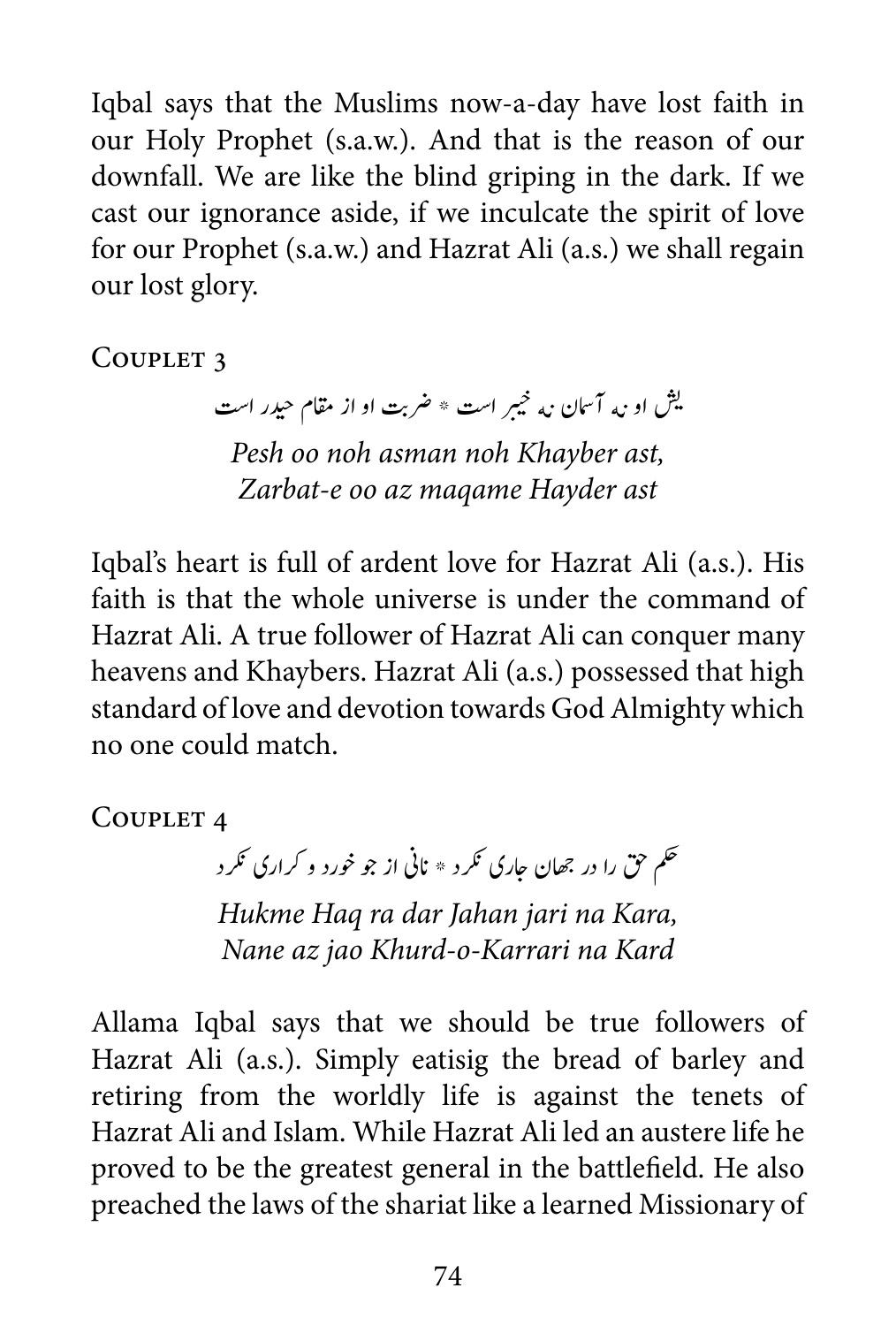Islam. It is therefore the duty of every Muslim to follow in the footsteps of Hazrat Ali (a.s.).

COUPLET<sub>5</sub>

بر رمید \* راهبی ورزید و سلطانی ندید خ خانقانقی جست و از خیبر *Khangahe just o az Khayber ram ed, nadeed sultani o warzeed Rahibi*

Many Muslims have misconstrued the spirit of Islam They have retired from the worldly life and taken their abode in a monastry. Thay have forgotten that it was Muslims who had conquered Khaybers and also ruled as Kings. The examples set by Hazrat Ali (a.s.) are before us and should follow them and serve Islam as is required of us.

COUPLET<sub>6</sub>

او سوداگری است \* عنتری اندر لباس حیدری است ی دین او آئین<br>دین او آئین Deen e oo a'een-e-Soudagari ast,

*ast Hayderi e libas andar Antari*

Allama Iqbal strongly criticises the present Muslim. He severely condemns the bargaining type of spirit of the Muslims. They are not true Muslims. They sell out their religion for the sake of money and wealth. Their Islam is only ostentation. We should search our heart. There is no other way except that of following the tenets prescribed by Hazrat Ali (a.s.).

COUPLET<sub>7</sub>

پاب ونط �ی وتس و ا ز وخد در ذگتش \* دل �به رمتس دا د و ا ز یحدر ذگتش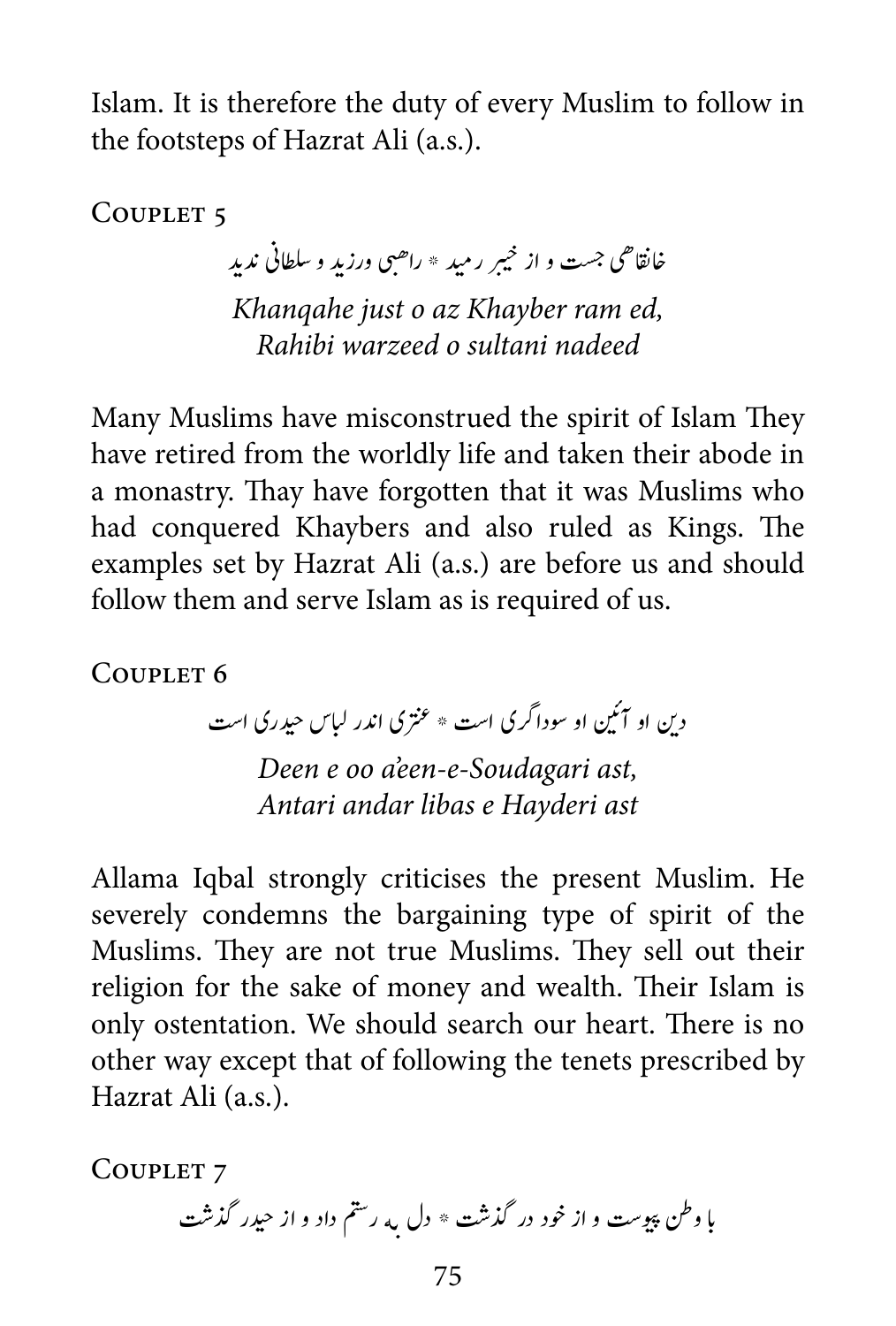*Ba watan paiwast wa az khud dar guzesht,* Dil ba rustam dad wa az Hayder guzesht

Allama Iqbal is a true Muslim. He wants us to be first Muslim and then anything else. His love for Hazrat Ali  $(a.s.)$  is beyond treasure. He is an ideal for him, Patriotism according to him is a secondary thing. Our Patriotism should not be like Rustam's. We should be patoriot with a religious or Islamic bias. We are Muslims and every land belongs to us.

### **SELECTIONS FROM BAL-E-JIBREEL BY IOBAL**

COUPLET<sub>1</sub>

یدلوں کو مر کز مہر و وفا کر ٭ حریم کبریا سے آشا کر جسے نان جویں بخشی ہے تونے \* اسے بازوئے حیدر بھی عطا کر

*Dilon Ko markaze Mehro Wafa Kar, Harime Kibrya se ashna Kar* 

*Jisey nane Jaween bukhshi hai toone, Usey bazoo-e Haider bhi ata Kar* 

Allama Iqbal invokes God in prayer that He may bestow upon the Muslims the love for their creator and Islam. God in His infinite mercy has granted us food for our existence. It is He who can bestow upon us the faculty and strength to serve Islam. According to him the fountain-head of all guidance is the distinguished personality of Hazrat Ali (a.s.) who was the strongest general in the Arab world although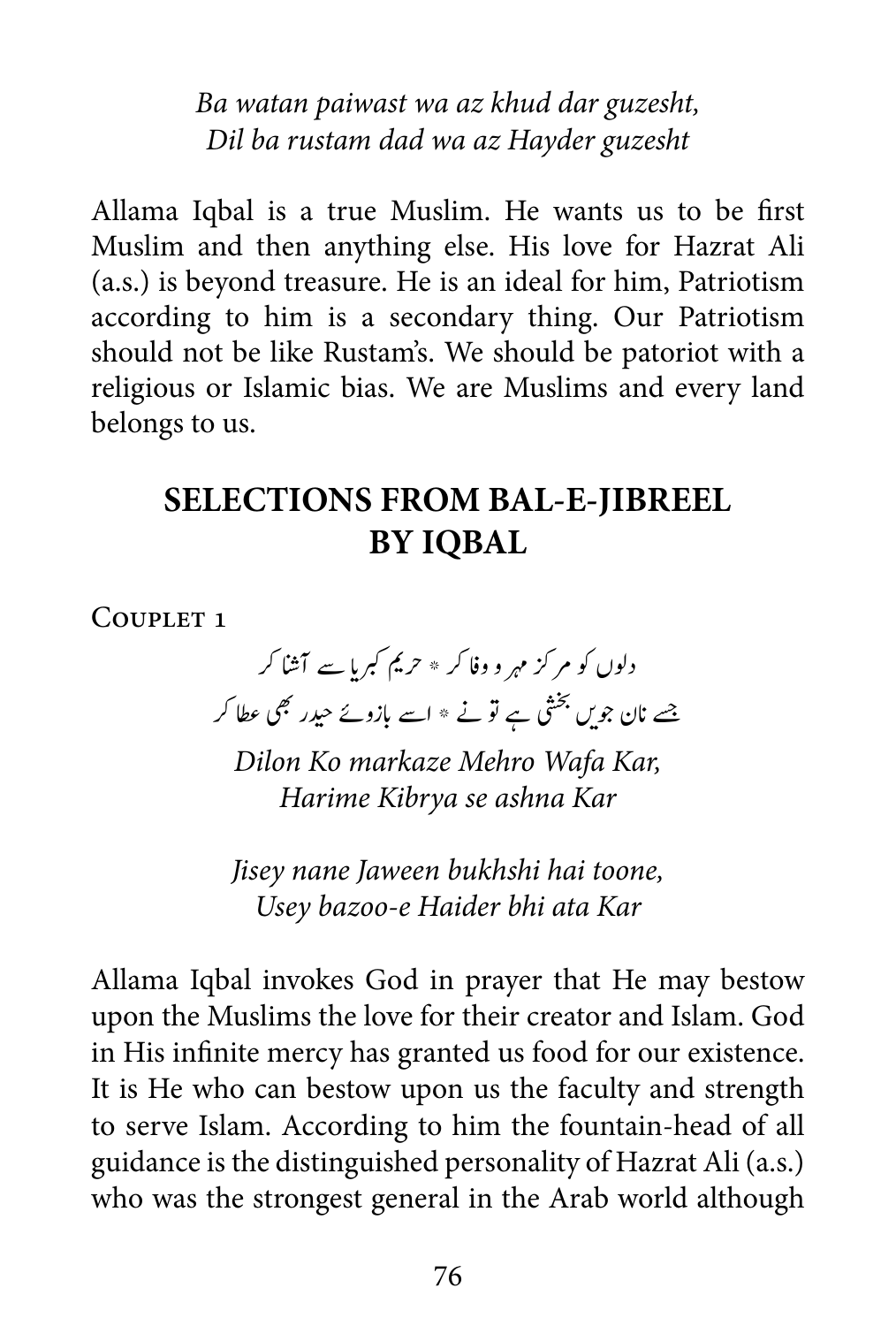he spent his life by living on barley bread only. Hazrat Ali  $(a.s.)$  had the unique distinction of combining in himself the qualities of perfect learning, piety and lofty courage. The Holy Prophet (s.a.w.) had said, "I am the city of knowledge and Ali is its gate". So if we want to know the Prophet's (s.a.w.) we should know Hazrat Ali (a.s.). We cannot reach the city unless we reach the gate. Hazrat Ali's (a.s.) knowledge was as perfect as anybody could imagine. Once he said. "If the curtain between me and God could be removed my belief would not be increased." His belief in and cognition of God had reached the highest point. Hazrat Ali (a.s.) used to say, "Ask me anything before I am no more." Allama Iqbal was so much enamoured of the qualities of Hazrat Ali that he wishes every Muslim to follow his footstep so that he may lead a glorious life.

COUPLET 2 - 3

یھبک اہنتیئ وکہ و دنم قشع \* یھبک وسز و رسور و انمجن قشع ی ب نکش قشع ن مہن وہ و ربن مس مس کور د<br>تبھی سرمایۂ محراب و منبر \* کبھی مولا علی خیبر

*Kabhi tanhai-e-Koh-o daman Isha, Kabhi Soz o Sarod o anjuman Ishq* 

*Kabhi Sarmaya-o-mehrab o member, Ishq shikan Khayber Ali mola Kabhi*

Allama Iqbal says that true love manifests itself in various fields. It is not confined to a particular sphere. Sometimes we find true love being shown in seclusion (Cave of Hira) where the Holy Prophet (s.a.w.) was in prayers before his installation as Prophet, sometimes it is seen when the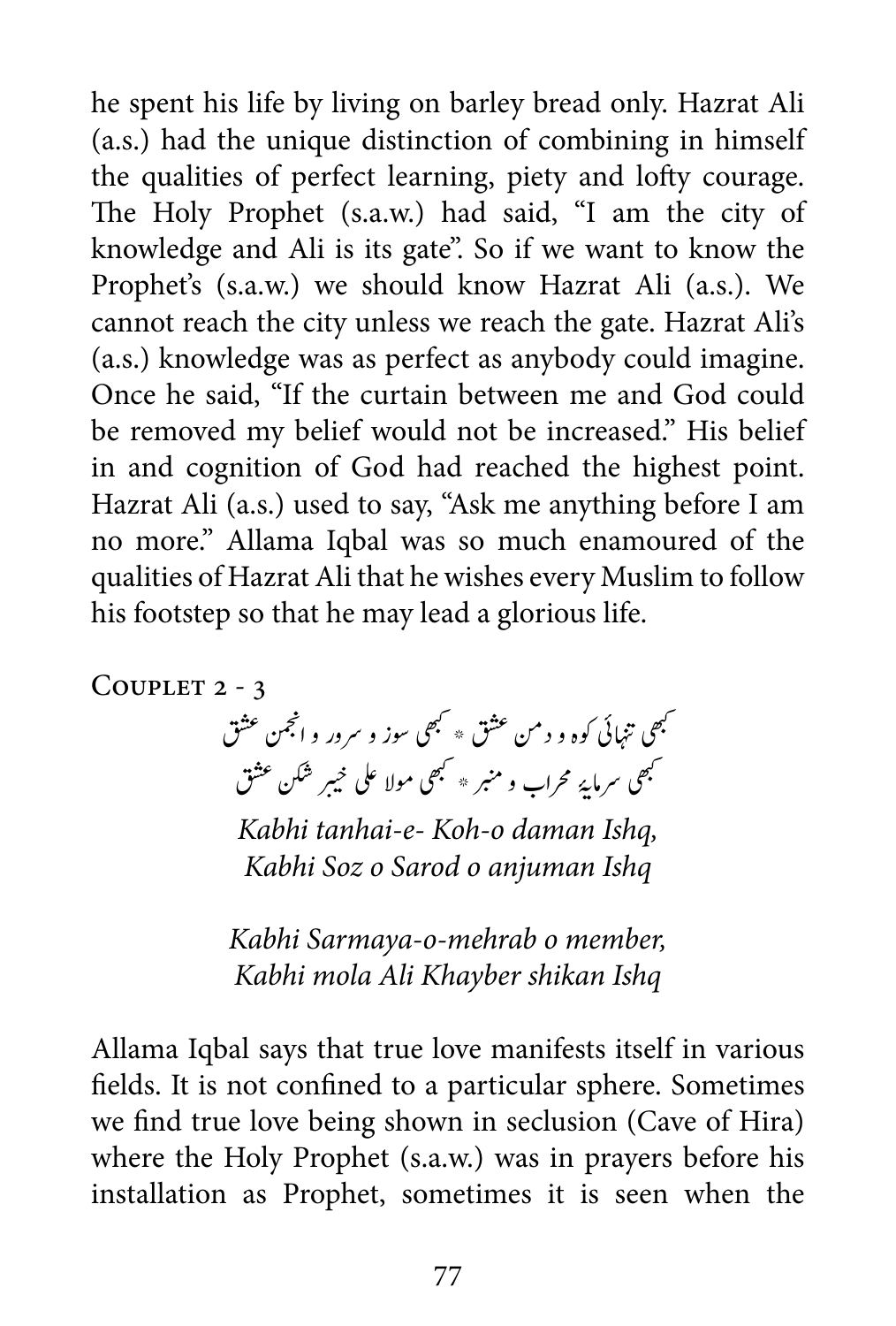devotees bow down in prayers, reciting the Holy Quran and the praises of God and sometimes in taking up sword to defend Islam and and crush the enemies of Islam as was done by Hazrat Ali (a.s.) in various Islamic battles, like Khayber Khandaq etc.

COUPLET<sub>4</sub>

رہ نہ کر سکا مجھے حلوۂ دانش فرنگ ٭ سرمہ ہے میر کی آگھ کا خاک مدینہ و نجف خ خير  *,farang e danish jalwae mujhey Karsaka na Kheera*

*Najaf o-Medina e Khak ka ankh meri hai Surma*

Allama Iqbal possessed a high standard of learning. He took his Masters degree in Philosophy from the Punjab University and also from Cambridge and Doetrate from Munich (Germany). He carried on research work on Philosophical concepts in Iran. His poetical works in Persian and Urdu have been regarded as of highest order in modern age. Iqbal who studied foreign literature an concepts so intensively came to the conclusion that the fountain-heads of all knowledge are only the Prophet  $(s.a.w.)$  and Hazrat Ali  $(a.s.)$ . He firmly believes in the saying of the Prophet Mohammad (s.a.w.), "I am the city of knowledge and Ali is its gate". So fondly he says that his eyes can get light only from the dust of Madina and Najaf where the souls of the Prophet  $(s.a.w.)$  and Hazrat Ali  $(a.s.)$ rest. He travelled abroad and made intensive studies and researches but he could not be impressed by any other source of knowledge except the Prophet (s.a.w.) and Hazrat Ali $(a.s.).$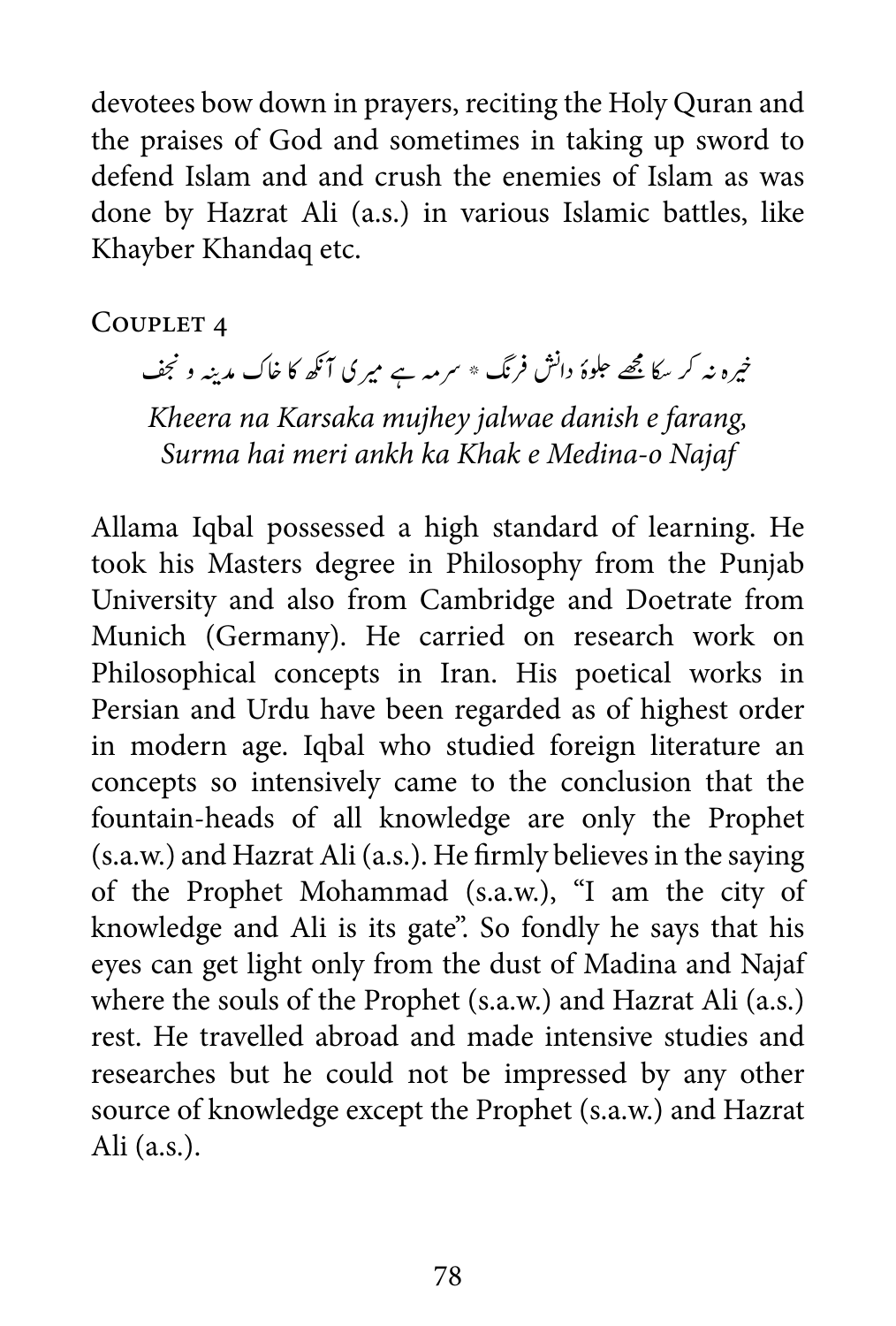COUPLET<sub>5</sub>

دارا و سکندر سے وہ مر د فقیر اولی ٭ ہو جس کی فقیری میں بوئے اسد اللّٰہی

*Dara o Sikander sey woh mard e faair aula, asadullahi-e-boo men faqiri jiski Ho*

Allama Iqbal looks down upon all pomp of monarchy and strength. He had studied the various aspects of the life of Hazrat Ali (a.s.) a top most man of learning, best judge, greatest warrior, the most loyal comrade of the Holy Prophet, in whose praise the *ayat-e-Tathir* and *Hal-ata* were revealed and he has unaccountable love for him. He says that a beggar who lives upto the ideals of Hazrat Ali is far superior in his eyes to the crowns and monarchs who have power and authority but are devoid of saintly sprits.

COUPLET<sub>6</sub>

بر سے ہے یہ معرکۂ دین و وطن ٭ اس زمانے میں کوئی حیدر کرار بھی ہے خ بڑھ کے خیبر

Barh ke Khayber sey hai yeh marikae din o watan, *hai bhi Karrar Haydere koi men zamaney Is*

Allama Iqbal stresses the need for unity among Muslims. He abhors the present trend of unity for political purposes. It is a fallacious Concept and must be fought against. He fondly asks if there is one who could smash this fort as Hazrat Ali (a.s.) did when he conquered Khayber.

COUPLET<sub>7</sub>

یا عقل کی روباہی یا عشق یداللّٰہی ٭ یا حیای<sup>ہ</sup> افر گلی یا حمل*ۂ* ترکانہ Ya aql ki robahi ya Ishq e yadullahi, *Turkana e hamla ya afrangi e heela Ya*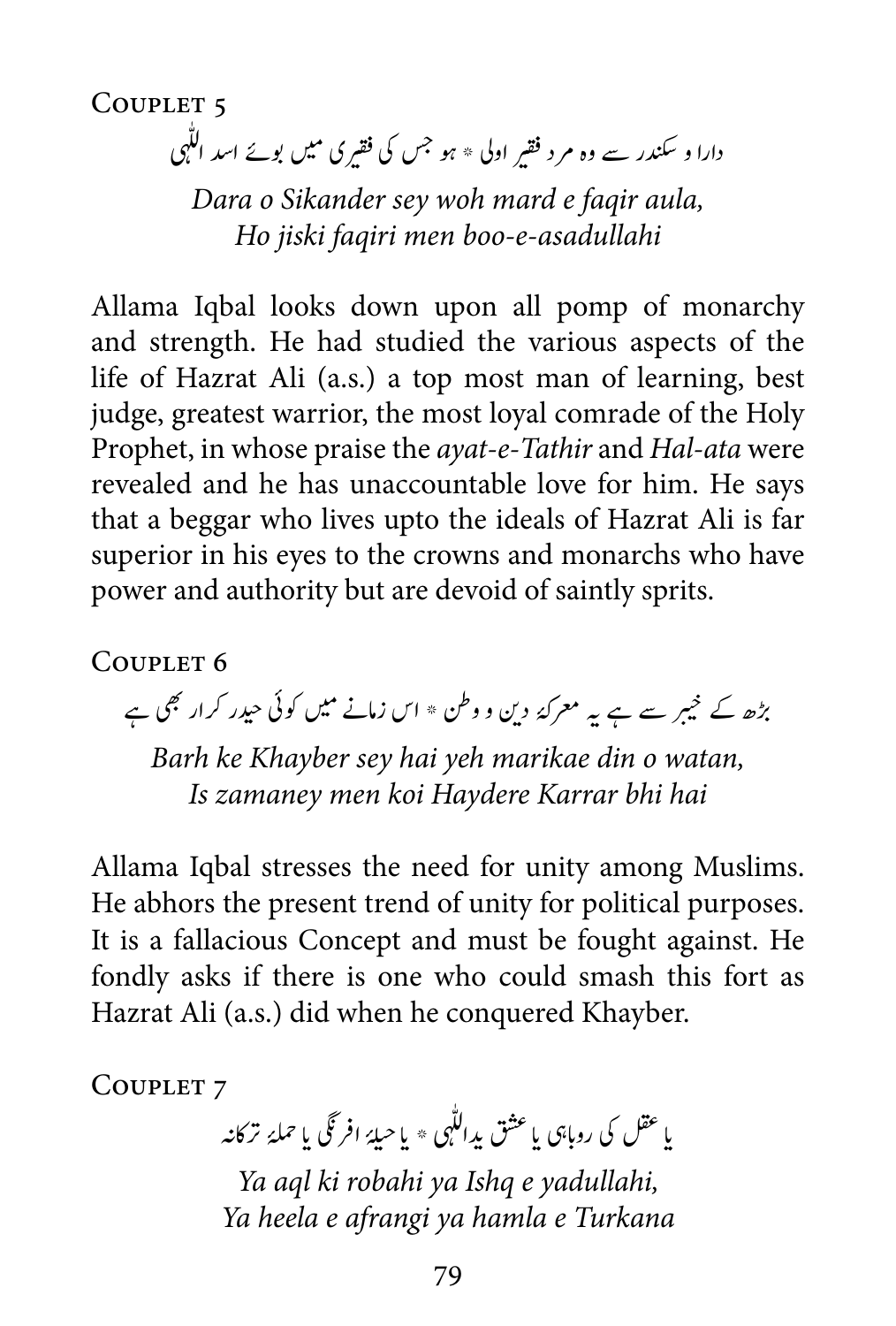According to Allama Iqbal our intellect is often misled by deceptive arguments. We should have before us as an ideal the true love as possessed by Hazrat Ali (a.s.) towards God Almighty. That love did not care for any bodily pain or worldly troubles. So we should also follow in the footsteps of Hazrat Ali (a.s.) who sacrificed his all in the way of God. If we fail to do that our lives are doomed to a miserable end.

COUPLET 8 - 9

جہال عشق و مشتی نے نوازی ٭ حلال عشق و مشتی بے نیازی کمال عشق و مسق ظرف حیدر \* زوال عشق و مسق حرف رازی

Jamal-e-*Ishqo Masti nai nawazi*, *Jalal-e-Ishqo Masti be niazi* 

*Kamal e Ishqo Masti zarbe Haider,* Zawal e Ishq o masti harf-e razi

Allama Iqbal considers that Hazrat Ali (a.s.) has reached the acme of true love for God. The exalted and ecstatic love of Hazrat Ali (a.s.) for God could manifest itself in his submission and prayers to God. It could also be shown in the superb courage with which he fought the battles of Islam. It was through his actions that he reached the highest position of love. Dr. Iqbal wishes us to follow Hazrat Ali  $(a.s.)$  and refrain from wasting our time in metaphysical discourses. The very concept of true love fail if we do not act according to the precepts of Islam.

COUPLET 10 امارت کیا شکوہ خسر وی بھی ہو تو کیا حاصل \* نہ زور حیدری حجھ میں نہ استغنائے سلمانی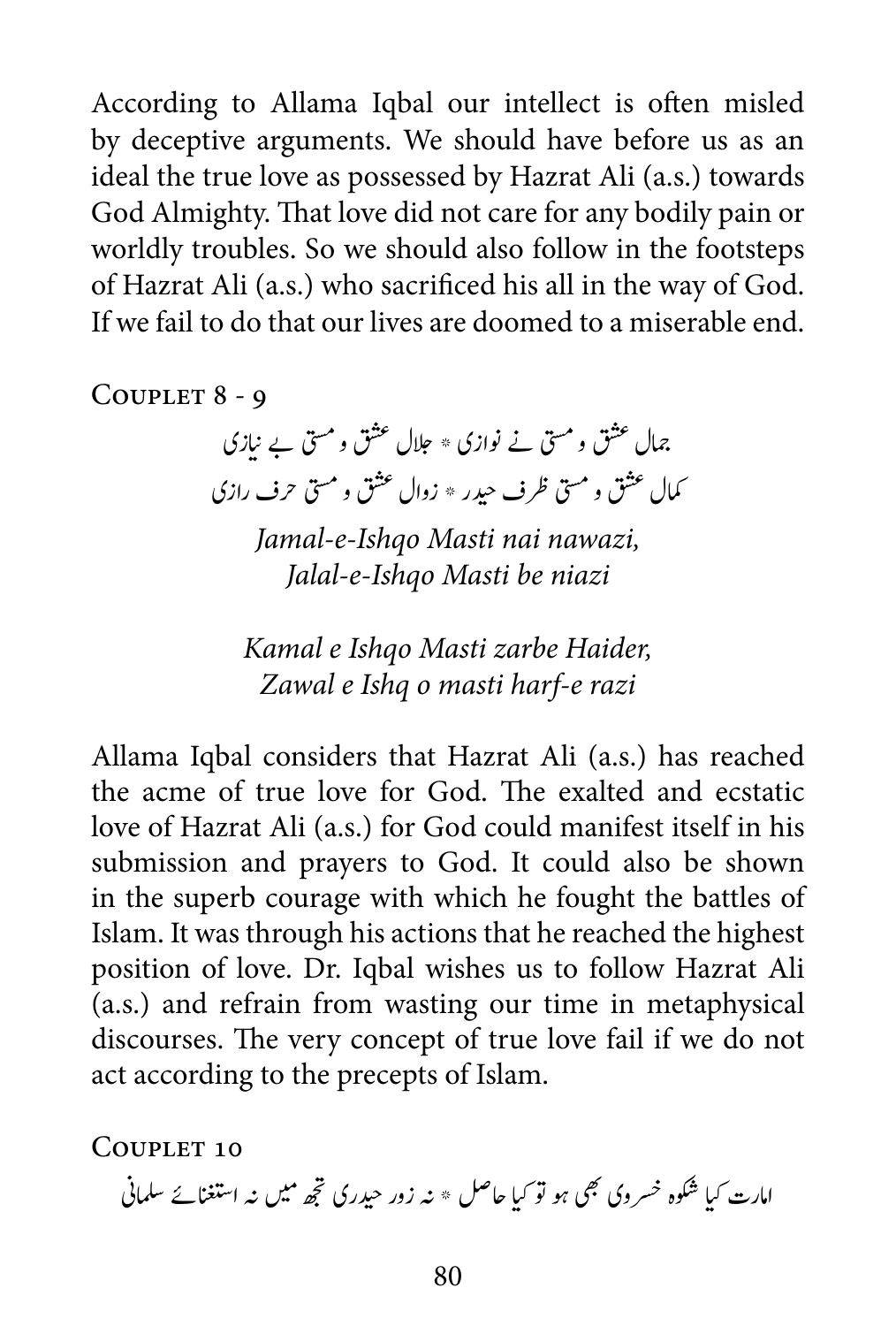*Imarat Kiya shikoh-e-Khus-avibhi ho to Kiya hasil, salmani-e-istighna na tujhmen Hayderi e zor Na*

Allama Iqbal deplores the condition of the Muslims at the present time. We do not possess physical strength and contented heart. We have forgotten to take lessons from the precepts and examples set by Hazrat Ali (a.s.) and his follower Hazrat Salman. If we inculcate that spirit of Islam then alone we can achieve the true aim of life. The worldly pomp of a King or the boast of wealth are good-for-nothing.

### **SELECTIONS FROM ZARB-E-KALEEM BY IOBAL**

COUPLET<sub>1</sub>

مرے لیے ہے فقط زور حیدری کافی \* ترے تصیب فلاطوں کی تیزی ادراک ت *Merey liye hai faqat zore Hayderi Kafi, Terey nasib falatoon ki tezi-e-Idrak* 

In his intense love for Hasrat Ali (a.s.) Iqbal says that he does not like Plato's reasoning and philosophical approach of things; what he is inspired with, is the God-given strength of Hazrat Ali (a.s.). Hazrat Ali (a.s.) had the physical and moral strength which has conquered our hearts.

COUPLET<sub>2</sub>

خدا نے اس کو دیا ہے شکوہ سلطانی \* کہ اس کے فقر میں ہے حیدری و کراری

*Khuda ne usko diya hai shikoh-e-sulfani, Karrari wa Hayderi hal men faqr uske Ke*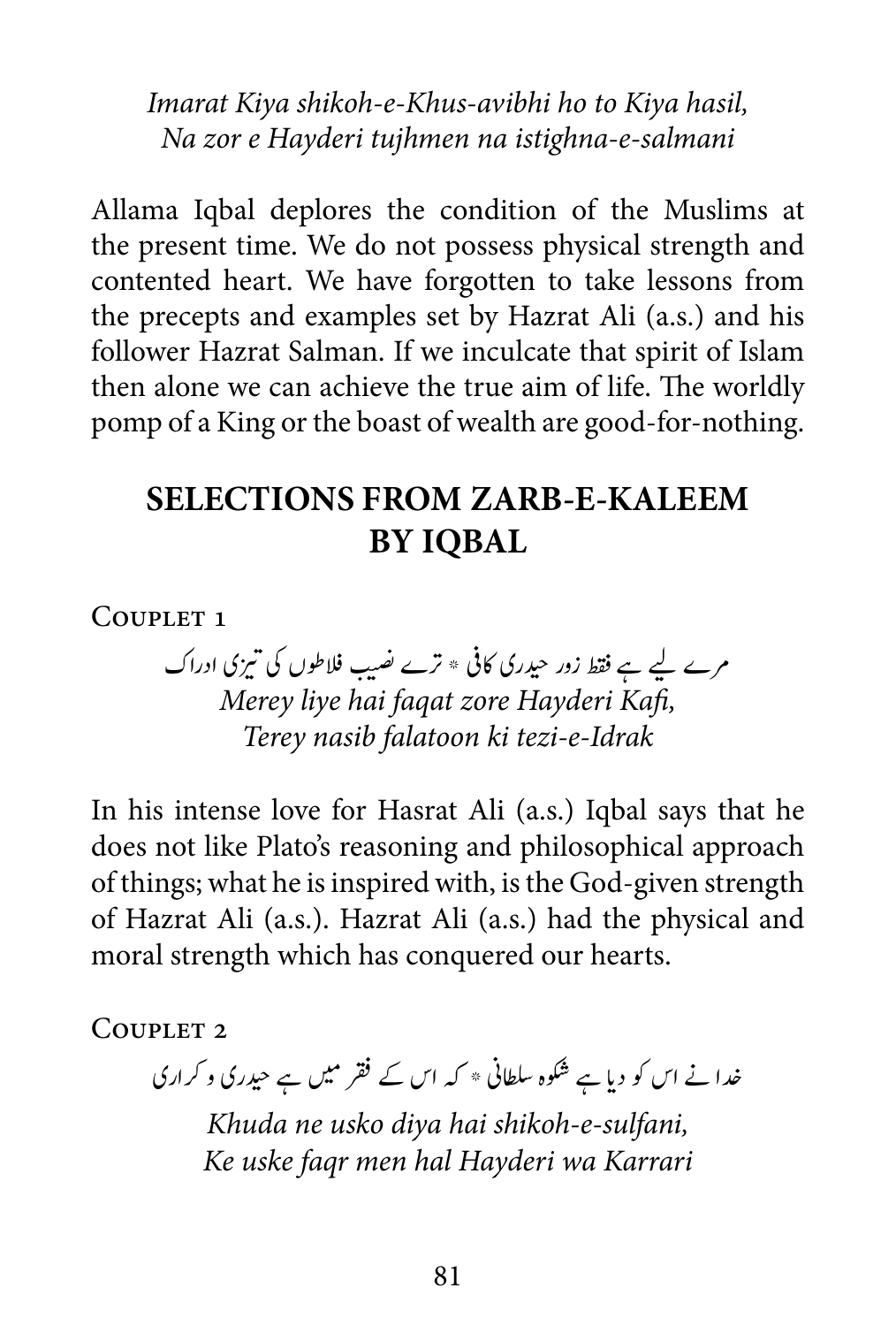Hazrat Ali (a.s.) led an extremely simple life. He lived on barley bread, renounced all worldly amenities, and yet by his physical strength and courage defeated the bravest of the Arab fighters, and spent his life spreading the mission of Islam. So, that person, who follows Hazrat Ali (a.s.) is really possessed of kingly grandeur and eminence. Being a pauper he has a contened heart, is submissive to God, and braves the onslaughts of the world.

COUPLET<sub>3</sub>

بے جرأت رندانہ ہر عشق ہے روہابی \* بازو ہے قوی جس کا وہ عشق یداللّٰہی Bey jurat e rindana har ishq hai rohahi, *yadullahi ishqe woh jiska qavi hai Bazoo*

Allama Iqbal believes that true love does not admit of any fear or weaknesses, physical or moral. A true lover of God does not fear anybody except God. If his love succumbs to worldly influence, it is not true love. It is only cowardice. We should have before us an ideal like Hazrat Ali (a.s.) who was so powerful and strong that he could not be defeated by anybody. That is why he was called Yadullah or the "Hand of God." Iqbal expects every muslim to have the same true love for God and fearlest spirit to defend the cause of Islam.

# **SELECTIONS FROM ARMAGHAN-E-HIJAZ IQBAL BY**

COUPLET<sub>1</sub>

نه اسزی دبه ا و را وجا ن اپابکزی \* رسورش ا ز رشاب اخ� یازی ی یب � ت ی وقی ابزوی ا و امدنن حدر \* دل ا و ا ز دو گ�ی�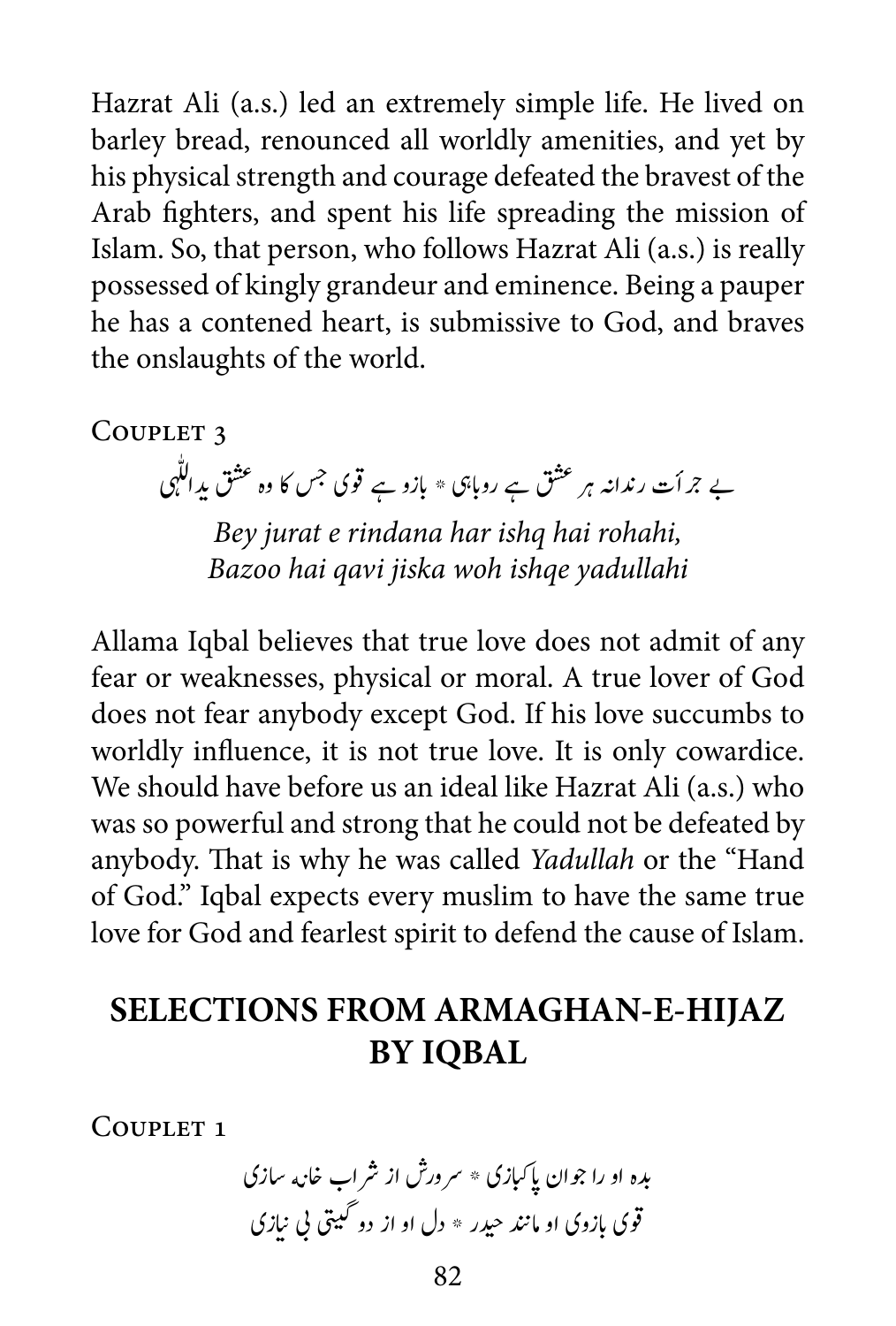*Bideh oora jawane pakbasey, Khanasaze e-sharab az Suroorask*

Qavi bazoo-e oo manund-e Hayder,  *niyazey be geti do az oo e-Dil*

Allama Iqbal invokes the Holy Prophet (s.a.w.) to help the Muslim youth so that he may attain full cognition of God and he may bo so much inspired with His love that he may attain the strength as Hazrat Ali (a.s.) had in his arms and that he may be free from all cares of this world and the world hereafter. Whatever Hazrat Ali (a.s.) did was for the sake of God only. There were no motives behind his actions. Every action of his was in fact, prayers to God. Iqbal therefore hopes that every Muslim may be sincere in his actions - Sincere to fulfil God's will and commandment.

COUPLET<sub>2</sub>

.<br>تجشم بخون لا<sub>له</sub> آميز ش گلتانی ز خاک من بر انگیز \* نم ن ی ت علی را \* نگاهی دو چو ششیر علی تیز � ش ش غ اگر شایان نیم تیغ ت ن

*Guli.Haney Ze Khake mun bar angez, amez lala Khoone ba chashman Name*

Agar Shayan nayum teghe Ali ra, *Nigahey deh cho chamsheere Ali Tez* 

Igbal entreats the Holy Prophet (s.a.w.) to give him light and learning which may guide his fellow Muslims. He also wishes to possess sincere love for God, so that when he weaps in Hie love, tears of blood may roll down his cheeks.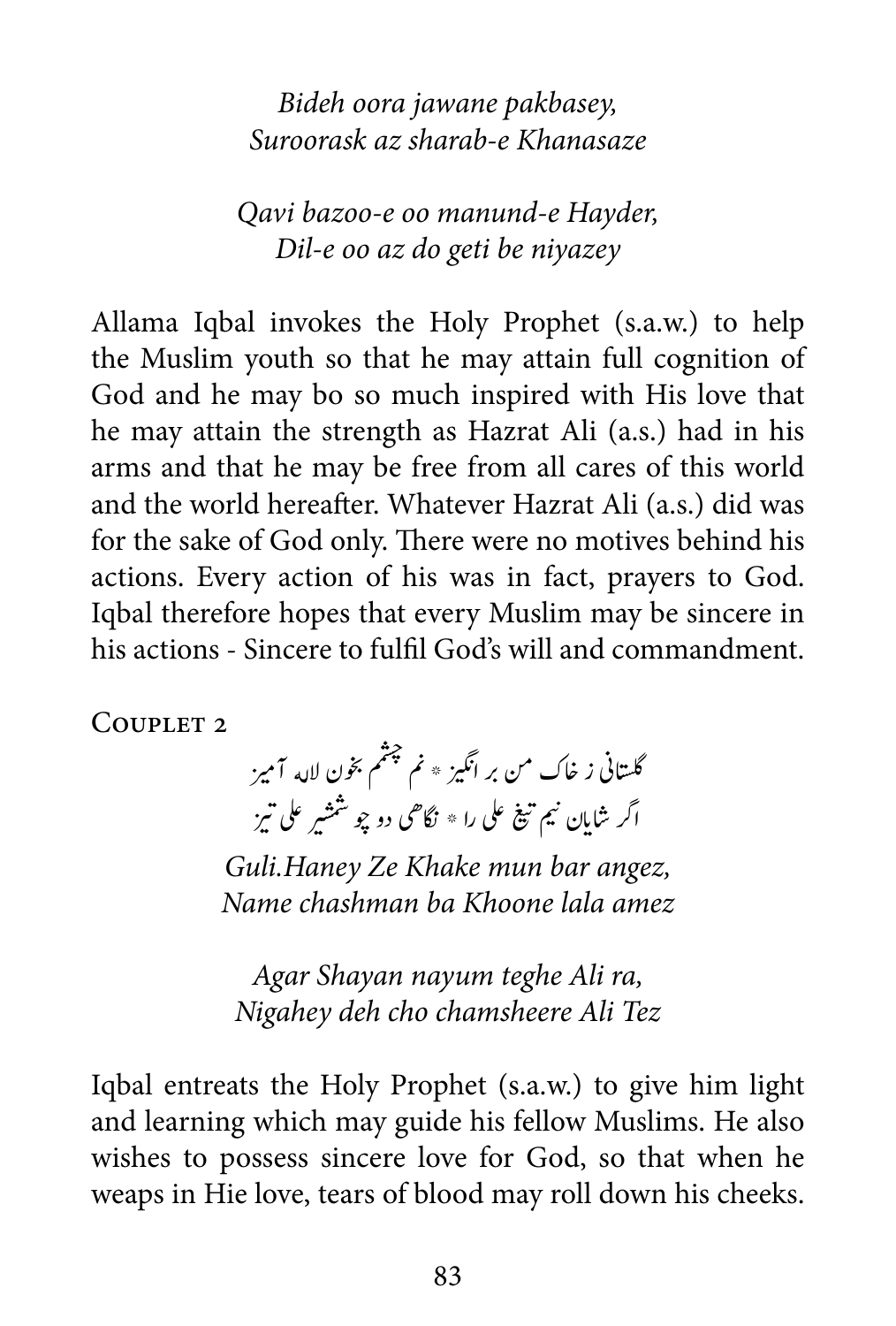If, for all this, is not fit to receive Ali's sword Iqbal implores the Holy Prophet to give him such sight as would have the power of Hazrat Ali's (a.s.) sword. Iqbal is so much in love for Hazrat Ali (a.s.) that he wishes to follow him in all his actions and that is what, according to him, every Muslim should aspire.

### **SELECTIONS FROM BAOIYAT-E-IOBAL**

COUPLET<sub>1</sub>

ممقصد لحمک لحمی پہ تھلی ان کی زباں \* پہ تو اک راہ سے تجھ کو بھی برا کہتے ہیں لَ ل

*Maqsade lahmak-a-lahmi pa khuli inki zaban, hain kahtey bura bhi tujhko se rah ek to Yeh*

There is a tradition : The Holy Prophet said, "Ali is from me, and I am from Ali. His flesh is my flesh, his blood is my blood. One who befriends him befriends me and I too befriend him. One who is his enemy, is my enemy, and I too, am his enemy." Iqbal knew this tradition. He had also read in books that Hazrat Ali was falsely and meliciously accused of being a party to the murder of Usman. So Iqbal taunts and strongly criticises the so called Muslims who speak ill of Hazrat Ali (a.s.) about whom the Holy Prophet  $(s.a.w.)$  had said that the enemy of Hazrat Ali is the enemy of the Prophet (s.a.w.). Iqbal is therefore of the view that those who speak ill of Hazrat Ali (a.s.) really speak ill of the Prophet (s.a.w.) and are therefore not Muslims at all.

COUPLET<sub>2</sub>

نیرے پیاروں کا جو یہ حال ہو اے شافع حشر ٭ میرے جیسوں کو لو کیا جانیے کیا کہتے ہیں ت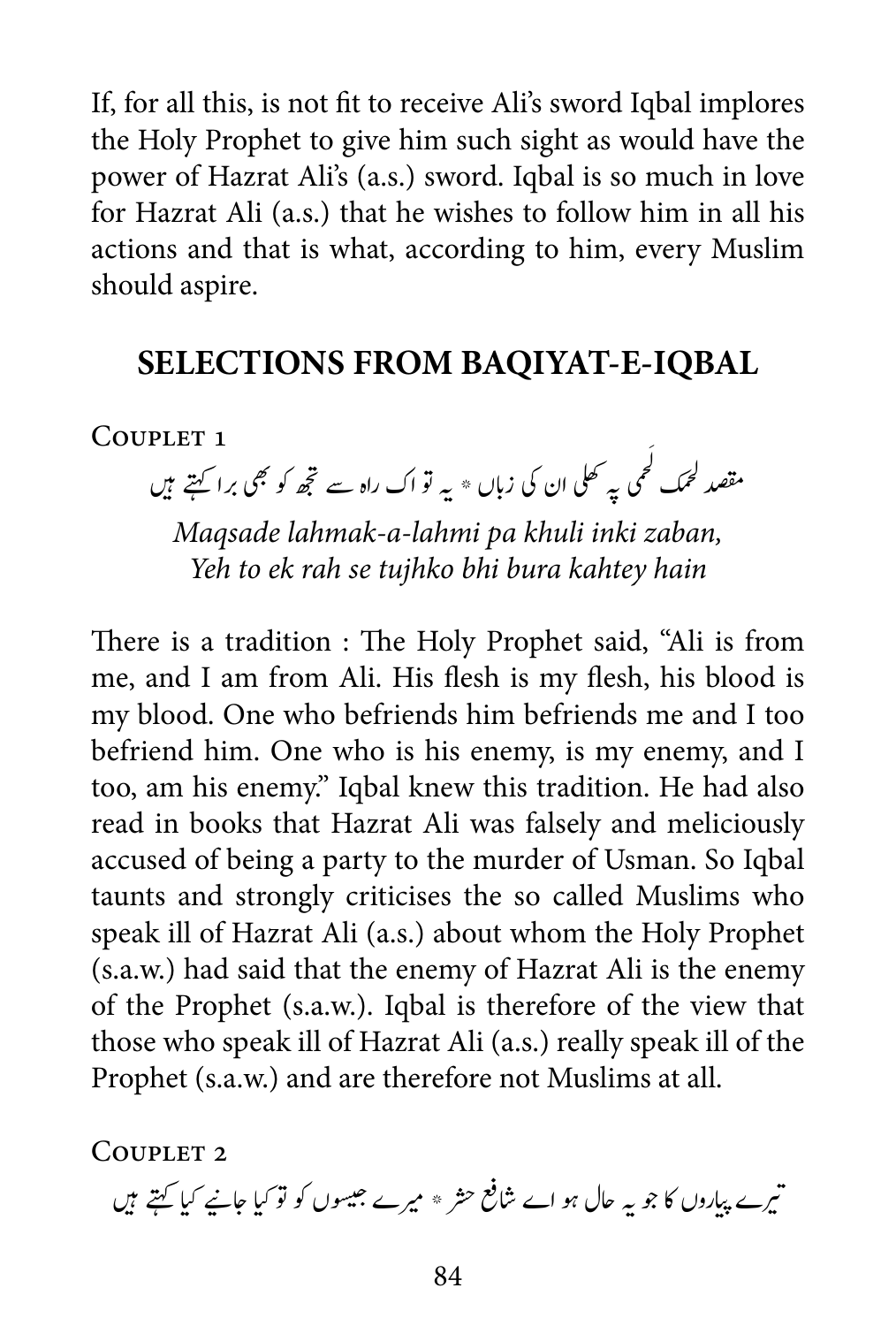*Terey Pyaron Ko jo yeh ho ae Shafe-e-hashr, hain Kahtey Kya janye Kya to ko jaison Merey*

Addressing himself to the Holy Prophet (s.a.w.) Allama Iqbal expresses his strong disgust against those who speak ill of Hazrat Ali. He says that when Hazrat Ali (a.s.) who was so much loved and praised by the Holy Prophet (s.a.w.) could not be spared by the so called Muslims how ho (Iqbal), a slave of Hazrat Ali, could be spared by them.

COUPLET<sub>3</sub>

اقبال ہے اسی در کا \* بندئہ شاہ «لافق» ہوں میں فيض<br>ميض *Faiz Iqbal hai isi dar Ka, main hoon fata la-e-Shah-e-Banda*

Iqbal was regarded to be a great thinker and a great poet. He says he owes all his learning to Hazrat Ali (a.s.). He takes pride in calling himself a slave of Hazrat Ali about whom he knew Gibrael shouting "There is no brave man except Ali and there is no sword except Zulfiqar" in the battle of .'Ohad'

COUPLET<sub>4</sub>

سینۂ پاک علی جن کا امانت دار تھا \* اے شہ ذی جاہ ! تو واقف ہے ان اسرار سے Sina-e-Pak-e-Ali jinka amanat dar tha, Ai shahe zijah! too waqif hai un asrar sev

Dr. Iqbal had great faith in some of the saints and Soofis about whom he was of the view that they had also acquired their spiritual ascendency from Hazrat Ali (a.s.). In these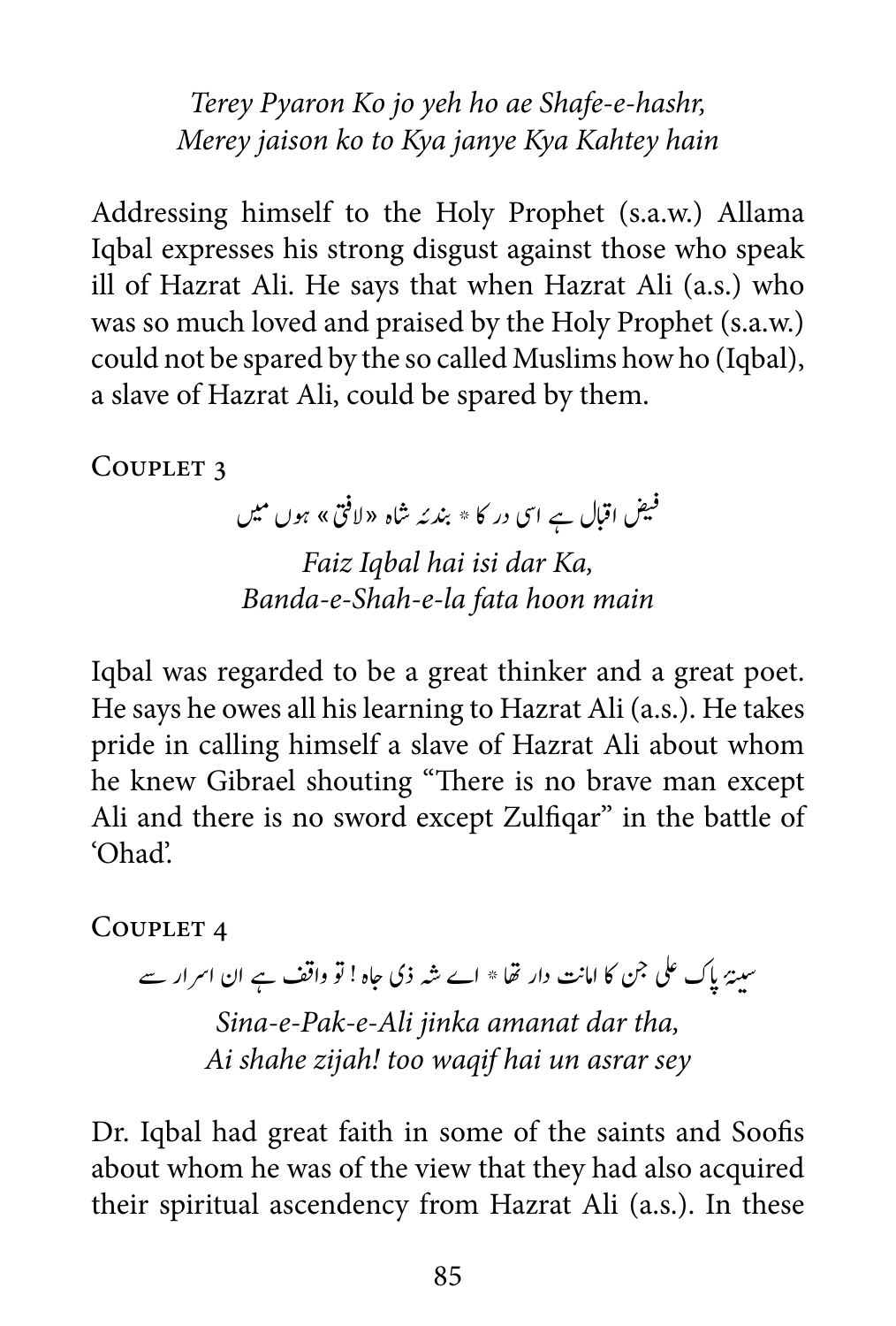lines he addresses himself to Hazrat Nizamuddin Aulia a great saint buried in Delhi these words, "O, King of great rank! I know, you are aware of the secrets and mysteries whieh were hidden in the pure bosom of Hazrat Ali (a.s.)". Iqbal believes that the soofis and saints owe all their merits to Hazrat Ali (a.s.) who was the greatest of all saints.

COUPLET<sub>5</sub>

یاد نام مر تضی جس سے ٭ نگاہ فکر میں خلوت سرائے لامکاں تک ہے یہ ہے اقبال فیض<br>\* *Yeh hai Iqbal Faize vad-e-name Murtaza jis sev,* 

*Nigah-e-fikr men Khilwat sara-e-la makan tak hai* 

One would say that in his inteme love for Hazrat Ali (a.s.) Iqbal has almost become a fanatic. Dr. Iqbal says that his search for Truth has reached the highest place. He has reached the stage of cognition of God Almighty and all this is due to the pious name of Hazrat Ali (a.s.) who is the source of knowledge.

COUPLET<sub>6</sub> ت

کرم کرم کہ غریب الدیار ہے ا**قبا**ل \* مرید پیر نجف ہے غلام ہے تیرا *Karam Karam ke gharibud dayar hai Iqbal, Murid-e- Pir najaf hai ghulam hai tera* 

Allama Iqbal had great faith in Mahboobe Ilahi Khawaja Nizamuddin Aulia. Before he left for England for higher studies he visited the mausoleum of of Khawaja Sahib at Delhi and prayed for his blessings. Here he invokes him saying "I am your slave indeed but I am a disciple of Hazrat Ali (a.s.)" Who is the fountain head of all saint-hood.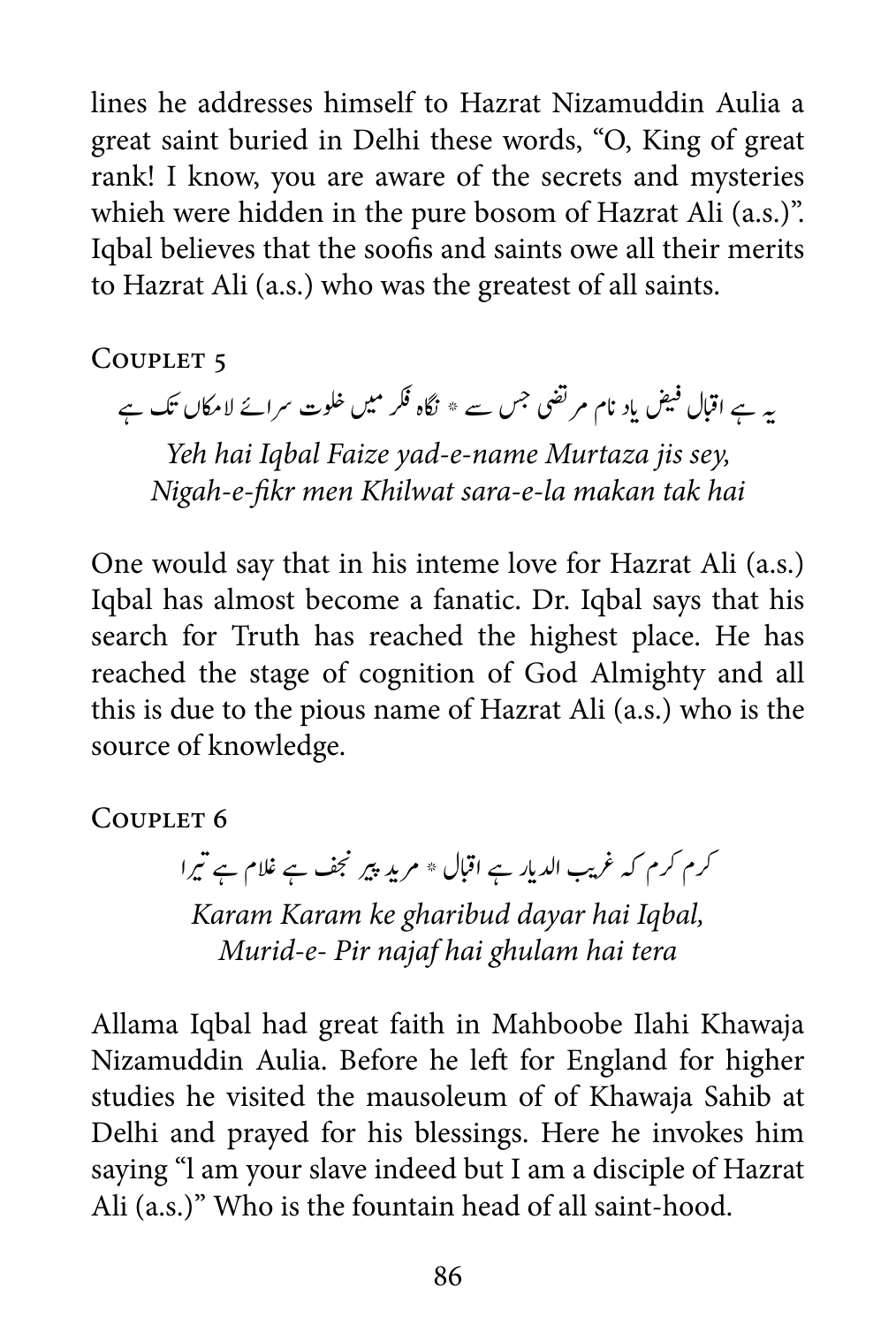COUPLET<sub>7</sub>

دل میں ہے مجھ بے عمل کے داغ عشق اہل بیت ٭ ڈھونڈ تا پھر تا ہے ظل دامن حیدر <u>مجھ</u> ی

*Dil men hai mujh be amal ke daghe Ishqe Ahle bait, mujhe Haider damane zille hai phirta Dhoodhta*

Dr. Iqbal like all high thinking and devoted disciples acknowledges that he is a sinful person but he takes pride in the fact that his heart is full of love for Ahle Bait (a.s.). So much so that Hazrat Ali (a.s.) who knows how much I love him, is searching me to take him (Iqbal) under his kind refuge. Allama Iqbal believes that even a sinful person would attain salvation because of his true love for Hazrat Ali $(a.s.).$ 

## **SIPAS-E JANAB-E AMIR (A.S.) IN PRAISE OF JANABE AMIR (A.S.)**

COUPLET<sub>1</sub>

اے محو ثنائے تو زبانہا \* اے یوسف کاروان جانہا

Ai mahve sana-e-too zabaanha, Ai yosufe Karwan-e-Jaanha

In this couplet Allama Iqbal shows his intense love for Hazrat Ali (a.s.). He is as much a devotee of Hazrat Ali (a.s.). as he is of the Holy Prophet (s.a.w.). He says that every true Muslim is all praise for him. In fact he is the most precious wealth of our life. The heart of every Muslim is full of love and praise for Hazrat Ali (a.s.). It means that one who is devoid of love for Hazrat Ali (a.s.) is not a Muslim.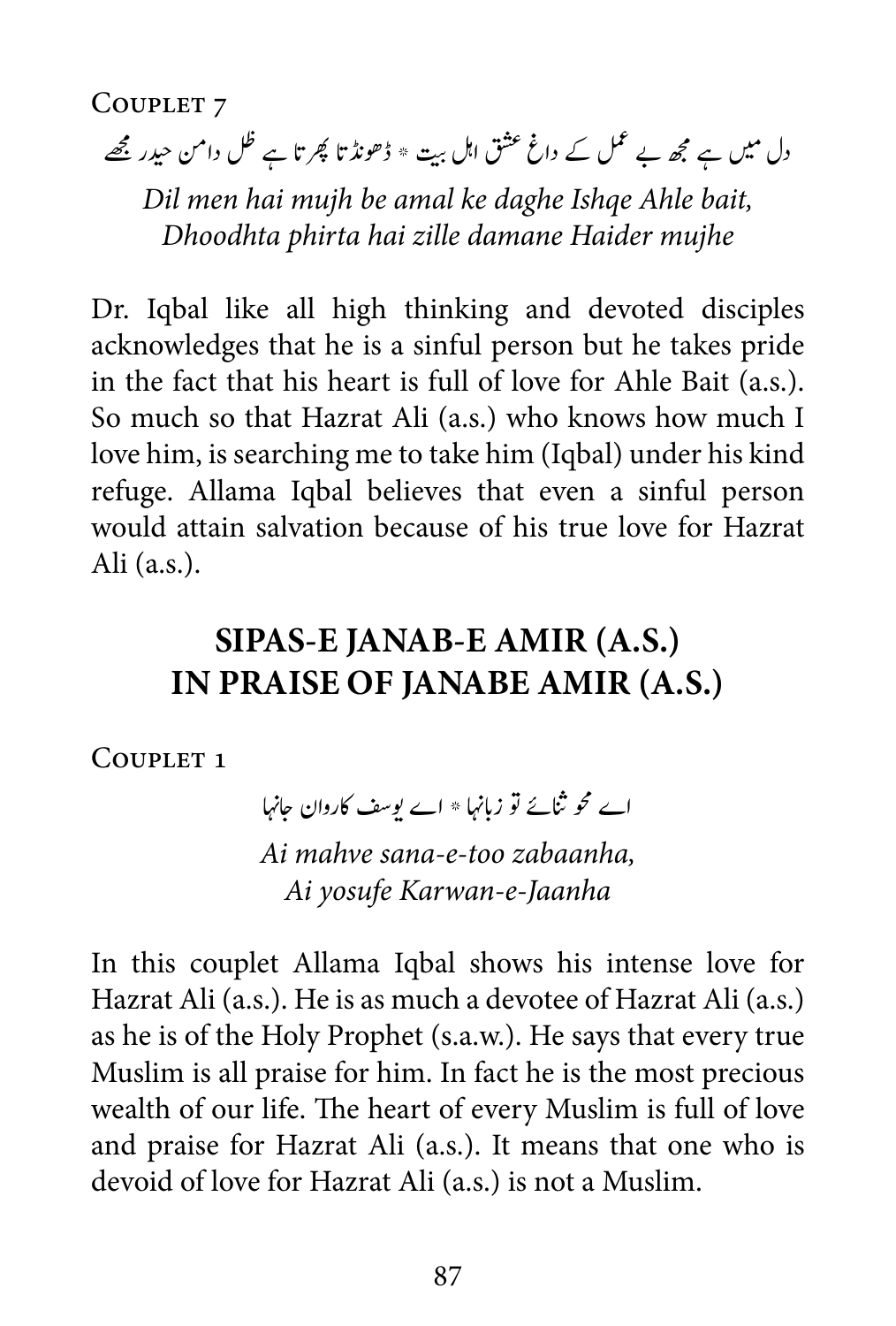COUPLET<sub>2</sub>

اے باب مدینہ محبت \* اے نوح سفینہ محبت Ai hah-e-madina-e-muhah hat *muhabbat-e-safina-e-nooh Ai*

Dr. Iqbal regards Hazrat Ali (a.s.) as the wealth of love and faith. Here he says that the Holy Prophet (s.a.w.) is the city of love and Hazrat Ali (a.s.) is its gate. He also regards him as the Noah of the Boat of Love. Igbal means to suggest that love for the Prophet (s.a.w.) and God can be achieved only through the for love for Hazrat Ali (a.s.). Hazrat Ali (a.s.) had an ideal love for the Holy Prophet and God and this ideal should be enshrined in the heart of every faithful.

COUPLET<sub>3</sub>

بر دل من خ اے ماحی نفش باطل ممن \* اے فاتح خیبر *,man-e-batil-e-naqsh-e-mahayy Ai* Ai faateh-e-Khayber-e-dil-e-man

Dr. Iqbal has fully studied the life of Hazrat Ali (a.s.) and has been so much impressed by him that he regards him as the eraser of all signs of falsehood and crooked idea and faiths. Heart may be compared to a fort wherein false ideas may gain a firm ground. Addressing himself to Hazrat Ali  $(a.s.)$  he says, "It is you who have purified my heart and soul; You have obliterated all false images from my heart and have won it over as you had conquered the fort of Khayber." Iqbal means that if we follow Hazrat Ali (a.s.) in a true spirit we shall be free from all impious and profane ideas and activities.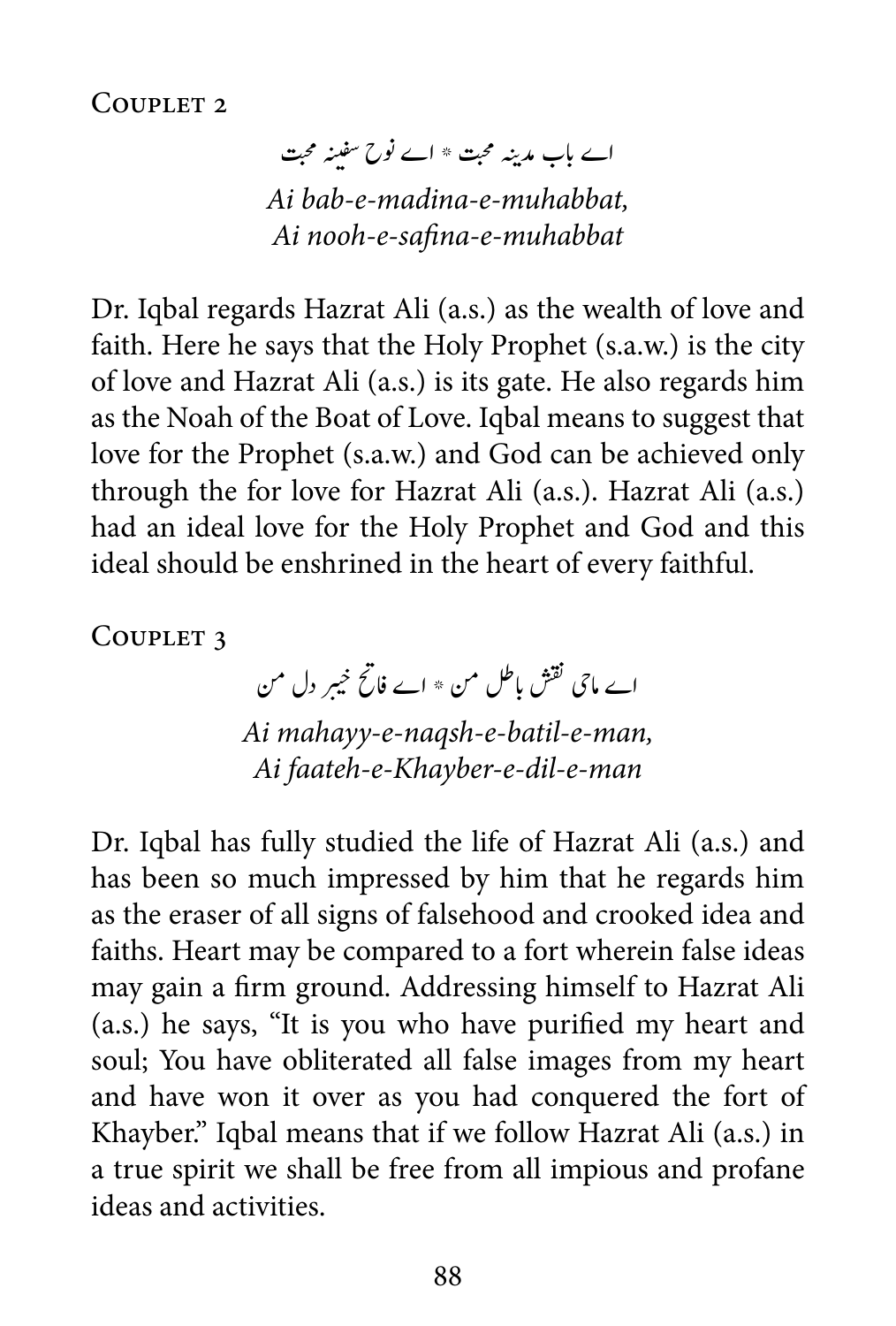COUPLET<sub>4</sub>

اے سر خط وجوب و امکان \* تفسیر تو سورہ ہائے قر آن ت ; Ai sirr-e-Khatte wajoob-o-imkan, *Quran-e-haa soora too-e-Tafir*

Addessing himself to Hazrai Ali (a.s.) Dr. Iqbal says, "O Ali (a.s.). You are the straight thorough-fare which is the link between the Universe and God. Whatever you say is in consonance with the verses of the Holy Quran, the best teacher and Guider." Allama Iqbal means that through the teachings of Harzat Ali (a.s.) we can have cognition of God and can lead a life worthy of the tenets of Islam.

COUPLET<sub>5</sub>

اے مذہب عشق را نمازے \* اے سینہ تو امین رازے *Ai mazhab-e-Ishq ra namazey,* Ai seena-e-too ameen-e-razey

Dr. Iqbal enthusiastically praises Hazrat Ali (a.s.) saying that he is the loftiest pillar of the religion of Love. Just as namaz ranks formost among the prayers to God Hazrat Ali ranks formost in Love for God. His Heart according to Igbal is the treasure—house of the secrets of God. One who knows Hazrat Ali (a.s.) knows the secrets of God.

COUPLET 6-9

اے س نبوت محمہ \* اے وصف تو مدحت محمه تگردوں کہ بہ رفعت ایستادست \* از بام بلند تو فماّ دست Ai sirr-e-nabuwwat-e-Mohammad, Ai wasf-e-too midhat-e-Mohammad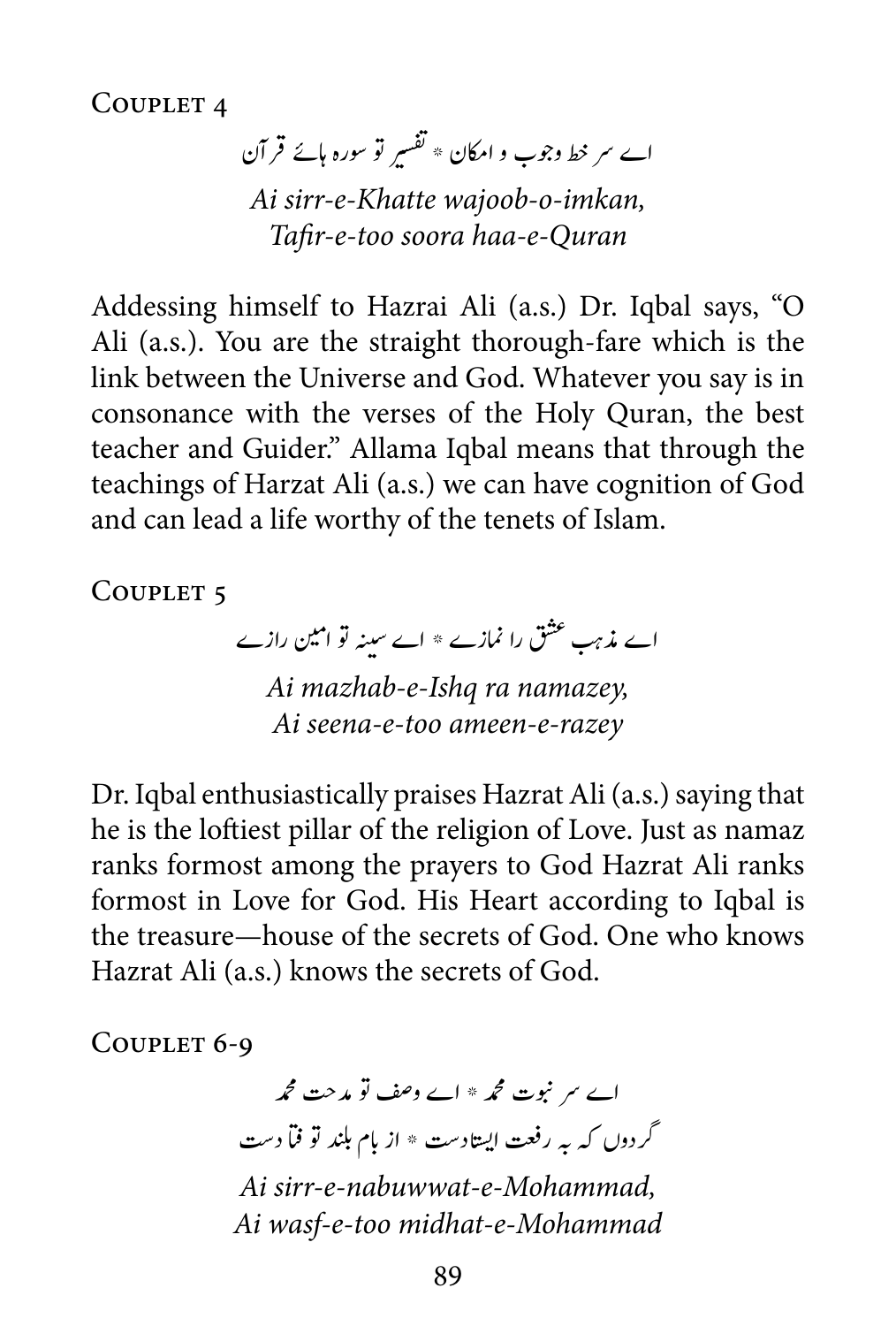*Gardoon Ki ba rifat eested ast,* Az bam-e-baland-e-too fitad ast

بر ذرہ در گہت چو منصور \* در جوش ترانہ انا الطور ے تو نتواں باد رسیدن \* بے او نتواں بتو رسیدن Har zarra-e-dargahat chu Mansoor, *Dar Joshe tarana-e-anattoor* 

*Bey too na tawan ba oo raseedan,* Bey oo na awan ba too raseedan

Dr. Iqbal was a staunch Muslim and he belived that our Holy Prophet (s.a.w.), the last of the Messenger of God had unparalled merits. But he was equally enamoured of the qualities of Hazrat Ali (a.s.), who had so daringly and obediently served the Prophet in various battles of Islam. The Prophet (s.a.w.) had himself nominated Hazrat Ali  $(a.s.)$  as his vizier, successor, and called him his brother. So here Iqbal says that Hazrat Ali (a.s.) was the secret of the Messengerhood of Prophet Mohammad (s.a.w.). If we know the secret we know the real significance of the Prophet's mission. According to Iqbal the praise of Hazrat Ali (a.s.) is the praise of the Holy Prophet (s.a.w.). In his ecstatic mood Dr. Iqbal does not find any difference betweea the Prophet (s.a.w.) and Hazrat Ali (a.s.). Addressing himself to Hazrat Ali (a.s.) Allama Iqbal says, "The heavens which are standing so high above us are much below in rank than the dignified walls of your house. Every particle of dust of your house is extremely luminioms and it could rightly raise the slogan "I am 'toor" the mountain which radiated light,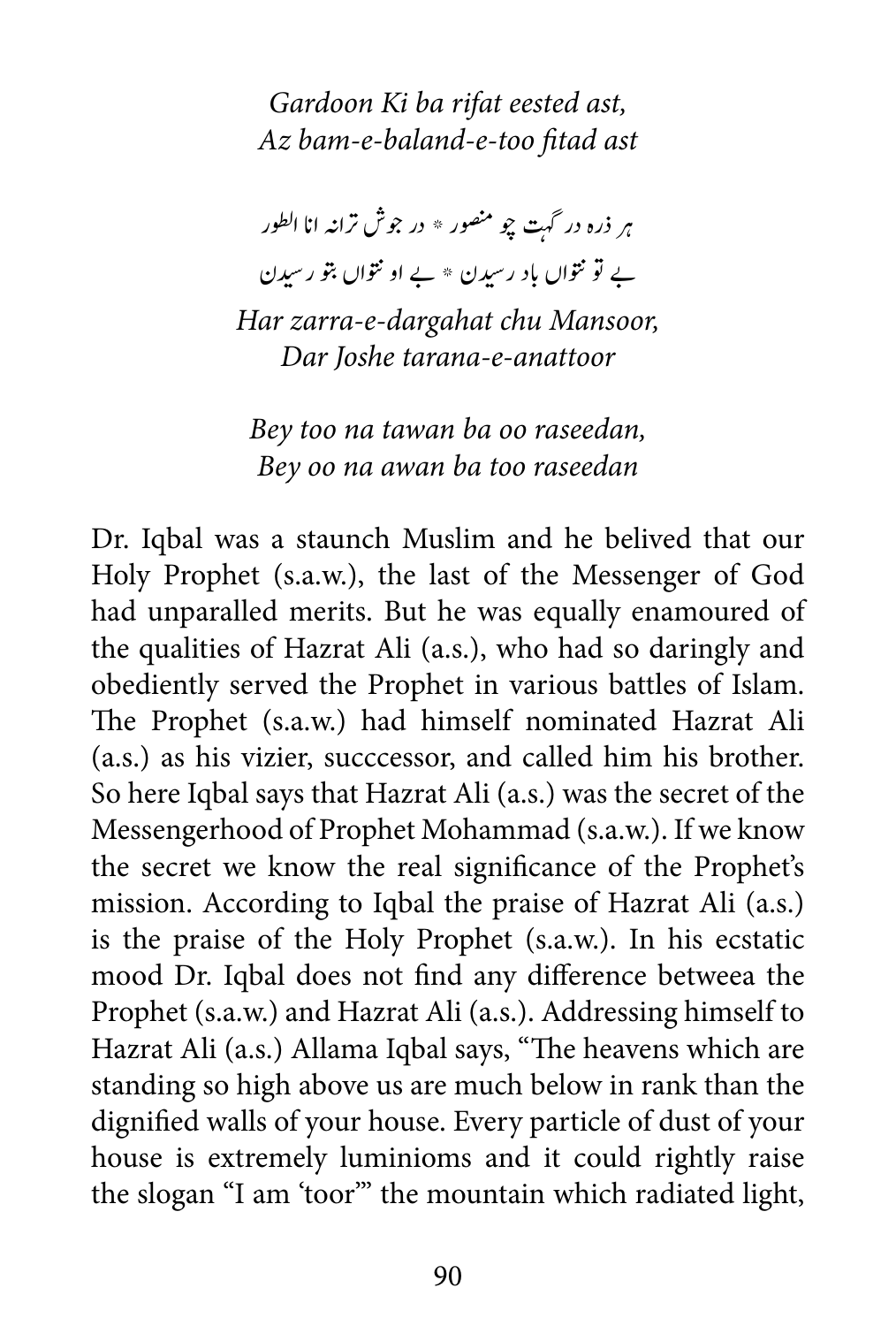where Moses used to go for prayers. O, without you we cannot reach him (the Prophet) and without him (the Prophet s.a.w.) we cannot reach you." This is in accordance with the traditions of the Prophet, "I am from Ali and Ali is from me; I am the city of knowledge and Ali is its gate; Ali's blood is my blood; Ali's flesh is my flesh; The one whose lord am I, his Lord is also Ali."

 $C$ OUPLET  $10-16$ 

فردوس ز تو چمن در آغوش \* از شان تو حیرت آئنہ پوش جانم غلامی تو خوشتر \* سر بر زدہ ام ز جیب قنبر ہشیآرم و مست بادہ تو ٭ چوں سایہ زیاٍ فتادہ تو ش

*Firdaus ze too chaman dar aghosh,* Az shaney too hairat aa'eena posh

Janam ba ghulaami-e-too Khushtar *Qambar habibe ze am zada bar Sar*

*Hushyaram wa mastey baadai too, Choon saya ze pa fitadai too* 

از ہوش شدم مگر بہوشم \* گوئی کہ نصیری خموشم ن المستخدم المستخدم المستخدم المستخدم المستخدم المستخدم المستخدم المستخدم المستخدم المستخدم المستخدم المستخدم ا<br>المستخدم المستخدم المستخدم المستخدم المستخدم المستخدم المستخدم المستخدم المستخدم المستخدم المستخدم المستخدم ا j<br>J <sub>بط را</sub>ز است \* در پردہ خامشی نیاز است ۔<br>دائم کہ ادب ہف Az hosh shudam magar bahosham, Go'ee Ki Nusairiye Khamosham

Danam Ki Adab bazabte raaz ast. *ast Niaz Khamushi pardai Dar*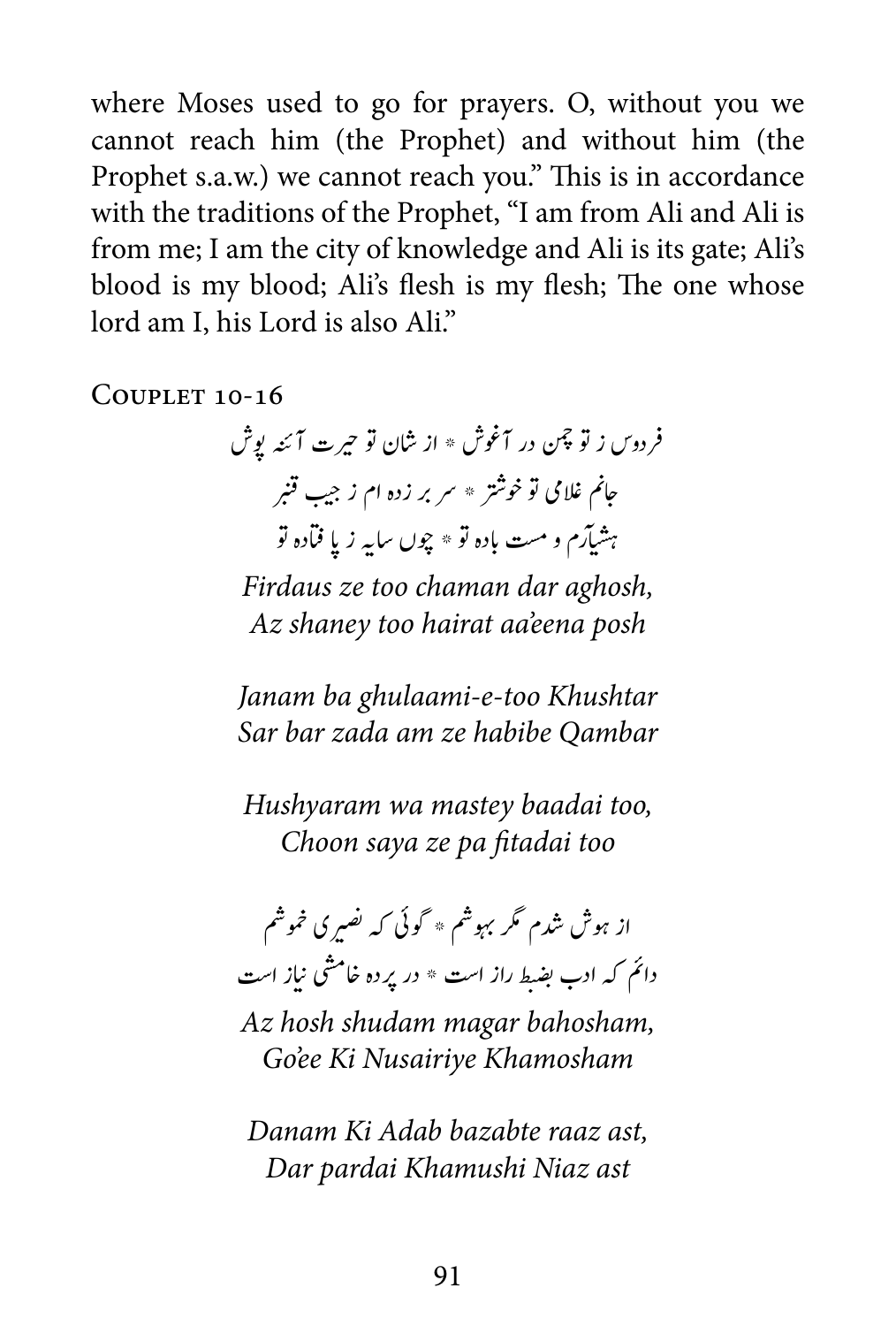اما جہ <sup>کنم</sup> ہے تولا \* تند ا*ست بر*وں فتد زمینا ز اندیشہ عاقبت رہیدم \* حبنں غم آل تو خریدم ش

Amma chi Kunam ma'ey tawalla, **Tund ast broon fitad ze mina** 

Ze andeskai aafiyat raheedam, *Jimey gham-e-aaley too Khareedam* 

Dr. Iqbal has such an ardent love for Hazrat Ali (a.s.) that he says "(O, Hazrat Ali (a.s.) your existence in heaven adds beauty to its lustre; your rank is such that even astonishment is a picture of amazement. My soul is immensely pleased that it is your slave. I am wonder struck to mark the luminous heart of your slave Qamber. I have taken the wine of your love. I am intoxicated, but I am fully concious I am first like shade running after your footsteps.

Intoxicated I am, of course, with your love but I am fully aware of the realities of life. Perhaps one would say that I am like a silent Nusairi, who worships you as God. Unlike Nusairi I do not utter that you are God, but I am as much in love for you as he is. I know it is unbecoming to disclose the secret of love, because merit of submissiveness lies in silence. But how can I control myself when the wine of your love is over-brimming my heart, so I cannot but express my feeling and passions for your love. I take pride in the fact that I have purchased a priceless commodity the love for your 'aal' (family members). This has removed from my heart all cares for my salvation."

In these lines Dr. Iqbal has fully expressed his zealous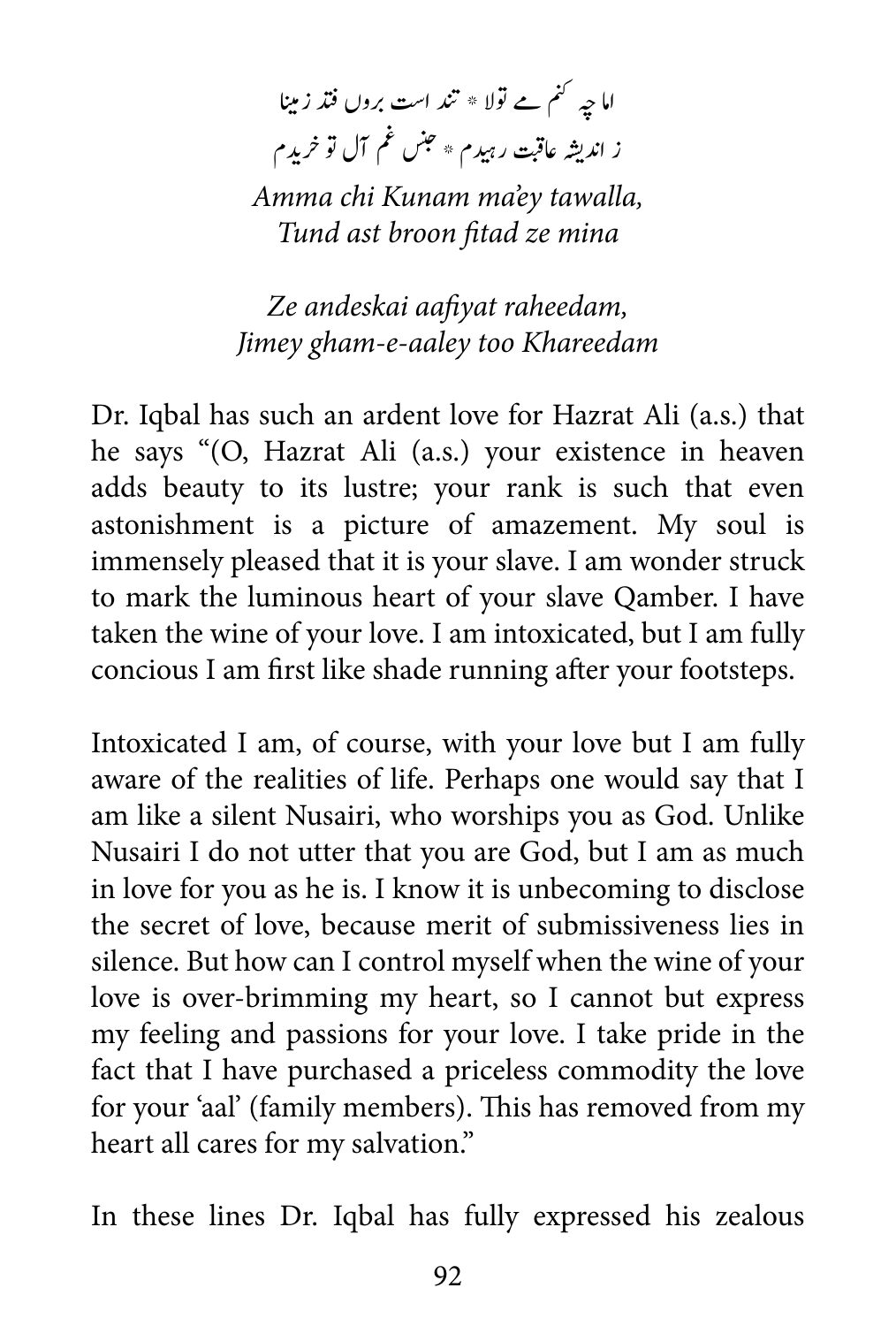feelings of love for Hazrat Ali (a.s.) and that alone according to him is the source of salvation on the doomsday.

COUPLET 17-25

فکرم چو بہ جتجو قدم زد \* در دیر شد و در حرم زد در دشت طلب بسے دوبدم \* داماں چو گرد یاد چیدم . . .<br>در آبلہ خار ہا خلیدہ \* صد لالہ تہ قدم دمیدہ افیآدہ گرہ بروے کارم \* شر مندۂ دامن غمارم

*Fikram chu ba justujoo qadam zad,* Dar dair shud wa dar haram zad

*Dar dashtey talab basey daweedam, cheedoom baad garde chu Damaan*

Dar aabla Kharaha Khaleeda, *dameeda qadam tahey lala Sad*

*Uftada girah ba rooey karam, ghubaaram-e-daman-i-Sharminda*

ل بستہ لحمل خ پویاں یے خضر سوے منزل \* بردوش جوبایے مے و شکستہ جامے \* چوں صبح بیاد چیدہ دامے پيچيده بخود چو موج دريا \* آواره چو گرد باد صحرا ی واامدنہ ز درد انرسدن \* در آہلب ہتسکش دانم عشق تو دلم رپود ناگاہ ٭ از کار گرہ <sup>ر</sup>شود ناگاہ

*Poyah pal Khizr suey manzil, mahmil basta Khayal doshe Bar*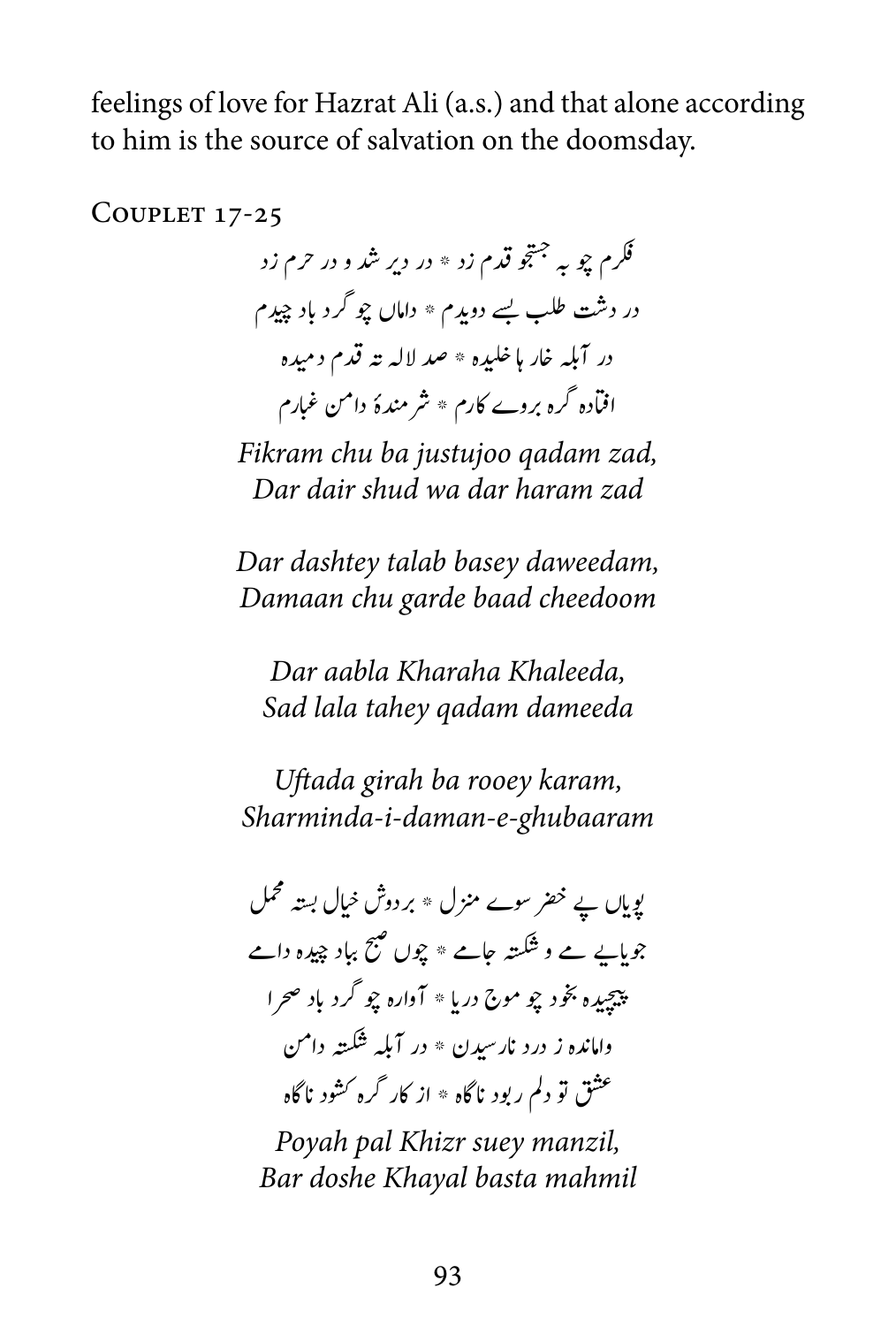*Joya ey ma'o shikasta Jamey, Choon subh ba baad cheeda jamey* 

*Pecheeda ba Khud chu mauj e-darya,* Aawara chu gard-e-baad-e-sahra

*<u>Wa munda ze dard-e-na raseedan,</u> daaman shikashta ey aaba Dar*

Ishq-e-too dilam rabood nagah, Az Kaar girah kashood nagah

In these lines Dr. Iqbal says what difficulties he had to surmount in his quest of love until at last he was relieved of his burden when he attained true love for Hazrat Ali  $(a.s.).$  He says, "When my quest for love began I wondered from place to place. I traversed my way to a temple and also to Kaaba. I ran hard in the forest of my search for love. I searched the whole forest and roamed about like a whirlwind; my feet got wounded and thorns pierced through my blisters which profusely bled and coloured the ground. Nevertheless all my efforts failed and I was ashamed not to have reached my cherished goal.

I travelled on the horse of my thoughts so that I might pursue a guide to reach my destination. I was going in search of wine but my cup was broken. I was just like morning which was bereaved to breeze. I was extremely perplexed and turning this way and that like sea waves. My mind was unsettled and confused and was wandering like desert winds. I was in such a great distress. So woe-begone with bleeding wounds, that I had lost all hope of reaching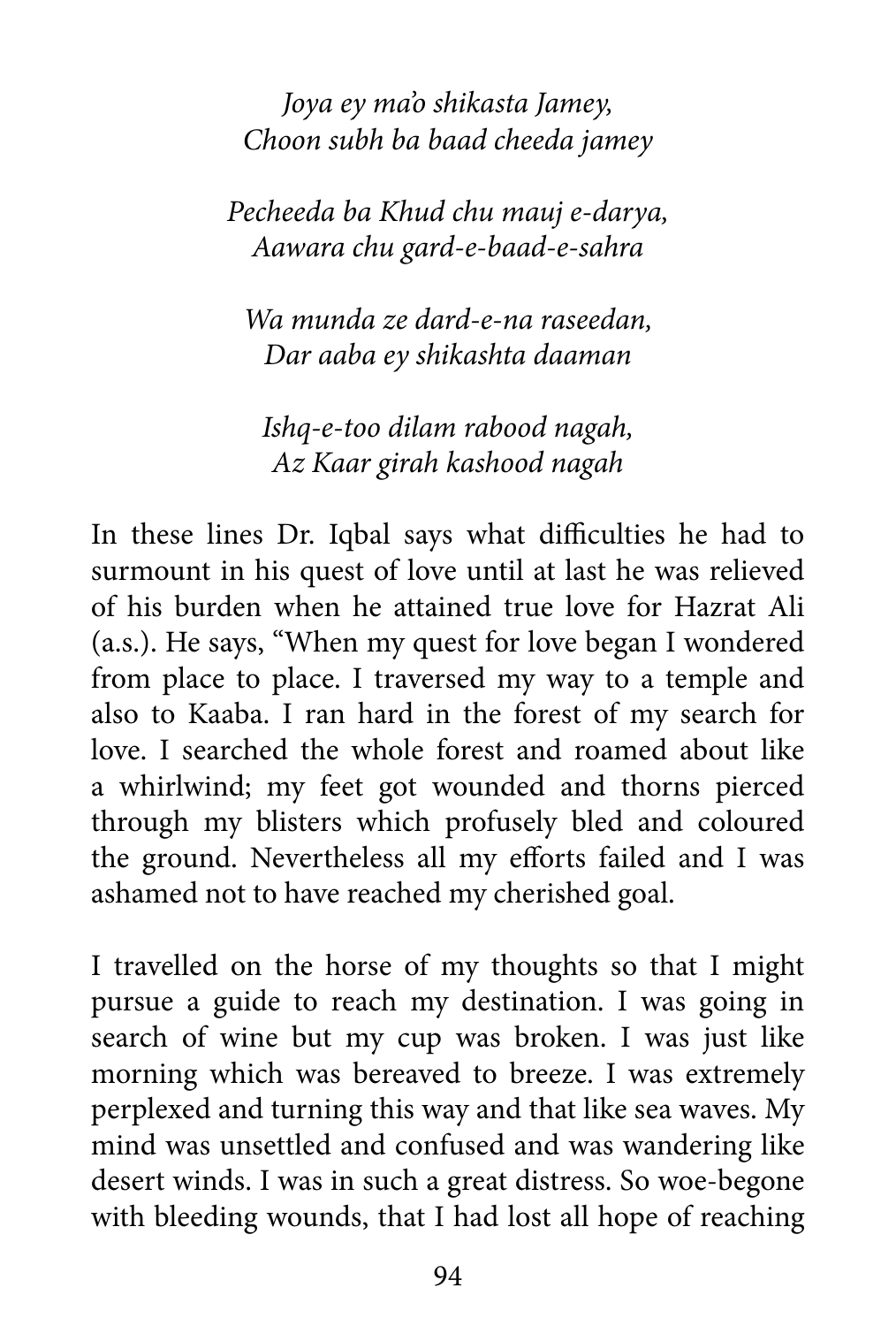my goal till at last (O Hazrat Ali a.s)) your love won my heart and the Gordian-knot was broken."

Iqbal means that when be attained true love for Hazrat Ali (a.s.) he was relieved of all doubts and perplexities.

COUPLET 26-34

آگاہ ز ہستی و عدم ساخت \* بت خانہ عقل را حرم ساخت جوں برق بخر منم گزر کرد ٭ از لذت سوختن خمر کرد برباد متاع ُ ہنت<mark>ہ</mark> داد ٭ جامے ز مے حقیقتم داد ت ت سر مست شدم ز با ف<u>آد</u>م \* چوں <sup>عکس</sup> ز خود جدا ف<u>آد</u>م

Agaah ze hasti o adam saakht. *saakht haram ra uql-i-Butkhaana*

*Choon barq ba khirmanam guzar Kard, Kard Khabar sokhtan lazzate Az*

Barbaad Mataa'ey hastiam dad, *Jamey ze maiey haqiqatam dad* 

*,fitadam pa ze shudam Sarmast Choon aks ze Khud juda fitadam* 

پیراہن ما و من دربدم \* چوں اٹنگ ز حپثم خود چکدم خاکم بفراز عرش بردی \* زاں را کہ یا دلم سپر دی واصل بکنار تشتیم شد \* طوفان جمال ز شتیم شد ت ش ت ش .<br>جز عشق حکایتے ندارم \* پرواے ملامتے ندارم یاز جلوہ عام بے نیازم \* سوزم، کریم، تپم' گدازم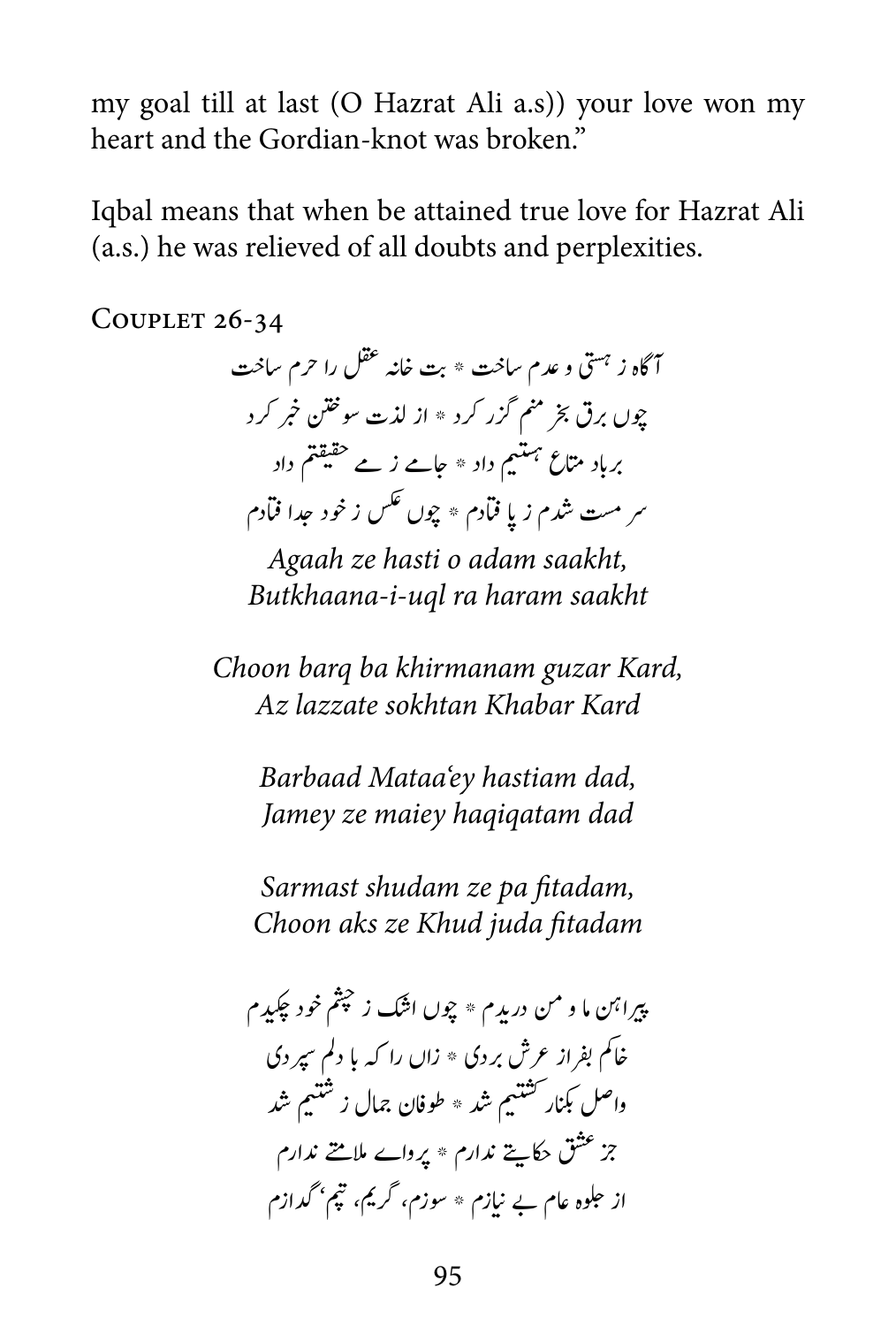Pairahan-e-ma wa man dareedam, *Choon askh ze chashme khud chakeedam* 

*Khaakam ba faraaz e arsh bardey, sipurdey dilam baa ke ra Zaan*

*Wasil ba Kanaar kishtiam shud. shud zishtiam jamaal e Toofaan*

Juz ishq hikayatey na daaram, *Parwaa ey malaamtaey na daaram* 

*,niaazam bey aam jalwaiey Az gudaazam ,tapam ,giryam ,Sozam*

Dr. Igbal continues, "When love of Hazrat Ali (a.s.) came to my rescue then I came to know what is life and what is Death. My wisdom which was the temple of idols turned into Kiblah, a sacred place to which Muslims turn at prayers. I had now found a new guide - Love of Hazrat Ali - which passed through my heart like lightning. Now I know how delicious the burning of love was. It destroyed my physical existence. It gave me a cup of wine of Reality-cognition of God. I was intoxicated beyond control; my feet trembled. Like shade I separated from my body. In my ecstasy I tore of the clothes of "I" and "We". Like tear I dropped down from the eye. It (Love of Hasrat Ali a.s.) raised my dust to the height of heaven and delivered it to my heart. Now the boat of my soul reached the shore and all my despicable qualities turned into a flood of beauty and truth. I am now so overwhelmed with the love of Hazrat Ali (a.s.) that I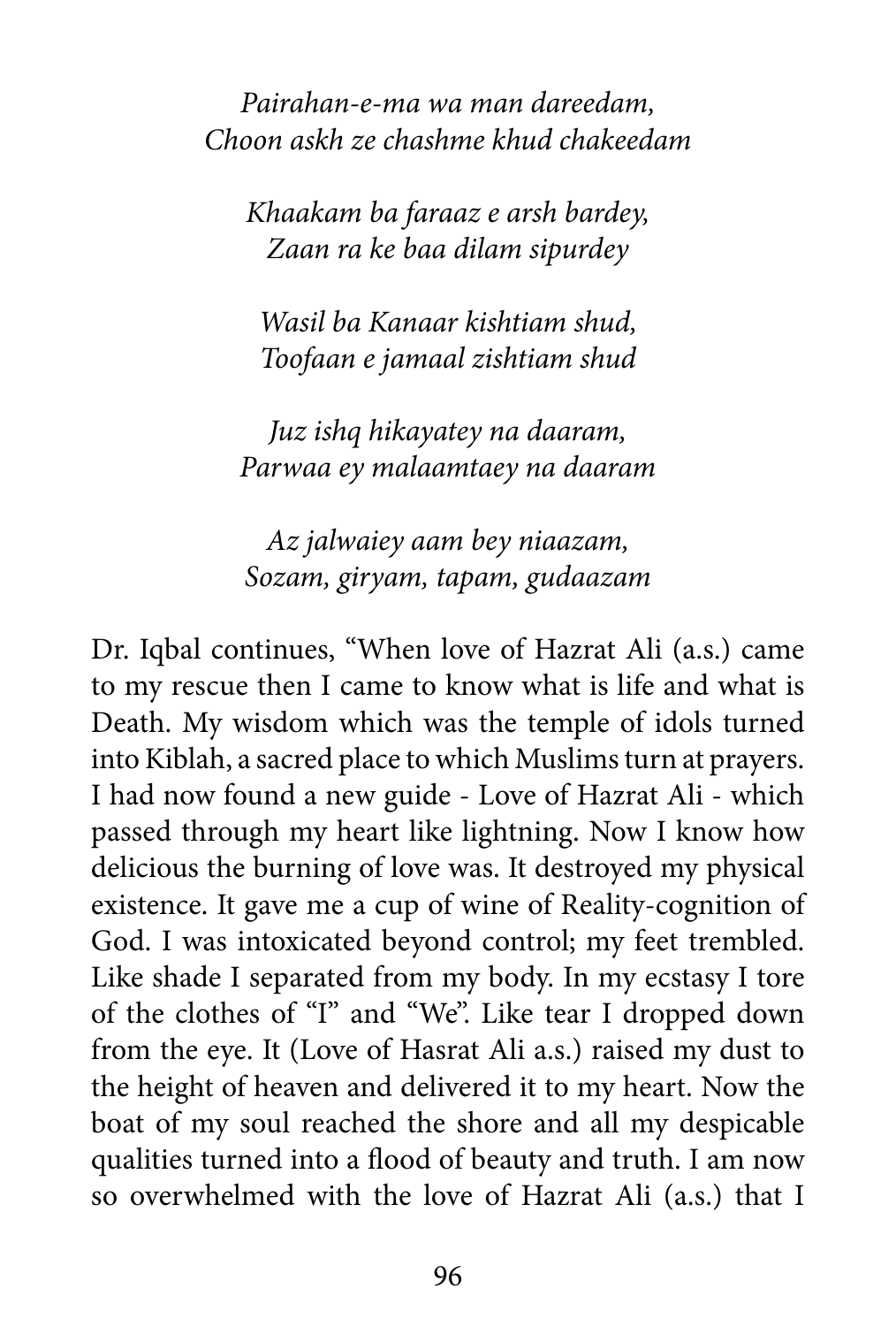have no other story to tell except this love, and for this I am not in the least mindful of any taunt or reproach. I have no other loved-one except Hazrat Ali (a.s.) and I have nothing to do except burning, weeping, writhing, and melting.

In the above verses Dr. Iqbal has given vent to his inner most feelings eulogising and extolling the inherent virtues of Hazrat Ali (a.s.). He takes pride in calling himself a slave of Hazrat Ali (a.s.) and considers his love for him as the only source of salvation. Such an ardent lover, an enthusiastic devotee of Hazrat Ali (a.s.) can hardly be found among the poets of the Indo-Pakistan sub-continent.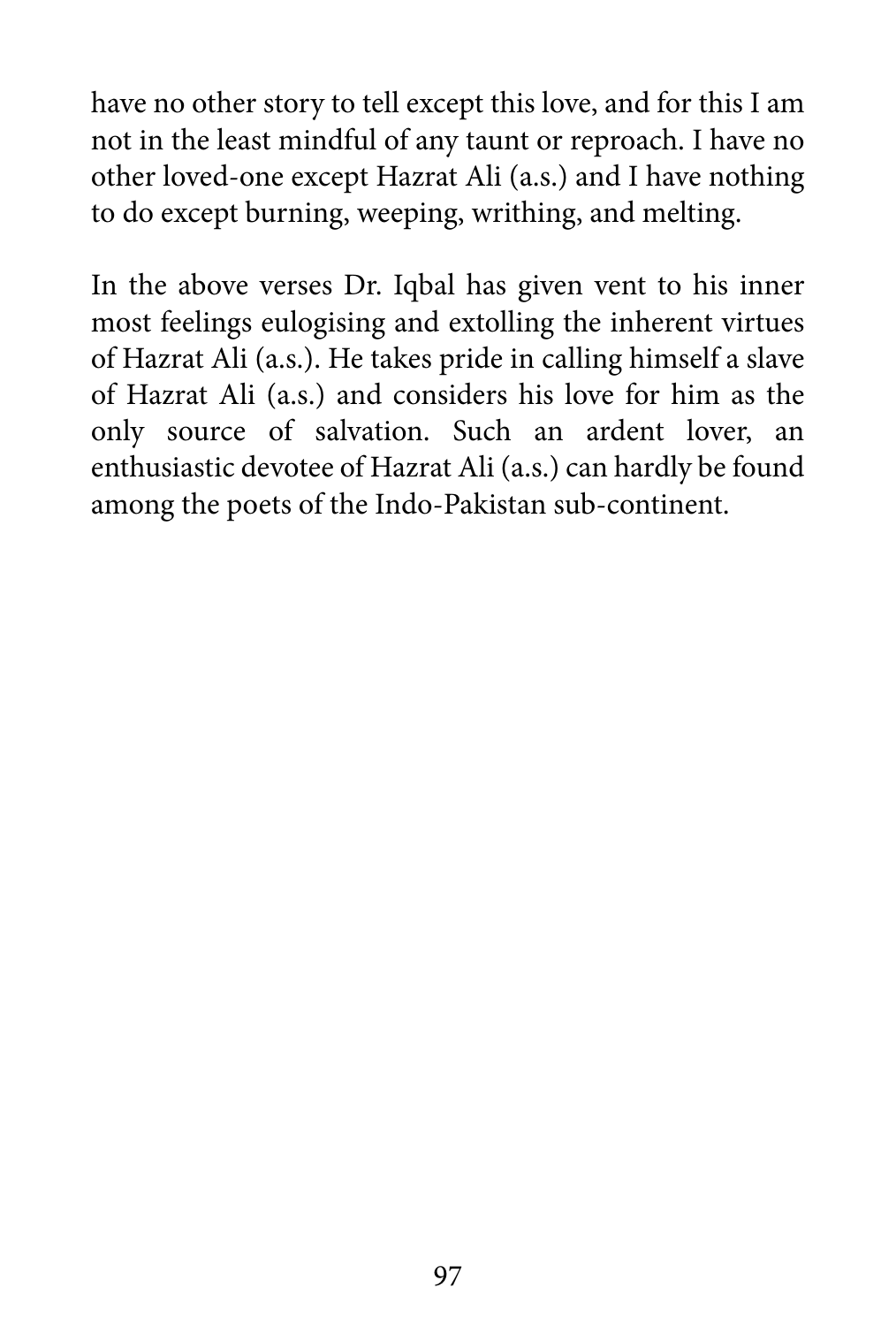#### **RISMILLAHIR RAHMANIR RAHIM**

# **IQBAL AHLE BAIT IN THE EYES OF IOBAL**

## CHAPTER III

# **IOBAL NAOEEB-E-HAZRAT FATIMA (S.A.)**

Allama Iqbal, just as he regards Hazrat Ali (a.s.) as the ideal man, regards his blessed wife and daughter of the Holy Prophet (s.a.w.) Hazrat Fatima (s.a.) as the ideal woman. He bows down his head in enthusiastic praises for this illustrious lady about whom he has read so much from authoritic sources ineluding the pronouncements of the Holy Prophet (s.a.w.) himself

Let us study some of his couplets that he has composed in her praise.

COUPLET<sub>1</sub>

مریم از یک نسبت عیسی عزیز \* از سه نسبت حضرت زحرا عزیز *Maryam az yak nisbat-e-Essa aziz, Az seh nishat Hazrat e Zehra aziz* 

Dr. Iqbal says that Hazrat Maryam - the Blessed Virgin Mary deserves high respect for one reason; that is, she was the mother of Hazrat Essa (a.s.) the christ, who was one of our great prophets. But Hazrat Fatima (s.a.) commands our respect for three reasons : i.e.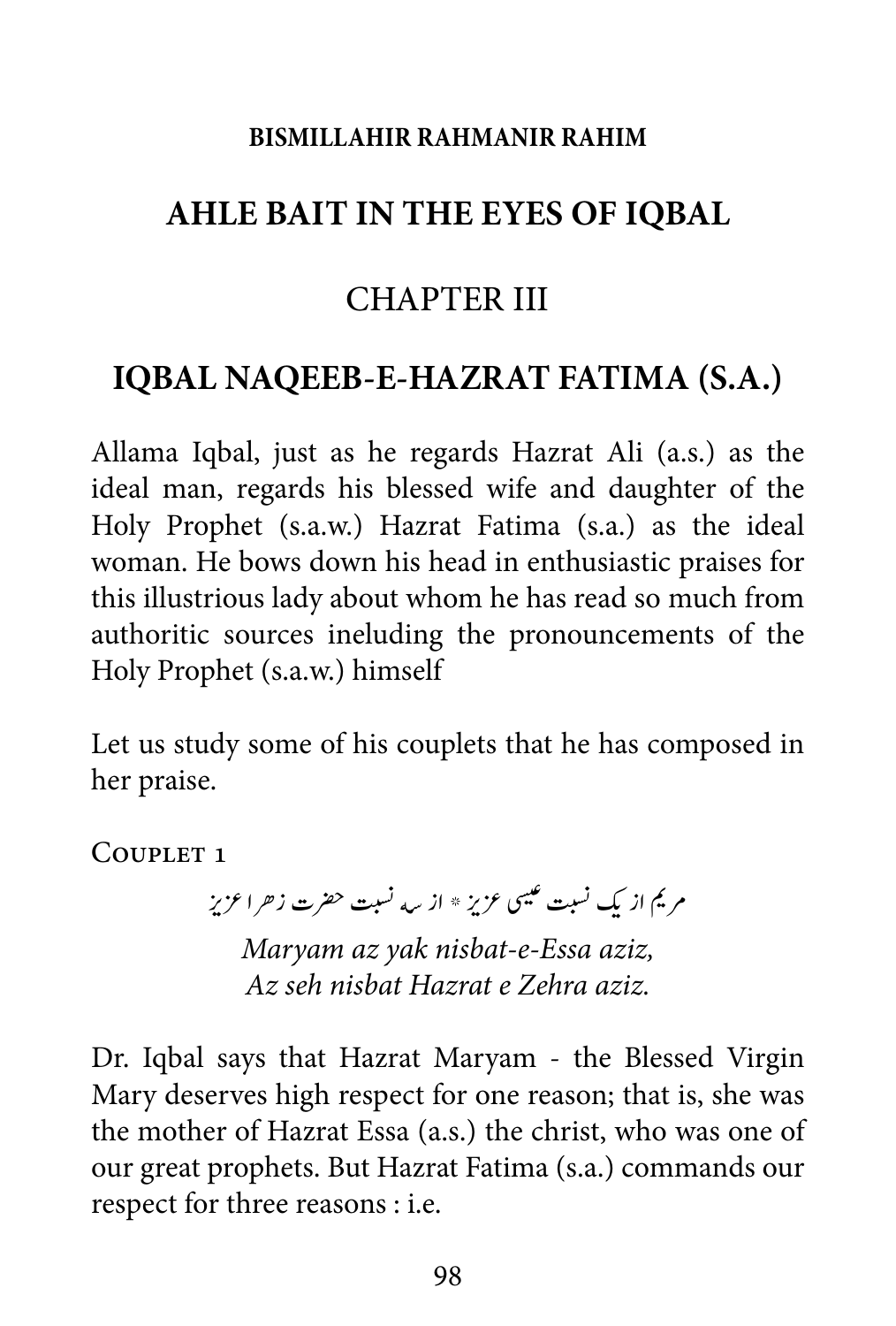COUPLET 2-3

ن ی و آرخ� ی \* آن اامم ا ول ی� م� ة اعلل م ونر مشچ رح ئ ل آنکه جان در پیکر گیتی دمید \* روزگار تازه آئین آفرید ی ت ن

*Noor-e-chashm-e-Rahmatun Lil Aalameen, aakhereen-o-awwaleen-e-imam Aan*

Aan Ki jan dar paikar-e-getee dameed, *aafreed aeen'a taaza-e-Rozgaar*

The first reason of Hazrat Fatima's (s.a.) distinct rank and high dignity was that she was the revered daughter of the Holy Prophet (s.a.w.) who is Rahmatun Lil aalemeen — Mercy for all the worlds, who is Lord of all mankind, who instilled life into the body of this world, and gave it a new constitution imbued with most elegant and refined laws and orders. The daughter of such a venerable personality commands our highest esteem.

COUPLET 4-5

بانوی آن تاجدار «حل اتی» \* مرتضی مشکل سَمَتا شیر خدا ش �ا ش یادشاه و کلبه ئی ایوان او \* یک حسام و یک زره سامان او

Baanu ey aan Tajdar-e-hal-ata, *Murtaza, mushkil Kusha, Sherey Khuda* 

 *,oo aiwaame Kalabaey-o-Baadshah oo saamaam zirah yak-o~husaam Yak*

The second reason of Hazrat Fatima's (s.a.) sacred rank and position is that she is the distinguished wife of Hazrat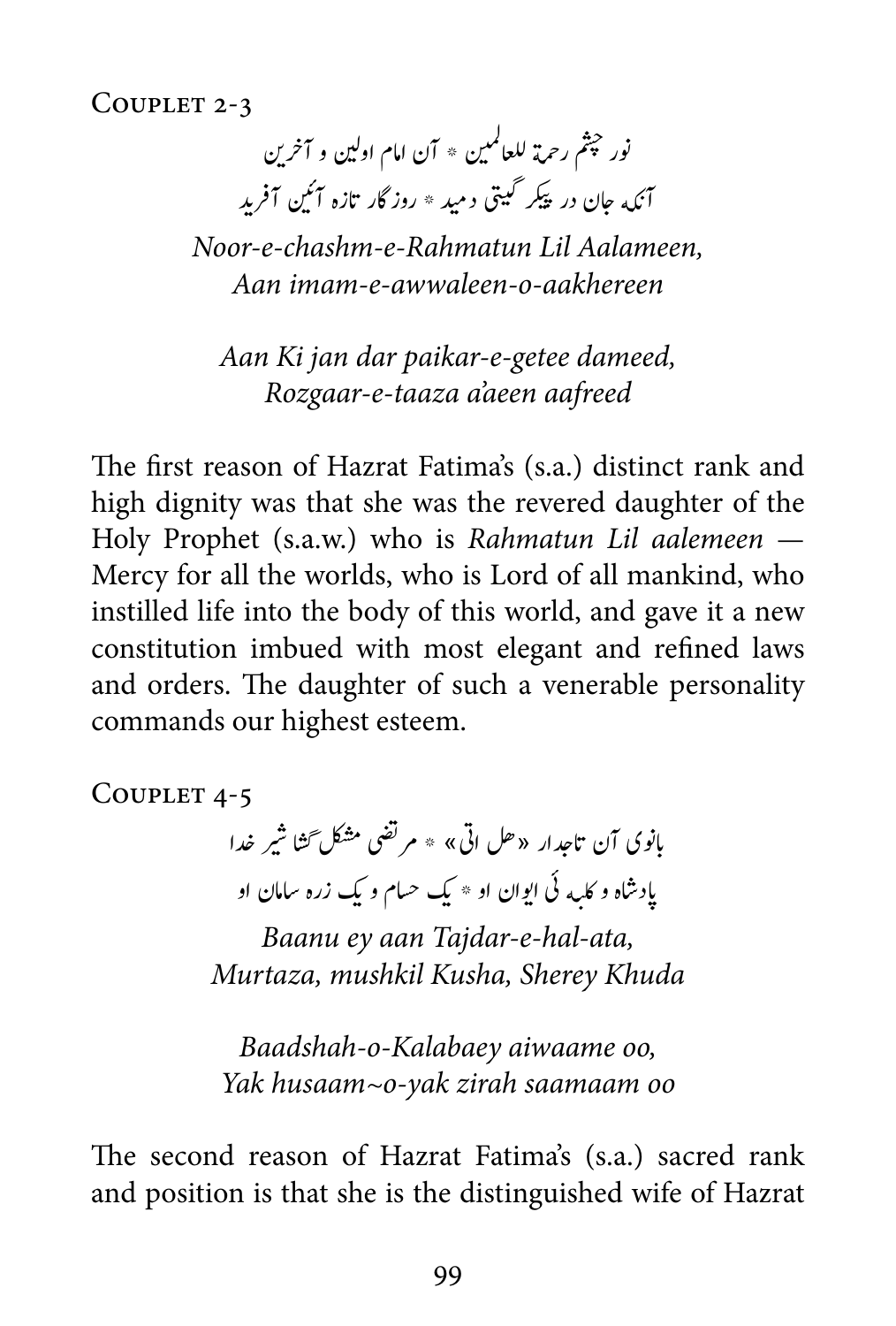Ali (a.s.) on whom the Holy Prophet (s.a.w.) has not only showered high praiaas but has ordained him as 'Murtaza' the selected, 'Mushkil Kusha', the resolver of all problems, 'Sherey Khuda', the lion of God and the man in whose praise the chapter of *Hal-ata* of *Holy Quran was revealed*. Hazrat Ali (a.s.), in fact, commanded the Kings position but the property in his house, when he was engaged with Hazrat Fatima (s.a.) comprised only a sword, and an armour.

COUPLET 6-10

مادر آن مرکز پر گار عشق \* مادر آن کاروان سالار عشق ی االمم ت<br>آن یکی شمع شبستان حرم \* حافظ جمعیت خیر تا نشیند آتش پیکار و کین \* پشت پا زد بر سر تاج و نگین ن ش � وان دگر مولای ابرار جھان \* قوت بازوی احرار جھان ن تدر نوای زندگی سوز از <sup>حس</sup>ین ٭ ا*هل حق حری*ت آموز از تحسین ی

*Maadar ey aan markaz-e parkaar e ishq, Maadar ey aan Kaarawaan salaare ishq* 

*Aan yakey sham'ey shabistaane haram, Haafiz ey jamiyyatey Khairul umam* 

*Ta nasheenad aatash ey paikaar o Keen,* Pushtey paa zad bar sarey taaj o nageen

*Waan digar moulaaey abraarey jahan, jahan ey abraar ey baazoo Quwwatey*

*Dar nawaa ey zindagi soz az Husain, Ahley haq hurriyat aamoz az Husain*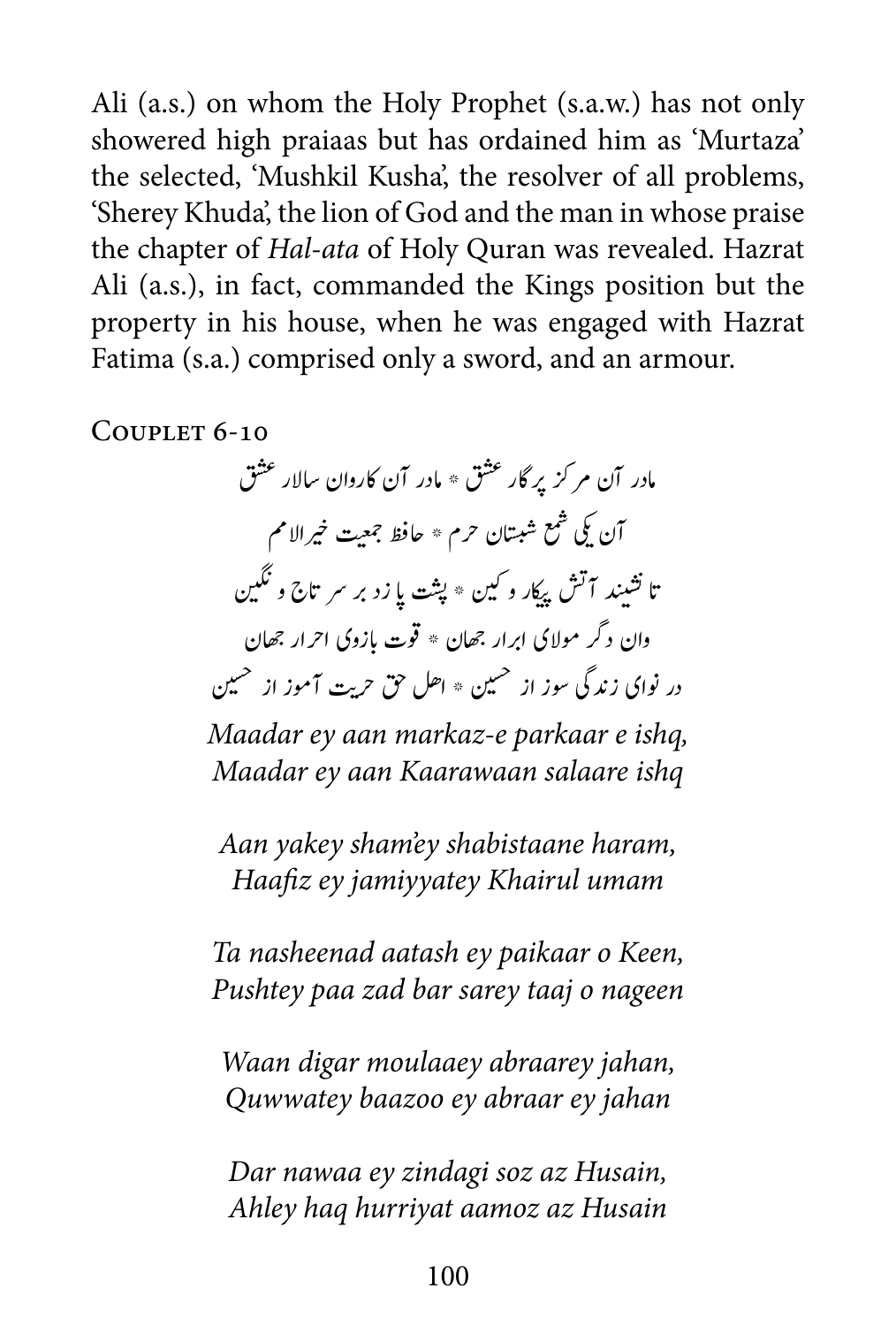The third reason of Hazrat Fatima's (s.a.) exalted rank was that she was the reverend mother of Hazrat Imam Hasan (a.s.) and Imam Husain  $(a.s.)$  — the former, according to Iqbal was the centre of Love and the lattar was the Leader of the caravan of Love. These two of course, possessed such a high degree of true love for God that it is a source of inspiration to us all. The first one Hazrat Imam Hasan (a.s.) was just like a divine light in the holy Kaaba emitting rays of peace and amity all round. It was he who stood guard against disintegration among Muslims. He was conspicuous in having renounced his throne lest there should be discord and strife among the Muslim. He signed a peace treaty with Muawiyah and forsook his claim for the throne. The second one Hazrat Imam Husain (a.s.) was the Lord of the Pious of the world; he was the supporter of the freedom-loving people of the world. The flame of love in life is from Husain  $(a.s.)$  and it is he who has taught the right-minded people what freedom means and what we should do to attain it. We must therefore bow down to a mother who has given birth to such sons of noblest character.

COUPLET 11

سیرت فرزند حا از امھات \* جو حر صدق و صفا از امھات **Seerat -e- farzandahaaz ummahat** Jauhar-e-sidq-o-saf a az ummahat

In this couplet Dr. Iqbal has expressed the feeling that the character of sons is the direct result of the Mother's teaching. The impressive quality of love and sincerety in man is attributed to the nobility of his mother. What Dr. Iqbal means in these lines is that Hazrat Fatima Zahra (s.a.)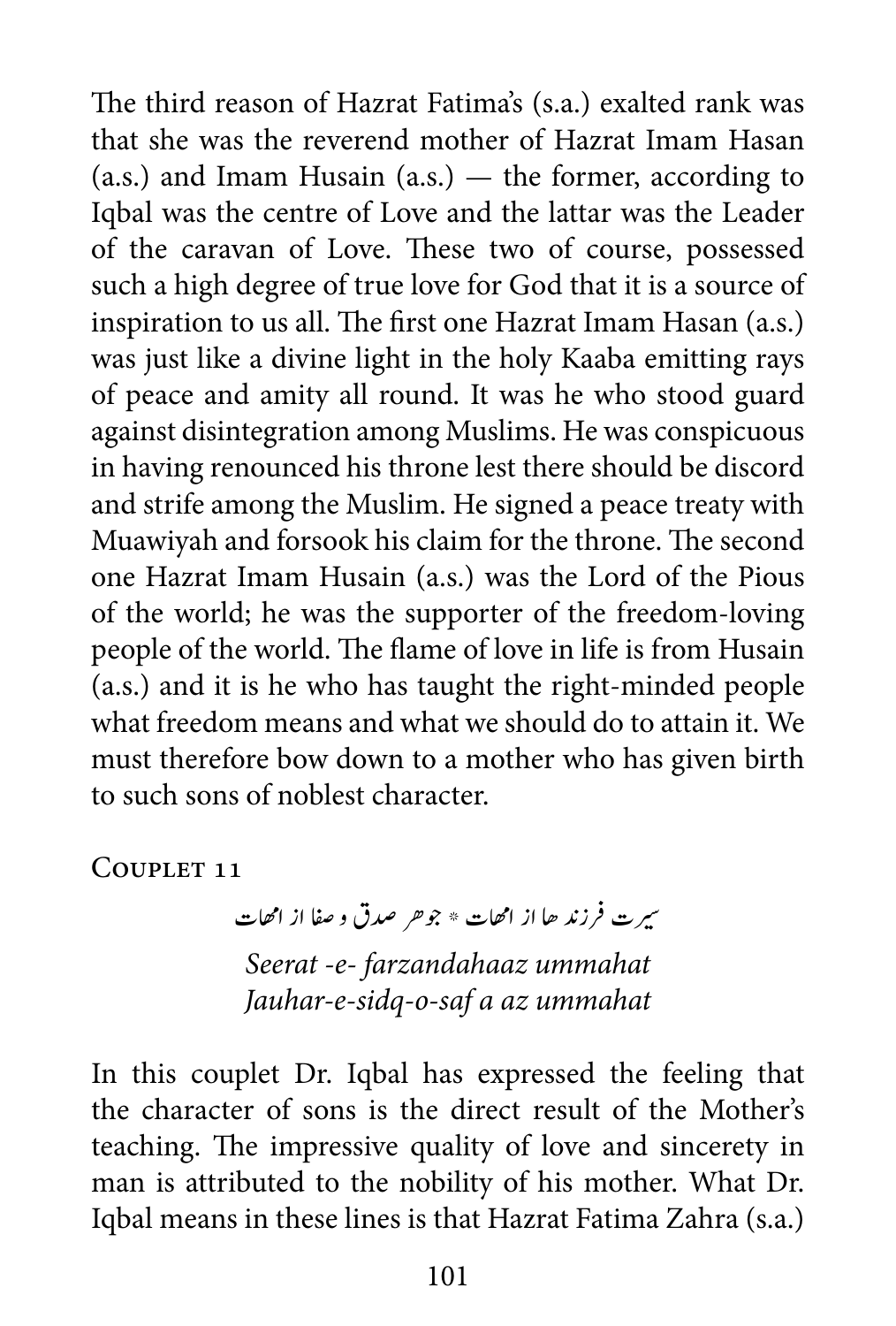the reverend daughter of the Prophet Mohammad (s.a.w.) and wife of Hazrat Ali (a.s.) and mother of Hzzrat Imam Hasan (a.s.) and mother of Hazrat Imam Husain (a.s.) was far superior in rank and respectability to Hazrat Maryam (Blessed virgin Mary) (a.s.) who was the mother of the holy **Jesus Christ.** 

COUPLET 12

مزرع تسلیم را حاصل بتول \* مادران را اسوهٔ کامل بتول ت

*Mazra ey tasleem ra hasil butool, Maadaraan ra uswa ey Kaamil butool* 

Allama Iqbal says that Hazrat Fatima (a.s.) was an ideal daughter, wife, and mother. She was extremely obedient to her father, and when she was married to Hazrat Ali (a.s.) she was equally submissive to him and complied with his wishes. In bringing up her children she proved an ideal mother. It is therefore the duty of every muslim woman to follow in the footsteps of Hazrat Fatima (a.s.).

COUPLET 13

بھر مختاجی دلش آنگونه سوخت \* با یھودی چادر خود را فروخت Bahr-e-muhtaajey dilash aan goona sokht, *farokht ra Khud-e-chaadar Yahoodey Baa*

Here Dr. Iqbal cites an instance of the noble-mindedness and magnanimity of Hazrat Fatima (a.s.). A beggar came to her door for help. At that time shs had nothing to give him. She sold her own sheet of cloth to a jew and gave the money to the beggar, who returned pleased and satisfied. Such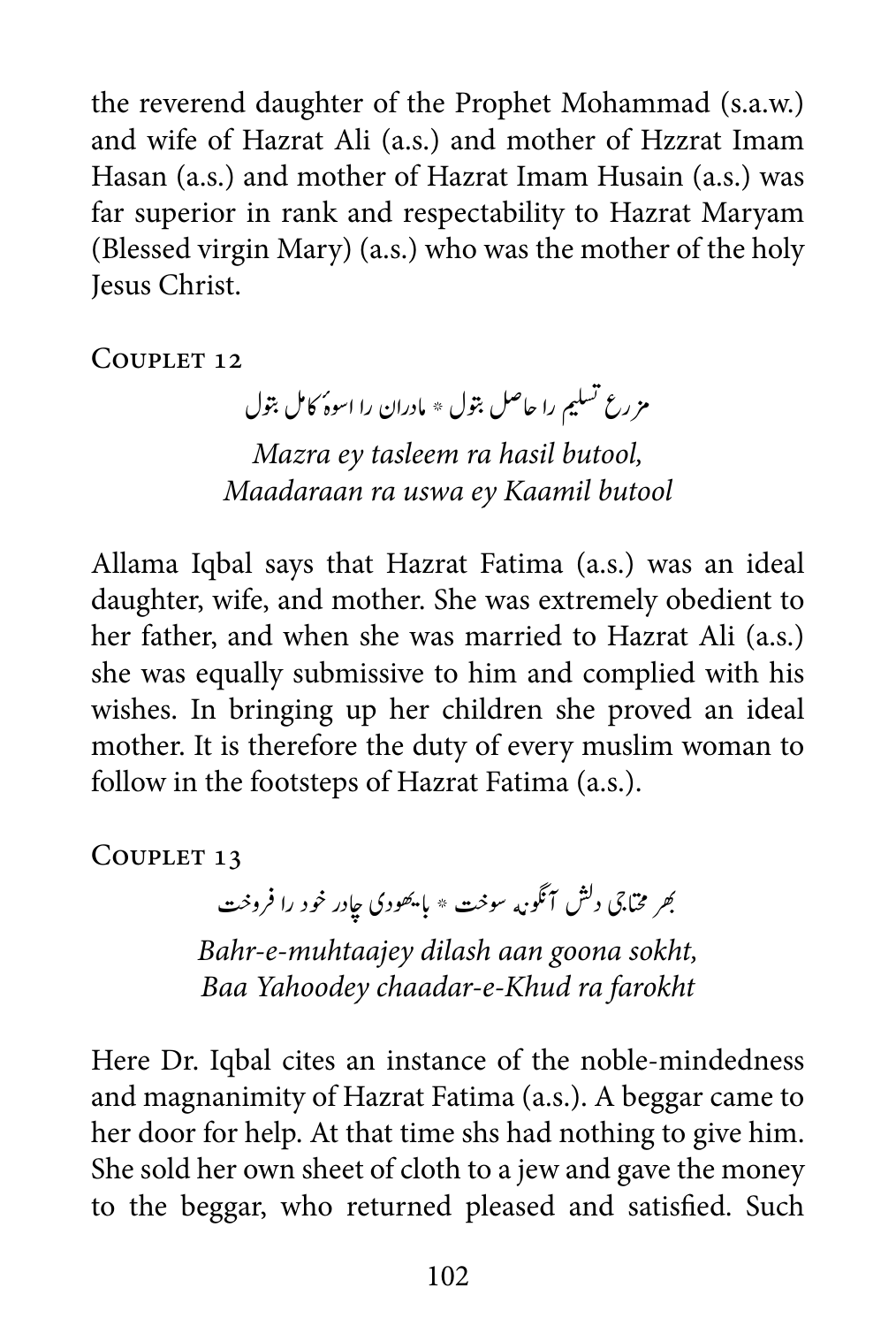examples are worthy of emulation by all those who have faith in Islam and its tenets.

COUPLET 14

.<br>نوری و هم آتش فرمانبر ش \* گم رضایش در رضای شو هر ش *,farmaanbarash aatashi ham-o-Noori shanlarash rizaey dar rizaask Gum*

Allama Iqbal says that Hazrat Fatima was a woman of such high qualities, and exalted position that even the angles and spirits were obedient to her. Still she was herself submissive in the extreme to her illustrious husband Hazrat Ali (a.s.). Dr. Iqbal wishes the muslim woman to follow the example of Hazrat Fatima (s.a.) and serve her husband. This is what Islam strictly enjoins upon us.

COUPLET 15

آن ادب پروردهٔ صبر و رضا \* آسا گردان و لب قرآن سرا *Aan adab parwardaey sabr o riza, Sara Quran lab wa gardaan Aasya*

Hazrat Fatima was brought up under the laps of the Holy Prophet (s.a.w.) and Hazrat Khadeejah, her mother, who were the models of patience and submission to the will of God. So she also exhibited the same sense of duty, patience, and submission to the will of God which serves as a model for the Muslim woman. It is a historical fact that she used to grind the grains which developed visible marks on her hands, but she continued grinding the grains on the one hand, and reciting the verses of the Holy Quran on the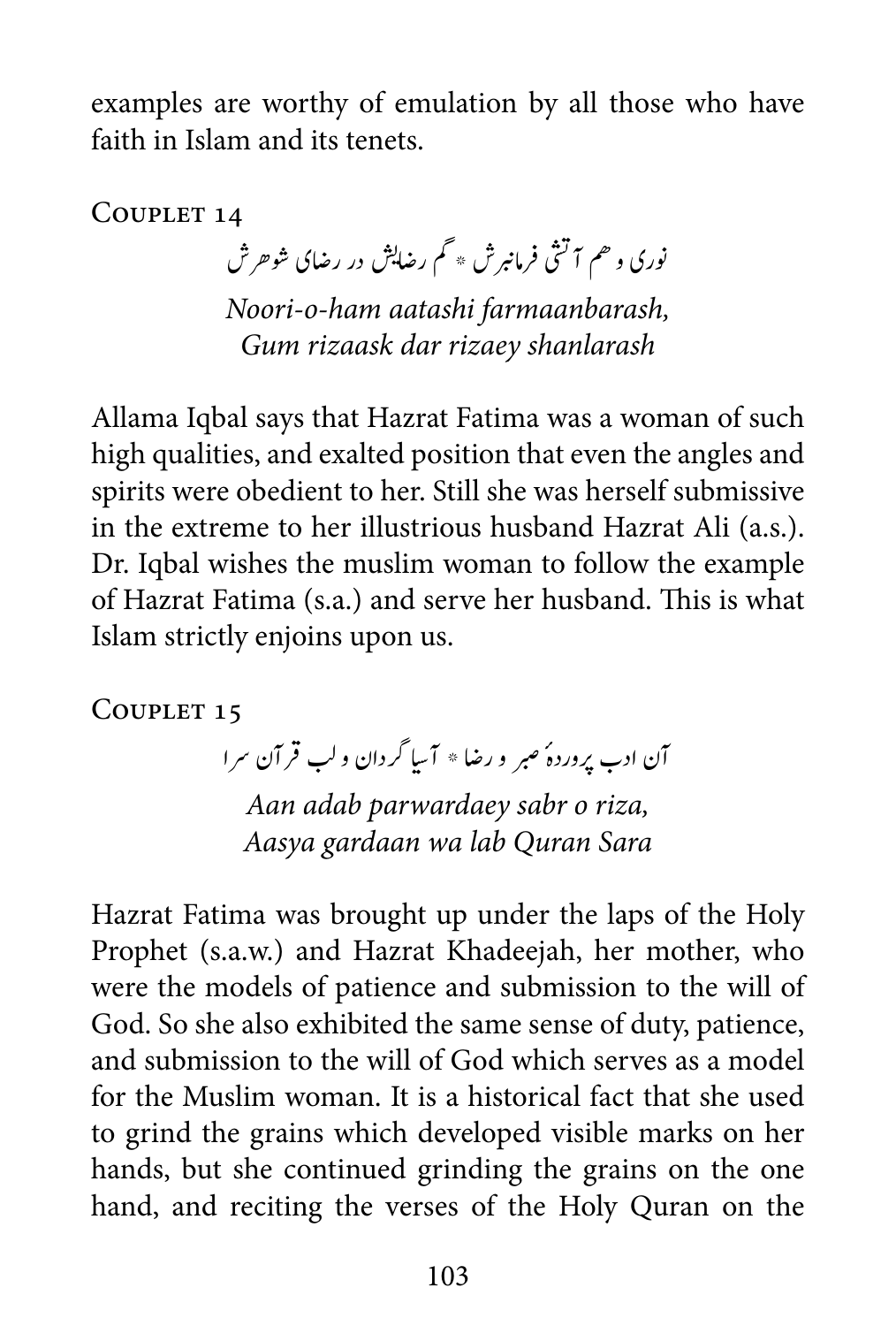other. This is a lesson which no Muslim woman should ever forget.

COUPLET 16-17

گر یه حای او ز بالین نی نیاز \* گوهر افشاندی بدامان نماز یه<br>اختک او بر چید جبریل از زمین \* همچو شنبنم ریخت بر عرش برین م

*Girvahaa ev oo ze baateen bey nivaz.* Gauhar afshandey ba doamaaney namaaz

*Ashk-e-oo bar cheedah Jibreel az zameen, Ham chu shahnam raikht har arshe hareen* 

Here Dr. Iqbal says that like her father Prophet Mohammad  $(s.a.w.)$  Hazrat Fatima  $(s.a.)$  also used to wake at nights, worshipped God, and shed tears. The tears that rolled down her cheeks were like priceless jewels, which Gabriel (a.s.) picked up from the earth and spread like dew on the heaven of heavens. In these lines Dr. Iqbal says that Hazrat Fatima Zahra (s.a.) was extremely pious, passed sleepless nights offering prayers and weeping while worshipping God, so it is a matter of serious thinking for the muslims who should take lesson from the example set by the daughter of the Holy Prophet (s.a.w).

COUPLET 18-19

حق زنجیر پاست \* پاس فرمان جناب مصطفی است ی  $\mathcal{L}^{\pm}$ رشتهُ آئين ت ش در <sub>نه</sub> گرد تر بتش گردید می \* سجده حا بر خاک او پاِشید می ش تش

*Rishtaey aaeen-e haq zanjeer e Pa'ast, Mustafaast e-jaanab-e-farmaan Passey*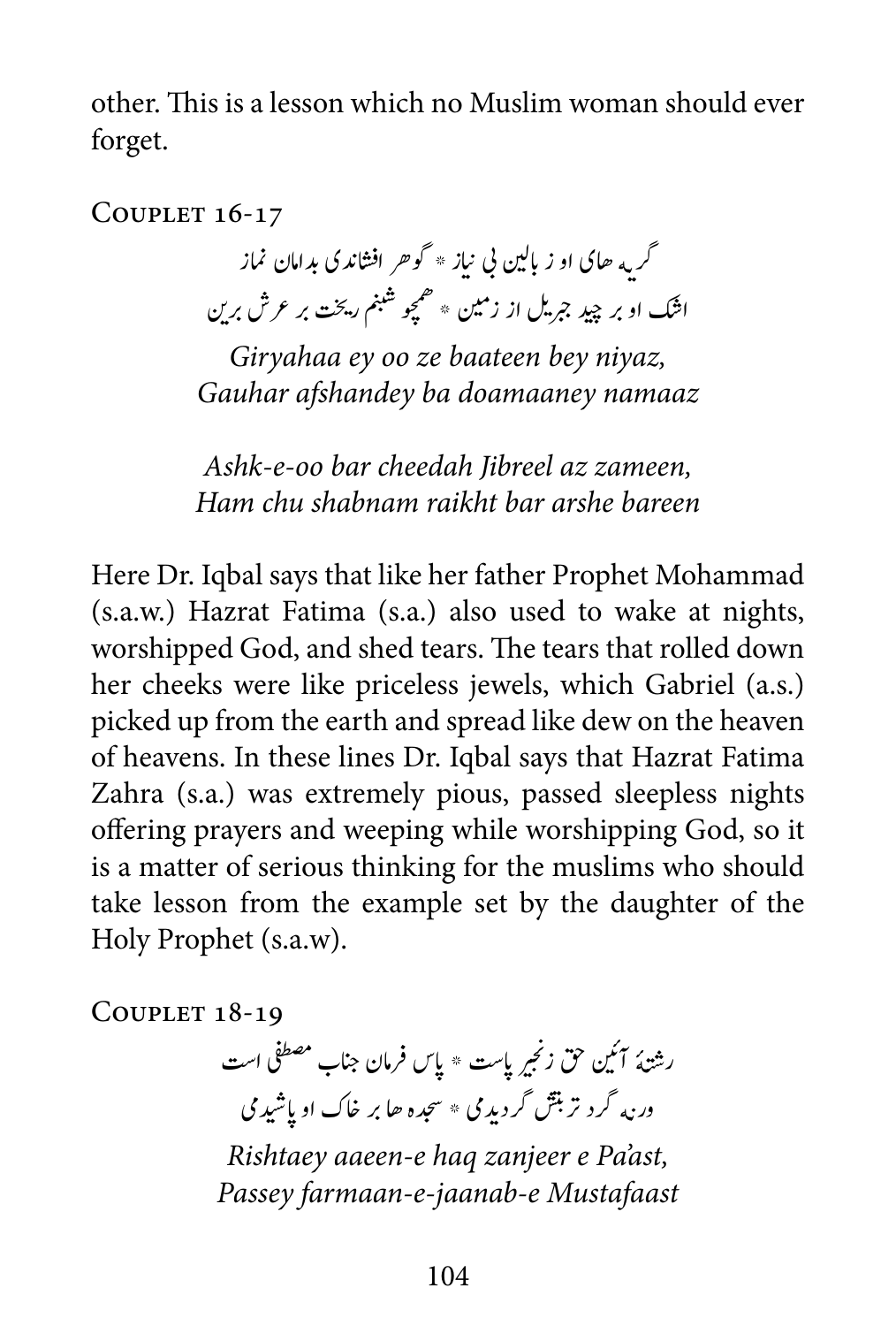*Warnah gird-e-turbatash gardeedamey, paasheedamey oo-e-khaak bar Sajdaha*

Dr. Iqbal is now overwhelmed with emotional respect for Hazrat Fatima (s.a.). He says that his feet are bound with fetters of Islamic laws, and the order of the Prophet Hazrat Mustafa (s.a.w.) deters him otherwise he would have gone round the grave of Hazrat Fatima (s.a.) and set his head on its dust as in Prayers (Namaaz). This is the height of respect shown by Iqbal for Hazrat Fatima (s.a.) whom he wishes to place before us particularly for a muslim woman, as a .model

COUPLET 20-21

فطرت تو جذبه ها دارد بلند \* حجيثم هوش از اسوهُ زهرا مبند رت و پدنپه با رورد \* موسم پیشین بگزار آورد<br>تا حسینی شاخ تو بار آورد \* موسم پیشین بگزار آورد ش

 *,baland daarad jazbahaa too-e-Fitrat Chashme-hosh az uswa ey zahra maband* 

Ta Husainey shaakh-e-too baar aawarad, *Mausam-e-pesheen ba gulzaar aawarad* 

Addressing himself to a Muslim women Dr. Iqbal says, "Nature has given you sense of high thinking and sublime sentiments, so you should not close your eyes from the lessons given by Hazrat Fatima (s.a.). You should emulate the example of Hazrat Fatima (s.a.) so that you may produce a son like Husain (a.s.) who may revive the muslim glory, and be a cause of our prosperity in this world as well as in the next world."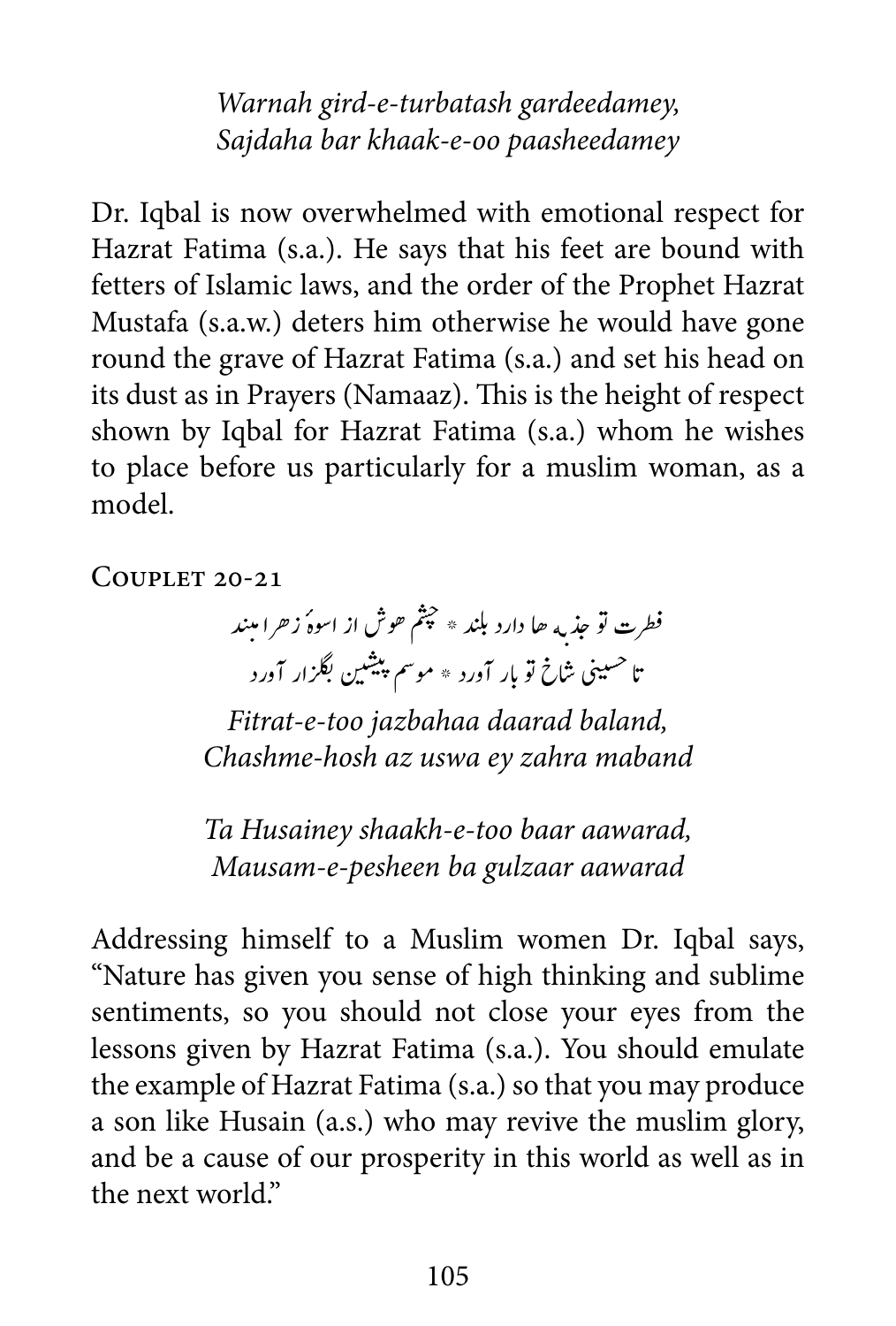حرم ہے جو چرا کر نیچ کھاتا ہے \* گلیم بوذر و دلق اویس و چادر زحرا ب ش يخ ہيهي شجيخ

Yahee shaikh e haram hai jo chura kar bech khaata hai, Gleem-e-Boozar-o dalqe Owals-o chadar-e-Zahra

Dr, Iqbal has high regard for the sacrifice shown and hardships suffered by Hazrat Abu Zar Ghafari, Hazrat Owais, and Bibi Fatima Zahra (s.a.). They were known for their poor attire and thread-bare clothes. Iqbal casts a bitter remark against the present day Mullah who wears the clothes of a pious man, and is yet fraud to defame the muslim honour. We should beware of these religion's frauds, who deceive us by pretending piety, and satisfy their ignoble desires.

COUPLET 23-24

شاگر پندے زدرویشے پذیری ٭ ہزار امت بہیری تو نہ میری بتولے باش و پنہاں شو ازیں عصر \* کہ در آغوش شبیرے مجیری ش

*Agar pandey ze darweshey pizeeree, Hazaar ummat be meerad too na meeri* 

*Butooley baash-o- pinhaan sho az een asr,* Ki dar aaghosh Shabbirey be geeree

Allama means that our prosperity depends largely on the character of the woman, Addressing the muslim woman Iqbal says, "O woman, I only wish that you may accept one piece of advice from a dervish (a friar vowed to poverty) like me. If you do that I am sure thousand of nations many perish, but you shall survive. You should strictly adhere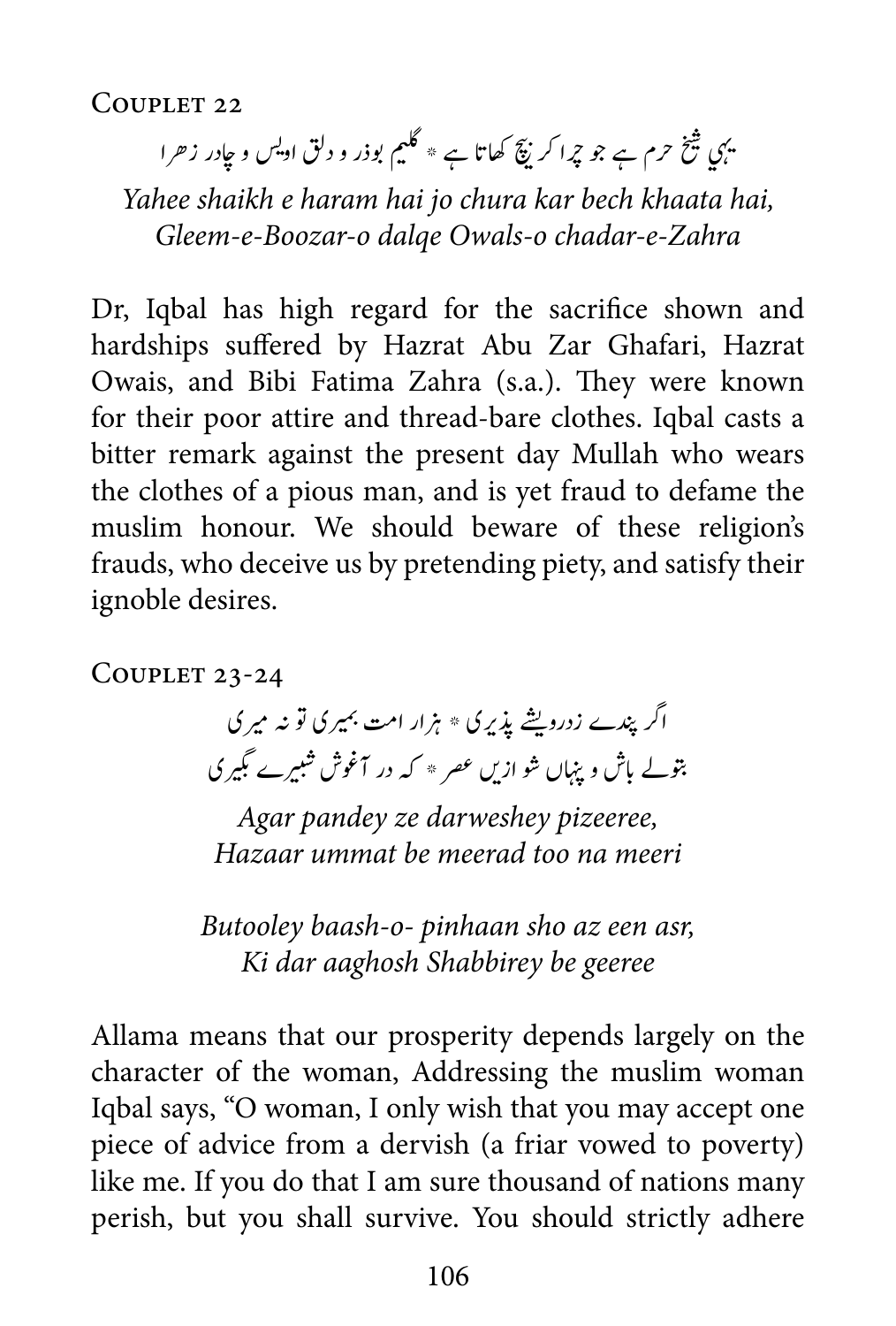to the principles of Hazrat Fatima (s.a.). You should hide yourself from the outside world and be confined to your home suuoundings, so that you may have in your lap a son like Shabbir, (Hazrat Imam Husain a.s.)" who sacrificed his all for the sake of survival of Islam and it principles and courted martyrdom for himself and for a small band of 72 of his compainions at the sands of Karbala.

# HOLY PROPHET (S.A.W.) SAID:

O congregation of men ! I have been called from this world and I have accepted to go. Indeed I am leaving amongst you two esteemed things one is the book of Allah and the other is my Progeny. If you hold by both of these you shall never be led astray and these two will never be separated till both of them reach me at the Hauz-e-Kausar. So you people take your teachings from them and they (Ahle Bait) are not dependent for their knowledge on you; they are far superior to you in knowledge. The earth shall never be void of them and if does become void of them then the people of the earth would coo:; e in heavy .loss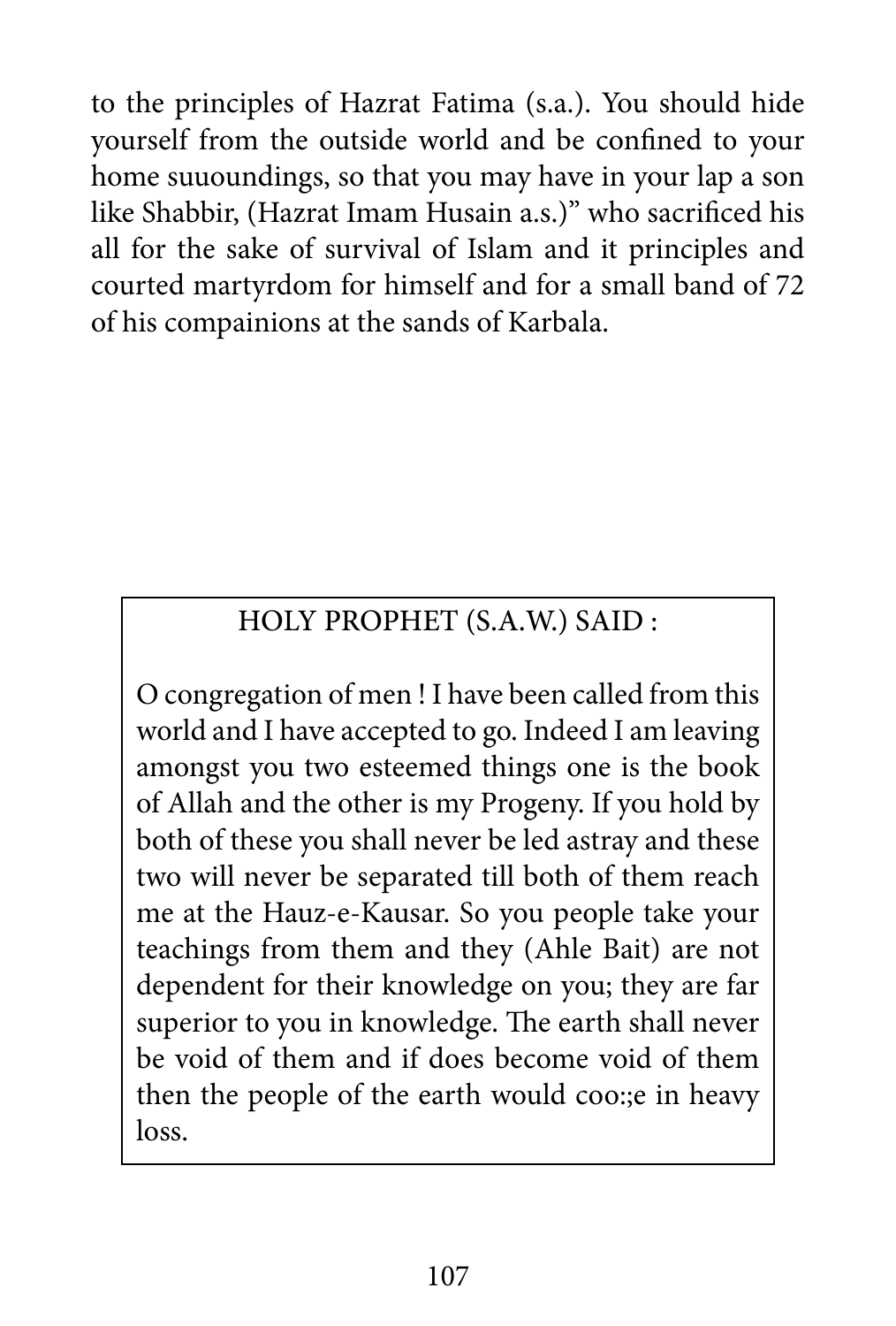#### **RISMILLAHIR RAHMANIR RAHIM**

### **IQBAL AHLE BAIT IN THE EYES OF IQBAL**

## **CHAPTER IV**

### **(OBAL MOALLIF-E-HASAN (A.S.)**

Dr. Iqbal had deeply studied the Holy Quran, the traditions of the Prophet (s.a.w.) and Islamic History. He came to the conclusion that the prosperity of the Muslims lay in their following in the footsteps of the Prophet (s.a.w.) and his Ahle Bait (Inmates of the House). He has unswerving faith in the Prophet (s.a.w.), Hazrat Ali (a.s.), Hazrat Bibi Fatima (s.a.), Hazrat Imam Hasan (a.s.) and Hazrat Imam Husain  $(a.s.).$ 

His passionate love and deep respect for Hazrat Imam Hasan (a.s.) can well be judged from the following lines.

COUPLET<sub>1</sub>

مادر آن مرکز پر گار عشق \* مادر آن کاروان سالار عشق *Maader-e-aan markaz-e-Parkaar-e-Ishq, Maader-e-aan Kaarawaan salaar-Ishq* 

In this couplet he is in fact praising Hazrat Fatima  $(s.a.)$ , Hazrat Hasan (a.s.) and Hazrat Husain (a.s.). In the first Parkaar-e-Ishq" (centre of the compass of love). Hazrat line Dr. Iqbal calls Hazrat Imam Hasan (a.s.) "Markaz-e-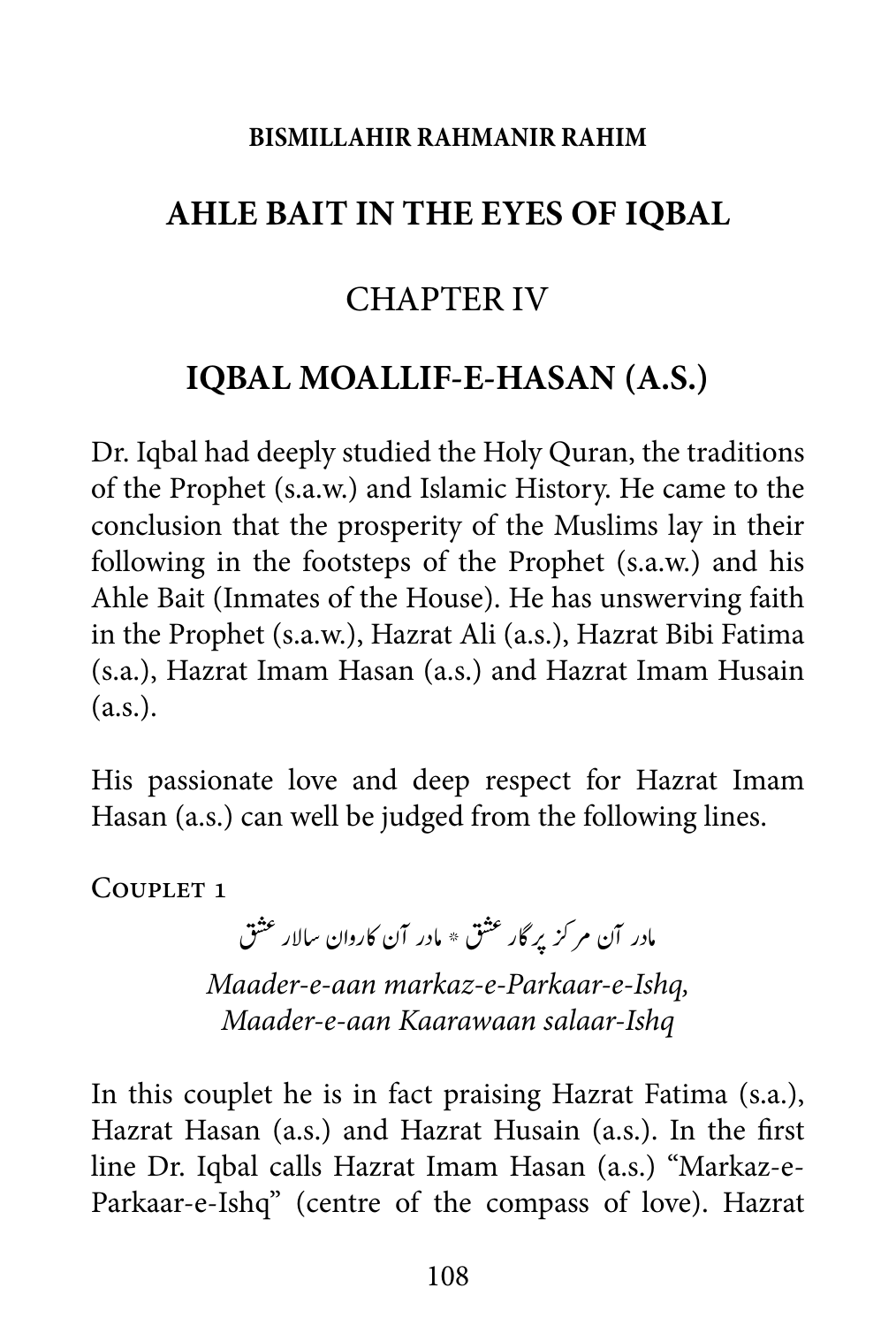Hasan (a.s.) proved by his character that he had no other consideration, in any wordly dealings, except love for God. He was unconcerned even about the Crown which he spurned so that peace among the Muslims was not .disturbed

COUPLET<sub>2</sub>

ی االمم ۔<br>آن یکی شمع شبستان حرم \* حافظ جمعیت خیر Aan yakey sham'ey shabistaan-e-Haram,  *umam Khairul-e-jamiyyat-e-Haafiz*

Dr. Iqbal regards Hazrat Imam Hasan (a.s.) a candle which enhanced the glory of Kabah. By his examplary character he saved the Muslims from disintegration and blood-shed. Just as candle light does away with darkness in a room he also removed the clouds of hostility among the Muslims and forsook the crown to which he was entitled.

COUPLET<sub>3</sub>

تا نشیند آتش پیکار و کین \* پشت پا زد بر سر تاج و نگین ن ش � Taa nasheenad aatash-e-paikaar-o-Keen, Pusht-e-Paa zad bar sare-Taaj o-nageen

Allama Iqbal here refers to the treaty that Hazrat Hasan  $(a.s.)$  made with Muawiya, who wanted to wage war against the former (Imam Hasan a.s.) in order to gain the throne. This would have resulted in blood-shed and hostility in the ranks of the Muslims. But Imam Hasan (a.s.) who was the rightfull successor to the caliphate after his father Hazrat Ali (a.s.), spurned the throne and led a life of seclusion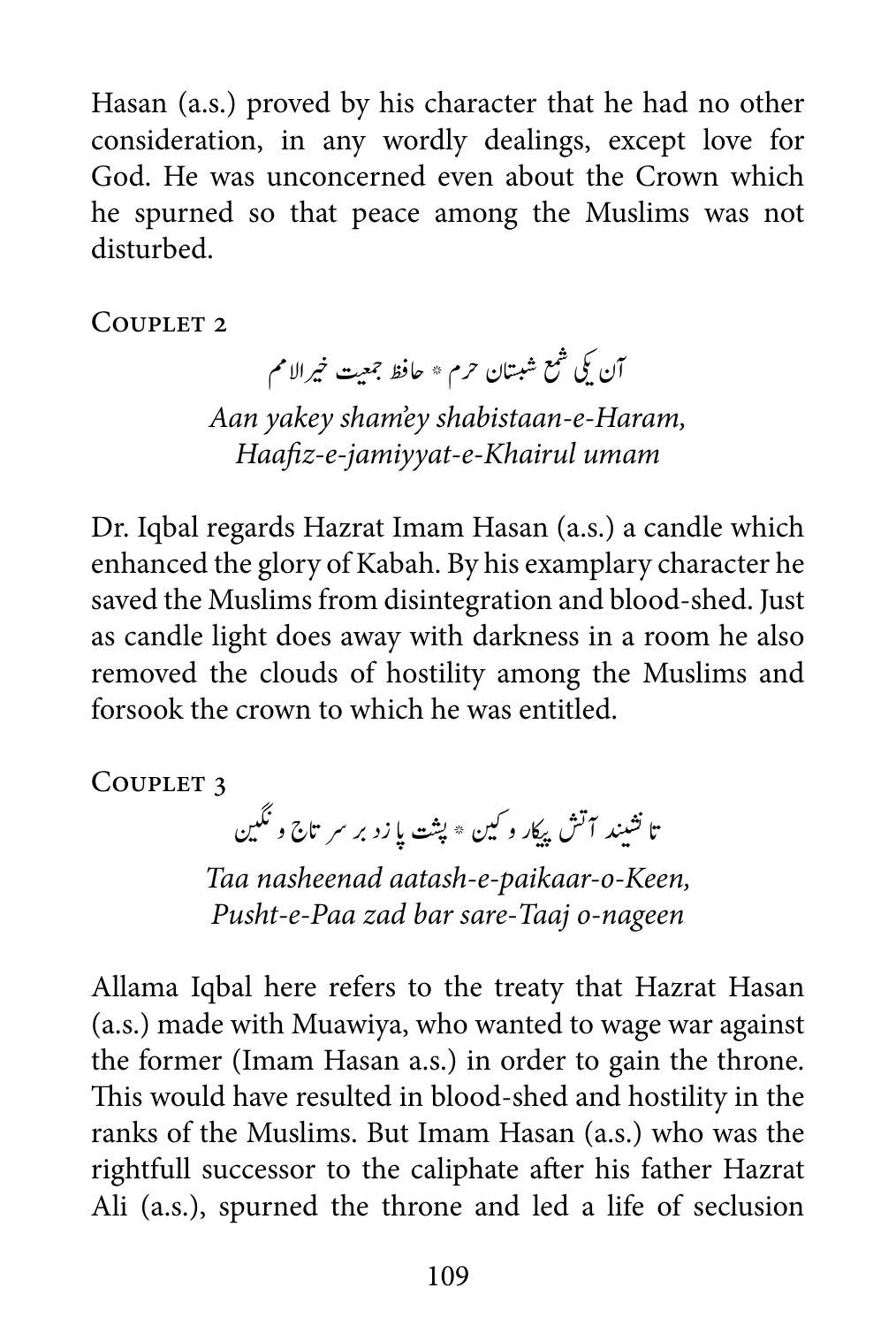so that the Muslims might be saved from discord and .devastation

# **SELECTIONS FROM BAQIYAT-E-IQBAL**

#### COUPLET<sub>1</sub>

واہطہ دوں گا اگر لخت دل زھرا کا میں \* غم میں کیوں کر چھوڑ دیں گے شافع محشر مجھے

Waasta doonga agar lakht-e-dil-e-zahra Ka man, *Gham men Kiyon chhor dengey shaafeey mahshar mujhey* 

This couplet of Dr. Iqbal shows how great a respect he has for Hazrat Hasan (a.s.). It also shows how much Hazrat Fatima Zahra (s.a.) and the Holy Prophet (s.a.w.) loved Imam Hasan (a.s.). He was a piece of heart of Hazrat Zahra (s.a..). The Prophet (s.a.w.) said about him "Hasan is my son: O God love him who loves Hasan (a.s.)." Dr. Iqbal takes pride in the fact that he loves him. He says he is sure that if he invokes the Prophet  $(s.a.w.)$  to help him, out of consideration for his (Dr. Iqbal's) love for Imam Hasan, the Holy Prophet (s.a.w.) would undoubtedly shower his blessings on him (Iqbal). What Iqbal means is that one who loves Hazrat Imam Hasan (a.s.) is loved by, and earns blessings from, our Holy Prophet (s.a.w.).

#### HAZRAT ALI (A.S.) SAID:

He alone will enter Heaven who has 'Maarefat' (knowledge) about us and about whom we have (Maarefat) knowledge. In Hell will he go who denies us and whom we deny.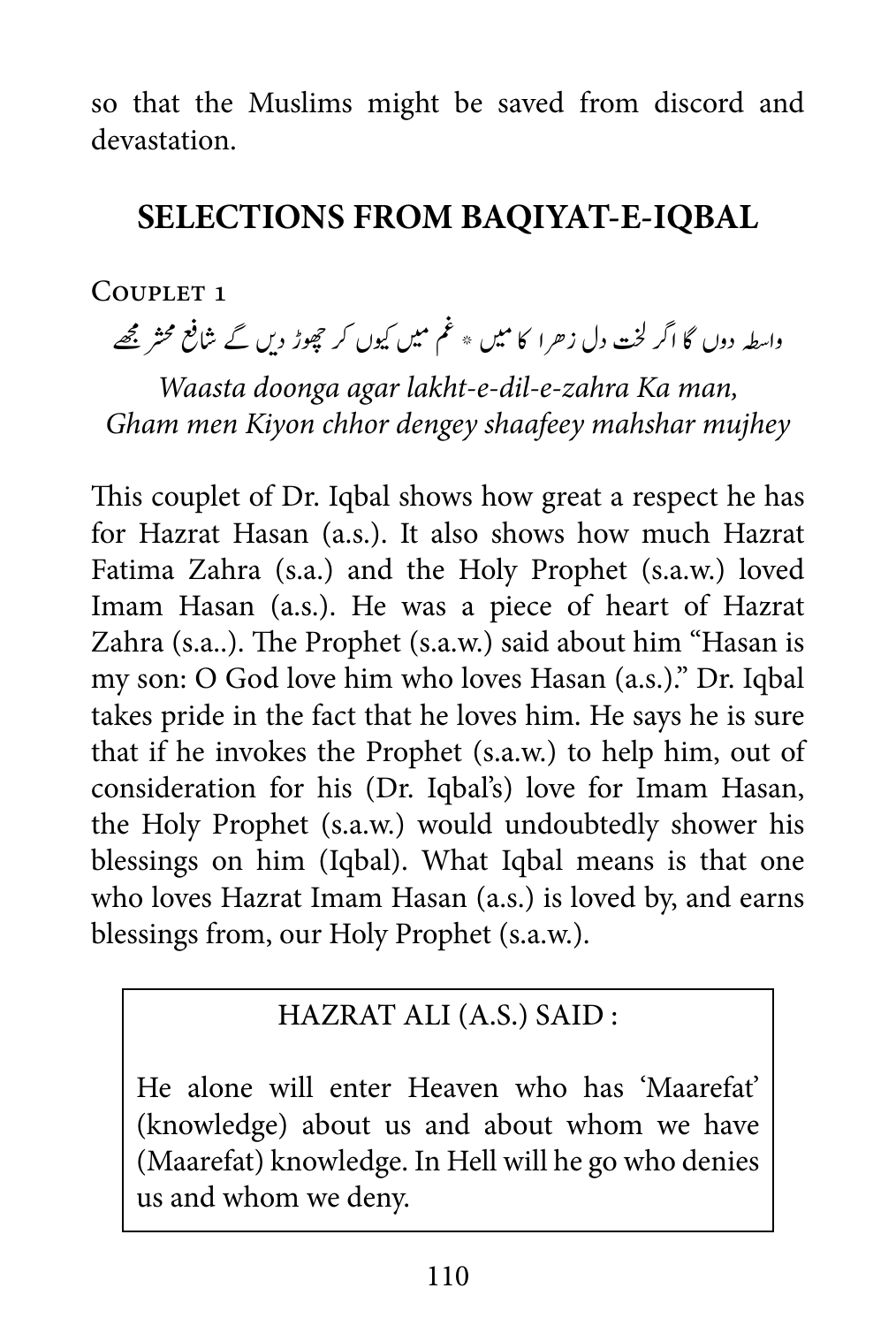#### **RISMILLAHIR RAHMANIR RAHIM**

#### **IQBAL AHLE BAIT IN THE EYES OF IOBAL**

#### **CHAPTER V**

#### **IOBAL MADDAAH-E-HAZRAT HUSAIN (A.S.)**

Dr. Sir Mohammad Iqbal, the Poet of the East, has given expression to his highest respect, and deepest love, for the Prophet Mohammad (s.a.w.), Hazrat Ali (a.s.) Hazrat Fatima Zahra (s.a.) and Hazrat Imam Hasan (a.s ). Now he praises Hazrat Imam Husain (a.s.) the Hero of Karbala, whose life, character, dedication and sacrifice impressed him to the utmost. Now let us study his couplets which bear testimoney to his ardent love for Hazrat Imam Husain (a.s.).

COUPLET 1

هر <sub>که پ</sub>هان با هوالموجود بست \* گردنش از بند هر معبود رست *Har Ki paimaan ba huwal maujood bust, rust maabood har-e band az Gardanash*

Dr. Iqbal tells us who is the real monotheist. One, who sincerely believes that only He (God) is omnipresent and everything else is mortal bows down before nobody. This is what the Holy Prophet  $(s.a.w.)$  and his Ahle Bait  $(a.s.)$ have taught us. A true believer in God, completely resigns himself to His will and sacrifices his all for His sake just as Hazrat Imam Huaain (a.s.) did.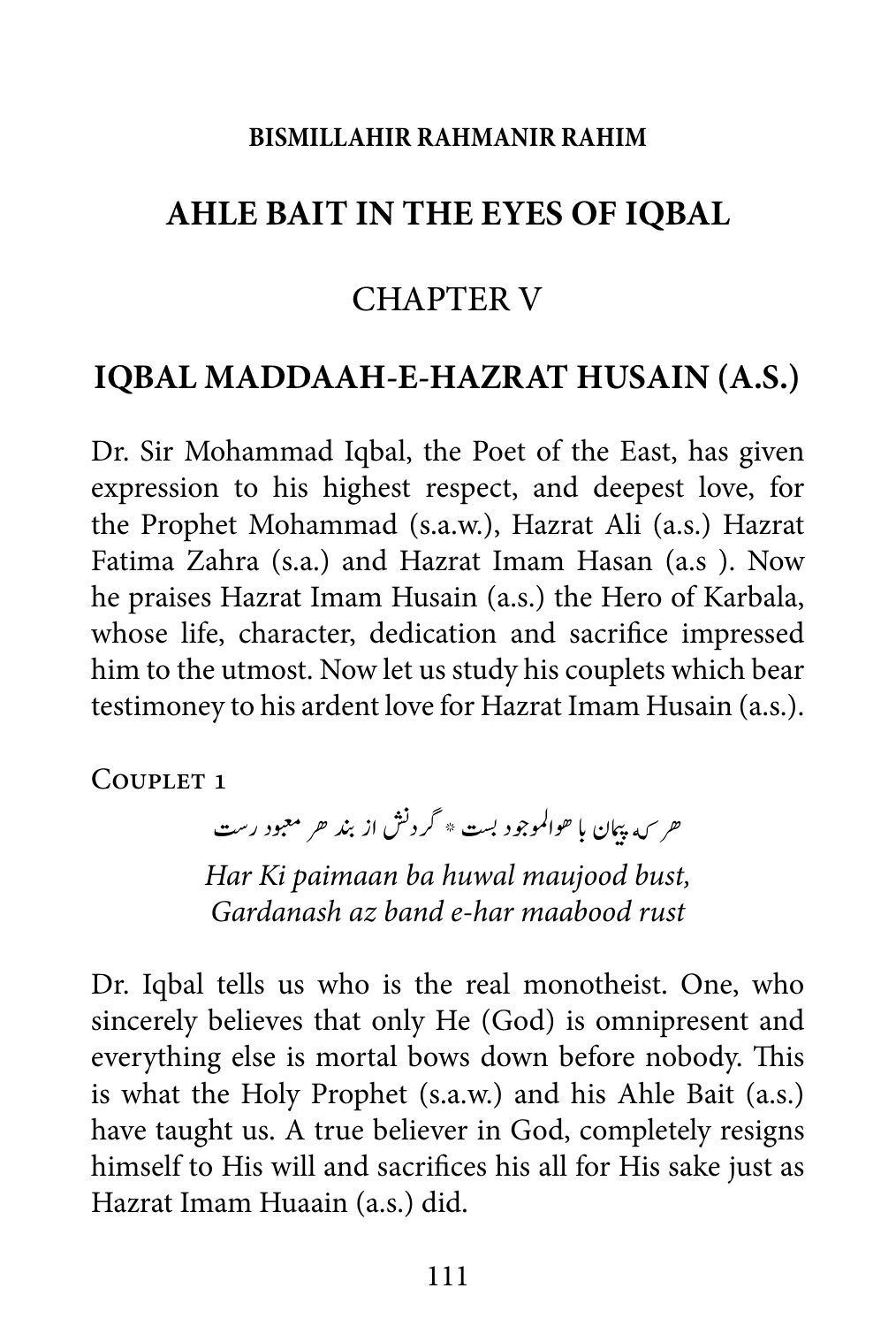COUPLET<sub>2</sub>

مؤمن از عشق است و عشق از مؤمنست \* عشق را ناممکن ما ممکن است

*Momin az ishq ast wa ishq az momin ast,* Ishq ra naa mumkin-e-maa mumkin ast

A true Believer, according to Dr. Iqbal, is one, who has love for God; and love also makes its abode in the heart of a Believer only. In other words love for God and a Believer are concomitant. One, who loves God, believes in Him only and submits before none except him. This sacred power of Love is so great that it can make possible what we consider impossible. A true Believer, therefore, conquers the universe, and can work wonders, and cause miracles to happen,

COUPLET 3-7

عقل سفاک است و او سفاک تر \* یاک تر جالاک تر بیباک تر عقل در پیچاک اساب و علل \* عشق چوگان باز میدان عمل عشق صید از زور بازو افکند \* عقل مکار است و دامی میر ند فک اس میر از در در بارد اسد به سنت را عزم است در این بیر مد<br>عقل را سرمایه از بیم و شک است \* عشق را عزم و یقین لاینفک است ن  $\ddot{\phantom{0}}$ � آن کند تعمیر تا ویران کند \* این کند ویران <sub>ک</sub>ه آبادان کند ت

Agl saffaak ast wa oo saffaak tar, *Paak tar, chalaak tar beybaak tar* 

Aql dar pechaak-e-asbaab-o-ilal,  *amal-e-maidaan e-baaz chogaan Ishq*

*Ishq said az zorey baazoo afqanad, zanad mee damey wa ast makkaar Aql*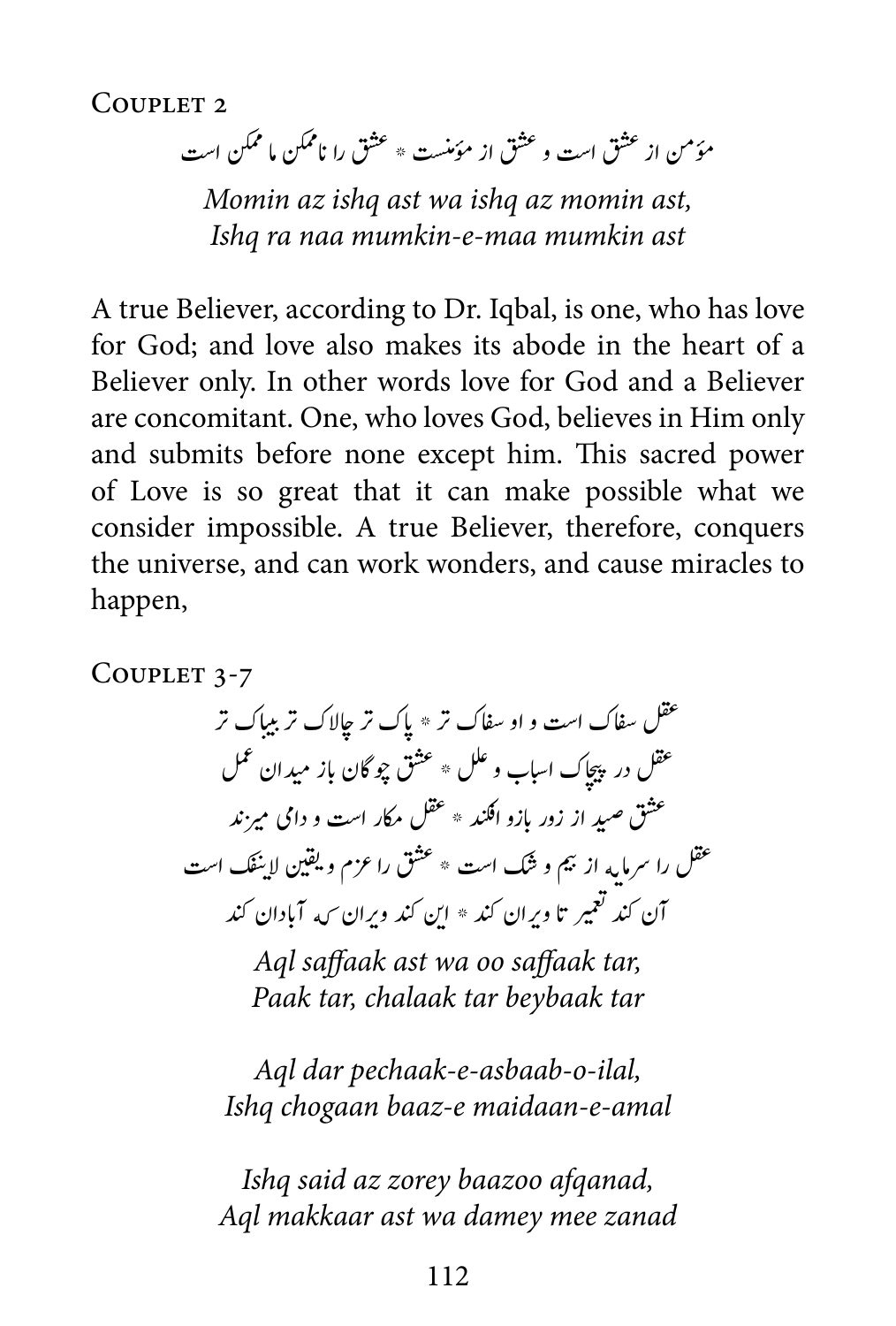*Agl ra sarmayah az beem-o-shak ast, Ishq ra azm-o-yaqeen la yanfak ast* 

*Aan kunad taameer ta weeraan kunad. kunad aabaadaan ke ran wee Kunad Een*

In these lines Dr. Iqbal compares the power of love with wisdom. Wisdom only appears to he eloquent and persuasive, but, in fact, love is more convincing, pure, clever, and fealess. It is a fact that love comes from heart and reasoning from mind. The reasoning and arguments enunciated by the mind are not so effective as the words coming from the heart. That is why humanity has been influenced by the sermons of lovers of God (the messengers of God and their rightful successors) more than by the philosophical speeches of the politicians and scientists. Wisdom is always entangled in the intricacies of cause and reason but love always wins the field. Love has an intrinsic force which attacks its victim directly while wisdom only spreads a net and deceives us. What Iqbal means is that one who is possessed of love for God affects our heart, whereas we are misled by those who only profess love but deceive us through reasoning and argumentation. Since they are devoid of faith they cannot win our heart.

Wisdom entertains doubts and fears and so is always hesitating but love is a part and parcel of determination and faith, waieh alone makei us achieve success. Success achieved through the deceits of reason is always open to objection while the one gained though love and faith is pure and sincere. Those who depend on the power of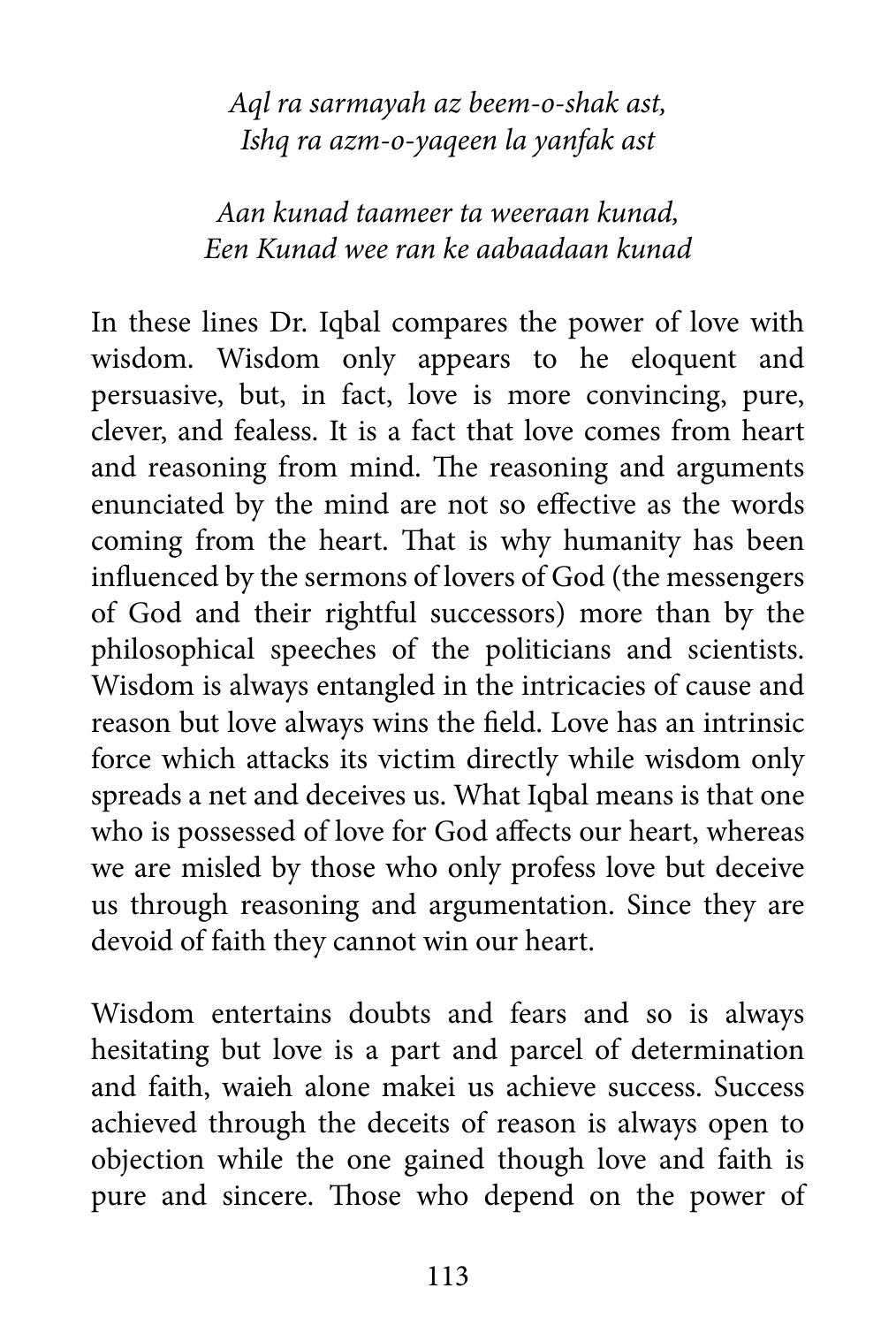wisdom build an edifice only to destroy it, but those who are endowed with the force of love and faith make the deserted place fit for habitation. It is true we have progressed materially through wisdom and scientific researches but that progress is only transitory while our real prosperity lies in our moral progress which we can achieve through our love for God.

COUPLET 8-14

عقل چون باد است ارزان در جھان \* عشق کمیاب و جای او گران عقل محکم از ا*ساس* چون و چند \* عشق عربان از لباس چون و چند ی سلمان است کسی و شوید کرده است و شوید است با سال می اینت کسی<br>عقل می گوید ک<sub>ه</sub> خود را پیش کن \* عشق گوید امتحان خویش کن ش

*Agl choon baad ast arzaan dar Jahan,* **Ishq Kamyab o bahaaey oo garan** 

*Agl mohkam az asaas-e-choon- o - chand, Ishq urvan az libaas - e - choon - o - chand* 

Aql mee goyad ki khud raa pesh kun, *kha goyad imtihan - e - khesh kun* 

ر آشا از اکتساب \* عشق از فضل است و با خود در حساب į, عقل با عير عقل گوید شاد شو آباد شو \* عشق گوید بنده شو آزاد شو عشق را آرام جان حریت است \* ناقه اش را ساربان حریت است رسی<br>رستی <sub>که</sub> هنگام نبر د<sup>ید عش</sup>ت با عقل *هو*س پرور چه کرد شن آن شنيد Agl baa ghair aashna az iktisaab, *hisaab dar khud ba ast fazl az Ishq*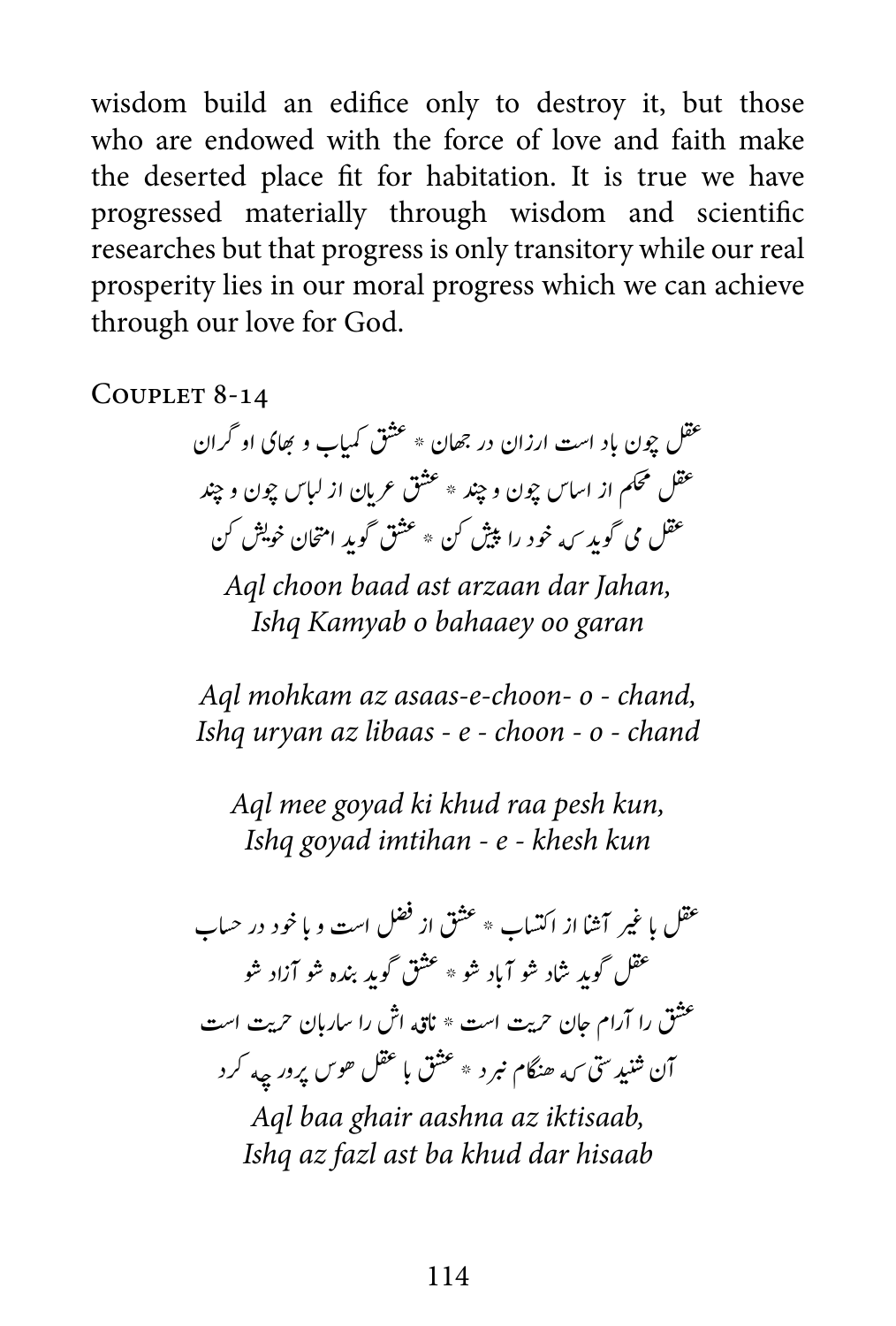Agl goyad shaad sho aabaad sho, Ishq goyad bandah sho aazaad show

*Ishq ra aaraam - e - Jan hurriyat ast, Naaqa 'ash ra saarbaan hurriyat ast* 

*Aan shaneedasti ki hangaam - e - nabard, kard baa aql - e - hawas parwar chi kard* 

Allama Iqbal again compares love with wisdom. Love is very rare and is high value while wisdom like air is present every where and is very cheap. Wisdom derives its strength from reasoning and discussion while love is self-emanating and is free from the bonds of reason. Wisdom always tries to show itself off while love is always unconcerned of its manifestation; it is busy reaching its own perfection.

Wisdom gets its strength from worldly sources, while love is of divine origin and is always testing itself to get on. Wisdom advises us to seek happiness and ease in life where as love wants us to resign ourselves to the will of God and be free from all other cares and considerations. Freedom is the soul of love. Love gets relief from freedom alone; for its camel the driver is freedom.

After this comparative estimation of the value of wisdom and love Dr. Iqbal addressing himself to man says, "Have you not heard what love did with the greedy wisdom in the battle-field (of Karbala)." There was a fight between the forces of love and wisdom, spiritualism and materialism, moral elevation and intellectuals debasement. Truth and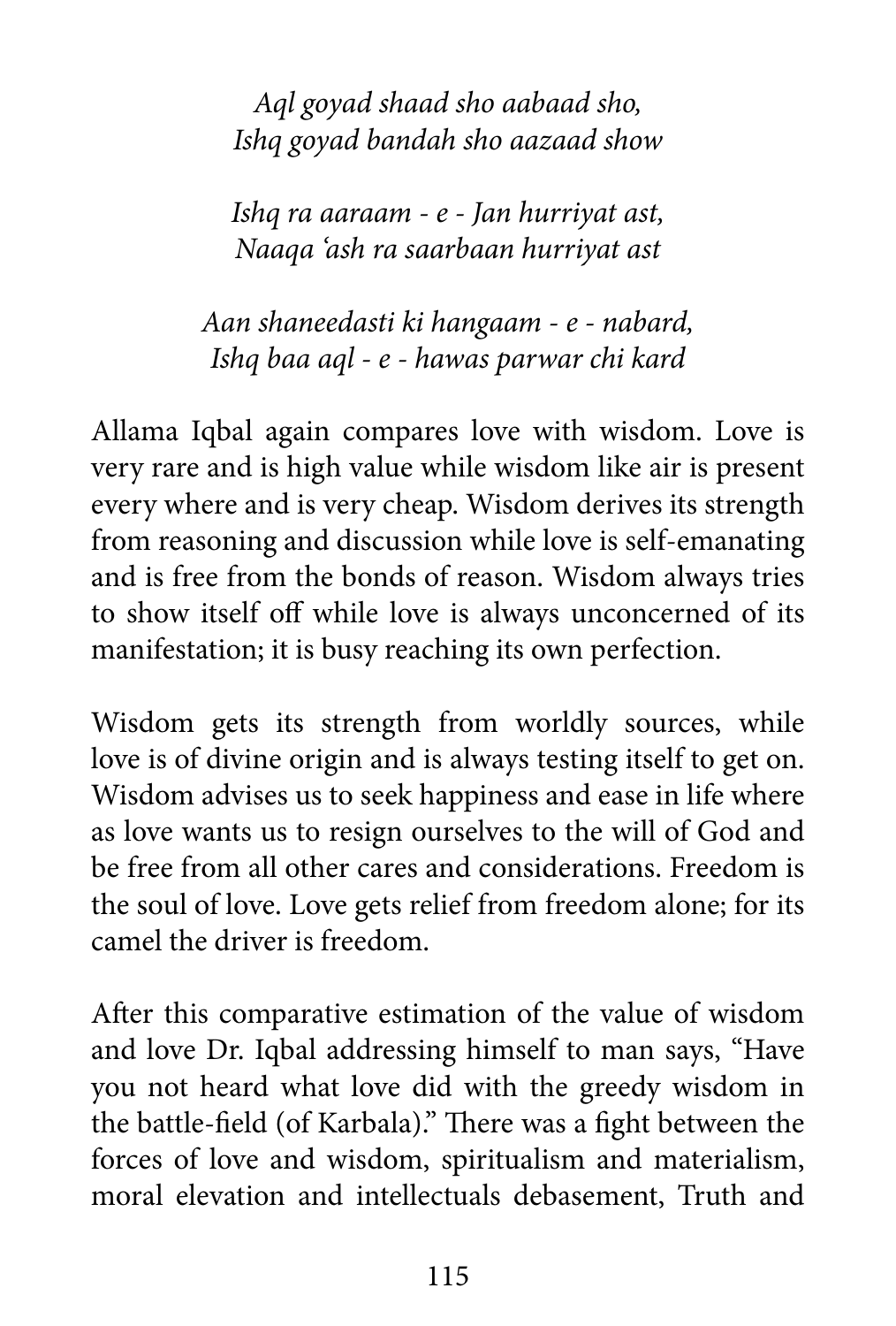Falsehood, Husain (a.s.) who stood for virtue and piety and Yazeed (l.a.) the embodiment of vice and lust for power and authority.

COUPLET 15

آن امام عاشقان بور بتول \* سرو آزادی ز بستان رسول

Aan imaam-e-aashiqaan poorey Butool, *Rasool-e-busraan ze aazaadey Sarv*

Now Allama Iqbal opens his praises for the son of Hazrat Fatima (s.a.) who was chief of the lovers of God, and an evergreen tree from the garden of the Prophet (s.a.w.). Imam Husain (a.s.) who stood against the forces of evil, revil, refused to acknowledge Yazeed as the caliph of Islam, and upholding the dignity of Islamic principles sacrificed his life along with a small hand of 72 of his followers, at the hattle-field of Karbala

COUPLET 16

الله الله بای بسم الله پدر \* معنی ذبح عظیم آمد پسر  *,Padar bismillah baey Allah Allah Maaniye zibh-e-azeem aamad pisar* 

In a state of supreme bliss Dr. Iqbal says, "O Allah, what an exalted position Hazrat Imam Husain possessed, as his illustrious father (Hazrat Ali a.s.) was the first letter of the Quran." An authentic tradition says that Hazrat Ali (a.s.) said, "what is in the Holy Quran is in the first chapter (Sura Fateha); what is in this sura (Chapter) is in the first verse (Bismillah); what is in 'Bismillah' is in its first letter  $(Ba)$ )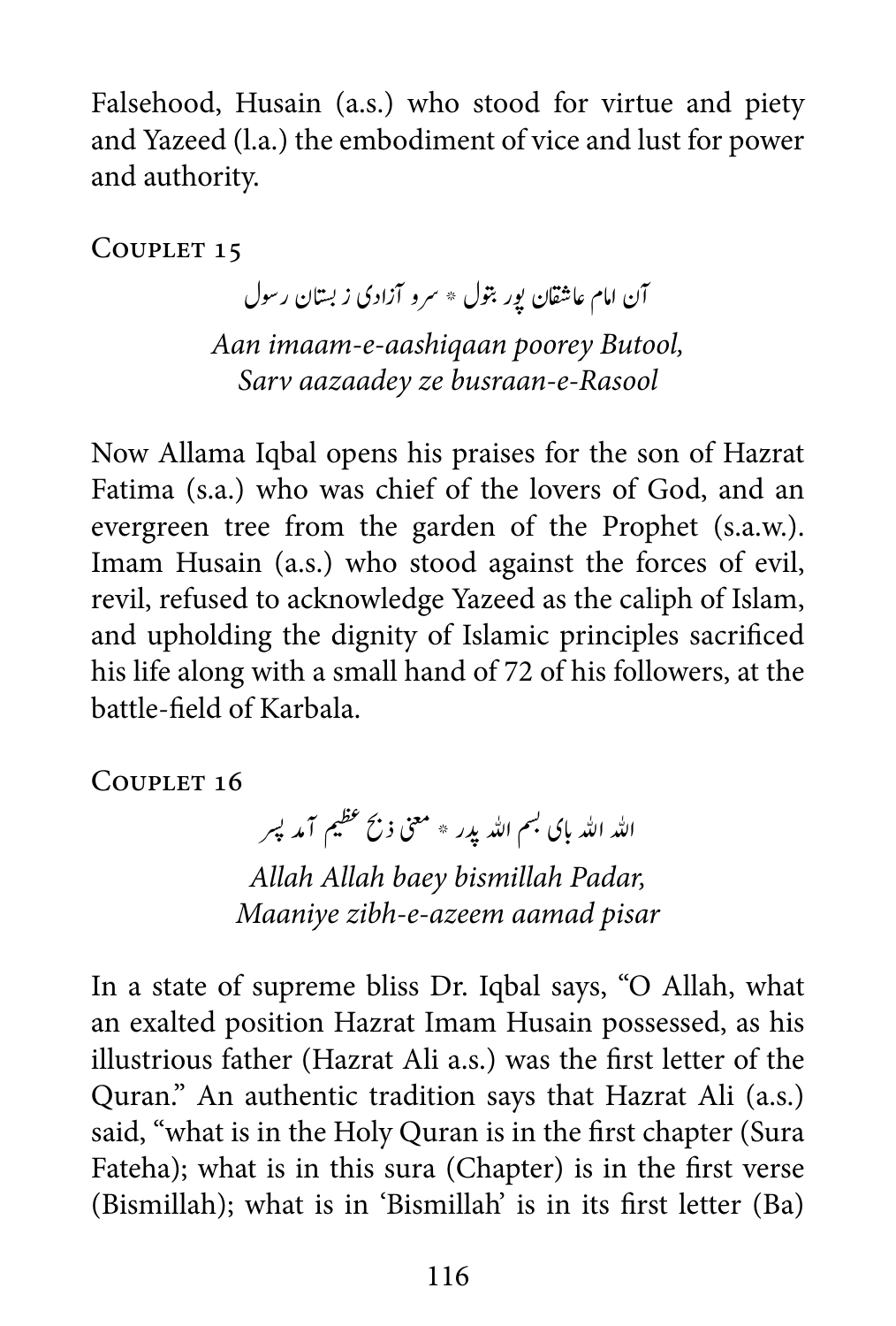and I am the point below 'Ba." Doubtless Hazrat Ali (a.s.) was acknowledged to be the best expounder of the Holy Ouran. The Holy Prophet (s.a.w.) had himself declared: "Ali is with Ouran, and Ouran is with Ali". Hazrat Imam Husain (a.s.) was the son of such an eminent personality. It is Hazrat Imam Husain's (a.s.) martyrdom which is referred to as 'Zibh-e-Azeem' - the greatest sacrifice - in the Holy Quran. Hazrat Imam Husain (a.s.) was the direct descendant of Hazrat Ismail (a.s.) and had offered himself for sacrifice at Karbala to save Islamic principles Azeem' - great sacrifice - of Hazrat Ismail was left over for from annihilation. The Holy Quran says that 'Zihb-ethe coming generation. Dr. Iqbal alludes to this and says that 'Zibh-e-Azeem' in the Holy Quran means the sacrifice of Imam Husain (a.s.).

COUPLET 17

ر الملل \* دوش ختم المرسلین لغم الحجمل ل خ <sub>جمر</sub> آن شھزادہ ی خیر ش *Bahrey aan shahzaadaey Khairul milal, Dosh-e-Khatmul mursaJeen ne'mul Jamal* 

Dr. Iqbal here alludes to an event stated by Tirmizi and others. Once Imam Husain (a.s.) mounted the shoulders of his grandfather, the Holy Prophet (s.a.w.). Somebody said, "what a good carriage it is." The Prophet (s.a.w.) said, "And what a good rider it is." Dr. Iqbal mentions this event to show what fond and affectionate feelings the Holy Prophet  $(s.a.w.)$  had towards his grandson.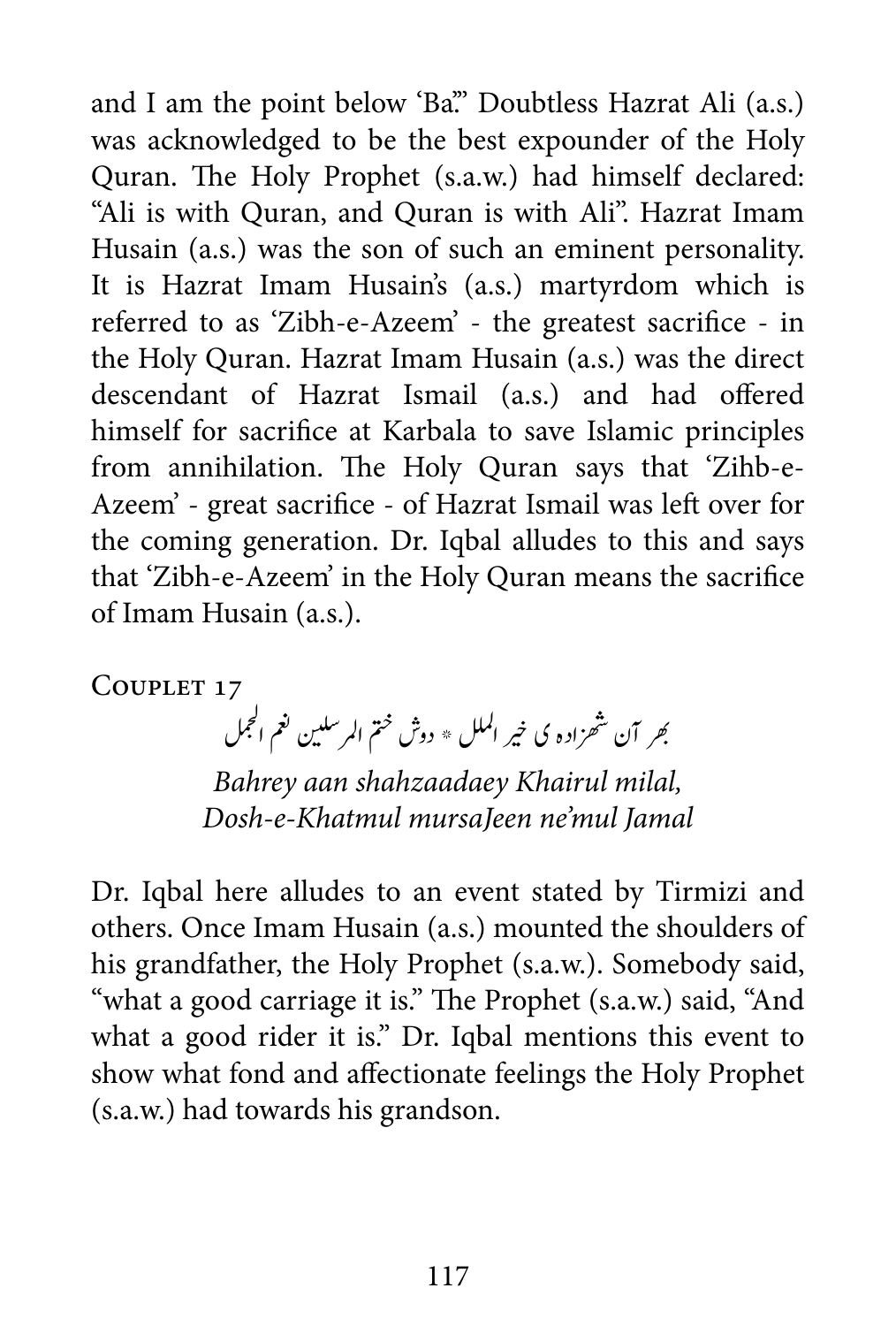در از خون او \* شوخی این مصرع از مضمون او غ سرخ رو عشق غیو *Surkh roo ishq-e-ghayoor az Khoon-e-oo, Shokhiye een misra az mazmoon-e-oo* 

Dr. Igbal says that it because of Hazrat Imam Husain's (a.s.) blood that the modest love has gained honour and dignity. This line can well serve a title for the episode of the Tragedy of Karbala which shows how piously and valiantly Hazrat Imam Husain defended the tenets of Islam, sacrificed his own life along with his kit and kin and sincere followers, and comrades and raised the honour of save to its acme.

COUPLET 19

در میان امت ان کیوان جناب \* همچو حرف قل هو الله در <sup>س</sup>آب م

*,janaab wean Ke aan Ummat-e-Darmiyaan Kitaab dar Huwallah Qul-e-harf Hamchu*

Dr. Igbal shows here the position of Hazrat Imam Husain (a.s.). He says that among the followers of the Holy. Prophet (s.a.w.) Imam Husain (a.s.) is like the phrase 'Qul huwallah' (Say He is Allah) meaning that God is one, in the Holy Quran. Since the whole of the Holy Quran turns to this verse - Oul Huwallah-o-Ahad (Say that He is one) similarly the whole Islamic world turns towards Imam Husain (a.s.) who is the source of our guidance. Dr. Iqbal knew the pronouncement of our Prophet (s.a.w.) "Husain is from me and I am from Husain" meaning thereby that Husain is his grandson and that he (the Prophet s.a.w.) would be made known by him. That is to say the mission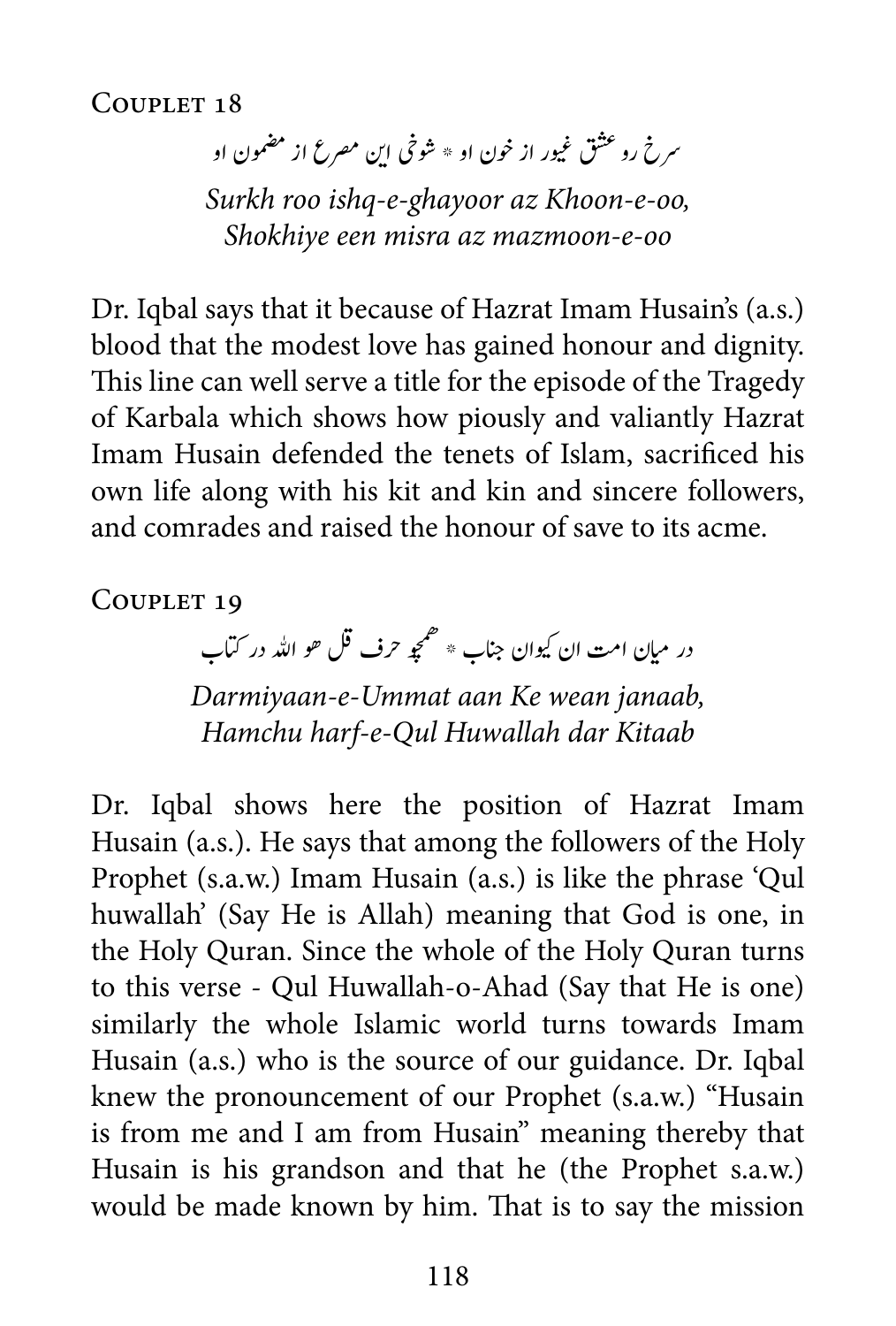of the Holy Prophet (s.a.w.) would he fulfilled by Imam Husain (a.s.) who laid down his life to immortalize Islam and its tenets.

COUPLET 20

موتی و فرعون و شبیر و یزید \* این دو قوت از حیات آید پدید ش *,Yazeed-o-Shabbir-o-Firaun-o-Moosa Fen do quwwat az hayat aamad padeed* 

Dr. Igbal aays that ever since the creation of life two opposing forces nave been at war with each other virtue and vice, right and wrong. Moosa (Moses) fought against Firaun (Pharaoh) and Shabbir (Imam Husain a.s.) fought against Yazeed. These battles were between the Right and the Wrong. Apparently the Right was defeated but in reality it prevailed upon the wrong and made a lasting mark of its success on our minds.

COUPLET 21

زنده حق از قوت شبیری است \* باطل آخر داغ حسرت میری است ش *ast shabbiree-e-quwwat az haq Zindah* **Baatil aakhir daagh-e-hasrat meeree ast** 

Allama Iqbal says that Truth or Islam exists today because of the strength shown and the spiritual power exercised by Imam Husain (a.s.). In other words Imam Husain (a.s.) made Islam immortal. The wrong was crushed to annihilation inspite of its apparent success. Yazeedism or the principle enunciated by Yazeed are looked down upon by all, but Husain's (a.s.) blood spilled at Karbala still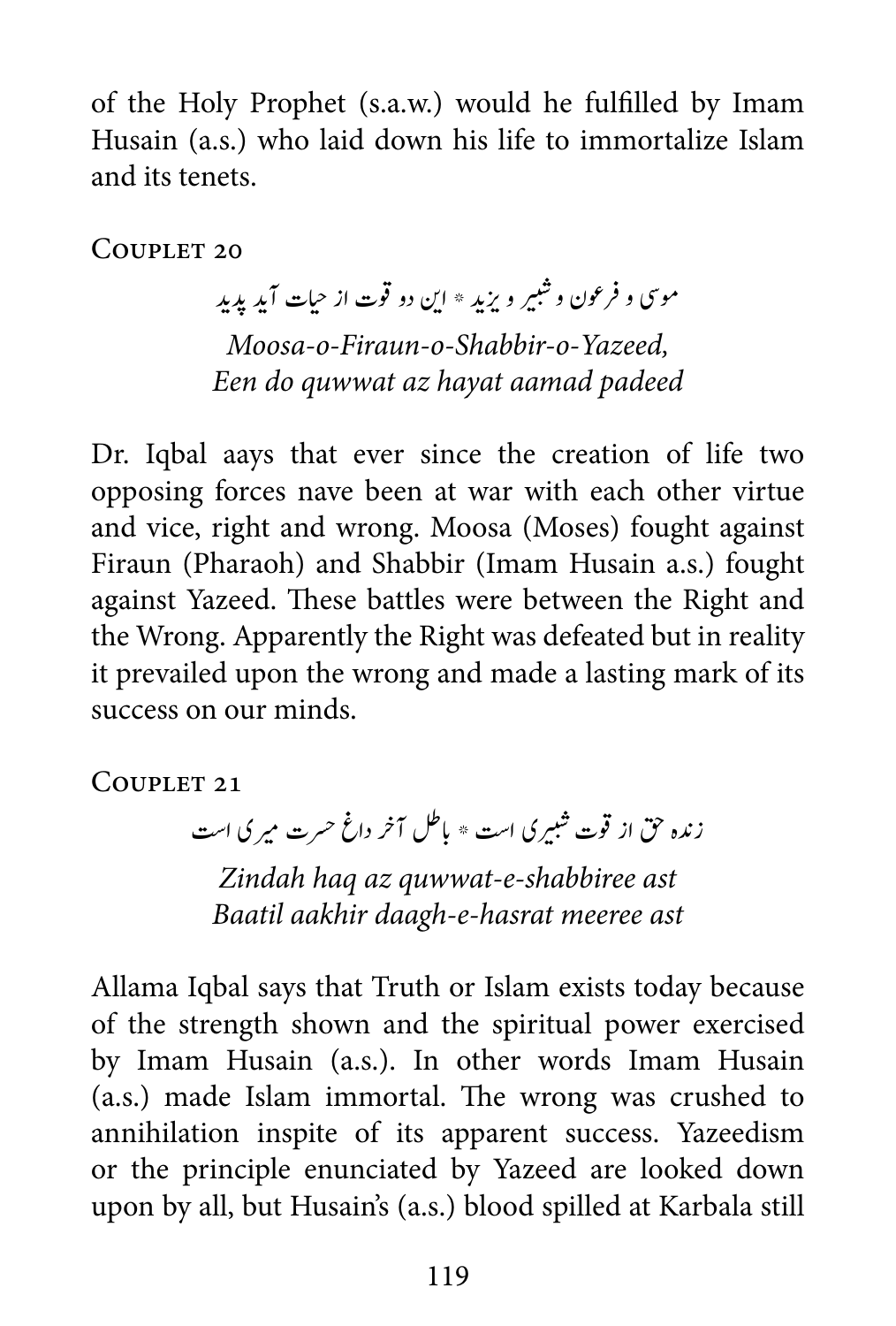enlivens our hearts and makes us feel that his sacrifice to support the Right against the Wrong was unparalleld in the history of mankind.

COUPLET 22-25

ت \* حریت را زهر اندر کام ریخت تچون خلافت رشته از قرآن *گسيجذ*<br>په ی� ش خاست آن سر جلوه ی خیرالامم \* چون سحاب قبله باران در قدم بر زمین گربلا بارید و رفت \* لا<sub>له</sub> در ویران<sub>ه</sub> حا کارید و رفت یت سنگ به مجموع است.<br>قیامت قطع استبداد کرد \* موج خون او چمن ایجاد کرد تا قيا

*Choon Khilaafat rishtah az Ouraan gusekht, Hurriyat ra zahr under Kaam rakht* 

*Khaast aan sar Jalwaey Khairul Umam, qadam dar Baaraan Qiblah Sahabe Choon*

*Bar zameen-e-Karbala Baareed o raft, raft Kareed weeraanaha dar Lalah*

Taa qayamat qatey *istibdaad kard*, *Monje khoone oo chaman eejaad kard* 

Dr. Igbal says that when caliphate severed its relation with the injunction of the Holy Quran and assumed kingship the Muslims suffered moral degradation. It put poison into our freedom. When the king indulged in all sorts of vicious habits and satisfied their carnal desires against the express injunctions of the Holy Quran the whole social structure was impaired. No body could utter a word against the tyrant King and his associates. Then arose that chief of the Muslims (Husain a.s.) like blessed cloud with rain of mercy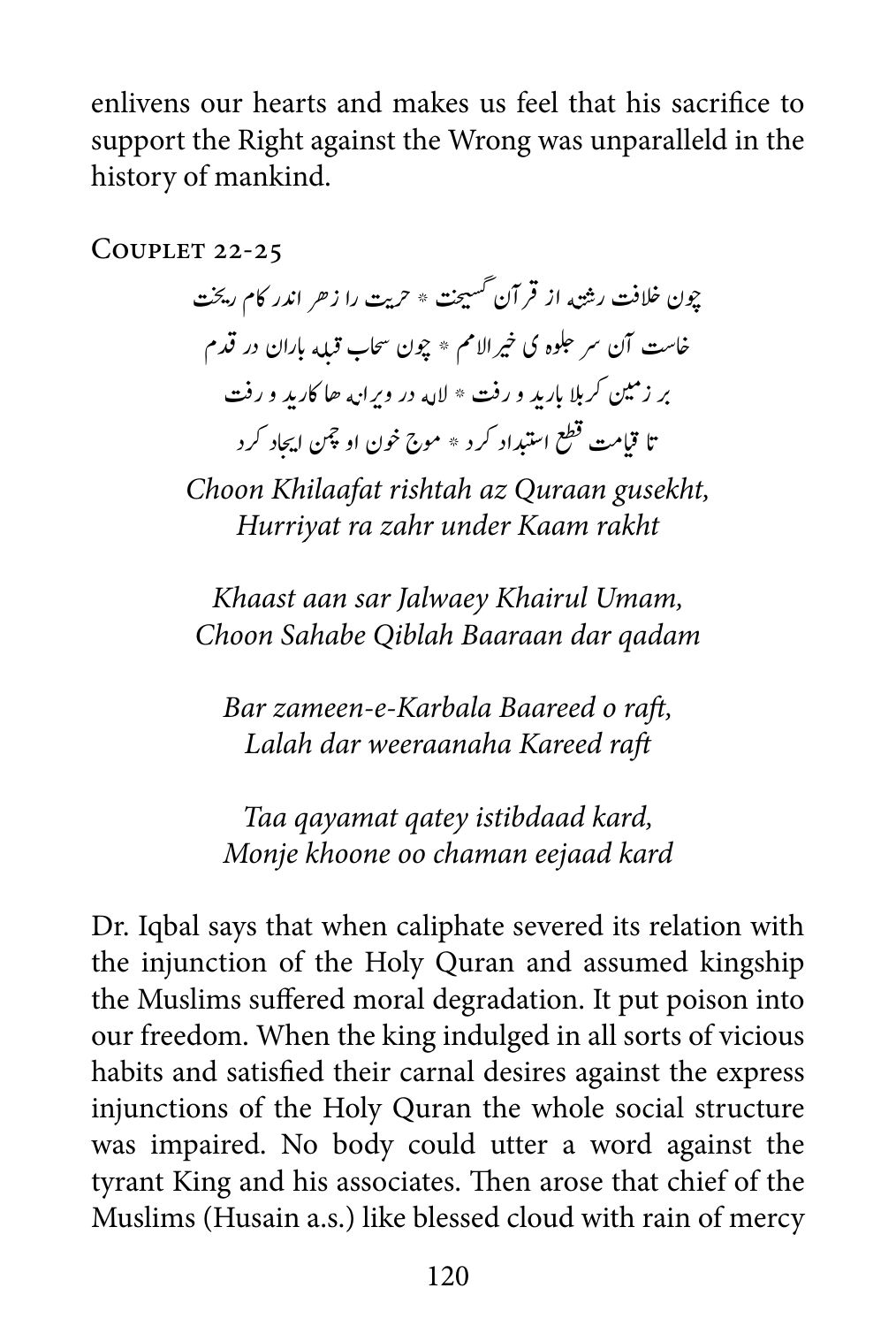under his foot. It rained blessings on the sands of Karbala and turned that desert into a garden. It is the place where Hazrat Imam Husain (a.s.) wita his kith and kin, children and comrades numbering 72 only faced an army of lakhs and lakhs and courted martyrdom after three days starvation and thirst on the  $10<sup>th</sup>$  of Moharam 61 A.H. Husain (a.s.) was undoubtedly the saviour of freedom; and Karbala has become the symbol of fight against tyranny. Husain's (a.s.) role at Karbala was so magnificent that it rooted out for ever the idea of cruelty and cold-bloodednees. The wave of his blood has created a garden which is symbolic of his sacrifice for the preservation of freedom and Truth.

COUPLET 26

لتتبیره است \* پس بنای لاا<sub>له</sub> گردیده است ت غ *بھر* حق در خاک و خون Bahre haq dar khaak-o-khoon ghalteeda ast, *ast gardeeda ilah la ey binaa Pas*

Dr. Iqbal says that Hazrat Imam Husain (a.s.) voluntarily gave his life at Karbala for the sake of God or Truth. So it goes without saying that Husain (a.s.) laid the foundation of the cardinal Principle of Islam the belief that There is no God except Allah. Since Islamic principles were being twisted and exterminated it was Husain's (a.s.) blood which gave it a new life.

COUPLET 27

ر<br>مدعایش سلطنت بودی اگر ٭ خود نکردی با چنتین سامان سفر

*Mudda'a yash saltanat boodey agar, safar sammaan chuneen baa Kardey na Khud*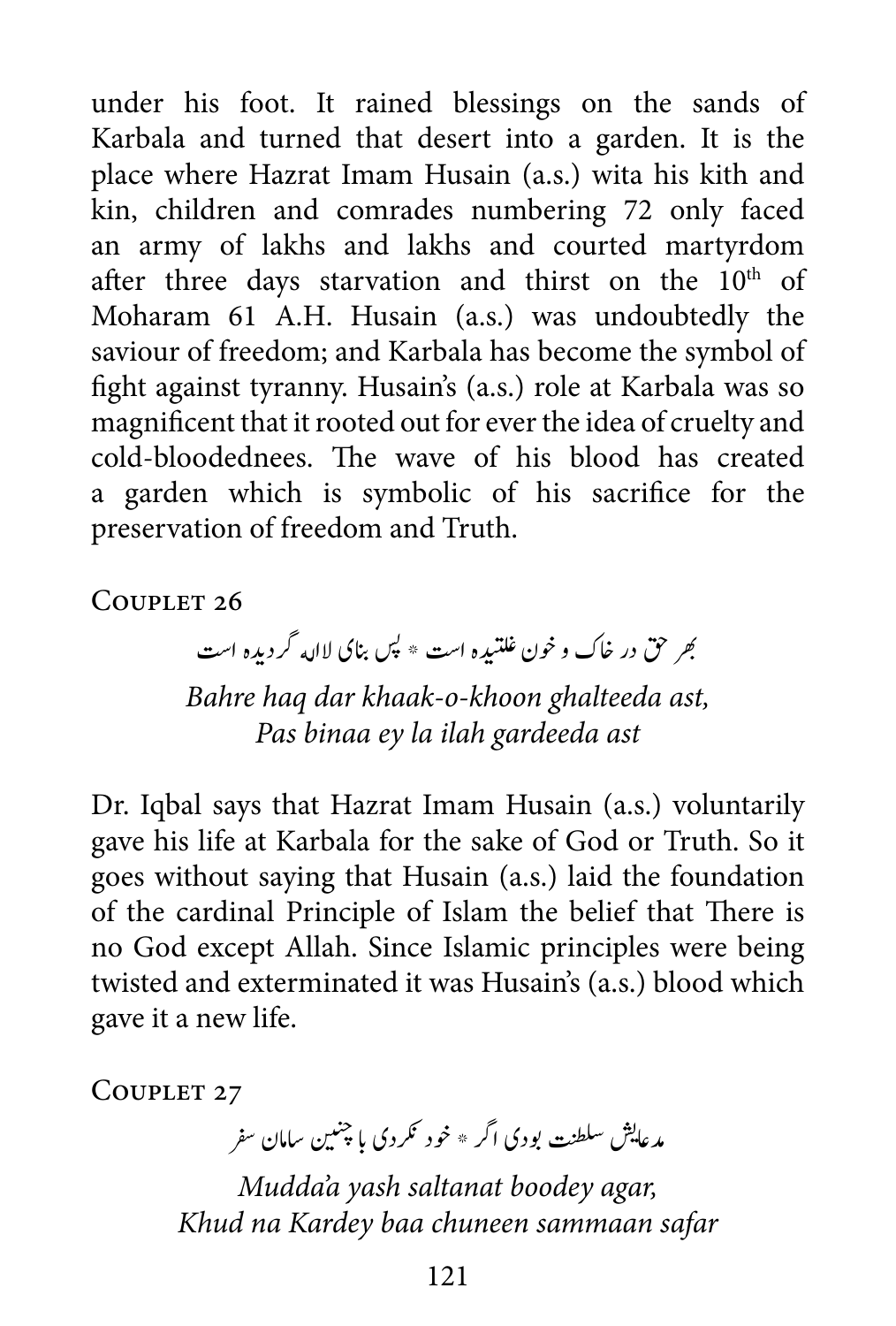That Hazrat Husain's (a.s.) only aim ia refusing to accept Yazeed as Caliph of Islam was to preserve Islam can be borne out from the fact that while he left Medina for his journey towards Kufa he had a small band of his relations and followers, including women and children. Had he the intention of fighting a political battle he would not have gone there with such people as he took with him. Those who accompanied Hazrat Imam Husain (a.s.) included his sisters, wives, children (even a six month old child was with him) and some followers, some of whom were more than eighty yeare of age.

COUPLET 28

د شمنان چون ريگ صحر الاتعد \* دوستان او په یزدان هم عدد  *,latuad sahra-e-reg choon Dushmanaan* Dostaan-e-oo ba yasdaan ham adad

In the battle of Karbala the number of the enemy was as countless as the particles of sand, but the number of Husain's (a.s.) friends was only 72.

COUPLET 29

ہ<br>سر ابراھىيم و اسمعيل بود \* يعنى آن اجمال را تفصيل بود ت ;

*Sirre Ibraheem -e- Ismail bood, bood tafseel ra ijmaal aan Yaani*

ence to the Will of God had offered to sacrifice his son The Messenger of God Hazrat Ibrahim (a.s.) in obedi-Hazrat Ismail (a.s.) who had also agreed. Hazrat Ibrahim (a.s.) blind-folded himself and put a knife at his son's neck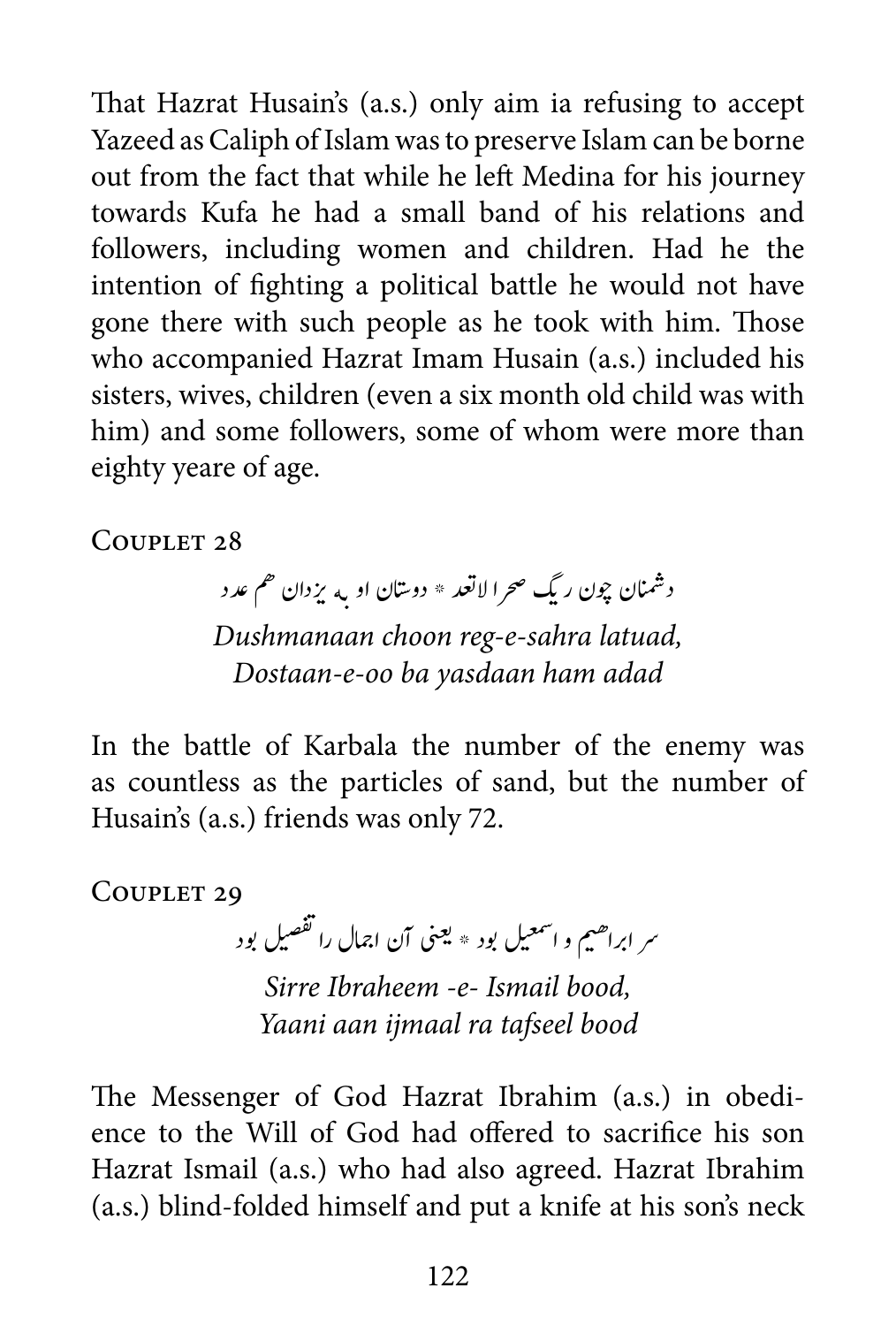but there appeared a ram who was sacrificed instead of Hazrat Ismail (a.s.). It was a memorable event indeed as the sacrifice was made in the name of Allah. But it was not actually completed. The Holy Quran alludes to this, Saying that the great sacrifiee or 'Zibh-e-Azeem' would be completed by a descendant of Ismail (a.s.) and that was Husain (a.s.). The sacrifice of Ibrahim and Ismail (a.s.). was epitome of the tragedy of Karbala, in which Hazrat Imam Husain (a.s.) not only sacrificed his own life but also sacrificed the lives of his sons, brother, newphews, and other dear ones. The spirit of sacrifice started from Hazrat Ibrahim (a.s.) and Hazrat Ismail (a.s.) but it was consummated in the field of Karbala

COUPLET 30

عزم او چون کوهساران استوار \* یایدار و تند سیر و کامگار

Azm-e-oo choon kohsaaraan usiwaar, Paey daar-o-tund ser-o-kaamgaar

COUPLET 31

ند 1<br>بھر عزت دین است و بس \* مقصد او حفظ آئین است و بس ی į, � �ی ت � *Tegh bahr-e-izzat-e-deen ast o bass, Maqsad e-oo hifz-e-aa' eenast-o-bas* 

Hazrat Imam Husain (a.s.) had left his hearth and home with a purpose - to defend and preserve Islam and its principles. He had unflinching faith in God. His determination was resolute and firm like mountain rock. Circumstances could not shake him from his stand when he took up his sword for the preservation of religion only.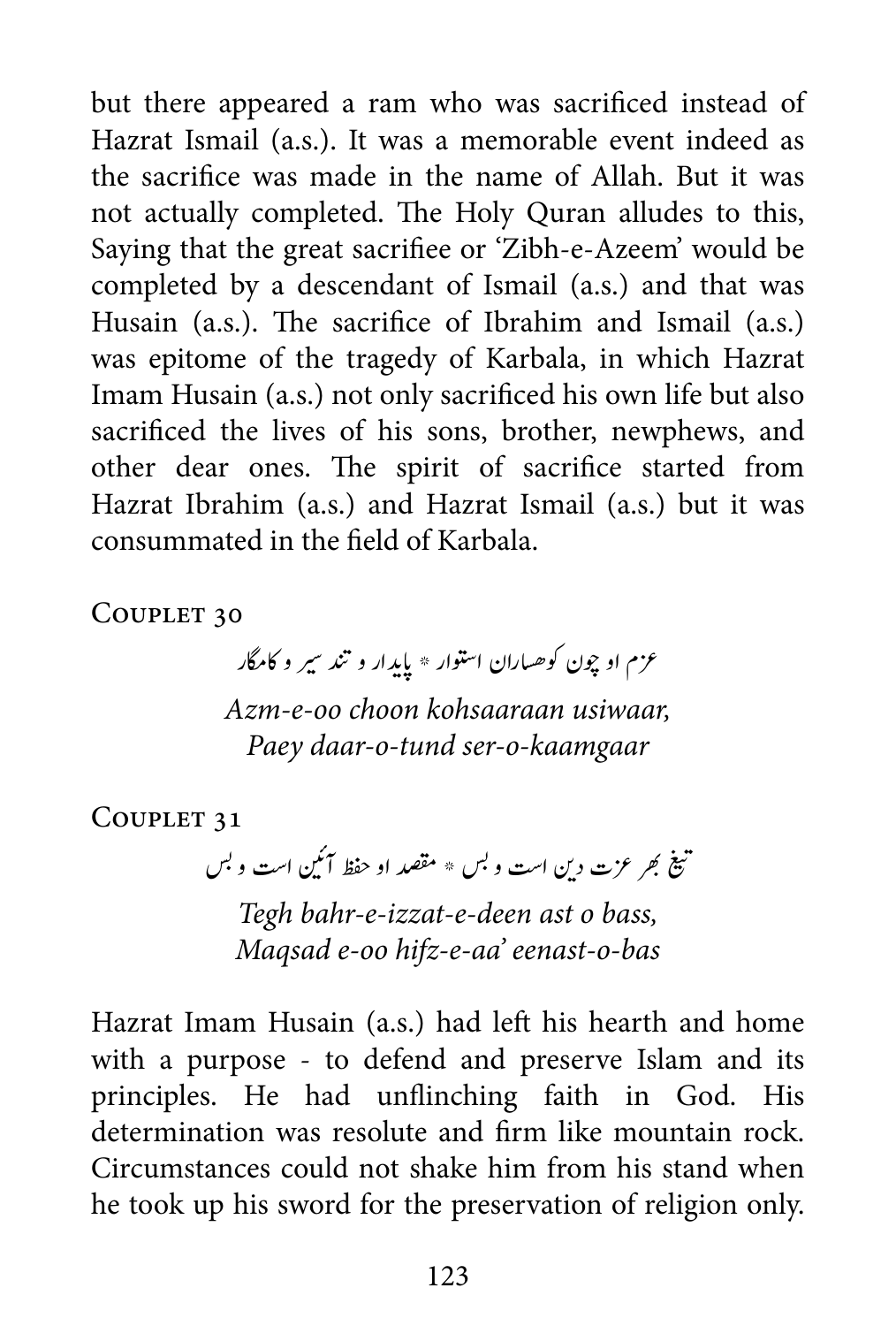He wanted that the principles of Islam might be saved from destruction. For this purpose only, he did not acknowledge Yazeed as the Caliph of Islam and gave us a lesson that we should not bow down before the tyrant and cruel king who deprives us of our freedom and leads us astray.

COUPLET 32

اسوی الله را مسلمان بنده نیست \* پیش فرعونی سر ش افکنده نیست

*Ma siwa Allah ra musalmaan banda neest.* **Peshey Firauney Sarash afgundah neest** 

COUPLET 33

خون او تفسیر این اسرار کرد \* ملت خوابیده را بیدار کرد ت ;<br>J

*Khoon-e-oo tafseer-e-een asraar kard, kard bedaar ra Khabeeda-e-Millat*

Dr. Iqbal tells us what the real spirit of Islam is and what it should be. One who is a true Muslim never bows down before any power and authority except God. We would have been griping in the dark if this lesson had not been given us by Husain (a.s.) who preferred to shed his blood rather than submit to the command of Yazeed who had made mockery of Islamic principles and tenets. He reanimated the dead spirits of the muslims and thus taught us that we should submit to God's will alone and none else.

COUPLET 34

ی ش لا چون از میان بیرون کشید **\* از رگ ارباب باطل خون کشید** ش į, � �ی ت � Tegh-e-Laa choon az miyan beroon kasheed, Az rag-e-arbaabe baatil khoon kasheed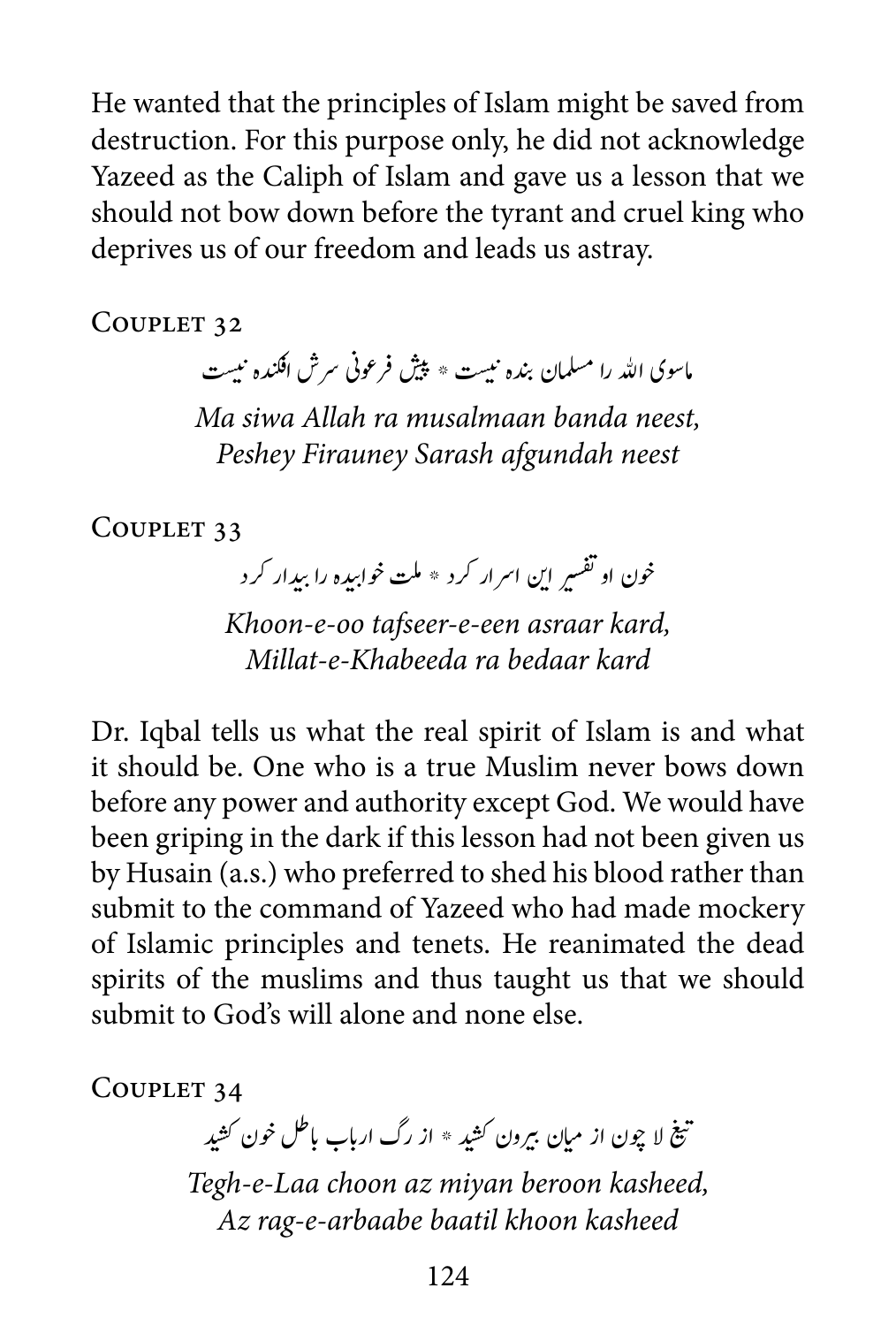نقش الا الله بر صحرا نوشت \* سطر عنوان نجات ما نوشت  *,nawisht Sahra bar Illallaah-e-Naqsh nawisht maa-e najaat-e-unwaan-Satre*

COUPLET 36 ت

ين<br>سيم .<br>تنيم \* ز آتش او شعله حا اندو<sup>خ</sup>ا ش ت ر مز قرآن از <sup>حس</sup>ین آمو<sup>خذ</sup>

*,aamokhtem Husain az Qoraan-e-Ramz andokhtem Sholahaa oo-e-Zaatash*

Hazrat Imam Husain (a.s.) took up his sword of 'La' or 'No' that is, there is no God (except Allah) and crushed infidelity. He imprinted the mark of 'Illallaah' Tauheed, or monotheism in the wilderness of Karbala. It was a heading for our salvation. In fact we have learnt the lesson of 'Tauhesd' or monotheism from Hazrat Husain (a.s.), who taught us in practical way the secret of Quran by sacrificing his life for the sake of Allah and the mission of his grandfather, the Prophet (s.a.w.). We have gathered heat from the fire of love for God that Hazrat Imam Husain (a.s.) possessed. Dr. Iqbal means that the love for God shown and the sacrifice made by Hazrat Husain  $(a.s.)$  at Karbala should serve as the best lesson for all the Muslims of the World.

COUPLET 37

شوکت شام و فر بغداد رفت \* سطوت غرنا<sub>طه</sub> هم از یاد رفت *Shaukat-e-Shaam-o farrey Baghdad raft,* Sitwat-e-Gharnaa'ah ham az yad raft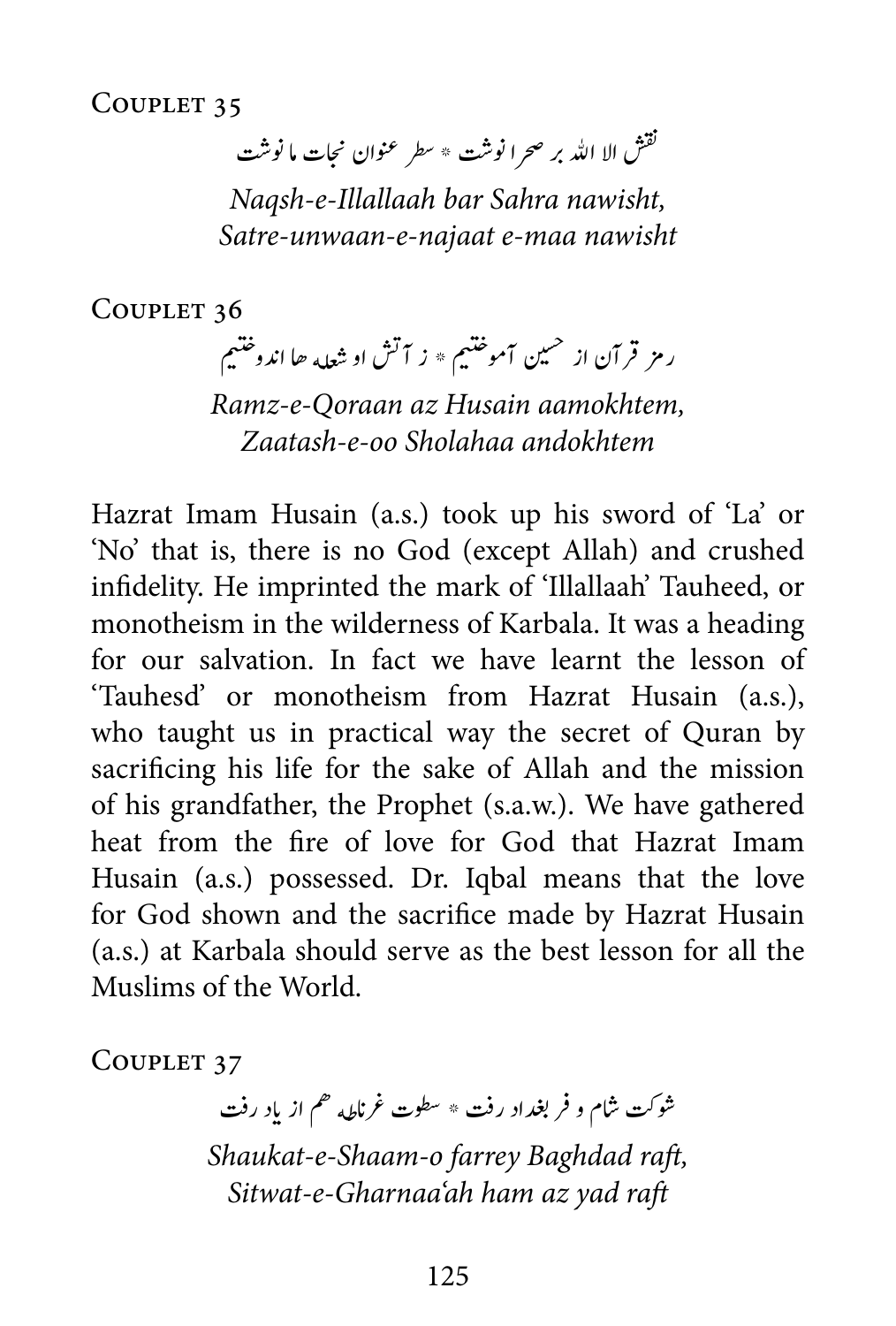.<br>زخمه اش لرزان هنوز \* تازه از تكبير او ايمان هنوز ن ت اتر ام از ز *,hanoz larzaan ash zakhma az ma-e-Taar Taazah az takbeer-e-oo eeman hanoz* 

Dr. Iqbal says that kingly grandeur gained through political battles never survives. The pomp and vanity of the thrones of Syria and Baghdad which were once seats of great Kings is no more present. No body remembers the splendour of Gharnata which was the seat of Spanish kings. But the reverential call of Husain (a.s.) at Karbala — his call of 'La Ilaha Illallah' — is still echoing in our ears and thrilling our hearts.

COUPLET 39

ای صاِ ای پیک دور افتاد گان \* اشک ما بر خاک پاک او رسان Ai sabaa ai paik-e-Door uftaadagaan, Ashk-e-maa baar khaak-e-pak-e-oo rasaan

Iqbal's intense love for and faith in Hazrat Imam Husain  $(a.s.)$  is apparent from this couplet. Fondly addressing himeelf to breeze, which proverbially carries the message of the lover to the beloved who is at a remote place. Iqbal asks her to carry his tears to the sacred tomb of Imam Husain (a.s.). Dr. Iqbal weeps in sad and blessed memory of Imam Husain (a.s.) and wishes to place his tears over his Imam's .grave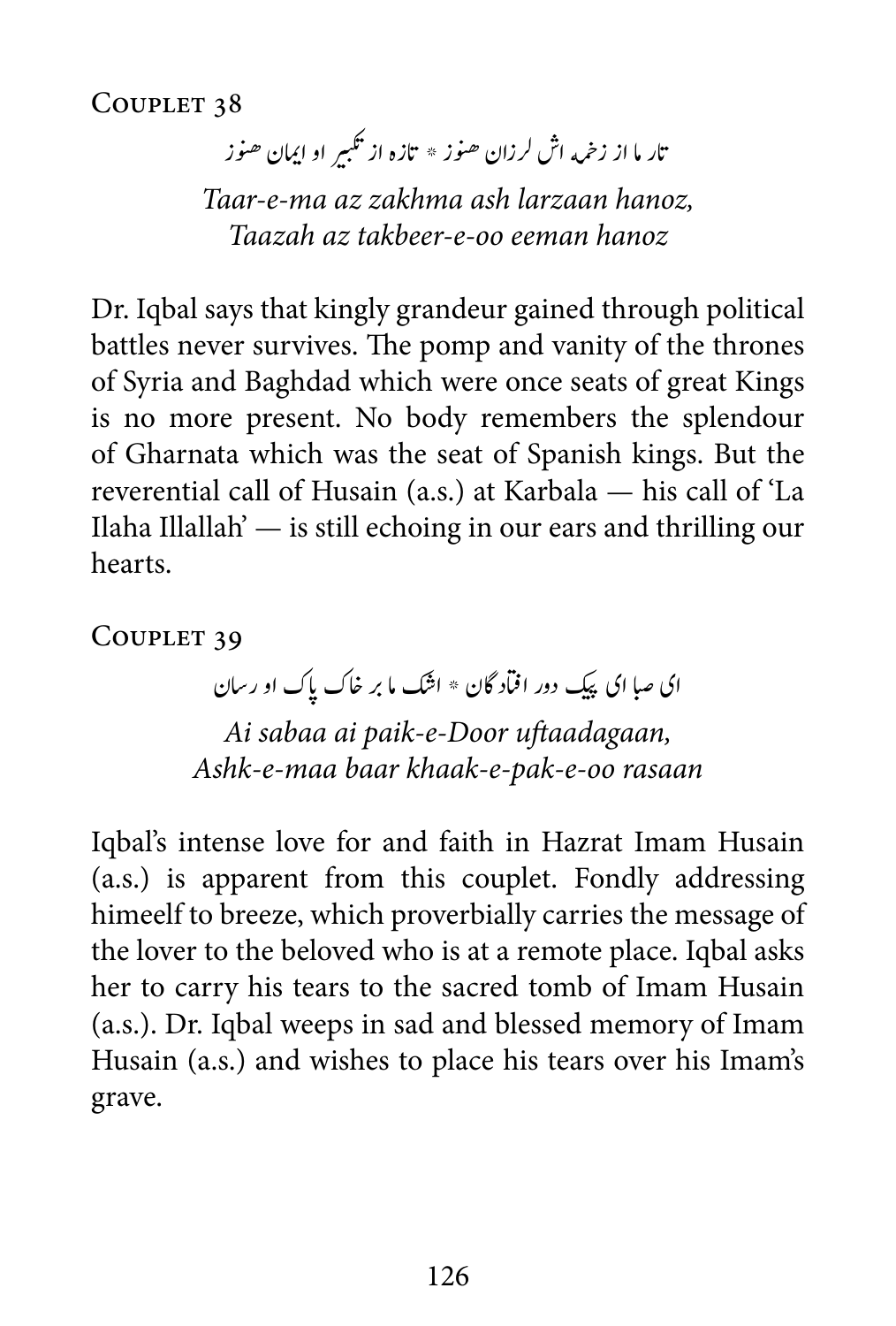.<br>نیر و سنان و خنجر و ششیرم آرزوست \* با من میاس<sub>ک</sub>ه مسلک شبیرم آرزوست ش � ش ش ت *,arzoost shamsheram-o-khanjar-o-saman-o-Teer arzoost shabbiram-e-maslak ki mayaa man Baa*

Dr. Iqbal says that his desire is to adopt the pathway of Hazrat Shabbir (Imam Husain a.s.) who suffered unbearable tortures at Karhala in the establishment of Truth and love for God, and finally sacrificed his life. So he warns that if they followed this way they could come with him otherwise they shtmld not dare to join him in his way.

COUPLET 41

نه کام \* خون حسین باز ده کوفه و شام خویش را  $\omega$  یتش ر یگ عراق منتظر ، کشت حجاز ت *,kaam tashna Hijaaz kishte muntazir Iraq-e-Reg ra Khesh-e-Shum-o-Kufa deh baaz Husain-e-Khoon*

After the memorable tragedy of Karbala the Arabians felt that they were responsible for the martyrdom of Imam Husain (a.s.), so they revolted against the king and his associates and avenged the blood of Husain (a.s.) and his comrades. The tyranical rule of the Umayyads was crushed and their men were slaughtered. Allama Iqbal advises the muslims to follow in the footsteps of Imam Husain (a.s.) and kill their vicious aspirations. This they can only do if they have before them as their guide and leader the person of Hazrat Imam Husain (a.s.).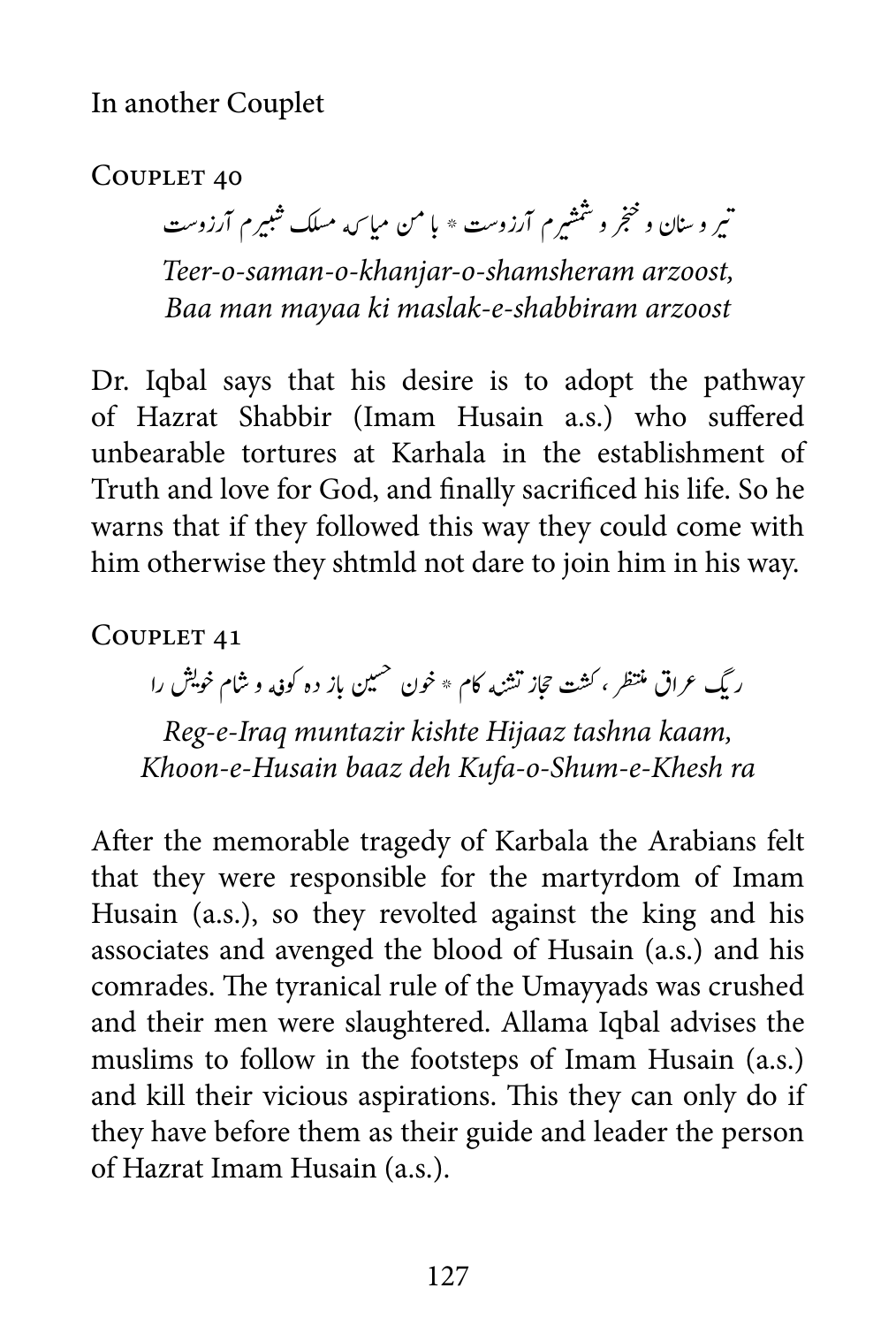# **SELECTIONS FROM JAWED NAMA IQBAL BY**

COUPLET<sub>1</sub>

از نگاه خوا<sub>جه</sub>هٔ بدر و حنبین \* فقر سلطان وارث جذب حسین Az nigaah-e-khwajai Badr-o-Hunain, *Faar-e-Sultan Waaris-e-jazb-e-Husain.* 

In this couplet Dr. Iqbal praises the simple living of Tipoo Sultan who was a devout follower of the Holy Prophet, and through this sincere following he was able to develop in him the faculty of patience and love which he derived from the spirit of sacrifice of Hazrat Imam Husain (a.s.). Dr. Iqbal means that if follow sincerely in the Prophet's footsteps we can also follow in the footsteps of his grandson Hazrat Imam Husain (a.s.) and can thus make our lives sublime.

COUPLET<sub>2</sub>

گرچه هر مرگ است بر مؤمن شکر \* مرگ پور مرتضی چیزی دگر

Gar chi har marg ast bar momin shakar, *digar cheezey Murtaza-e-poor-e-Marg*

A true Believer, who has faith in God, His Prophet (s.a.w.) and his rightful succeasors, takes Death as sweet as sugar. A Believer has love for God and so wants to be with Him. He wants to go inte the lap of His mercy. But the way in which the son of Murtaza (Haarat Ali a.s.) i.e. Hazrat Imam Husain (a.s.) accepted Death is something else. His sacrifice on the burning sands of Karbala for the cause of Truth and love for God can have no match.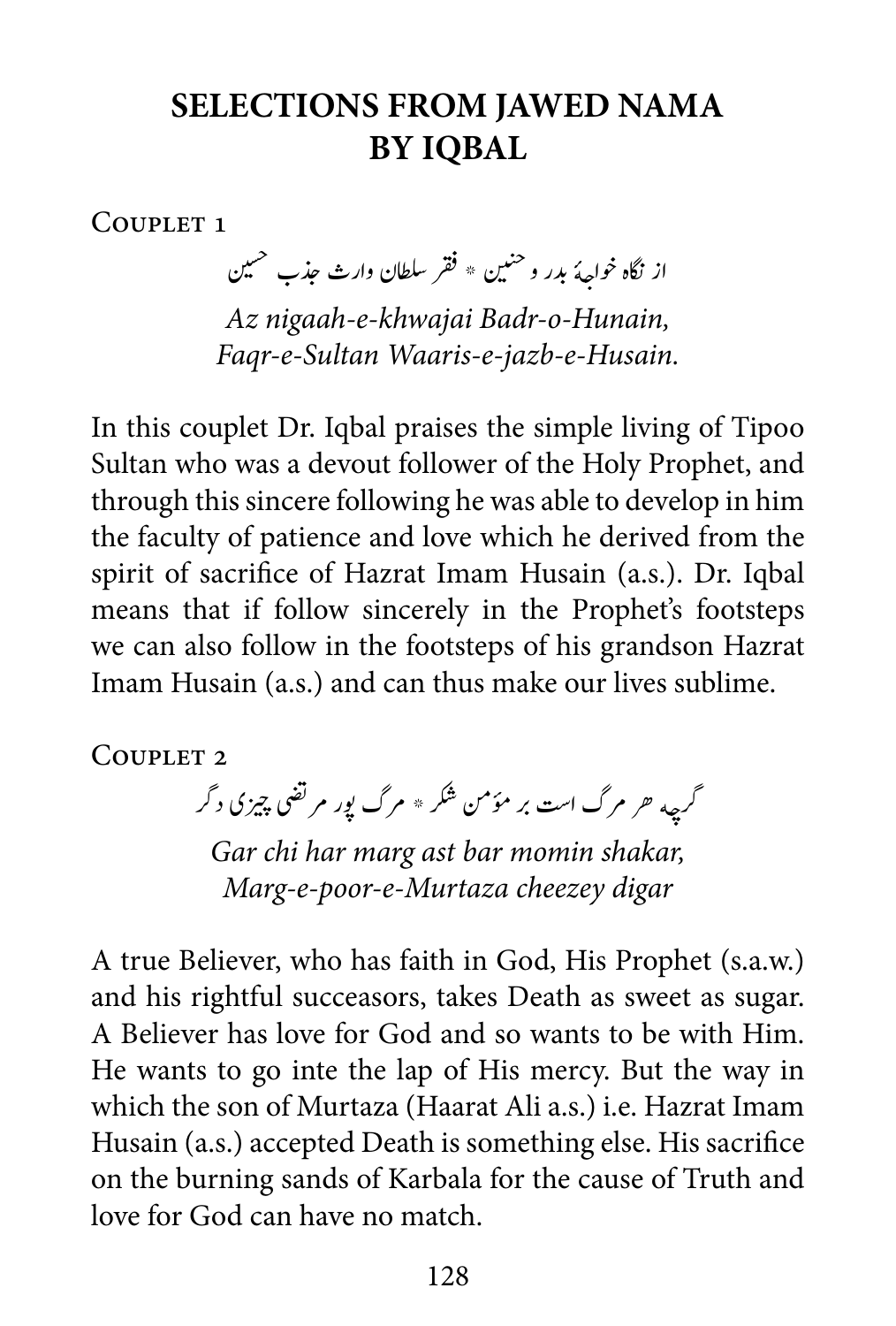# **SELECTIONS FROM BAL-E-JIBREEL BY IOBAL**

COUPLET<sub>1</sub>

غریب و سادہ و رنگیں ہے داستان حرم \* نہایت اس کی خسین ابتدا ہے اسمعیل تن

Ghareeb-o-saada-o-rangeen kai daastaane-Haram, *Ismail hai ibtida Husain iski Nehayat*

Dr. Igbal says that the story of the building of Kabah is very simple and interesting. Hazrat Ismail (a.s.) suffered great pains in its construction. The Holy Prophet purged it from the idols that were in it. and so raised its glory. The first stone was laid by Hazrat Ismail (a.s.) indeed. He offered for sacrifice his own life but the sacrifice was not completed as he was replaced by a ram and according to the Holy Quran the great sacrifice or 'Zibh-e-Azeem' was to come later and completed by one of his descendants Husain (a.s.). So in fact culmination of the spirit of love for God was manifest when Imam Husain (a.s.) sacrificed his life and presided the dignity of the Holy Kabah.

COUPLET<sub>2</sub>

بدی ہے مقام شبیری ٭ بدلتے رہتے ہیں انداز کوفی و شامی ش حقيقت أ ی *Haqiqat-e-abadi hai maqaam e shabbiree, Shami wo Kufi-andaaze kain rahtey Badaltey*

Dr. Iqbal here compares two things Shabbiri or Husainiyyat that is principles enanciated and adhered to by Hazrat Imam Husain (a.s.) and Yazeediyyat that is worldly power and authority. Husain (a.s.) was the symbol of devotion to and love for God that is submission to none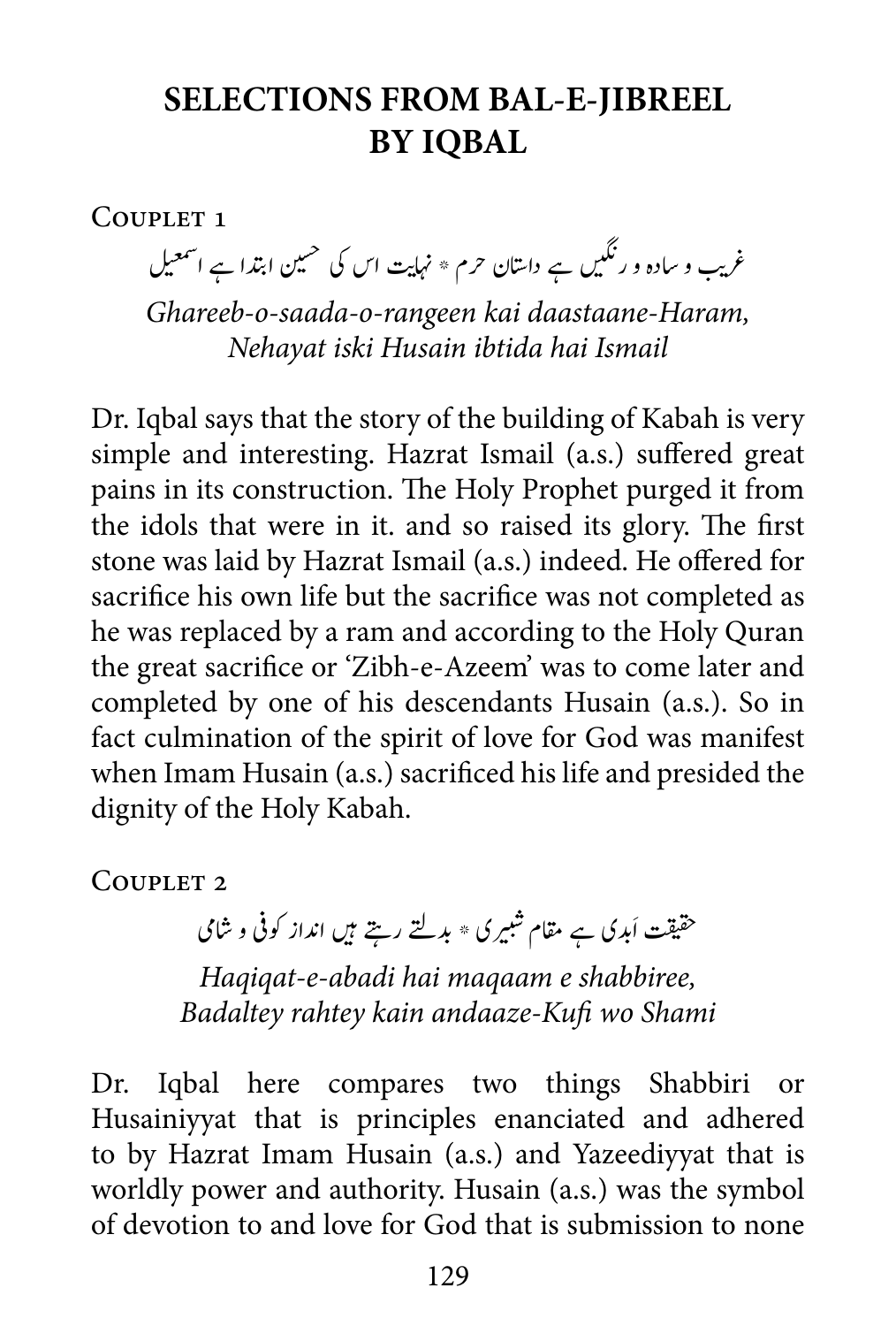except God. The spirit as shown by the rulers of Kufa and Syria, is always changing since it tries to gain strength through fraud, dishonesty, and political expediency and manoeuvring, as against this Truth or Haq never changes. So the place Hazrat Imam Husain (a.s.) has achieved, is a reality which shall be hailed and acknowledged for all time to come.

COUPLET<sub>3</sub>

قافلۂ حجاز میں ایک <sup>حسین</sup> بھی نہیں ٭ گرچہ ہے تاب دار ابھی گیسوئے دجلہ و فرات ہ ی

*Oaafilaev Hijaz men ek Husain bhi naheen, Furaat dajlao ey geysoo abhi taabdaar chihai Gar*

Dr. Iqbal was distressed to note that Iraq was under the yoke of the British. He was disappointed that the Muslims had lost courage and were suffering humliation. The land of Tigres and Eupharates called some selfless devotee of Islam who could relieve them of their serfdom. Iqbal only wished a man, a follower of Husain (a.s.) might come up to help the Muslims of Iraq.

COUPLET<sub>4</sub> ل بھی ہے عشق، صبر تحسین بھی ہے عشق ٭ معرکۂ وجود میں بدر و حنین بھی ہے عشق ن خ صدق تقليل Sidq-e-Khakel bhi hai ishq, sabr-e-Husain bhi hai ishq, *ishq hai bhi Hunain-o-Badr men wujood e-Maarika*

Dr. Iqbal says that love of God manifests itself in many ways. The messenger of God Hazrat Ibrahim (a.s.) had to suffer many difficulties in the way of Allah. He accepted being thrown into the fire, and the fire was turned into a blooming garden.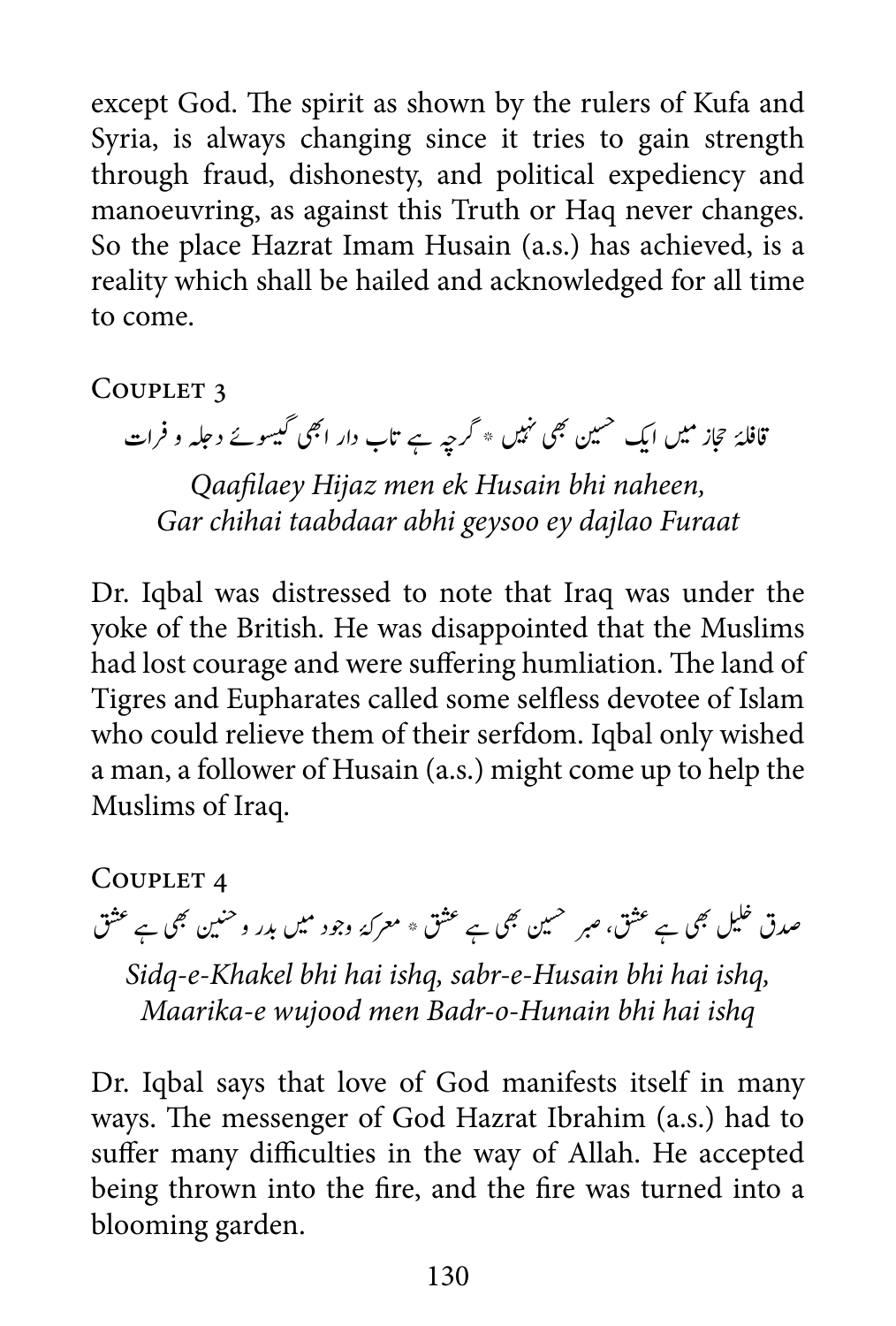It showed his intense iove for God. Our Holy Prophet (s.a.w.) conquered the battles of Badr and Hunain through his ardent love of God. Similarly Hazrat Imam Husain (a.s.) showed his patience in the battle-field of Karbala where he, with his family and comrades, not only suffered the pangs of three days thirst, willingly sacrificed his life for the cause of Truth and love for God. Love for God is a quality, a force, an impetus, which creates in us patience and forbearance of matchless efficacy.

## COUPLET<sub>5</sub>

اک فقر ہے شبیری ا<sub>ک</sub> فقر میں ہے میری ٭ میراث مسلمانی سرمایۂ شبیری ش ش *Ek faqr hai Shabbiree is faqr men hai meeri, Shabbiree-i-sarmaaya Musalmaanih-e-Meeraas*

Dr. Iqbal says that the life of a dervish is a very noble way of living; but it is different from the life of a mendicant or friar who lives on begging or in seclusion. We should learn from Hazrat Imam Husain (a.s.) who while passing the life of a dervish had no other consideration except love of God and submission to His will. Our following the way of living practised by Hazrat Imam Husain (a.s.) will bestow on us the title of Chief among the people. A Muslim has inherited this wealth from Hazrat Husain (a.s.) which we should make the best use of. Hazrat Imam Husain has given us the lesson of self sacrifice, patience, and forebearance and submission to none except God.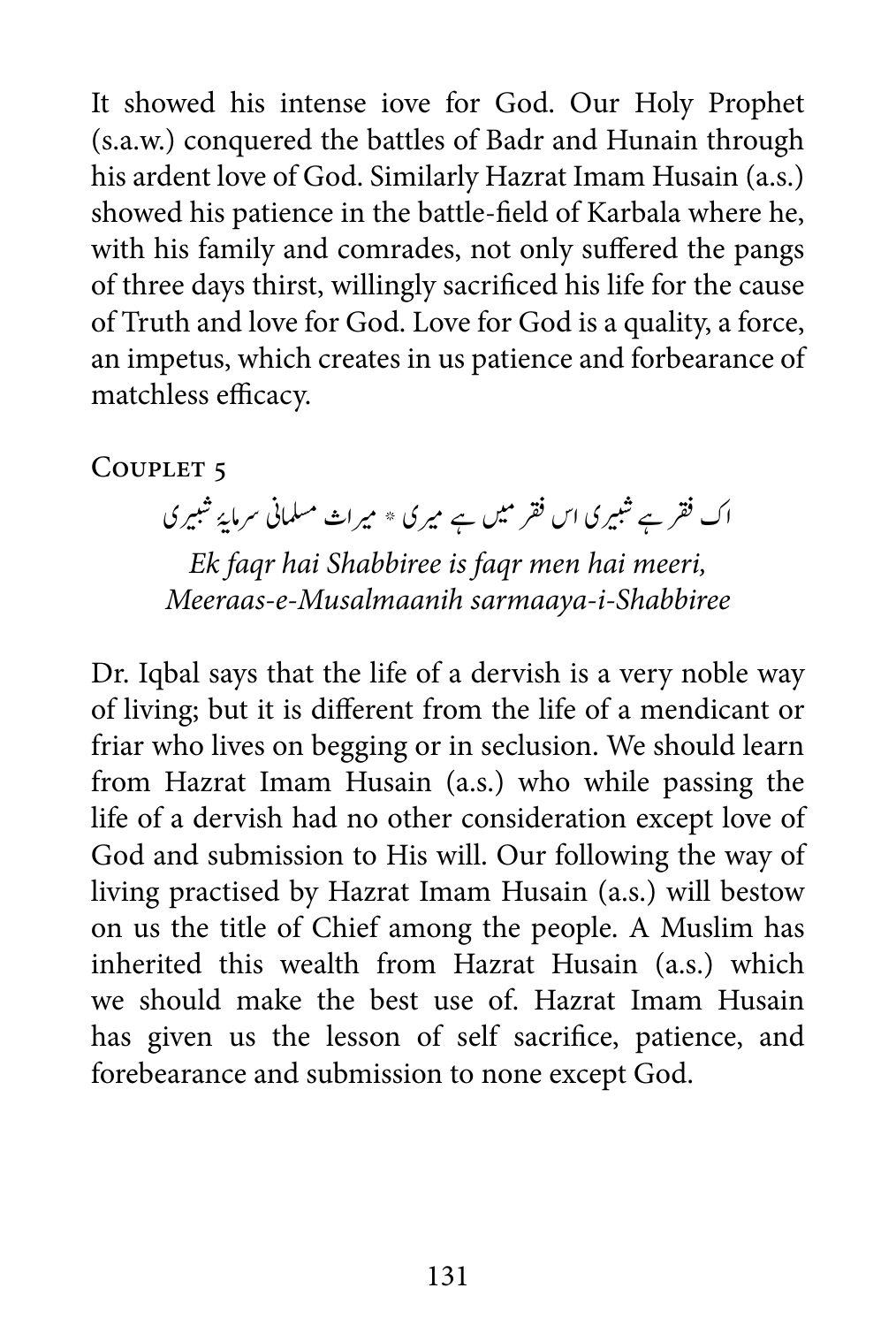## **SELECTIONS FROM ARMAGHAN-E-HIJAZ BY IOBAL**

COUPLET<sub>1</sub>

قلندر میل تقریری ندارد \* بجز این نکته اکسیری ندارد ن بی ی دنا رد <sup>ی</sup> ت \* که آب ا ز وخن � ا ز آن تشک رخایب احیلص � <sup>ن</sup> ش *,daarad na taqreerey-e-mail Qalander Bajuz een nukta iksesrey na daarad* 

*Az aan kisht-e-kharaabey haasiley neest, daarad na Shabbirey-e-khoon az aab Ki*

Dr. Iqbal says that a dervish (Dr. Iqbal referring to himself) who has resigned himself from this world is not inclined to hetoric speeches. He has only one point in his heart which is the panacea for all evils. It is this: A barren tract of land will not produce anything unless it is watered with the blood of Hazrat Shabbir (Imam Husain a.s.). Dr. Iqbal says that the present state of our condition, our degeneration is like a desert and barren land which needs sacrifice and spilling of blood as was done by Hasrat Imam Husain (a.s.). In other words we can prosper and flourish only if follow in the footsteps of Husain (a.s.), stick to the principles of Islam, and give up unnecessary speeches, and argumentation.

COUPLET<sub>2</sub>

نکل کر خانقاہوں سے ادا کر رسم شبیری \* کہ فقر خانقاہی ہے فقط اندوہ و دلگیری ش

*Nikal kar khanqaohon sey adaa kar rasm-e-Shabbiri,* Ki faqr-e- khanqahi hai faqat andoh -o- dilgeeri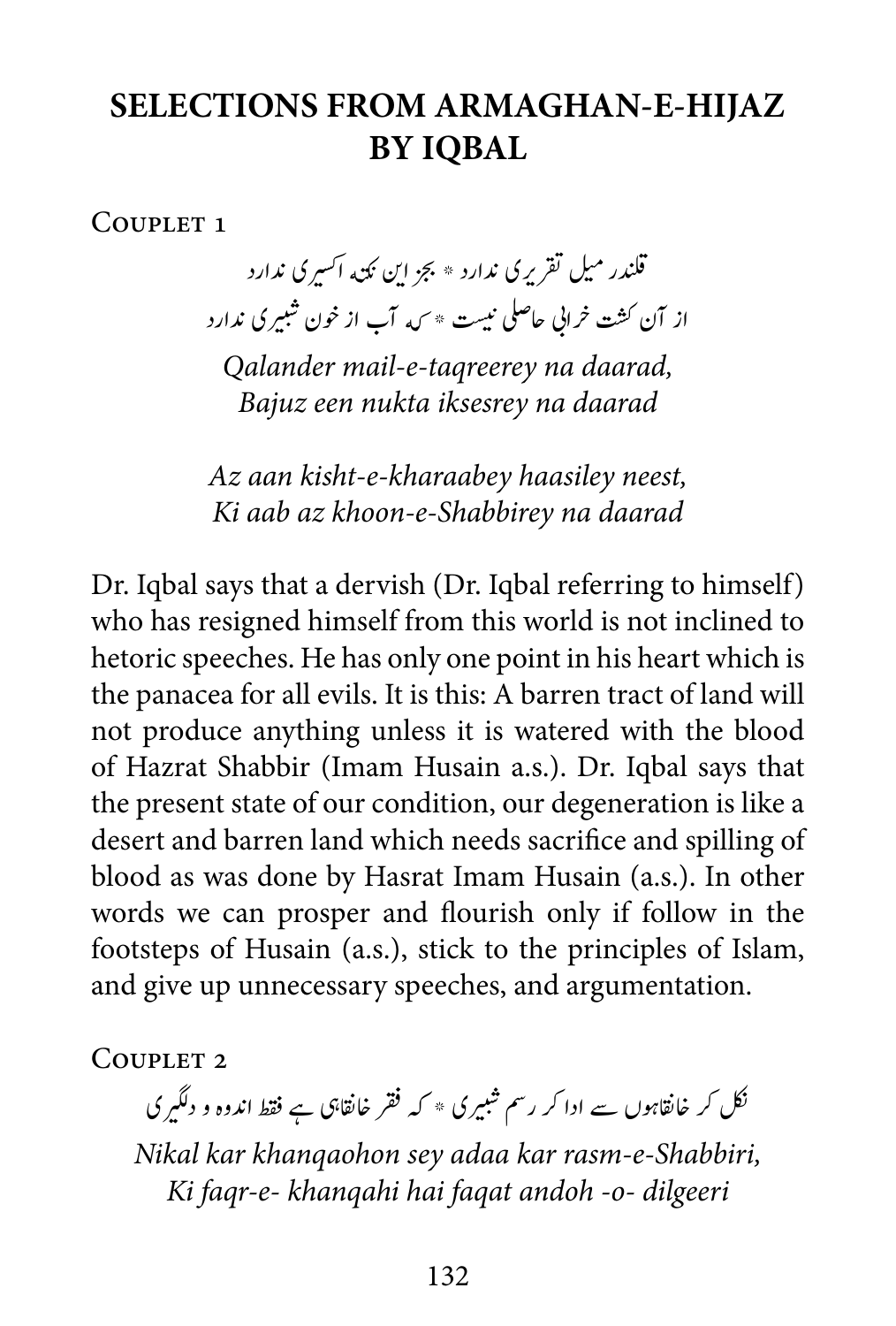Allma Iqbal looks down upon the life of a monk living in a monastery. This way of life has proved highly injurious to the Muslims. Islam does not teach us leaving the world and passing lives as monks in monasteries. We have lost qualities of courage and forbearance and have sunk from former excellence because we have failed to follow the examples set by Hazrat Imam Husain (a.s.). If we follow Hazrat Imam Husain (a.s.) and sacrifice our life for the principles enunciated by Islam we can regain the past glory.

## **SELECTIONS FROM BAQIYAT-E-IOBAL**

COUPLET 1

جس طرح مجھ کو شہید کرہلا سے پیار ہے ٭ حق نعالیٰ کو یتیموں کی دعا سے پیار ہے ت Jis tarah mujhko shaheed-e-Karbala se piyar hai, *Haq ta'ala ko yateemon ki doa se piyar hai* 

Allama Iqbal expresses his extreme love for Hazrat Imam Husain (a.s.). Just as Almighty God loves to listen to the invocation of the orphans, he also has the same kind of love for the martyr of Karbala (Husain a.s.).

COUPLET<sub>2</sub>

رونے والا ہوں شہید کر ہلا کے غم میں میں \* کیا در مقصد نہ دیں گے ساقی کوثر مجھے

Roney wala hoon shaheed-e-Karbala key gham men main, Kiya durey magsad na dengey Sagie Kausar mujhey

Dr. Iqbal has a sincere and genuine fath in Hazrat Imam Husain (a.s.). The hero of this episode Hazrat Imam Husain (a.s.) the brave son of bravest of the braves Hazrat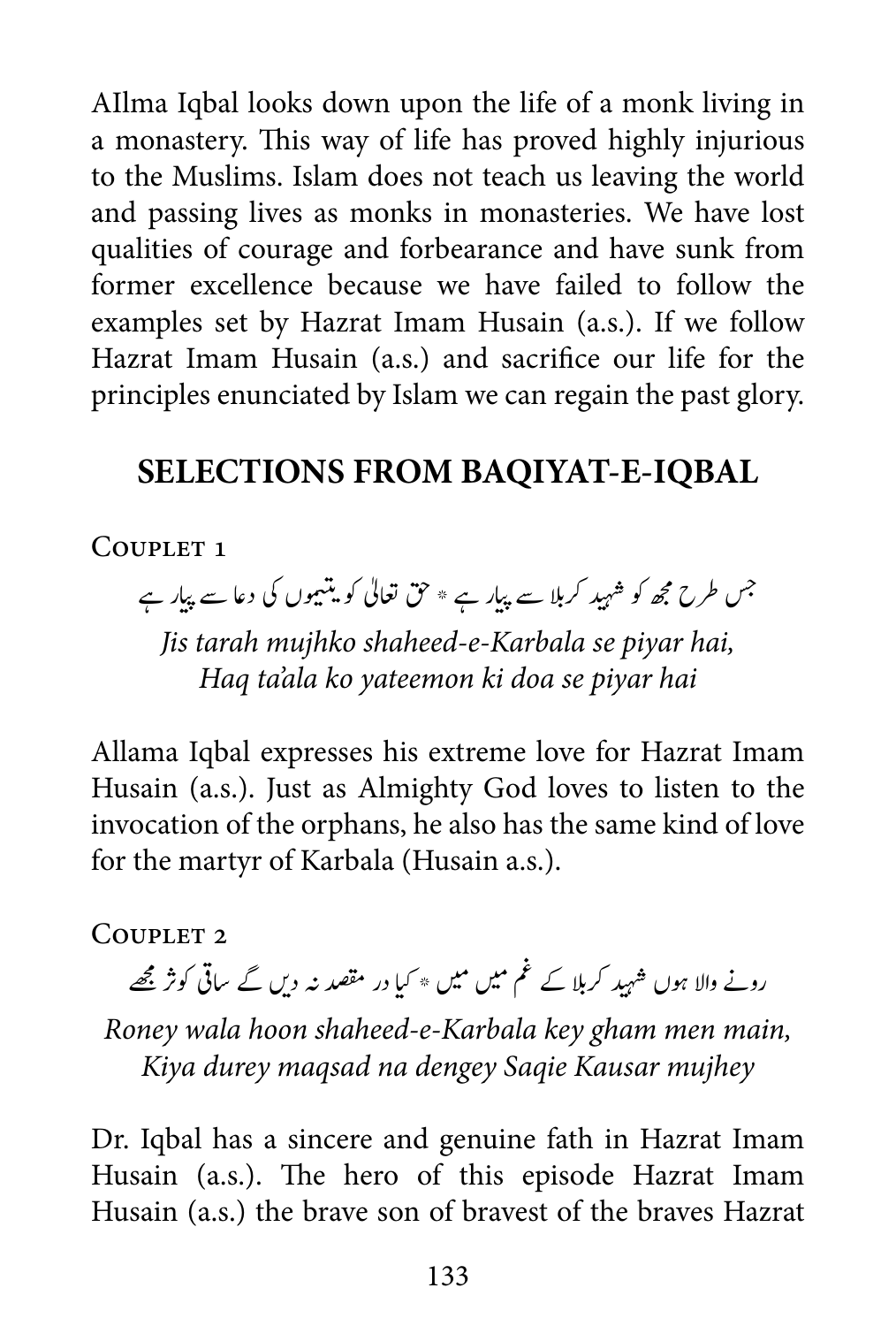Ali (a.s.) and grandson of the Holy Prophet (s.a.w.) took up a firm stand not to acknowledge Yazeed as the Caliph of Islam. It is a fight for the preservation of the principles and tenets of Islam. Husain (a.s.) arrived in Karbala on the  $2<sup>nd</sup>$  of Muharram 61 A.H. along with his small children, women, and some comrades, numbering 72 only. On the  $10<sup>th</sup>$  of Muharram Husain (a.s.) was brutally killed. This was the tragedy over which Iqbal sheds tears. He believes that mourning and wailing over him would lead to his (Iqbal's) salvation. He also believes that 'Saqi-e-Kausar' Lord of Kausar (Cistern in Heaven) that is, Hazrat Ali (a.s.) loves who weep for Hazrat Husain (a.s.). He hopes and prays that since he shed tears out of grief for Imam Husain (a.s.) Ali (a.s.) would give him all the help he needs.